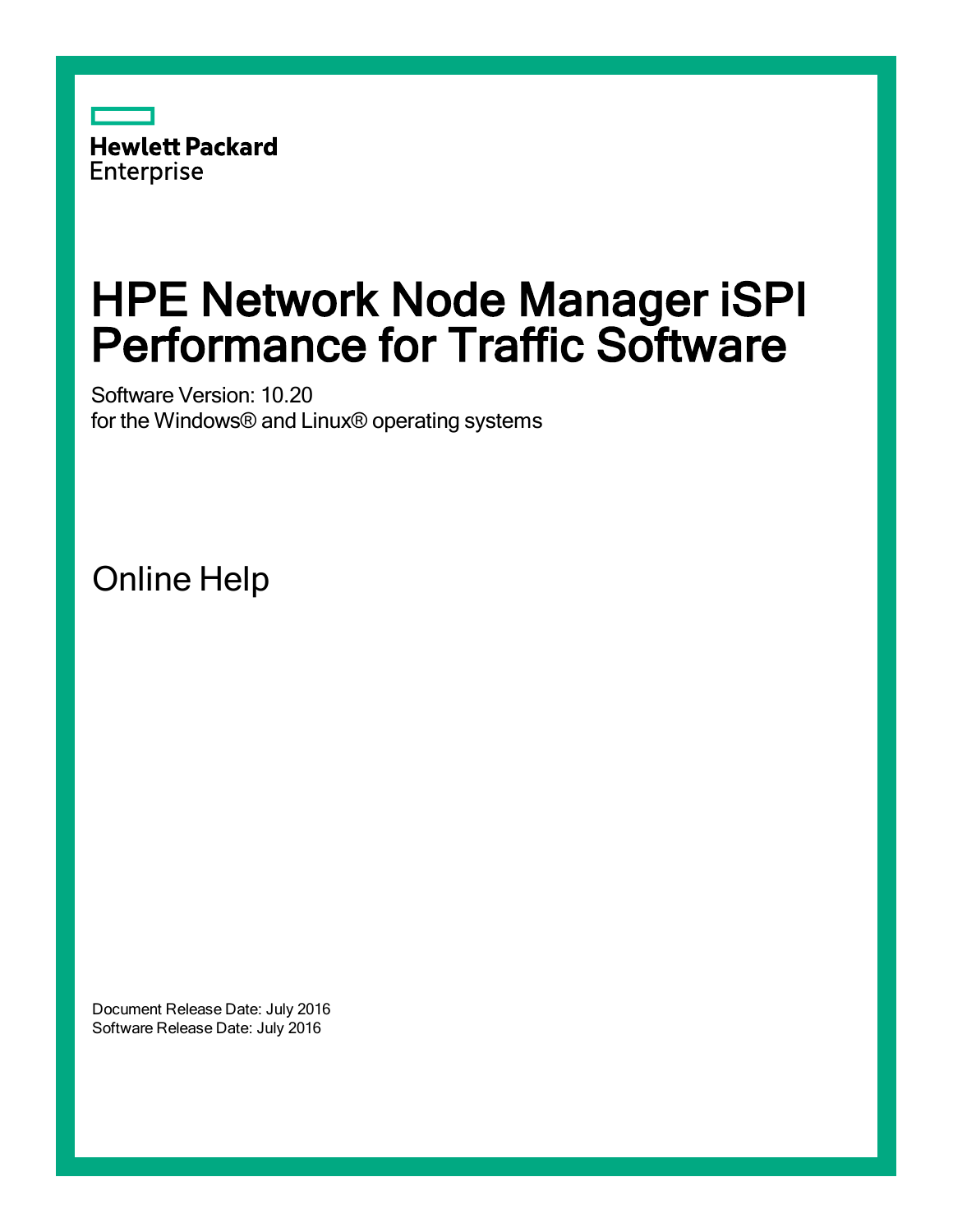### Legal Notices

#### **Warranty**

The only warranties for HP products and services are set forth in the express warranty statements accompanying such products and services. Nothing herein should be construed as constituting an additional warranty. HP shall not be liable for technical or editorial errors or omissions contained herein.

The information contained herein is subject to change without notice.

#### Restricted Rights Legend

Confidential computer software. Valid license from HP required for possession, use or copying. Consistent with FAR 12.211 and 12.212, Commercial Computer Software, Computer Software Documentation, and Technical Data for Commercial Items are licensed to the U.S. Government under vendor's standard commercial license.

#### **Oracle Technology — Notice of Restricted Rights**

Programs delivered subject to the DOD FAR Supplement are 'commercial computer software' and use, duplication, and disclosure of the programs, including documentation, shall be subject to the licensing restrictions set forth in the applicable Oracle license agreement. Otherwise, programs delivered subject to the Federal Acquisition Regulations are 'restricted computer software' and use, duplication, and disclosure of the programs, including documentation, shall be subject to the restrictions in FAR 52.227-19, Commercial Computer Software-Restricted Rights (June 1987). Oracle America, Inc., 500 Oracle Parkway, Redwood City, CA 94065.

For the full Oracle license text, see the license-agreements directory on the NNMi product DVD.

#### Copyright Notice

© Copyright 2009 - 2016 Hewlett Packard Enterprise Development LP

#### Trademark Notices

Adobe® is a trademark of Adobe Systems Incorporated.

Apple is a trademark of Apple Computer, Inc., registered in the U.S. and other countries.

AMD is a trademark of Advanced Micro Devices, Inc.

Google™ is a registered trademark of Google Inc.

Intel®, Intel® Itanium®, Intel® Xeon®, and Itanium® are trademarks of Intel Corporation in the U.S. and other countries.

Linux® is the registered trademark of Linus Torvalds in the U.S. and other countries.

Internet Explorer, Lync, Microsoft, Windows, and Windows Server are either registered trademarks or trademarks of Microsoft Corporation in the United States and/or other countries.

Oracle and Java are registered trademarks of Oracle and/or its affiliates.

Red Hat® Enterprise Linux Certified is a registered trademark of Red Hat, Inc. in the United States and other countries.

sFlow is a registered trademark of InMon Corp.

UNIX® is a registered trademark of The Open Group.

This product includes software developed by the Apache Software Foundation. (http://www.apache.org).

This product includes software developed by the Visigoth Software Society (http://www.visigoths.org/).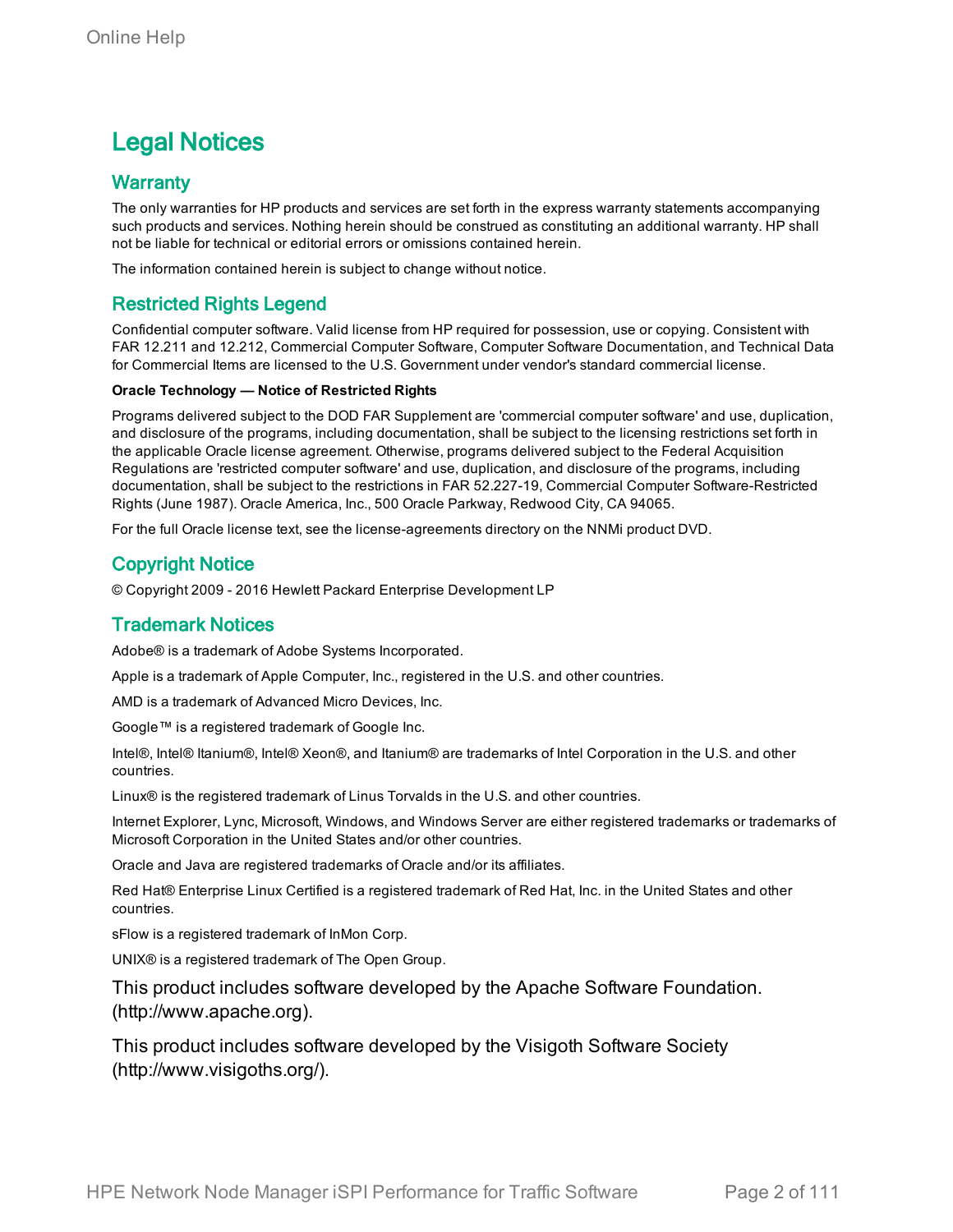### Documentation Updates

The title page of this document contains the following identifying information:

- Software Version number, which indicates the software version.
- Document Release Date, which changes each time the document is updated.
- Software Release Date, which indicates the release date of this version of the software.

To check for recent updates or to verify that you are using the most recent edition of a document, go to: **https://softwaresupport.hp.com**

This site requires that you register for an HP Passport and sign in. To register for an HP Passport ID, go to: **https://hpp12.passport.hp.com/hppcf/createuser.do**

Or click the **Register** link at the top of the HP Software Support page.

You will also receive updated or new editions if you subscribe to the appropriate product support service. Contact your HP sales representative for details.

### Support

Visit the HP Software Support Online web site at: **https://softwaresupport.hp.com**

This web site provides contact information and details about the products, services, and support that HP Software offers.

HP Software online support provides customer self-solve capabilities. It provides a fast and efficient way to access interactive technical support tools needed to manage your business. As a valued support customer, you can benefit by using the support web site to:

- Search for knowledge documents of interest
- Submit and track support cases and enhancement requests
- Download software patches
- Manage support contracts
- Look up HP support contacts
- Review information about available services
- Enter into discussions with other software customers
- Research and register for software training

Most of the support areas require that you register as an HP Passport user and sign in. Many also require a support contract. To register for an HP Passport ID, go to:

#### **https://hpp12.passport.hp.com/hppcf/createuser.do**

To find more information about access levels, go to:

#### **https://softwaresupport.hp.com/web/softwaresupport/access-levels**

**HP Software Solutions Now** accesses the HPSW Solution and Integration Portal Web site. This site enables you to explore HP Product Solutions to meet your business needs, includes a full list of Integrations between HP Products, as well as a listing of ITIL Processes. The URL for this Web site is **http://h20230.www2.hp.com/sc/solutions/index.jsp**

### About this PDF Version of Online Help

This document is a PDF version of the online help. This PDF file is provided so you can easily print multiple topics from the help information or read the online help in PDF format. Because this content was originally created to be viewed as online help in a web browser, some topics may not be formatted properly. Some interactive topics may not be present in this PDF version. Those topics can be successfully printed from within the online help.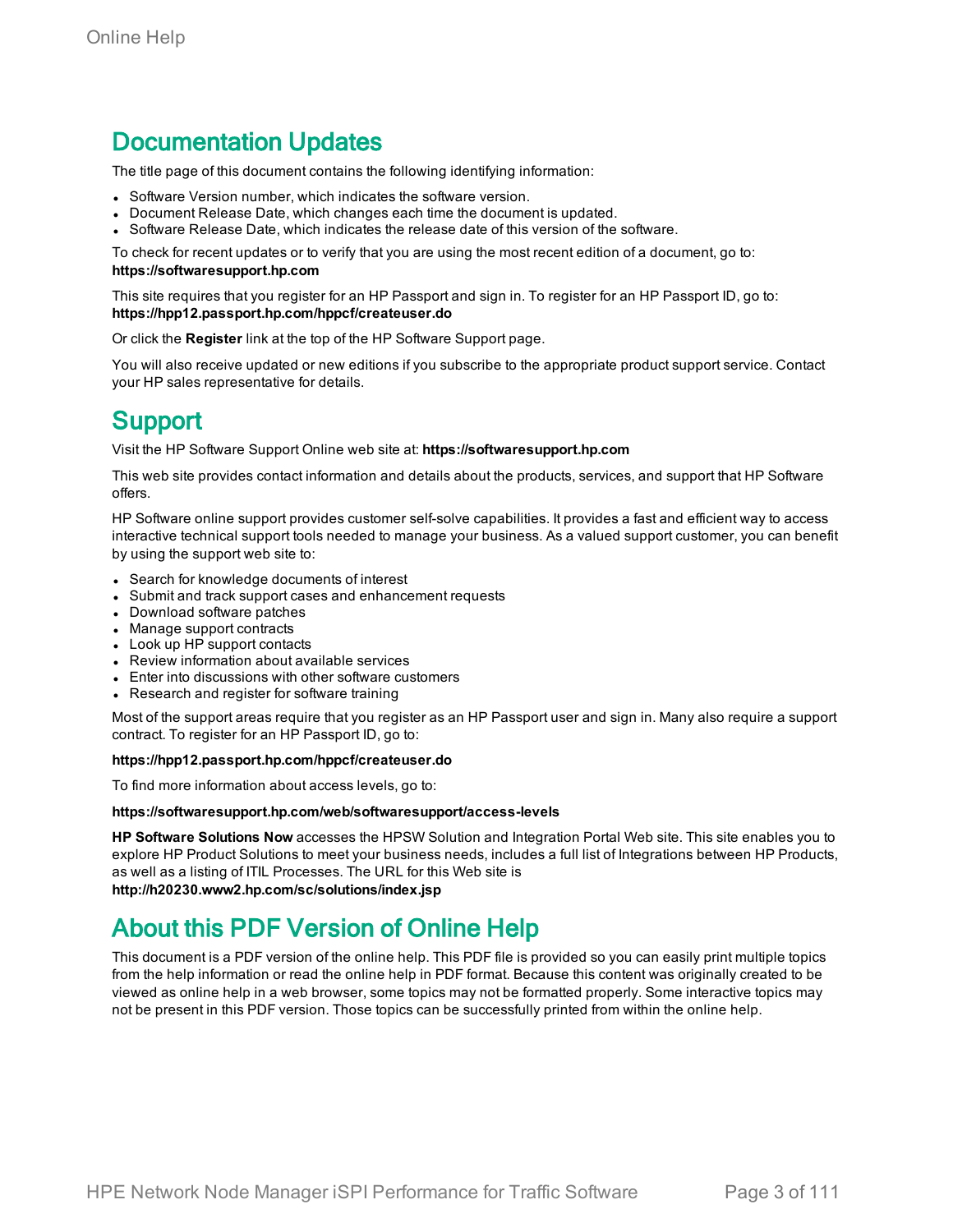# **Contents**

| Introduction to the HPE Network Node Manager iSPI Performance for Traffic |     |
|---------------------------------------------------------------------------|-----|
| Software                                                                  |     |
|                                                                           |     |
|                                                                           |     |
|                                                                           |     |
|                                                                           |     |
|                                                                           |     |
|                                                                           |     |
|                                                                           |     |
|                                                                           |     |
|                                                                           |     |
|                                                                           |     |
|                                                                           |     |
|                                                                           |     |
|                                                                           |     |
|                                                                           |     |
|                                                                           |     |
|                                                                           |     |
|                                                                           |     |
|                                                                           |     |
|                                                                           |     |
|                                                                           |     |
|                                                                           |     |
|                                                                           |     |
|                                                                           |     |
|                                                                           |     |
|                                                                           |     |
|                                                                           |     |
|                                                                           |     |
|                                                                           |     |
|                                                                           |     |
|                                                                           |     |
|                                                                           |     |
|                                                                           | .54 |
|                                                                           |     |
|                                                                           |     |
|                                                                           |     |
| Deleting Filters ……………………………………………………………………………………57                       |     |
|                                                                           |     |
|                                                                           |     |
|                                                                           |     |
|                                                                           |     |
|                                                                           |     |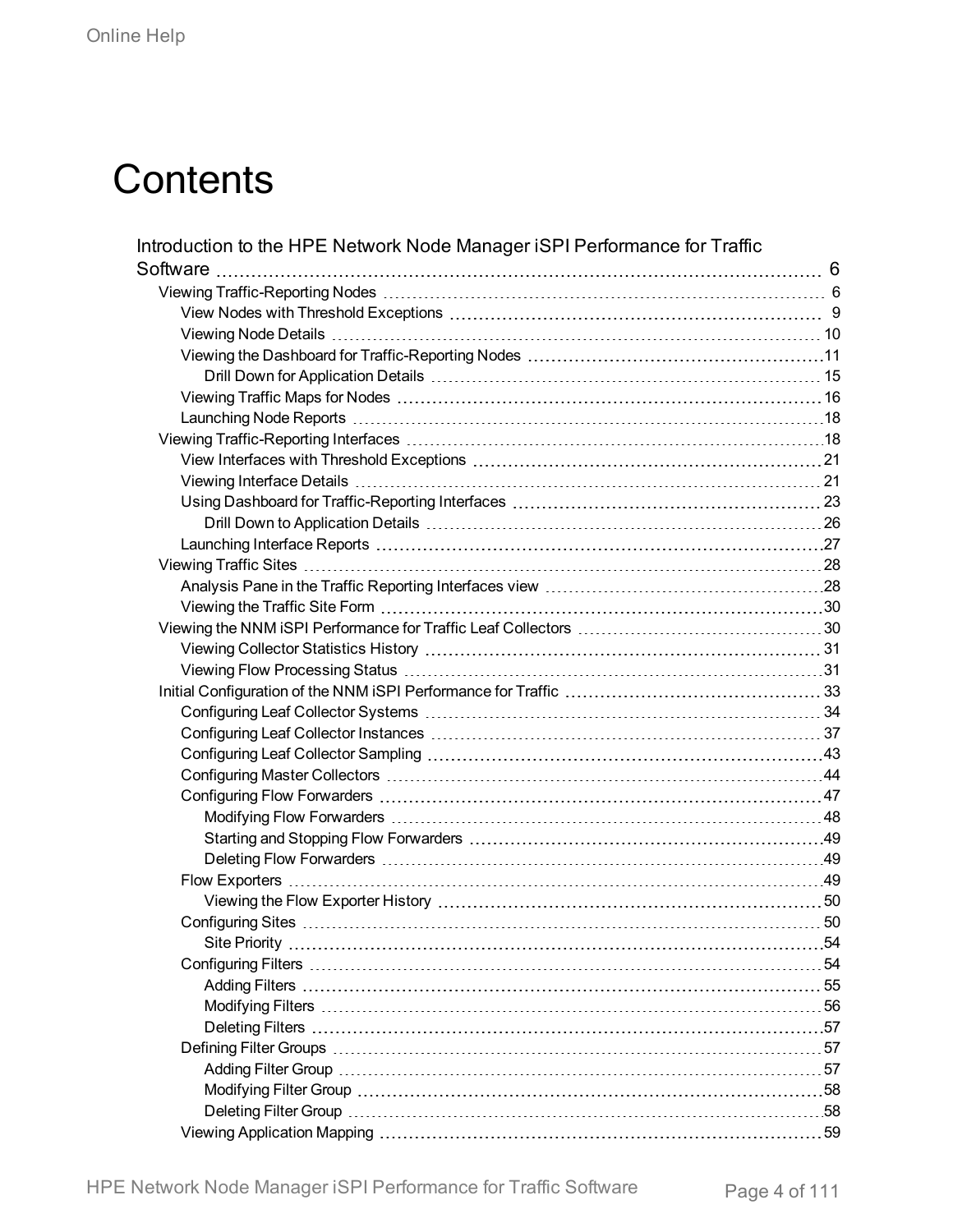| Creating Filter Groups and Application Mapping Rules from the Command Line 67        |  |
|--------------------------------------------------------------------------------------|--|
|                                                                                      |  |
|                                                                                      |  |
|                                                                                      |  |
|                                                                                      |  |
|                                                                                      |  |
|                                                                                      |  |
|                                                                                      |  |
|                                                                                      |  |
| Adding New Threshold Settings for Interfaces Using the Traffic Analysis Workspace 75 |  |
| Adding New Threshold Settings for Nodes Using the Traffic Analysis Workspace  81     |  |
| Adding New Threshold Settings for Sites Using the Traffic Analysis Workspace  84     |  |
|                                                                                      |  |
|                                                                                      |  |
|                                                                                      |  |
| Verifying the Installation Configuration Parameters for Master Collector  89         |  |
|                                                                                      |  |
|                                                                                      |  |
|                                                                                      |  |
|                                                                                      |  |
|                                                                                      |  |
|                                                                                      |  |
|                                                                                      |  |
|                                                                                      |  |
|                                                                                      |  |
|                                                                                      |  |
|                                                                                      |  |
|                                                                                      |  |
|                                                                                      |  |
|                                                                                      |  |
|                                                                                      |  |
|                                                                                      |  |
|                                                                                      |  |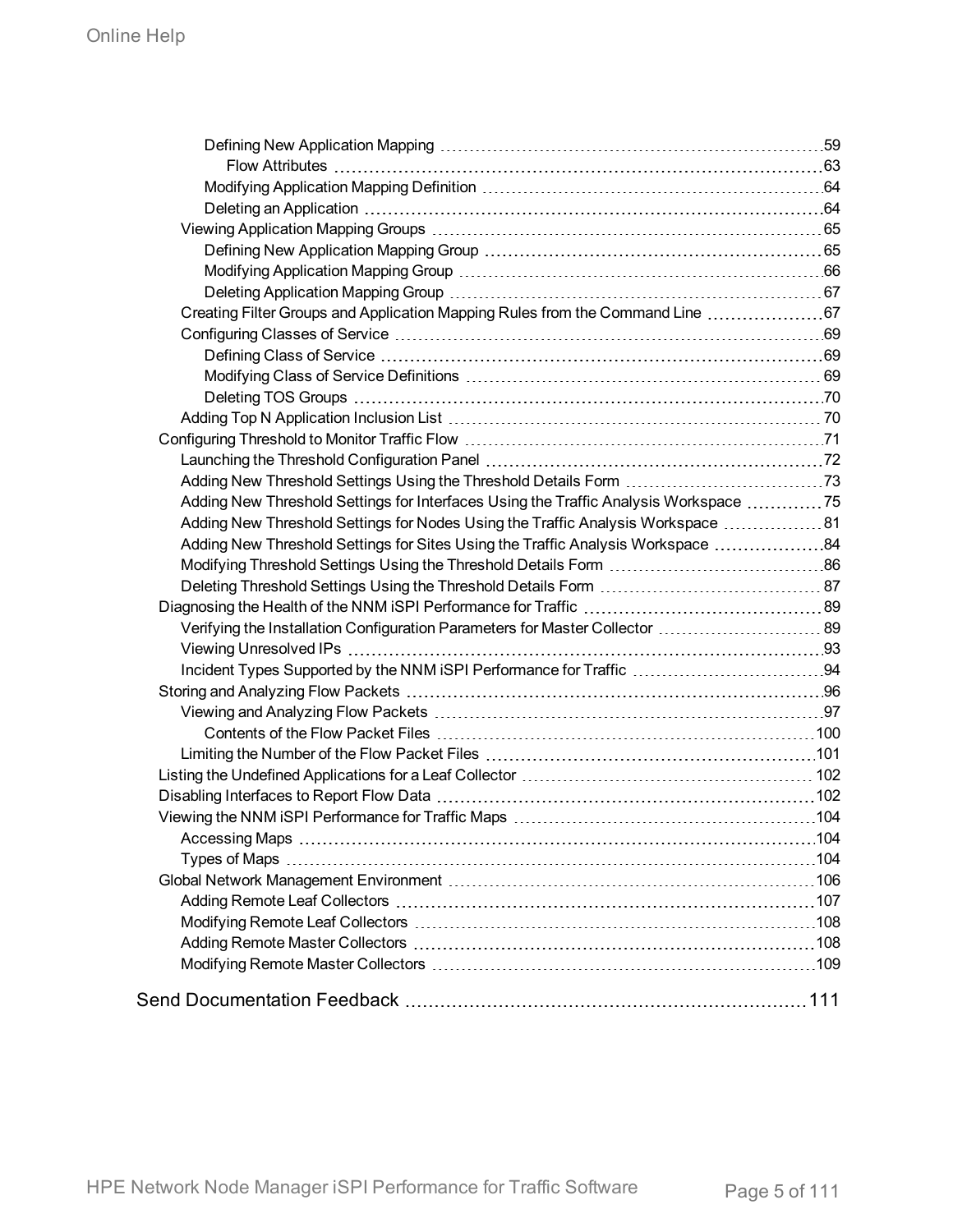# <span id="page-5-0"></span>Introduction to the HPE Network Node Manager iSPI Performance for Traffic **Software**

The HPE Network Node Manager iSPI Performance for Traffic Software (NNM iSPI Performance for Traffic) extends the capability of HPE Network Node Manager i Software (NNMi) to monitor the performance of the network.

The NNM iSPI Performance for Traffic enriches the obtained data from the IP flow records that are exported by the routers in your NNMi network.

The NNM iSPI Performance for Traffic aggregates the IP flow records, correlates the IP flow records with the NNMi topology, and enables you to generate performance reports by exporting data to the Network Performance Server (NPS). It also enables you to configure deployment-specific enrichment attributes such as site and applications, and provides traffic-related information in the form of inventory views and maps in the NNMi console.

## <span id="page-5-1"></span>Viewing Traffic-Reporting Nodes

The Traffic Reporting Nodes view shows the list of all nodes on the network that host flow collector interfaces that are capable of sending the traffic data to Leaf Collectors.

**To view the Traffic Reporting Nodes view, follow these steps:**

- 1. In the **Workspaces** navigation pane, select the **Traffic Analysis** workspace.
- 2. Select the **Traffic Reporting Nodes** view.

For each node displayed, you can see the following information:

- Threshold State: Threshold state for the node. The states can be Exceeded or Normal.
- Node Name: Hostname of the node that exports flows.
- Traffic Type: Type of traffic data passing through the node.
- Tenant Name: Name of the tenant to which the node is assigned to.
- Traffic Master Server: Fully Qualified Domain Name (FQDN) of the Master Collector that is processing the flows.

When the NNM iSPI Performance for Traffic is configured in GNM, the column displays the FQDN of the regional Master Collector that processes and forwards the flows to the Global Master Collector.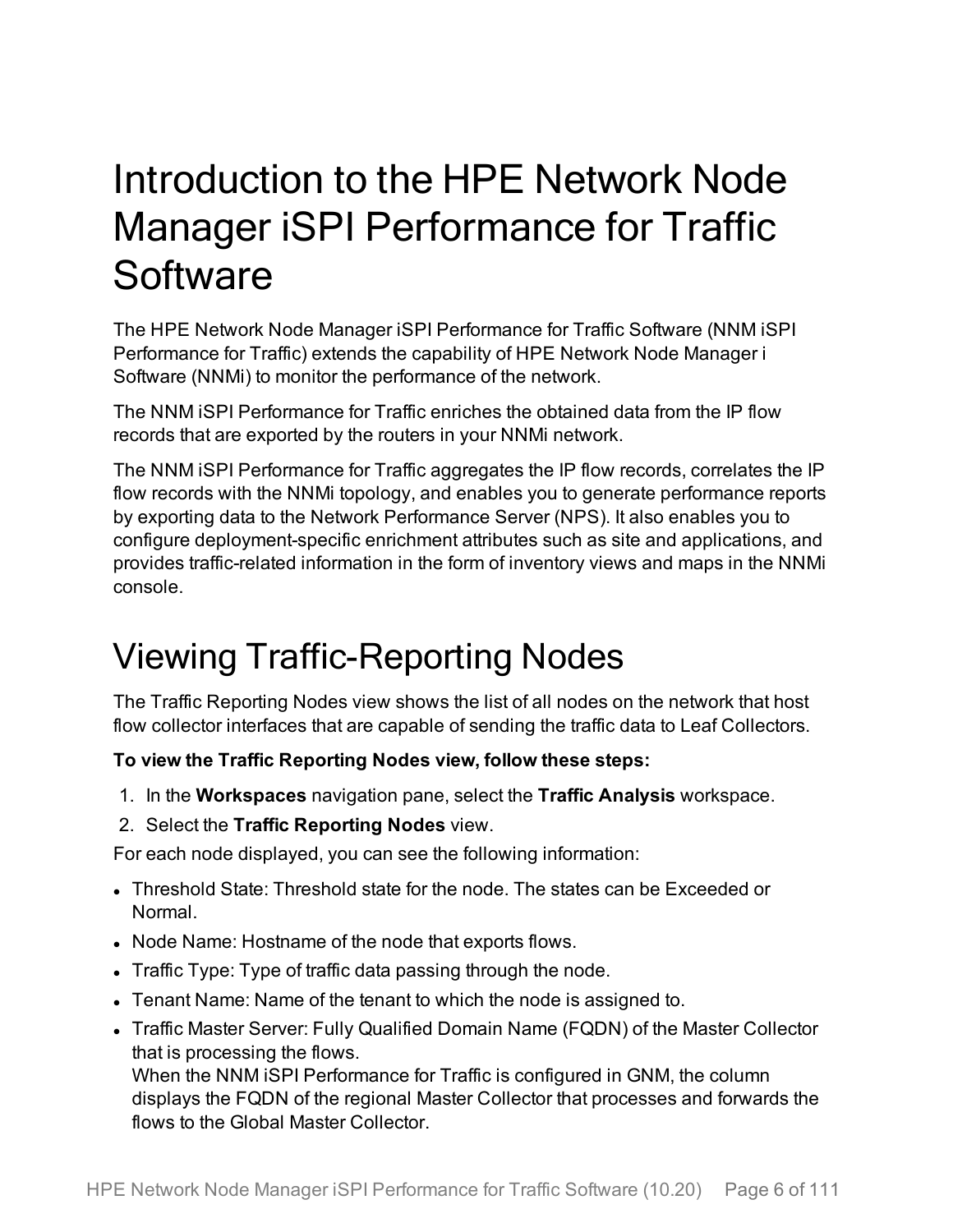For more details about each node, open the ["Viewing](#page-9-0) Node Details" on page 10.

### **Analysis Pane in the Traffic Reporting Nodes view**

The Analysis Pane in the Traffic Reporting Nodes view provides additional details about the selected node.

The Summary Panel displays the analysis period for the traffic reporting interface hosted on the node.

The rightmost pane displays the following tabs:

- Top Apps-In: This tab displays a pie-chart for the applications that contribute the maximum amount of the incoming traffic volume for the selected node or interface. The chart shows the distribution of the traffic flow data for the last one hour, with each application represented by a unique color. Click a section to view the application name and its contribution to the total volume of incoming traffic. Click a section to view the application group name and its contribution to the total volume of incoming traffic.
- Top Apps-Out Pie Chart: This tab displays a pie-chart for the applications that contribute to the maximum amount of the outgoing traffic volume for the selected node or interface. The chart shows the distribution of the traffic flow data for the last one hour, with each application represented by a unique color. Click a section to view the application name and its contribution to the total volume of outgoing traffic. Click a section to view the application group name and its contribution to the total volume of outgoing traffic.
- Top ToS-In Pie Chart: In this tab, a pie chart displays the top Type-of-Service values that are contributing to the ingress network traffic as reported by all the interfaces hosted on the node.
- Top ToS-Out Pie Chart: In this tab, a pie chart displays the top Type-of-Service values that are contributing to the egress network traffic as reported by all the interfaces hosted on the node.
- Top IP Protocol-In Pie Chart: In this tab, a pie chart displays the top IP protocols that are contributing to the ingress network traffic as reported by all the interfaces hosted on the node.
- Top IP Protocol-Out Pie Chart: : Top IP Protocol-In Pie Chart: In this tab, a pie chart displays the top IP protocols that are contributing to the egress network traffic as reported by all the interfaces hosted on the node.
- Performance: The Performance tab for a selected flow enabled interface displays the following graphs for the last one day: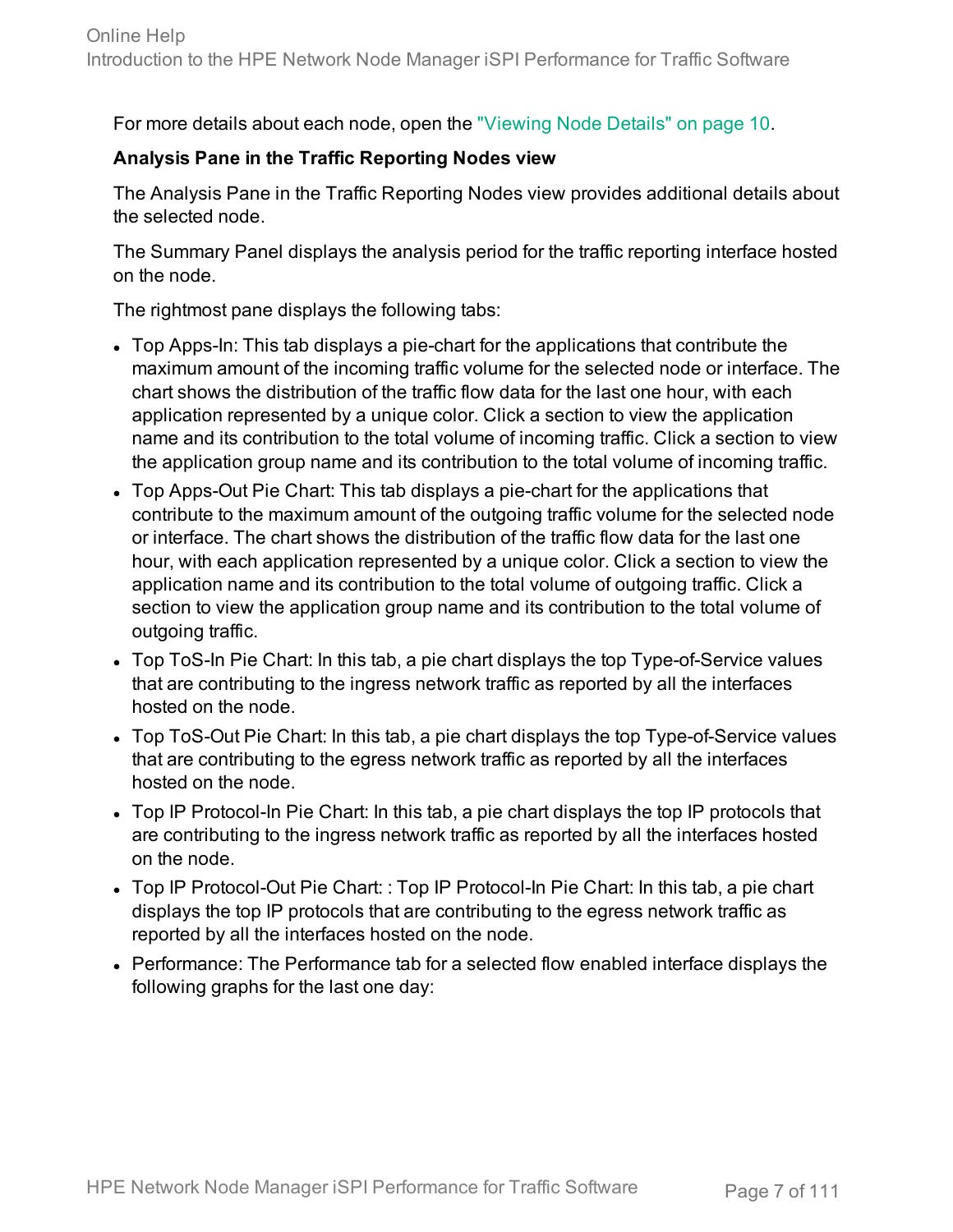- CPU and Memory Utilization for the selected node<sup>1</sup>
- CPU and Memory Exception Rate for the selected node<sup>2</sup>
- $\cdot$  Interface Traffic Flows for the selected node<sup>3</sup>
- Traffic Volume for the selected node<sup>4</sup>

These metrics may display different values in these graphs than those displayed in the NNM iSPI Performance for Traffic report graphs, due to different time grain selected for metrics summarization.

You can change the metrics and the time range for these graphs as follows:

To display the metric value for a specific point of time, hover the mouse pointer on the graph.



To display or hide a metric, click the metric name on the legend.



<sup>1</sup> Analyzes the Memory Utilization (avg) and CPU Utilization (avg) metrics. Displayed only if NNM iSPI Performance for Metrics is installed.

<sup>2</sup>Analyzes the CPU Utilization - Threshold Exception Rate (avg) and Memory Utilization - Threshold Exception Rate (avg) metrics. Displayed only if NNM iSPI Performance for Metrics is installed.

<sup>3</sup>Analyzes the Node Traffic Flows for the selected node - Outgoing (sum) and Node Traffic Flows for the selected node - Incoming (sum) metrics

<sup>4</sup>NNM iSPI Performance for Traffic displays this graph only if the node exports Netflow (versions 5 or 9), SFlow version 5, or IPFIX traffic data. This graph analyzes the Volume - In Bytes (sum) and Volume - Out Bytes (sum) metrics.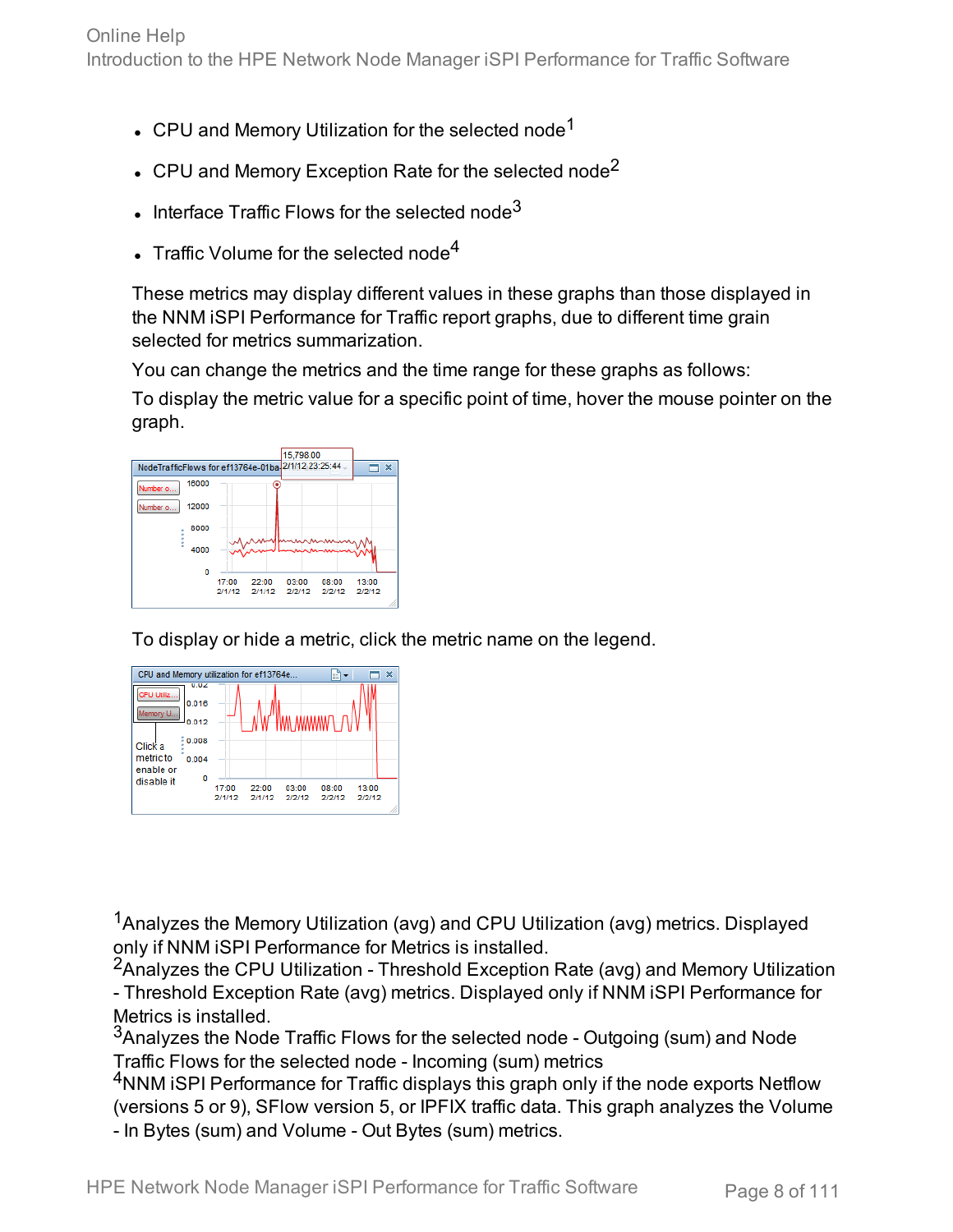To view the graph as a table, follow these steps:

- a. Click **Options**.
- b. Select **View as Table**.

To select a date range for the graphs, follow these steps:

- a. Click **Show Date Range Panel** on the top right corner of the Performance tab.
- b. Click the graph that you want to change.

To apply the new date range on all graphs, select **All** on the Date Range panel.

<span id="page-8-0"></span>c. Select a time range for the graphs.

### View Nodes with Threshold Exceptions

The Threshold Exceptions Reporting Nodes view shows the list of all nodes on the network that host at least one interface that breached a NNM iSPI Performance for Traffic threshold.

### **To access the Threshold Exceptions Reporting Interfaces view:**

- a. In the **Workspaces** navigation pane, select the **Traffic Analysis** workspace.
- b. Select the **Threshold Exceptions Reporting Nodes** view.

For each node displayed, you can see the following information:

- Threshold State: Threshold state for the node. The states can be Exceeded or Normal.
- Node Name: Hostname of the node that exports flows.
- Traffic Type: Type of traffic data passing through the node.
- Tenant Name: Name of the tenant to which the node is assigned to.
- Traffic Master Server: Fully Qualified Domain Name (FQDN) of the Master Collector that is processing the flows.

When the NNM iSPI Performance for Traffic is configured in GNM, the column displays the FQDN of the regional Master Collector that processes and forwards the flows to the Global Master Collector.

For more details about each node, open the Traffic [Reporting](#page-9-0) Node form.

### **Analysis Pane in the Threshold Breached Reporting Nodes view**

The Analysis Panel in the Threshold Breached Reporting Nodes view provides additional details on the selected node.

The Summary pane displays the analysis period for the traffic passing through the node.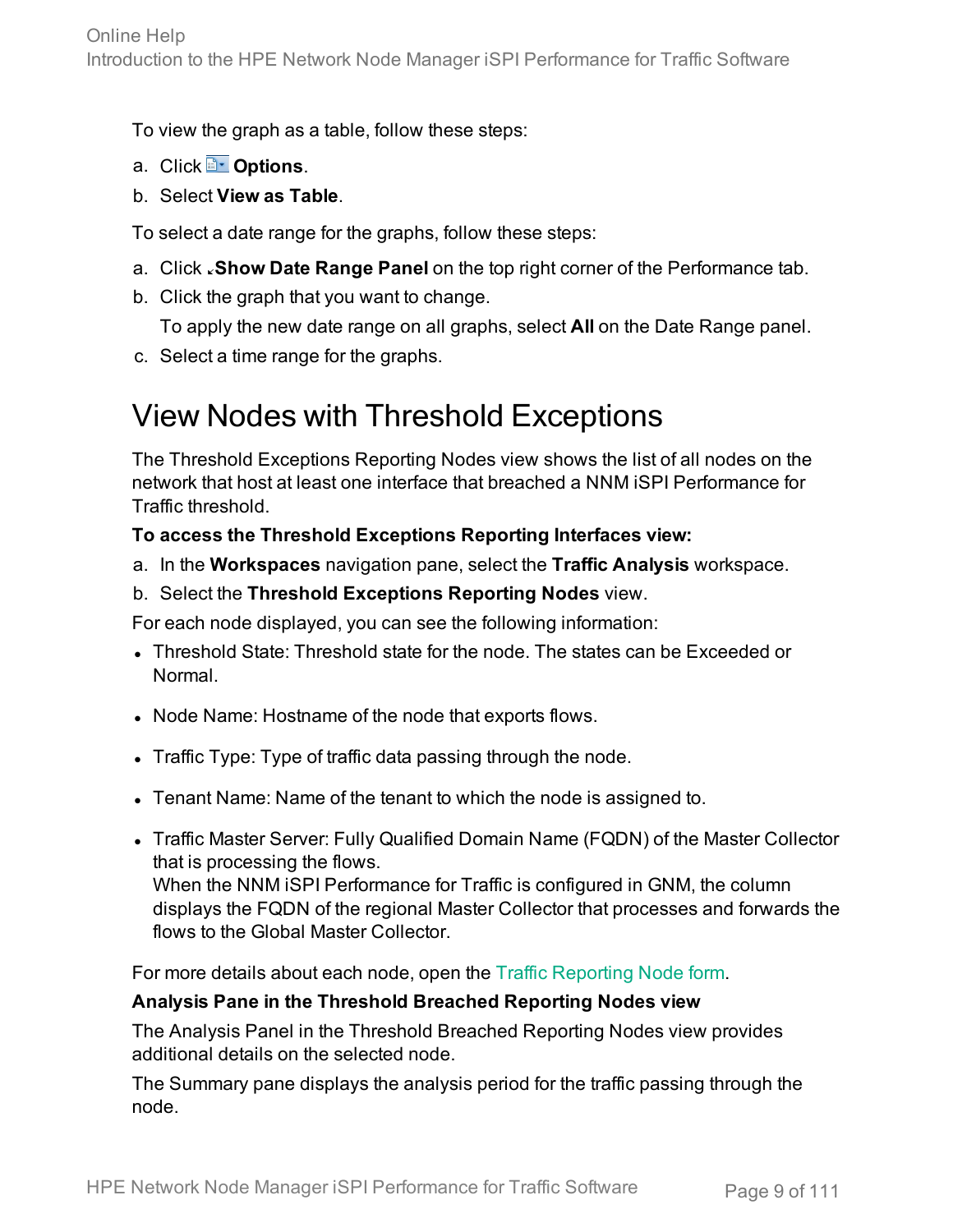The rightmost pane displays the following tabs:

- $\cdot$  Top Apps-In:<sup>1</sup>
- $\cdot$  Top Apps-Out: $^2$
- $\cdot$  Top ToS-In: $^3$
- $\cdot$  Top ToS-Out:<sup>4</sup>
- $\cdot$  Top IP Protocol-In: $5$
- <span id="page-9-0"></span> $\cdot$  Top IP Protocol-Out:  $6$

## Viewing Node Details

The Traffic Reporting Node form provides details about the selected traffic-reporting node.

The Threshold Exceptions Reporting Nodes view shows the list of all nodes on the network that host at least one interface that breached a NNM iSPI Performance for Traffic threshold. For information about the nodes that breached a threshold, see Threshold [Exceptions](#page-8-0) Reporting Nodes View.

### **To view a Traffic Reporting Node form, follow these steps:**

- 1. In the **Workspaces** navigation pane, select the **Traffic Analysis** workspace.
- 2. Select the **Traffic Reporting Nodes** view.
- 3. Select a node you want, and click **Open.**

The General pane of the form enables you to analyze the following information for the selected node:

 $<sup>1</sup>$  In this tab, a pie chart displays the top applications that are contributing to the ingress</sup> network traffic as reported by all the interfaces hosted on the node.

 $<sup>2</sup>$  In this tab, a pie chart displays the top applications that are contributing to the egress</sup> network traffic as reported by all the interfaces hosted on the node.

 $3$  In this tab, a pie chart displays the top Type-of-Service values that are contributing to the ingress network traffic as reported by all the interfaces hosted on the node.

<sup>4</sup> In this tab, a pie chart displays the top Type-of-Service values that are contributing to the egress network traffic as reported by all the interfaces hosted on the node.

 $<sup>5</sup>$  In this tab, a pie chart displays the top IP protocols that are contributing to the ingress</sup> network traffic as reported by all the interfaces hosted on the node.

 $<sup>6</sup>$  In this tab, a pie chart displays the top IP protocols that are contributing to the egress</sup> network traffic as reported by all the interfaces hosted on the node.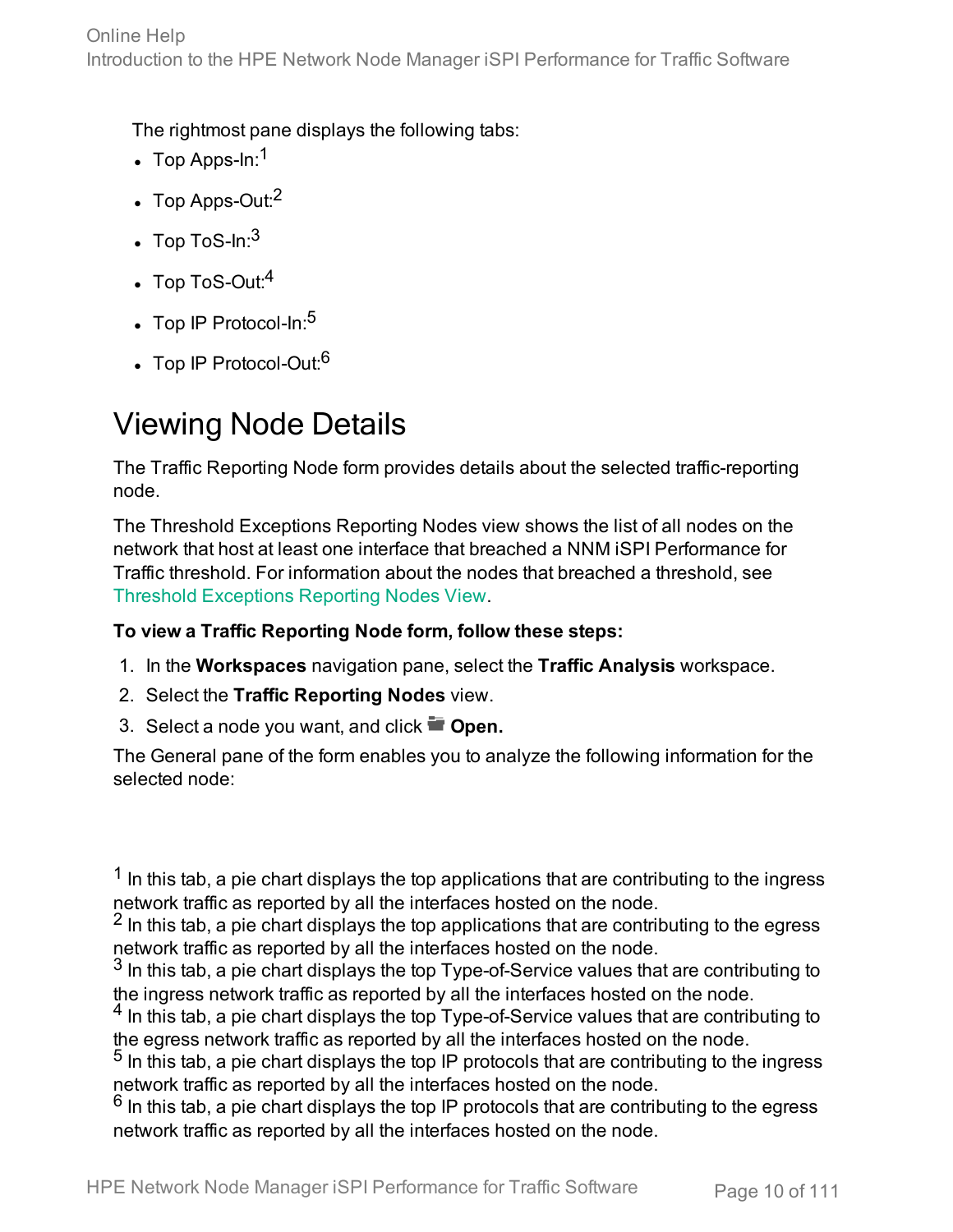- Node Name: Name of the node that exports flows
- Traffic Type: Type of the traffic data that the node handles
- Tenant Name: Name of the tenant to which the node is assigned to

The right pane shows the following details for ingress and egress flows collected by the interface:

- Top 5 Sources
- Top 5 Destinations
- Top 5 Conversations
- Traffic Reporting Interfaces
- Applicable Threshold
- Incidents

To view operational details of the interface (and the device that hosts the interface), click **<u><sup>■</sup>** ▼</del>, and then click Open.</u>

The Analysis pane displays additional details on the selected node. For more information about Analysis pane, see Traffic [Reporting](#page-5-1) Nodes View.

## <span id="page-10-0"></span>Viewing the Dashboard for Traffic-Reporting Nodes

The dashboard for a traffic-reporting node provides a snapshot of the network traffic originating from the node.

To launch the dashboard for a traffic-reporting node, right-click a node in the Traffic Reporting Nodes view (or the Threshold Exceptions Reporting Nodes view) under the Traffic Analysis workspace, and then click **Open Dashboard**.

This dashboard displays the following tables and charts:

**Dashboard View of a Traffic-Reporting Node**

| <b>Dashboard Item</b>                                       | <b>Description</b>                                                                                                                                |
|-------------------------------------------------------------|---------------------------------------------------------------------------------------------------------------------------------------------------|
| Top Applications in Incoming Traffic<br>(Utilization) Graph | The graph shows the area graph of the<br>Volume - Utilization metric for the<br>top ten applications with highest Volume<br>- Utilization values. |
|                                                             | You can select the line, bar, or scatter<br>graph for a detailed analysis.                                                                        |
|                                                             | You can do a detailed analysis on an<br>application by launching the Application<br>dashboard. To launch the Application                          |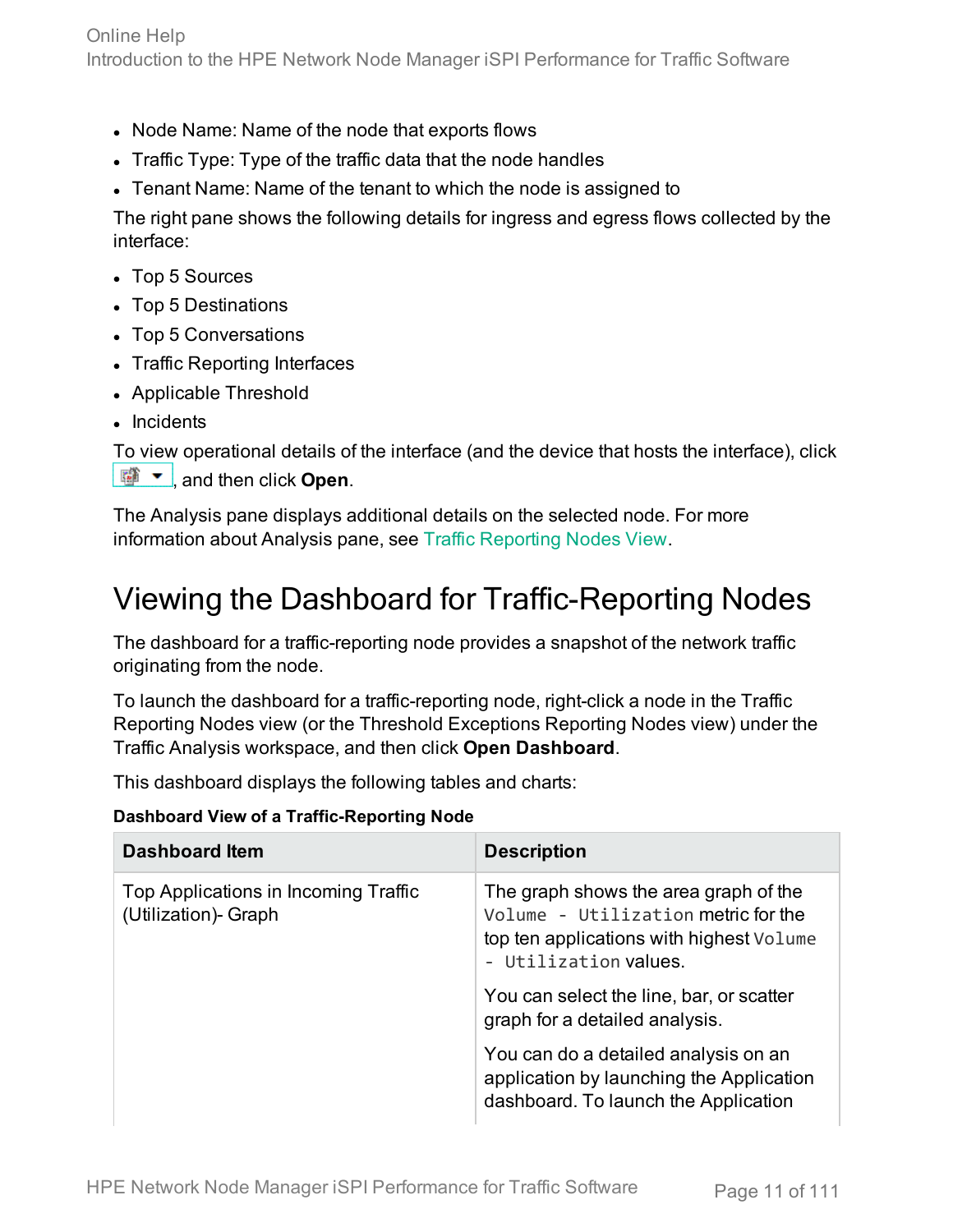| <b>Dashboard Item</b>                                       | <b>Description</b>                                                                                                                                                                            |
|-------------------------------------------------------------|-----------------------------------------------------------------------------------------------------------------------------------------------------------------------------------------------|
|                                                             | dashboard, click one of the applications<br>listed in this panel.                                                                                                                             |
| Top Applications in Incoming Traffic<br>(Bytes)- Graph      | The graph shows the area graph of the<br>Volume - In Bytes (sum) metric for<br>the top ten applications with highest<br>Volume - In Bytes (sum) values.                                       |
|                                                             | You can select the line, bar, or scatter<br>graph for a detailed analysis.                                                                                                                    |
|                                                             | You can do a detailed analysis on an<br>application by launching the Application<br>dashboard. To launch the Application<br>dashboard, click one of the applications<br>listed in this panel. |
| Top Applications in Outgoing Traffic<br>(Utilization) Graph | The graph shows the area graph of the<br>Volume - Outgoing metric for the top<br>ten applications with highest Volume -<br>Outgoing values.                                                   |
|                                                             | You can select the line, bar, or scatter<br>graph for a detailed analysis.                                                                                                                    |
|                                                             | You can do a detailed analysis on an<br>application by launching the Application<br>dashboard. To launch the Application<br>dashboard, click one of the applications<br>listed in this panel. |
| Top Applications in Outgoing Traffic<br>(Bytes) - Graph     | The graph shows the area graph of the<br>Volume - Out Bytes (sum) metric for<br>the top ten applications with highest<br>Volume - Out Bytes (sum) values.                                     |
|                                                             | You can select the line, bar, or scatter<br>graph for a detailed analysis.                                                                                                                    |
|                                                             | You can do a detailed analysis on an<br>application by launching the Application<br>dashboard. To launch the Application<br>dashboard, click one of the applications<br>listed in this panel. |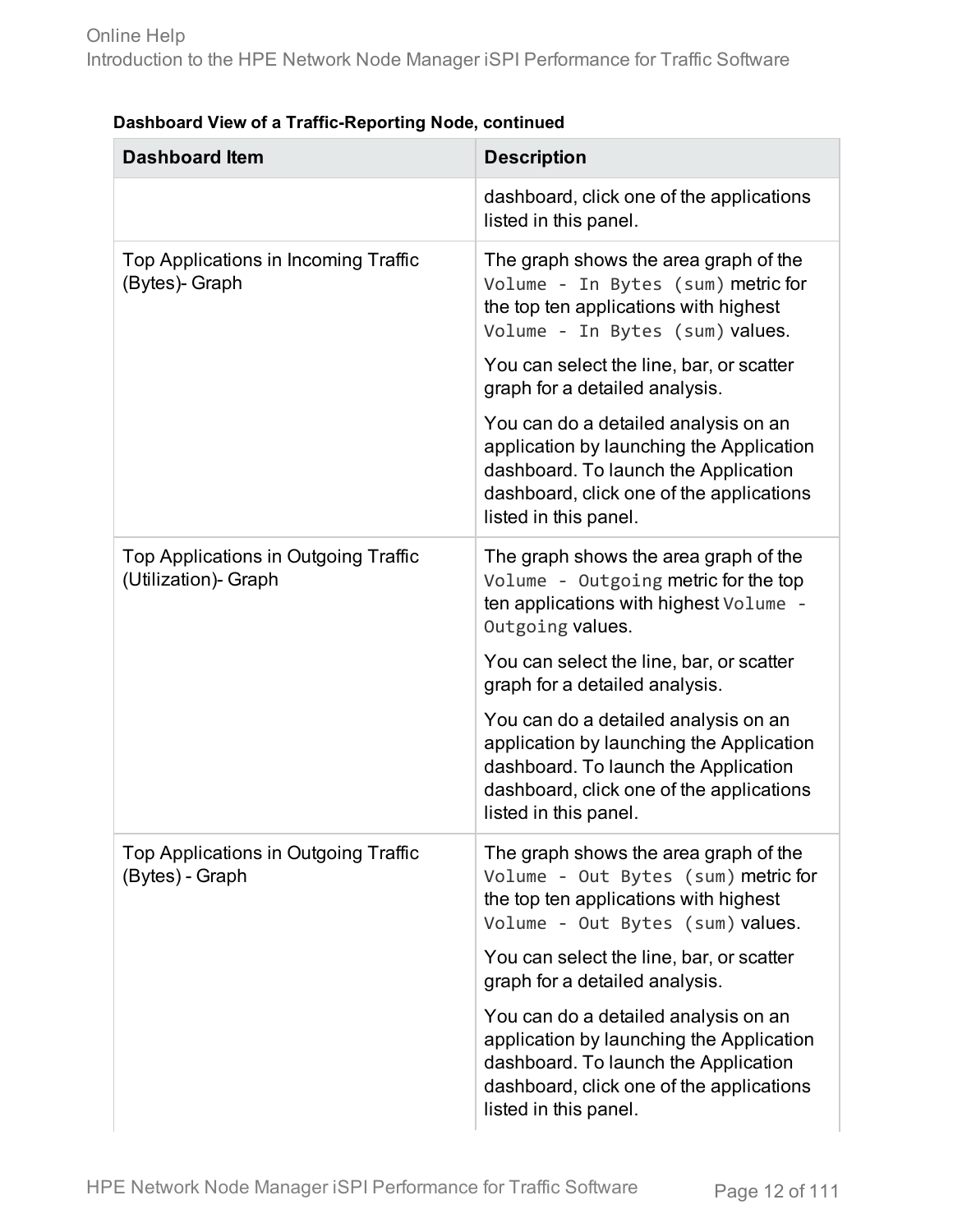| <b>Dashboard Item</b>                                         | <b>Description</b>                                                                                                                                        |
|---------------------------------------------------------------|-----------------------------------------------------------------------------------------------------------------------------------------------------------|
| Top Destinations in Incoming Traffic<br>(Utilization) - Graph | The graph shows the area graph of the<br>Volume - Utilization metric for the<br>top ten destinations with highest Volume<br>- Utilization values.         |
|                                                               | You can select the line, bar, or scatter<br>graph for a detailed analysis.                                                                                |
| Top Destinations in Incoming Traffic<br>(Bytes) - Graph       | The graph shows the area graph of the<br>Volume - In Bytes (sum) metric for<br>the top ten destinations with highest<br>Volume - In Bytes (sum) values.   |
|                                                               | You can select the line, bar, or scatter<br>graph for a detailed analysis.                                                                                |
| Top Destinations in Outgoing Traffic<br>(Utilization) - Graph | The graph shows the area graph of the<br>Volume - Utilization metric for the<br>top ten destinations with highest Volume<br>- Utilization values.         |
|                                                               | You can select the line, bar, or scatter<br>graph for a detailed analysis.                                                                                |
| Top Destinations in Outgoing Traffic<br>(Bytes) - Graph       | The graph shows the area graph of the<br>Volume - Out Bytes (sum) metric for<br>the top ten destinations with highest<br>Volume - Out Bytes (sum) values. |
|                                                               | You can select the line, bar, or scatter<br>graph for a detailed analysis.                                                                                |
| Top Talkers in Incoming Traffic (Bytes) -<br>Report           | Ranks top 10 talkers (source-destination<br>pairs) with highest Volume - In Bytes<br>(sum) metric values in a table.                                      |
| Top Talkers in Outgoing Traffic (Bytes) -<br>Report           | Ranks top 10 talkers (source-destination<br>pairs) with highest Volume - Out Bytes<br>(sum) metric values in a table.                                     |
| Top Talkers in Incoming Traffic<br>(Utilization) - Report     | Ranks top 10 talkers (source-destination<br>pairs) with highest Volume -<br>Utilization metric values in a table.                                         |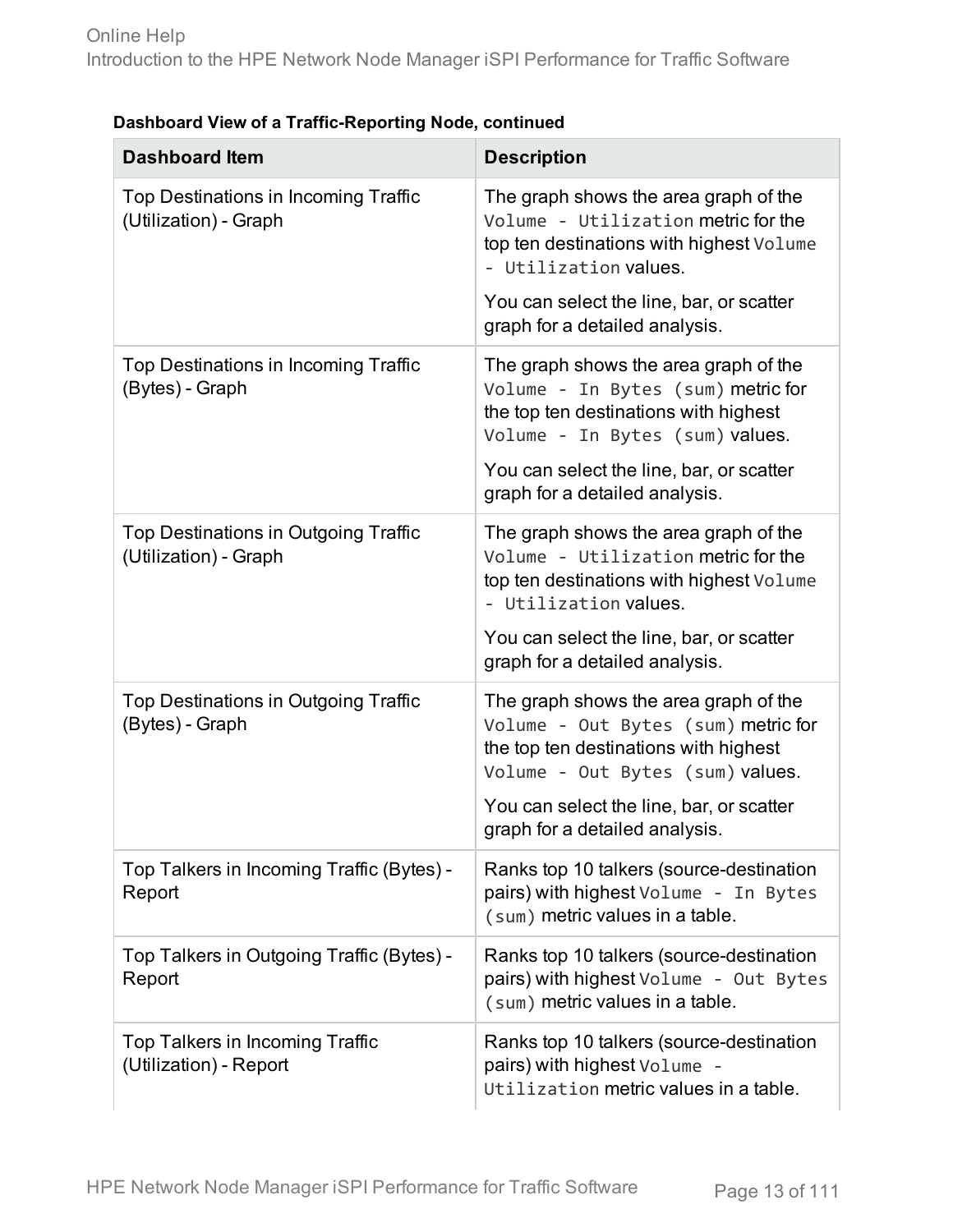| <b>Dashboard Item</b>                                            | <b>Description</b>                                                                                                                                   |
|------------------------------------------------------------------|------------------------------------------------------------------------------------------------------------------------------------------------------|
| <b>Top Talkers in Outgoing Traffic</b><br>(Utilization) - Report | Ranks top 10 talkers (source-destination<br>pairs) with highest Volume -<br>Utilization metric values in a table.                                    |
| Top Apps-in - Pie chart                                          | The pie chart shows top six applications<br>with highest Volume - In Bytes (sum)<br>values.                                                          |
| Top Apps-out - Pie chart                                         | The pie chart shows top six applications<br>with highest Volume - Out Bytes<br>(sum) values.                                                         |
| Top ToS-in - Pie chart                                           | The pie chart shows top six types of<br>service with highest Volume - In Bytes<br>(sum) values.                                                      |
| Top ToS-out - Pie chart                                          | The pie chart shows top six types of<br>service with highest Volume - Out<br>Bytes (sum) values.                                                     |
| Top IP Protocol-in - Pie chart                                   | The pie chart shows top six protocols with<br>highest Volume - In Bytes (sum)<br>values.                                                             |
| Top IP Protocol-out - Pie chart                                  | The pie chart shows top six protocols with<br>highest Volume - Out Bytes (sum)<br>values.                                                            |
| Top Sources in Outgoing Traffic (Bytes) -<br>Graph               | The graph shows the area graph of the<br>Volume - Out Bytes (sum) metric for<br>the top ten sources with highest Volume<br>- Out Bytes (sum) values. |
|                                                                  | You can select the line, bar, or scatter<br>graph for a detailed analysis.                                                                           |
| Top Sources in Incoming Traffic (Bytes) -<br>Graph               | The graph shows the area graph of the<br>Volume - In Bytes (sum) metric for<br>the top ten sources with highest Volume<br>- In Bytes (sum) values.   |
|                                                                  | You can select the line, bar, or scatter<br>graph for a detailed analysis.                                                                           |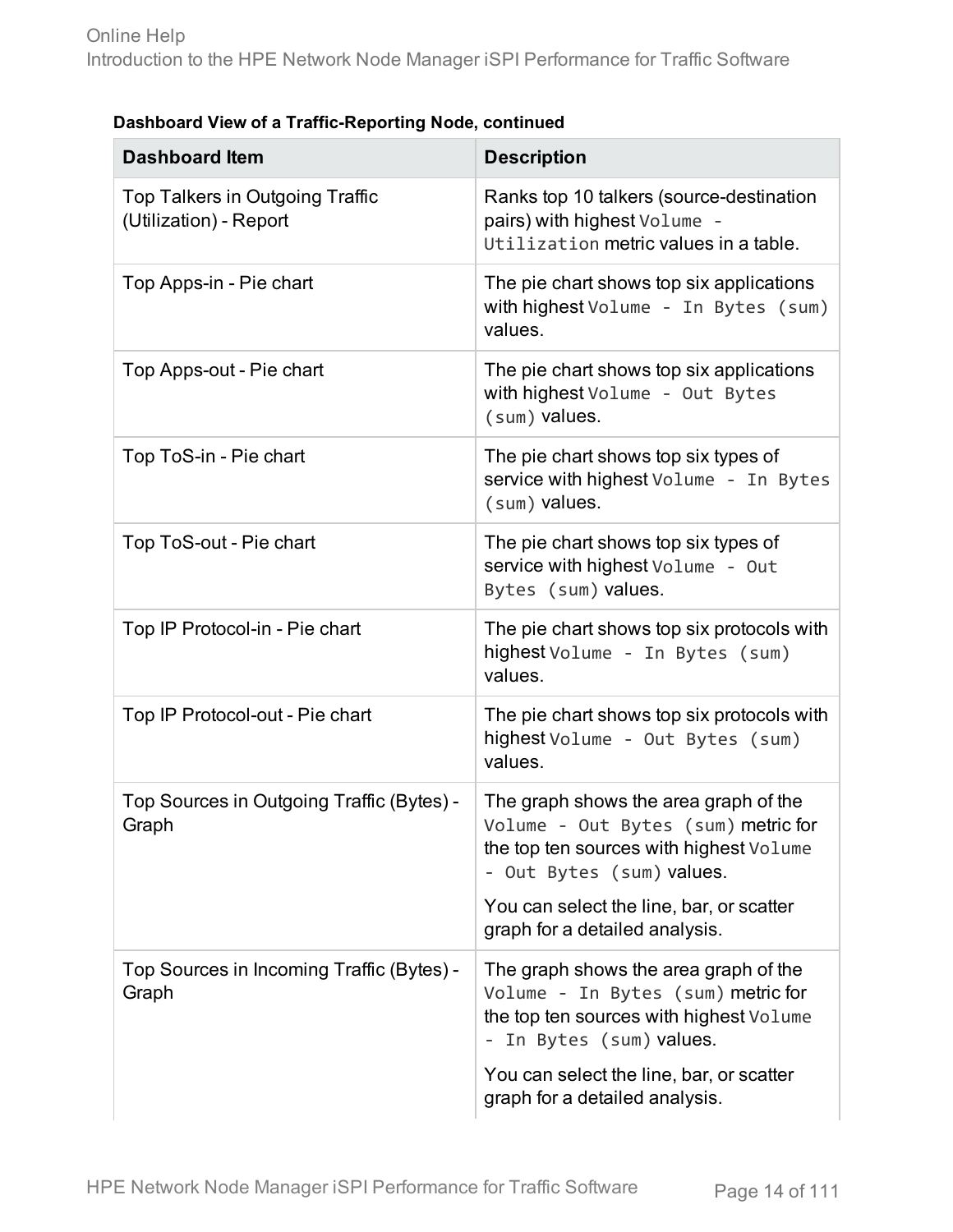| <b>Dashboard Item</b> | <b>Description</b>                                              |
|-----------------------|-----------------------------------------------------------------|
| Performance           | This panel shows the performance graph<br>of the selected node. |

**Note:** All panels (except for the Performance panel) show the data for the last one hour by default. You can use the Time Filter option to change the time period.

### <span id="page-14-0"></span>Drill Down for Application Details

To launch the application, launch the traffic-reporting node dashboard, and then click one of the *hyper-linked* applications listed in dashboard panels.

This dashboard displays the following charts and reports:

#### **Application Dashboard**

| <b>Dashboard Item</b>                                       | <b>Description</b>                                                                                                                                                                             |
|-------------------------------------------------------------|------------------------------------------------------------------------------------------------------------------------------------------------------------------------------------------------|
| Top Sources for the Application (Bytes)-<br>Pie Chart       | The pie chart shows top ten sources<br>mapped to this application with highest<br>Volume - Bytes (sum) values. Each<br>source represents a section in the chart.                               |
| Top Sources for the Application (Bytes)-<br>Report          | The report shows top ten sources mapped<br>to this application with highest Volume -<br>Bytes (sum) values.                                                                                    |
| Top Destinations for the Application<br>(Bytes) - Pie Chart | The pie chart shows top ten destinations<br>mapped to this application with highest<br>Volume - Bytes (sum) values. Each<br>destination represents a section in the<br>chart.                  |
| Top Destinations for the Application<br>(Bytes) - Report    | The report shows top ten destinations<br>mapped to this application with highest<br>Volume - Bytes (sum) values.                                                                               |
| Top Talkers for the Application (Bytes) -<br>Pie Chart      | The pie chart shows top ten talkers<br>(source-destination pairs) mapped to this<br>application with highest Volume - Bytes<br>(sum) values. Each talker represents a<br>section in the chart. |
| Top Talkers for the Application (Bytes) -                   | The report shows top ten talkers (source-                                                                                                                                                      |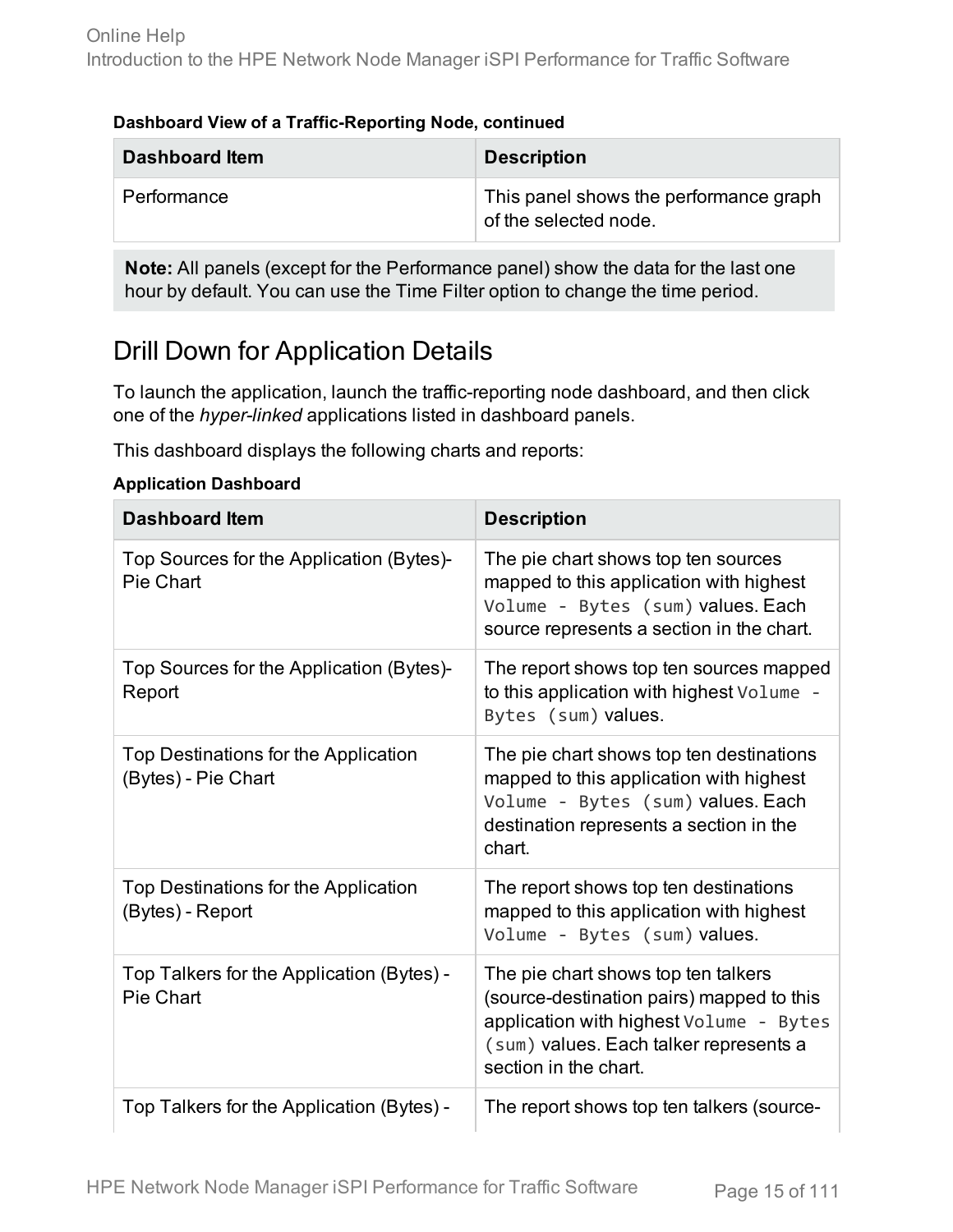#### **Application Dashboard, continued**

| <b>Dashboard Item</b>                             | <b>Description</b>                                                                                                                         |
|---------------------------------------------------|--------------------------------------------------------------------------------------------------------------------------------------------|
| Report                                            | destination pairs) mapped to this<br>application with highest Volume - Bytes<br>(sum) values.                                              |
| Top Ports for the Application (Bytes) -<br>Report | The report shows top ten ports with<br>highest Total Volume - Bytes (sum)<br>values that are participating in this<br>application traffic. |

### <span id="page-15-0"></span>Viewing Traffic Maps for Nodes

The NNM iSPI Performance for Traffic maps help you understand traffic flows on your network. NNM iSPI Performance for Traffic maps obtain information from all the nodes that send traffic flow to your network.

The following NNM iSPI Performance for Traffic maps are available in the NNMi console:

**Note:** You can view all the top destinations and applications that contribute to the traffic flow in your network at any given point of time.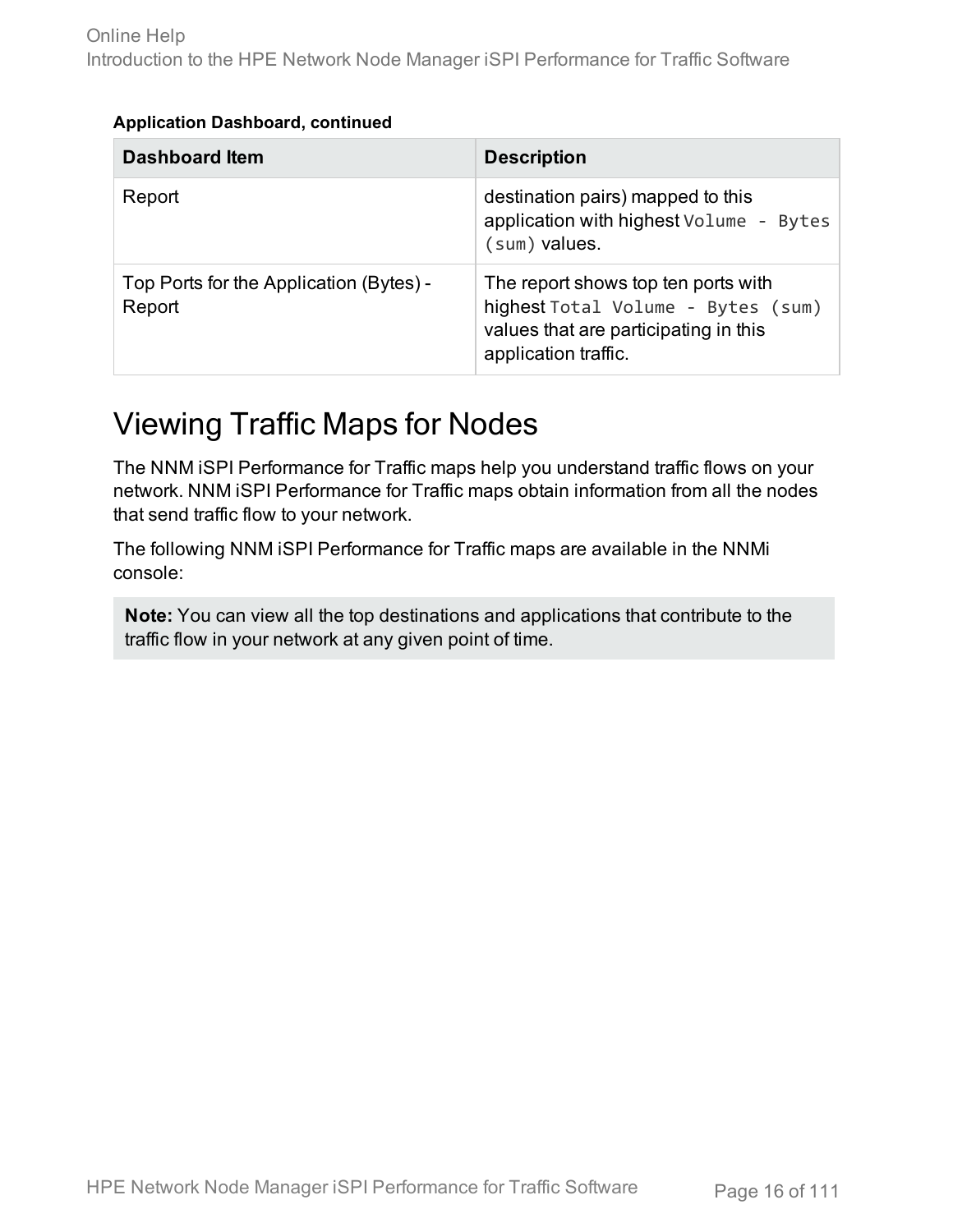- Destination and Application Map<sup>1</sup>
- Top Sources by Destination Map<sup>2</sup>
- Traffic Path View<sup>3</sup>

### **To launch Traffic Path View:**

- 1. Log on to the NNMi console.
- 2. Select the **Actions** menu in the main toolbar and select **Traffic Maps**, and then click **Traffic Path**.

The Traffic Path view opens. The view does not show any maps by default.

3. Specify source and destination nodes, and then click **Get Data**.

### **To launch the Destination and Application Map:**

- 1. Log on to the NNMi console.
- 2. Select a traffic-reporting node from one of the nodes inventory views.
- 3. Select the **Actions** menu in the main toolbar and select **Traffic Maps**, and then click **Destination and Application Map**.

### **To launch the Top Sources by Destination Map:**

 $1$ : This map displays the top destinations and applications that contribute to the traffic flow to your network. If the applications are directly connected to an IP address, the IP address is considered a destination. Some destination IP addresses may be connected to multiple applications. The map is neither a network topology map nor a device centric map. It represents the logical views of traffic flows in a network. Top N means top N application and top N destinations grouped together.

 $2$ : This map displays the top source IP addresses that contribute to the traffic flow to a destination. You can get the information about the top contributors of traffic on your network. The map is displayed based on the IP address specified in the NNMi console. This selected IP address is considered as the source of the traffic flow. The IP address of the node from which the map is launched, should be recognized by the respective Leaf Collector.

This map enables you to view the traffic flow heading to any destination IP address in the network. It is not necessary for the IP address to be managed by NNMi, generate the logical views of traffic flowing from the Top N sources to the specified destination in a network. This map is neither a network topology map nor a device centric map, and display the traffic flowing from each IP address if a flow generator (router or switch) has multiple IP addresses. The colors of destination IP addresses displayed in the NNM iSPI Performance for Trafficmap are not associated with the status colors in NNMi.

 $3$ : This map displays the flow of network traffic. The NNM iSPI Performance for Traffic calculates the route of data flow along the Layer 3 path between two nodes (end nodes or routers) that are enabled to export flows and presents a map of that information on the Traffic Path View. To display meaningful information in the Path View map, make sure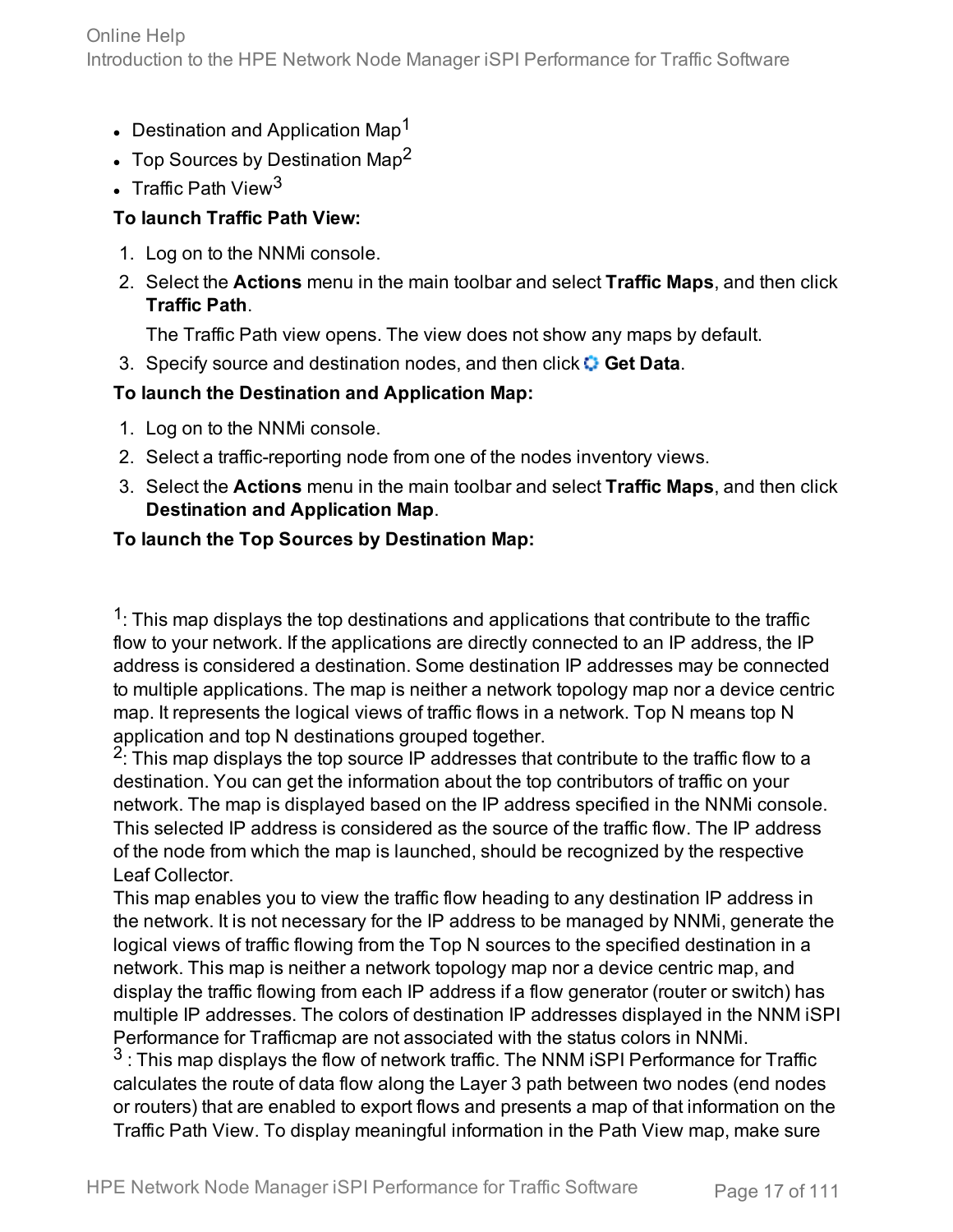- 1. Log on to the NNMi console.
- 2. Select a traffic-reporting node from one of the nodes inventory views.
- 3. Select the **Actions** menu in the main toolbar and select **Traffic Maps**, and then click **Top Sources by Destination Map**

### <span id="page-17-0"></span>Launching Node Reports

The Traffic Reporting Nodes inventory enables you to launch NNM iSPI Performance for Traffic reports in the NPS console with the context of a selected node. To launch a report from the inventory, right-click a node in the Traffic Reporting Nodes view (or the Threshold Exceptions Reporting Nodes view), and then select **HPE NNM iSPI Performance > Traffic Reports - Report Menu**.

Alternatively, after selecting the node of your choice, click **Actions > HPE NNM iSPI Performance > Traffic Reports - Report Menu**.

## <span id="page-17-1"></span>Viewing Traffic-Reporting Interfaces

The Traffic Reporting Interfaces view shows the list of all interfaces on the network that send the traffic data to Leaf Collectors.

### **To view the Traffic Reporting Interfaces:**

- 1. In the **Workspaces** navigation pane, select the **Traffic Analysis** workspace.
- 2. Select the **Traffic Reporting Interfaces** view.

For each node displayed, you can see the following information:

- Threshold State: Threshold state for the node. The states can be Exceeded or Normal.
- Interface Name: Name of the interface.
- Hosted On: Hostname of the system that hosts the flow reporting interface.
- Traffic Type: Type of traffic data that the interface forwards to the Leaf Collector.
- Flow Processing Enabled: Shows if the interface is enabled to collect flow packets.
- I Tenant Name: Name of the tenant to which the node is assigned to.
- Is Active: Shows whether the device is actively sending the traffic data to the Leaf Collector or not.
- Traffic Master Server: Fully Qualified Domain Name (FQDN) of the Master Collector that is processing the flows. When the NNM iSPI Performance for Traffic is configured in GNM, the column

displays the FQDN of the regional Master Collector that processes and forwards the flows to the Global Master Collector.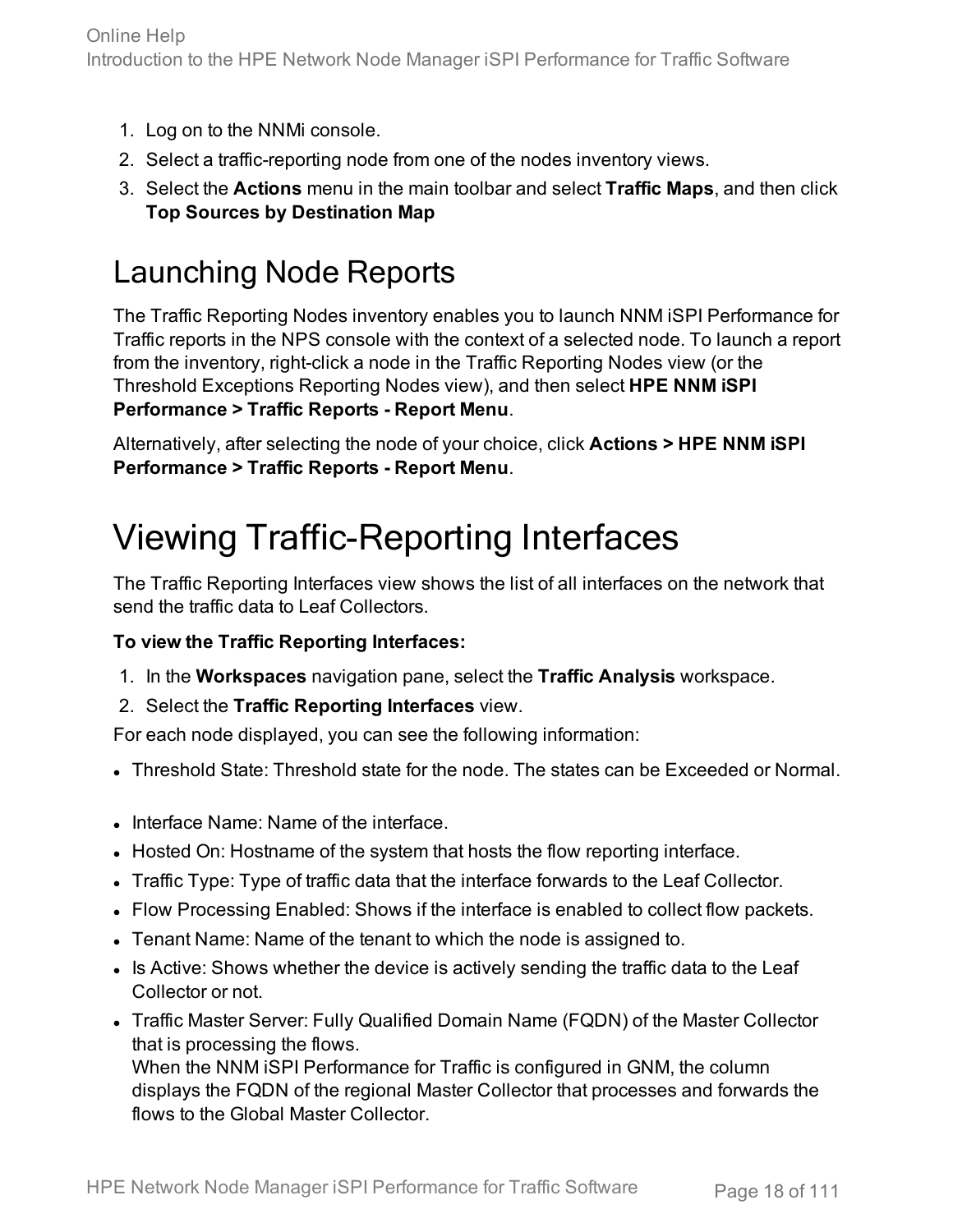For more details about each interface, open the Traffic [Reporting](#page-20-1) Interface form.

Also, you can select an interface and open a dashboard specific to the selected interface (see "Using Dashboard for [Traffic-Reporting](#page-22-0) Interfaces" on page 23).

### **Analysis Pane in the Traffic Reporting Interfaces view**

The Analysis Pane in the Traffic Reporting Interfaces view provides additional details about the selected interface.

The Summary Pane displays the following details:

- Traffic Interface Class: The class name of the interface.
- Provider Date: The date when the data was requested from the interface for the last time.
- Total In: Total incoming traffic (in bytes) to the interface.
- Total Out: Total outgoing traffic (in bytes) from the interface.

The rightmost pane displays the following tabs:

- Top Apps-In: This tab displays a pie-chart for the applications that contribute the maximum amount of the incoming traffic volume for the selected node or interface. The chart shows the distribution of the traffic flow data for the last one hour, with each application represented by a unique color. Click a section to view the application name and its contribution to the total volume of incoming traffic. Click a section to view the application group name and its contribution to the total volume of incoming traffic.
- Top Apps-Out: This tab displays a pie-chart for the applications that contribute to the maximum amount of the outgoing traffic volume for the selected node or interface. The chart shows the distribution of the traffic flow data for the last one hour, with each application represented by a unique color. Click a section to view the application name and its contribution to the total volume of outgoing traffic. Click a section to view the application group name and its contribution to the total volume of outgoing traffic.
- Top ToS-In: In this tab, a pie chart displays the top Type-of-Service values reported by the interface that are contributing to the ingress network traffic.
- Top ToS-Out: In this tab, a pie chart displays the top Type-of-Service values reported by the interface that are contributing to the egress network traffic.
- Top IP Protocol-In: In this tab, a pie chart displays the top IP protocols reported by the interface that are contributing to the ingress network traffic.
- Top IP Protocol-Out: In this tab, a pie chart displays the top IP protocols reported by the interface that are contributing to the egress network traffic.
- Performance: The Performance tab for a selected flow enabled interface displays the following graphs for the last one day: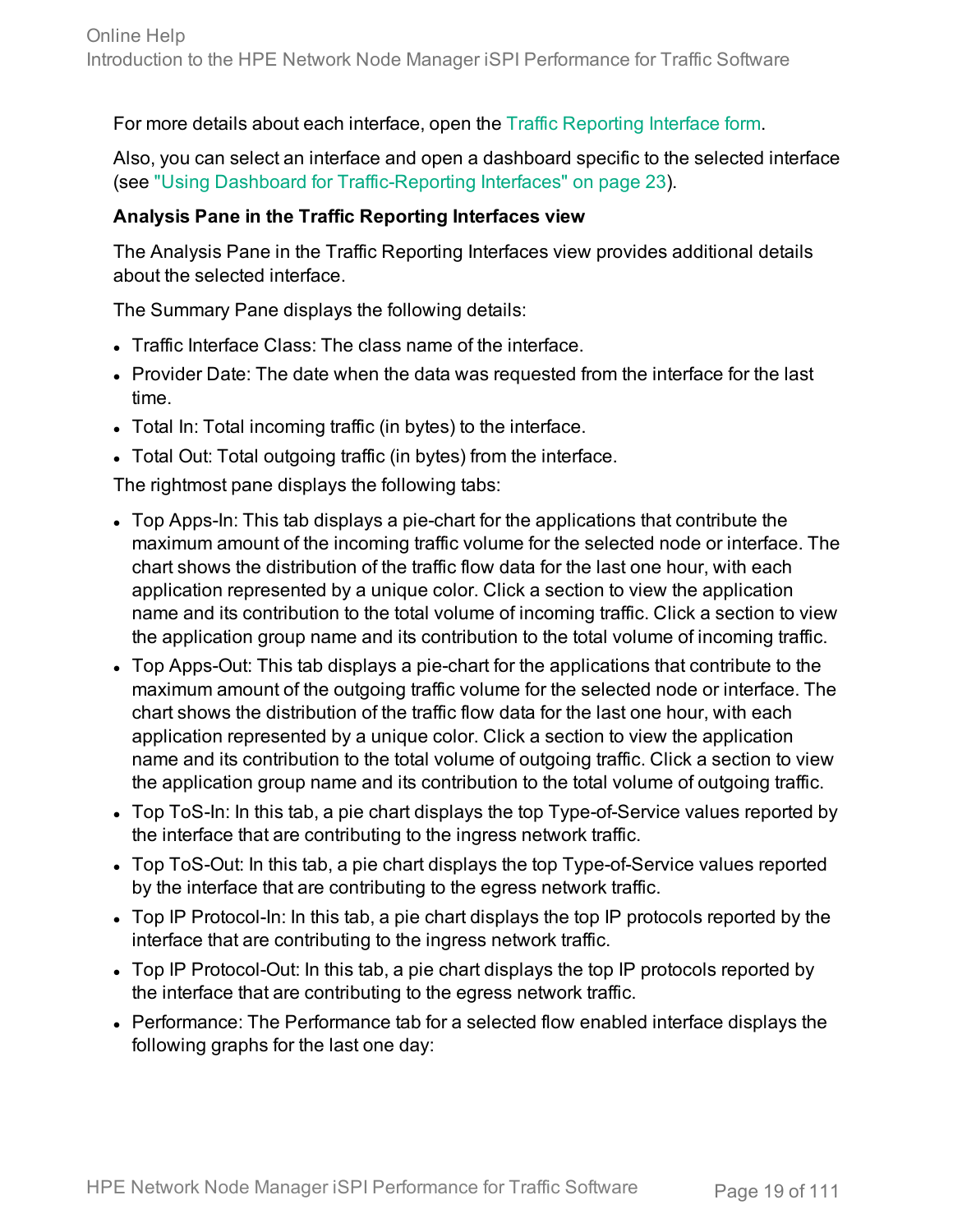- Average Utilization for the selected interface<sup>1</sup>
- Availability for the selected interface<sup>2</sup>
- Interface Traffic Flows for the selected interface<sup>3</sup>
- Traffic Volume for the selected interface<sup>4</sup>

These metrics may display different values in these graphs than those in the NNM iSPI Performance for Traffic report graphs, due to different time grain selected for metrics summarization.

You can change the metrics and the time range for these graphs as follows:

To display the metric value for a specific point of time, hover the mouse pointer on the graph.



To display or hide a metric, click the metric name on the legend.



To view the graph as a table:

- a. Click **PC** Options.
- b. Select **View as Table.**

<sup>1</sup>Analyzes the Utilization (avg), Utilization In (avg), and Utilization Out (avg) metrics. This is displayed only if NNM iSPI Performance for Metrics is installed.

<sup>2</sup> Analyzes the Availability (avg) metric. This is displayed only if NNM iSPI Performance for Metrics is installed.

<sup>3</sup>Analyzes the Number of Flows - Outgoing (sum) and Number of Flows - Incoming (sum) metrics.

<sup>4</sup>Analyzes the Volume - In Bytes (sum) and Volume - Out Bytes (sum) metrics.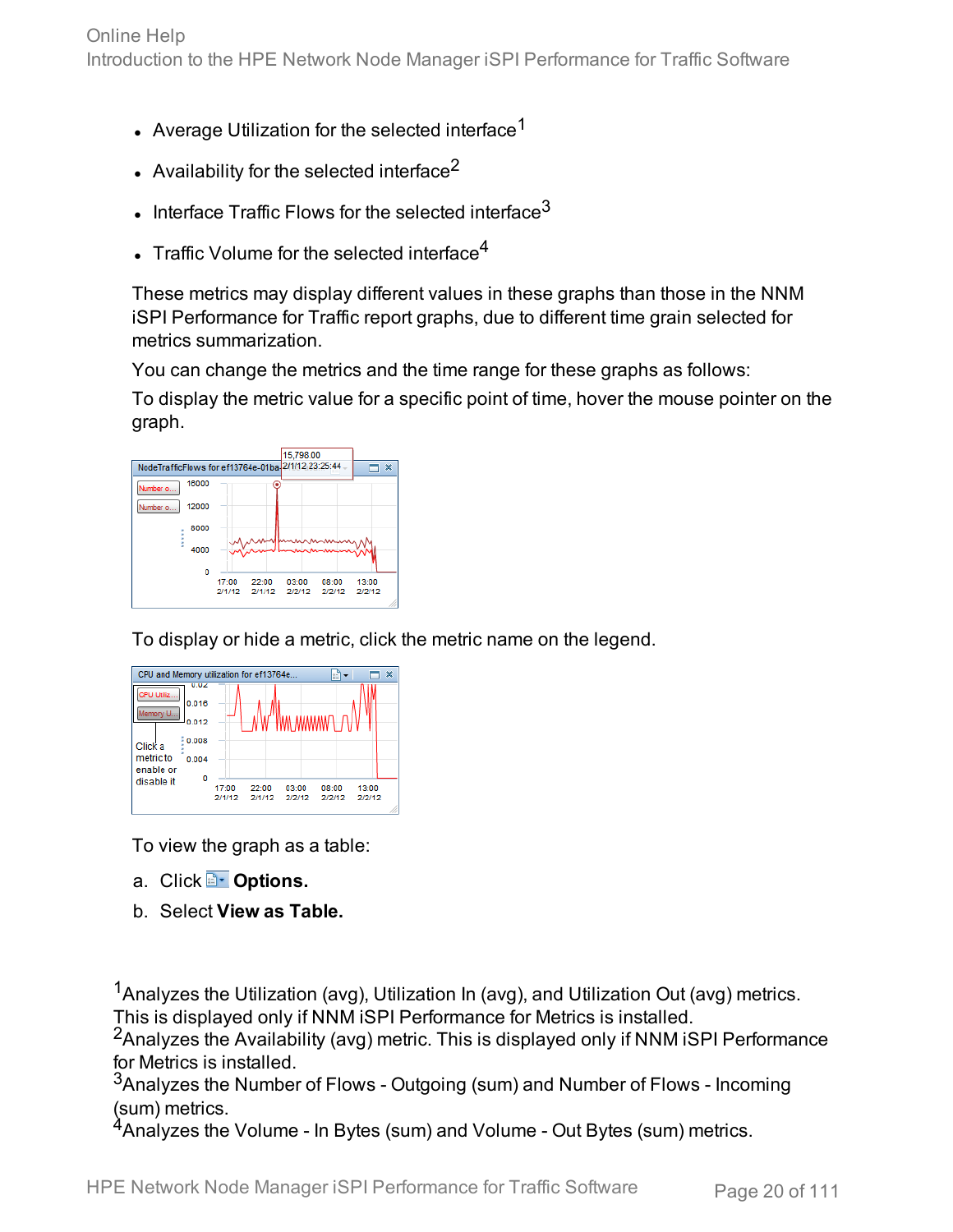To select a date range for the graphs:

- a. Click **Show Date Range Panel** on the top right corner of the Performance tab.
- b. Click the graph that you want to change. To apply the new date range on all graphs, select **All** on the Date Range panel.
- <span id="page-20-0"></span>c. Select a time range for the graphs.

### View Interfaces with Threshold Exceptions

The Threshold Exceptions Reporting Interfaces view shows the list of all nodes on the network that host at least one interface that breached a NNM iSPI Performance for Traffic threshold.

### **To access the Threshold Exceptions Reporting Interfaces view:**

- a. In the **Workspaces** navigation pane, select the **Traffic Analysis** workspace.
- b. Select the **Threshold Exceptions Reporting Interfaces** view.

For each interface displayed, you can see the following information:

- Threshold State: Threshold state for the node. The states can be Exceeded or Normal.
- Interface Name: Name of the interface.
- Hosted On: Hostname of the node that exports flows.
- Flow Processing Enabled: Indicates whether flow processing is enabled on the interface.
- Traffic Type: Type of traffic data passing through the node.
- Tenant Name: Name of the tenant to which the node is assigned to.
- Traffic Master Server: Fully Qualified Domain Name (FQDN) of the Master Collector that is processing the flows. When the NNM iSPI Performance for Traffic is configured in GNM, the column displays the FQDN of the regional Master Collector that processes and forwards the flows to the Global Master Collector.

### <span id="page-20-1"></span>Viewing Interface Details

The Traffic Reporting Interface form provides details about the selected Traffic Reporting interface.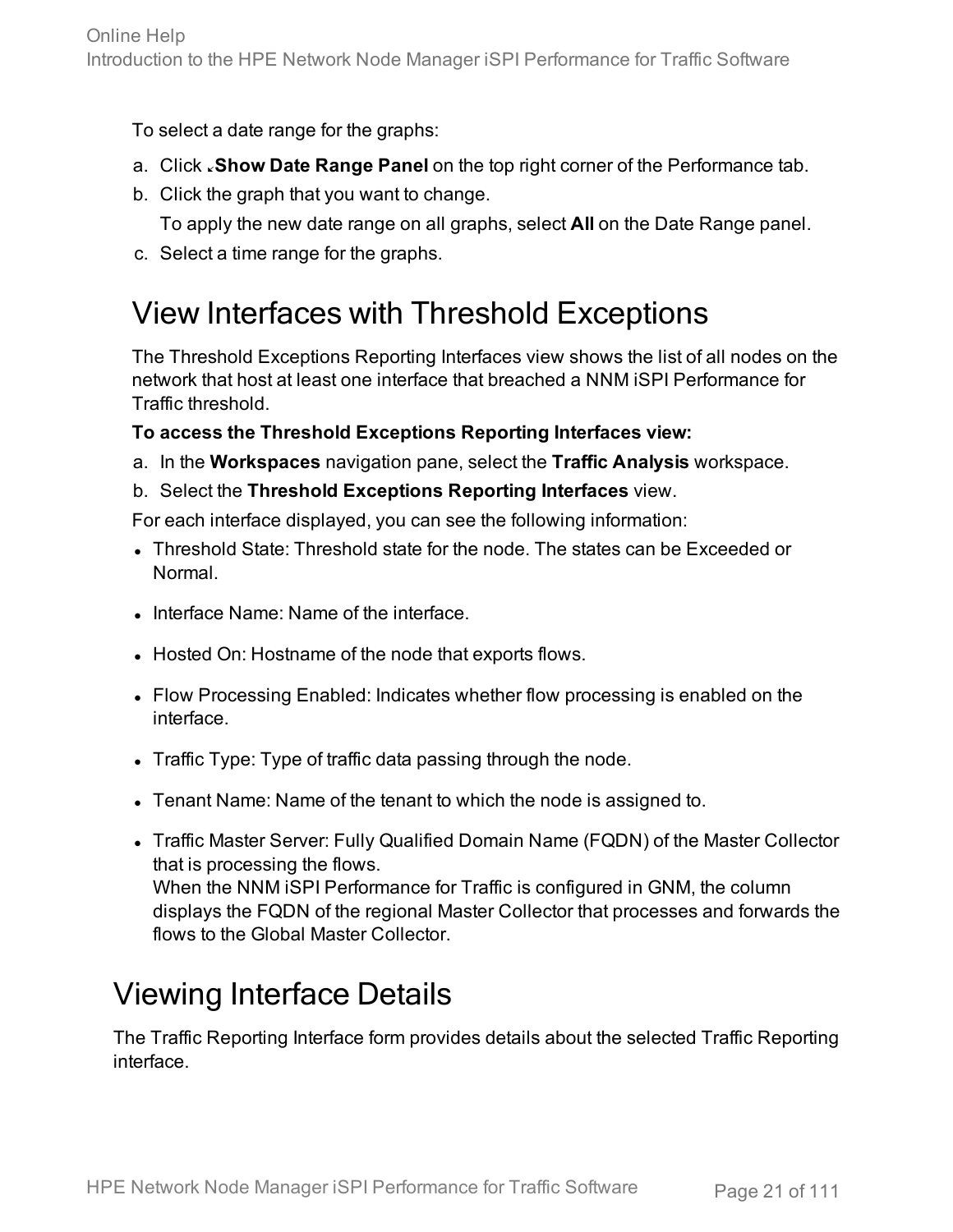The Threshold Exceptions Reporting Interfaces view shows the list of all interfaces on the network that breached a NNM iSPI Performance for Traffic threshold. For information on the interfaces that breached a threshold, see Threshold [Exceptions](#page-20-0) Reporting [Interfaces](#page-20-0) View.

### **To view a Traffic Reporting Interface form:**

- 1. In the **Workspaces** navigation pane, select the **Traffic Analysis** workspace.
- 2. Select the **Traffic Reporting Interfaces** view (or the Threshold Exception Reporting Interfaces view).
- 3. Select an interface and click **Open.**

The General pane enables you to analyze the following information for the selected flow-enabled interface:

- Interface Name: Qualified name of the interface.
- Hosted on: Hostname of the system that hosts the flow reporting interface.
- Traffic Type: Type of the traffic data the interface sends to the Leaf Collectors.
- Flow Processing Enabled: Shows if the interface is enabled to collect flow packets.
- Threshold State: Shows the threshold state for the node. The state can be Exceeded or Normal.
- I Tenant Name: Shows the name of the tenant to which the node is assigned to.

The Activity State pane shows the following information for the selected flow-enabled interface:

- Is Active: Shows active and inactive flow-enabled interfaces. When a flow-enabled interface does not send traffic data for a specified detection interval, the interface is shown as inactive and does not contribute to license point consumption.
- Last Flow Received At: Shows when the Leaf Collector received the last flow packet. If you restart the Master Collector, this field shows 'No flows received since Master start'. This field is automatically updated when the Master Collector receives traffic data.

The default detection interval to determine the inactive status of the flow-enabled interface is 720 minutes. When flow is detected on the inactive flow-enabled interface before the next polling starts, this interface is marked as active again in the next polling cycle. The default polling interval is 60 minutes. You can modify the polling interval as follows:

- 1. On the Master Collector system, go to the following directory: On Windows %nnmdatadir%\nmsas\traffic-master\conf On Linux /var/opt/OV/nmsas/traffic-master/conf
- 2. Use a text editor to open the nms-traffic-master.address.properties file.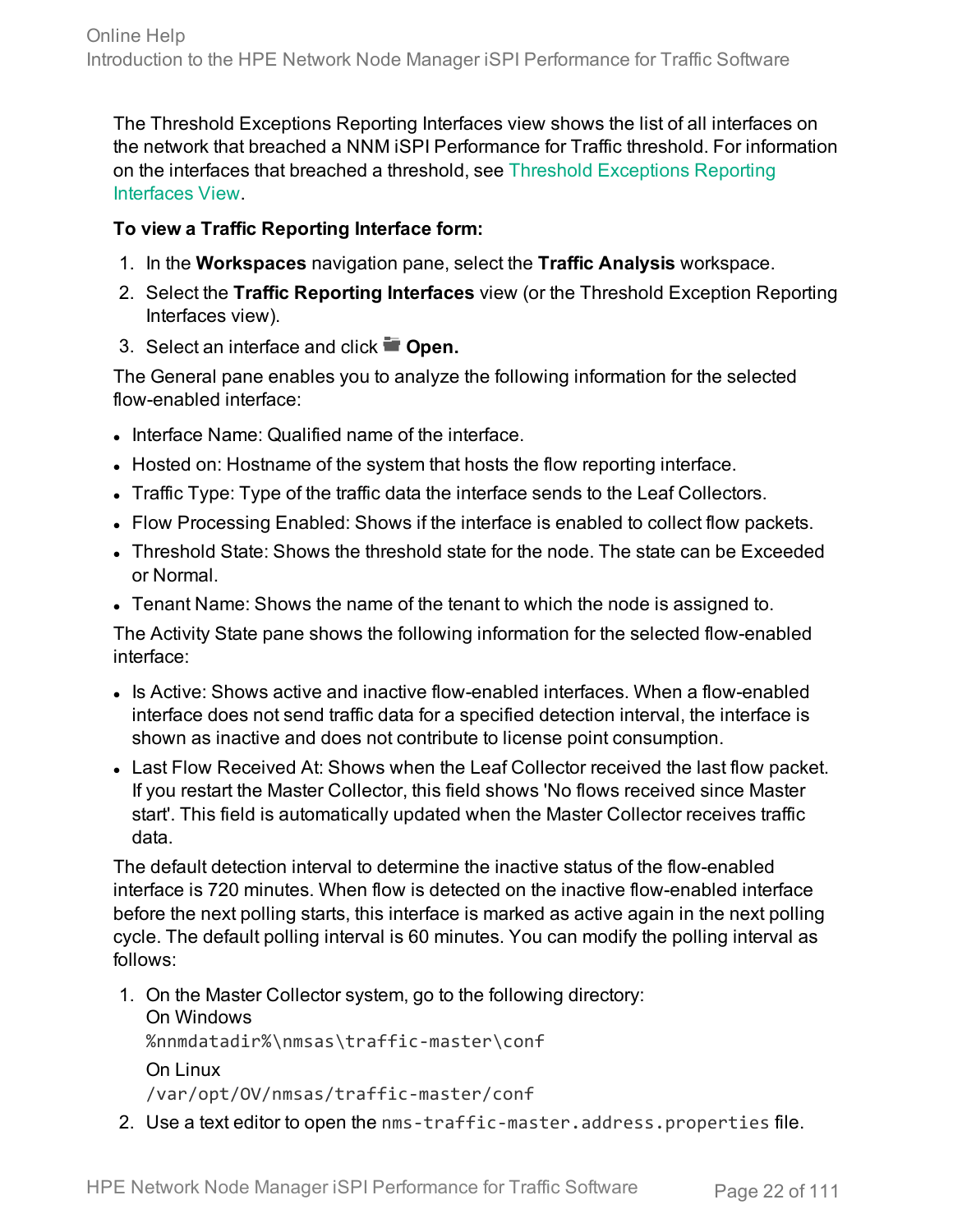- 3. Set the inactive-flow.detection.interval property to a required value (in minutes) of the detection interval that determines the inactive status of the flowenabled interface.
- 4. Set the inactive-flow.detector.thread.wake-up.interval property to a required value (in minutes) of polling interval. Reducing this time interval significantly might impact the performance of the Master Collector. You can reduce the polling interval to a minimum value of 1 minute.
- 5. Save and close the file.

The right pane shows the following details for ingress and egress flows collected by the interface:

- Top 5 Sources
- Top 5 Destinations
- Top 5 Conversations
- Applicable Threshold
- Incidents

Click  $\frac{p}{p+1}$ , and then click **Open** to open the Interface form for the selected interface.

The Analysis pane displays additional details about the selected interface. For more information about Analysis pane, see Traffic [Reporting](#page-17-1) Interfaces View.

### <span id="page-22-0"></span>Using Dashboard for Traffic-Reporting Interfaces

The dashboard for a traffic-reporting interface provides a snapshot of the network traffic originating from the interface.

To launch the dashboard for a traffic-reporting interface, right-click an interface in the Traffic Reporting Interfaces view (or the Threshold Exception Reporting Interfaces view) under the Traffic Analysis workspace, and then click **Open Dashboard.**

This dashboard displays the following tables and charts:

#### **Dashboard View of a Traffic-Reporting Interface**

| <b>Dashboard Item</b>                                         | <b>Description</b>                                                                                                                                |
|---------------------------------------------------------------|---------------------------------------------------------------------------------------------------------------------------------------------------|
| Top Applications in Incoming Traffic<br>(Utilization) - Graph | The graph shows the area graph of the<br>Volume - Utilization metric for the<br>top ten applications with highest Volume<br>- Utilization values. |
|                                                               | You can select the line, bar, or scatter<br>graph for a detailed analysis.                                                                        |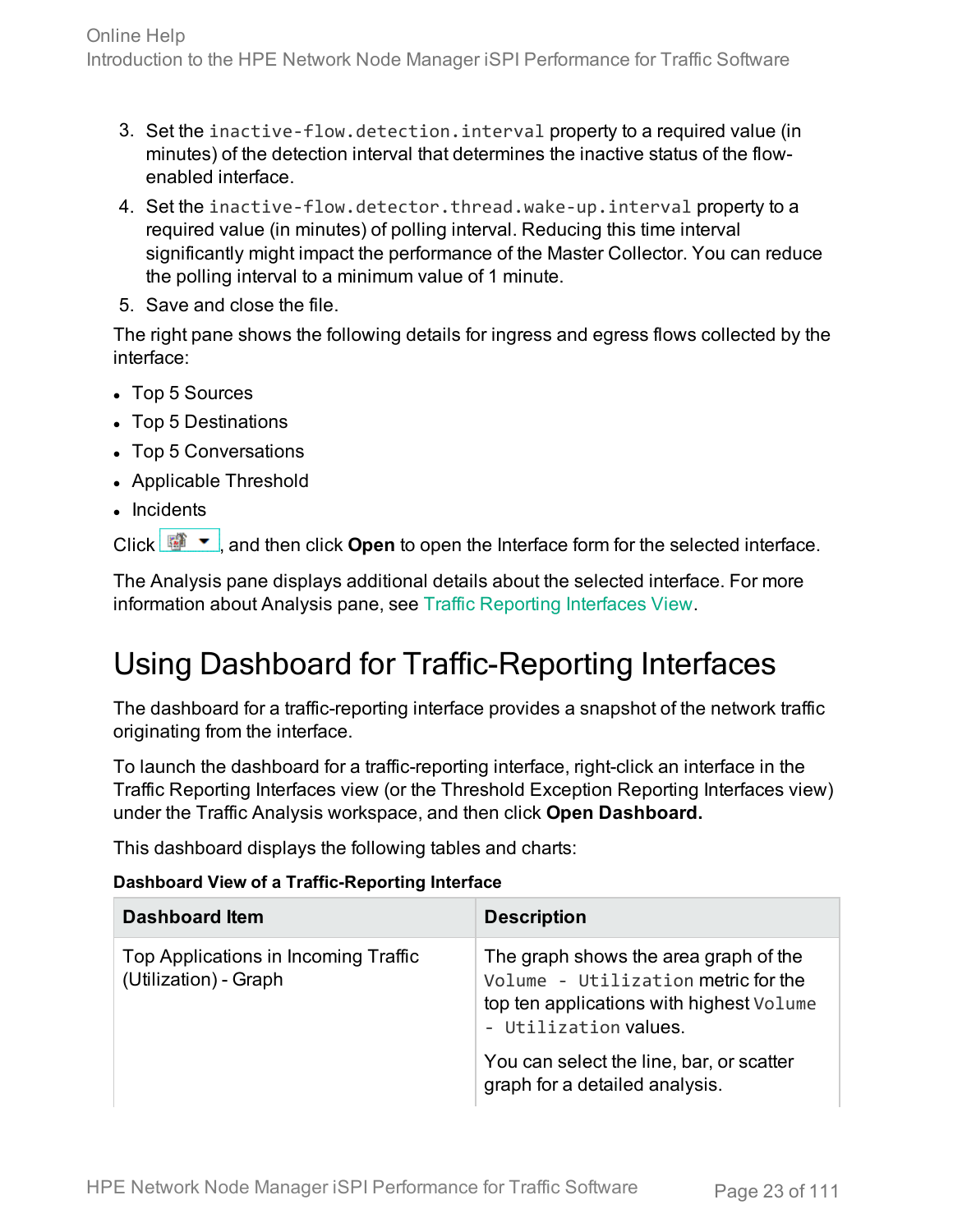| <b>Dashboard Item</b>                                         | <b>Description</b>                                                                                                                                                                                                                      |
|---------------------------------------------------------------|-----------------------------------------------------------------------------------------------------------------------------------------------------------------------------------------------------------------------------------------|
| Top Applications in Incoming Traffic<br>(Bytes) - Graph       | The graph shows the area graph of the<br>Volume - In Bytes (sum) metric for<br>the top ten applications with highest<br>Volume - In Bytes (sum) values.                                                                                 |
|                                                               | You can select the line, bar, or scatter<br>graph for a detailed analysis.                                                                                                                                                              |
| Top Applications in Outgoing Traffic<br>(Utilization) - Graph | The graph shows the area graph of the<br>Volume - Utilization metric for the<br>top ten applications with highest Volume<br>- Utilization values.<br>You can select the line, bar, or scatter<br>graph for a detailed analysis.         |
| Top Applications in Outgoing Traffic<br>(Bytes) - Graph       | The graph shows the area graph of the<br>Volume - Out Bytes (sum) metric for<br>the top ten applications with highest<br>Volume - Out Bytes (sum) values.<br>You can select the line, bar, or scatter<br>graph for a detailed analysis. |
| Top Destinations in Incoming Traffic<br>(Utilization) - Graph | The graph shows the area graph of the<br>Volume - Utilization metric for the<br>top ten destinations with highest Volume<br>- Utilization values.<br>You can select the line, bar, or scatter<br>graph for a detailed analysis.         |
| Top Destinations in Incoming Traffic<br>(Bytes) - Graph       | The graph shows the area graph of the<br>Volume - In Bytes (sum) metric for<br>the top ten destinations with highest<br>Volume - In Bytes (sum) values.<br>You can select the line, bar, or scatter<br>graph for a detailed analysis.   |
| Top Destinations in Outgoing Traffic<br>(Utilization) - Graph | The graph shows the area graph of the<br>Volume - Utilization metric for the<br>top ten destinations with highest Volume<br>- Utilization values.                                                                                       |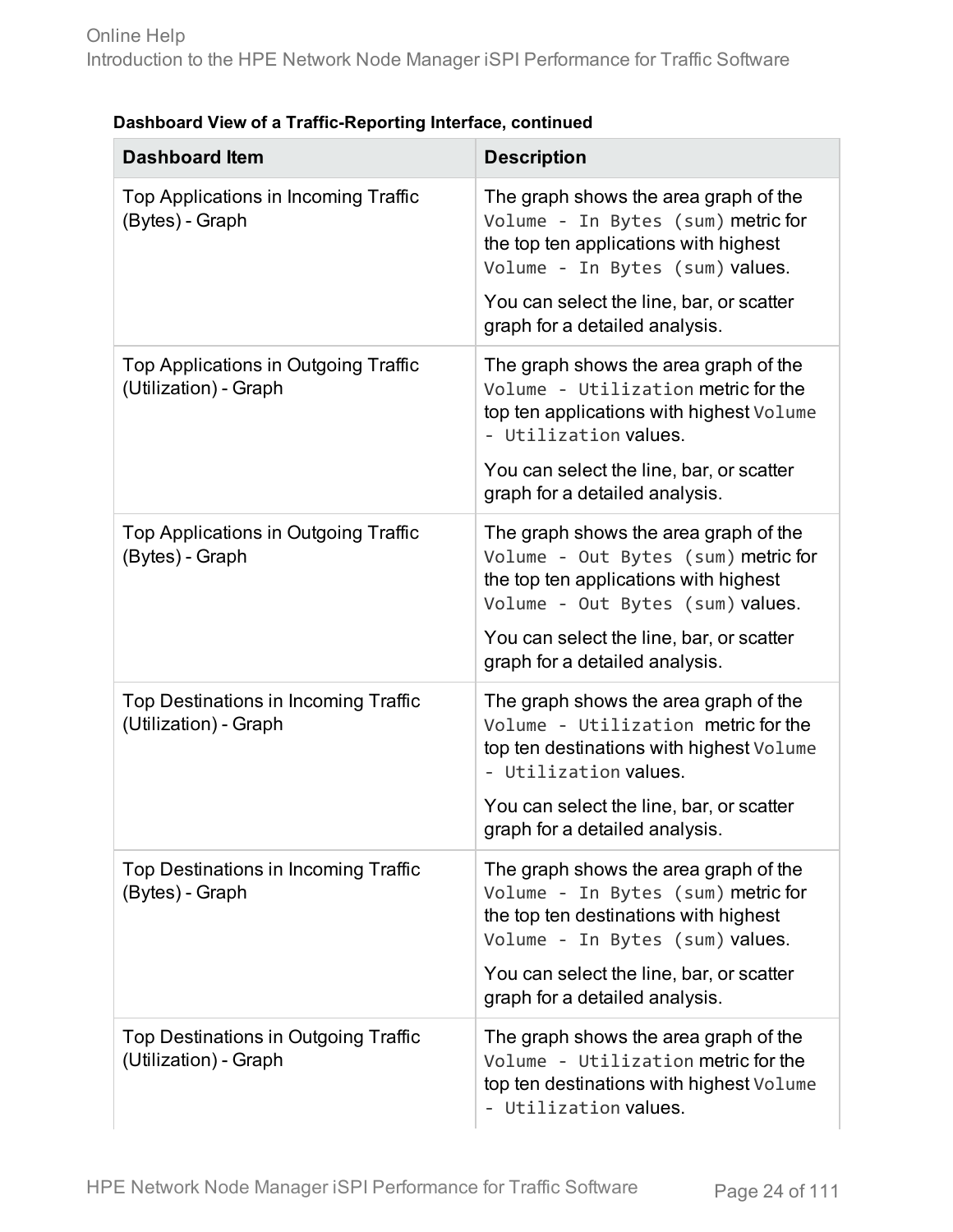| <b>Dashboard Item</b>                                            | <b>Description</b>                                                                                                                                        |
|------------------------------------------------------------------|-----------------------------------------------------------------------------------------------------------------------------------------------------------|
|                                                                  | You can select the line, bar, or scatter<br>graph for a detailed analysis.                                                                                |
| Top Destinations Outgoing Traffic (Bytes)<br>- Graph             | The graph shows the area graph of the<br>Volume - Out Bytes (sum) metric for<br>the top ten destinations with highest<br>Volume - Out Bytes (sum) values. |
|                                                                  | You can select the line, bar, or scatter<br>graph for a detailed analysis.                                                                                |
| Top Sources in Outgoing Traffic (Bytes) -<br>Graph               | The graph shows the area graph of the<br>Volume - Out Bytes (sum) metric for<br>the top ten sources with highest Volume<br>- Out Bytes (sum) values.      |
|                                                                  | You can select the line, bar, or scatter<br>graph for a detailed analysis.                                                                                |
| Top Sources in Incoming Traffic (Bytes) -<br>Graph               | The graph shows the area graph of the<br>Volume - In Bytes (sum) metric for<br>the top ten sources with highest Volume<br>- In Bytes (sum) values.        |
|                                                                  | You can select the line, bar, or scatter<br>graph for a detailed analysis.                                                                                |
| Top Talkers in Incoming Traffic (Bytes) -<br>Report              | Ranks top 10 talkers (source-destination<br>interface pairs) with highest Volume - In<br>Bytes (sum) metric values in a table.                            |
| Top Talkers in Outgoing Traffic (Bytes) -<br>Report              | Ranks top 10 talkers (source-destination<br>interface pairs) with highest Volume -<br>Out Bytes (sum) metric values in a<br>table.                        |
| <b>Top Talkers in Incoming Traffic</b><br>(Utilization) - Report | Ranks top 10 talkers (source-destination<br>interface pairs) with highest Volume -<br>Utilization metric values in a table.                               |
| Top Talkers in Outgoing Traffic<br>(Utilization) - Report        | Ranks top 10 talkers (source-destination<br>interface pairs) with highest Volume -<br>Utilization metric values in a table.                               |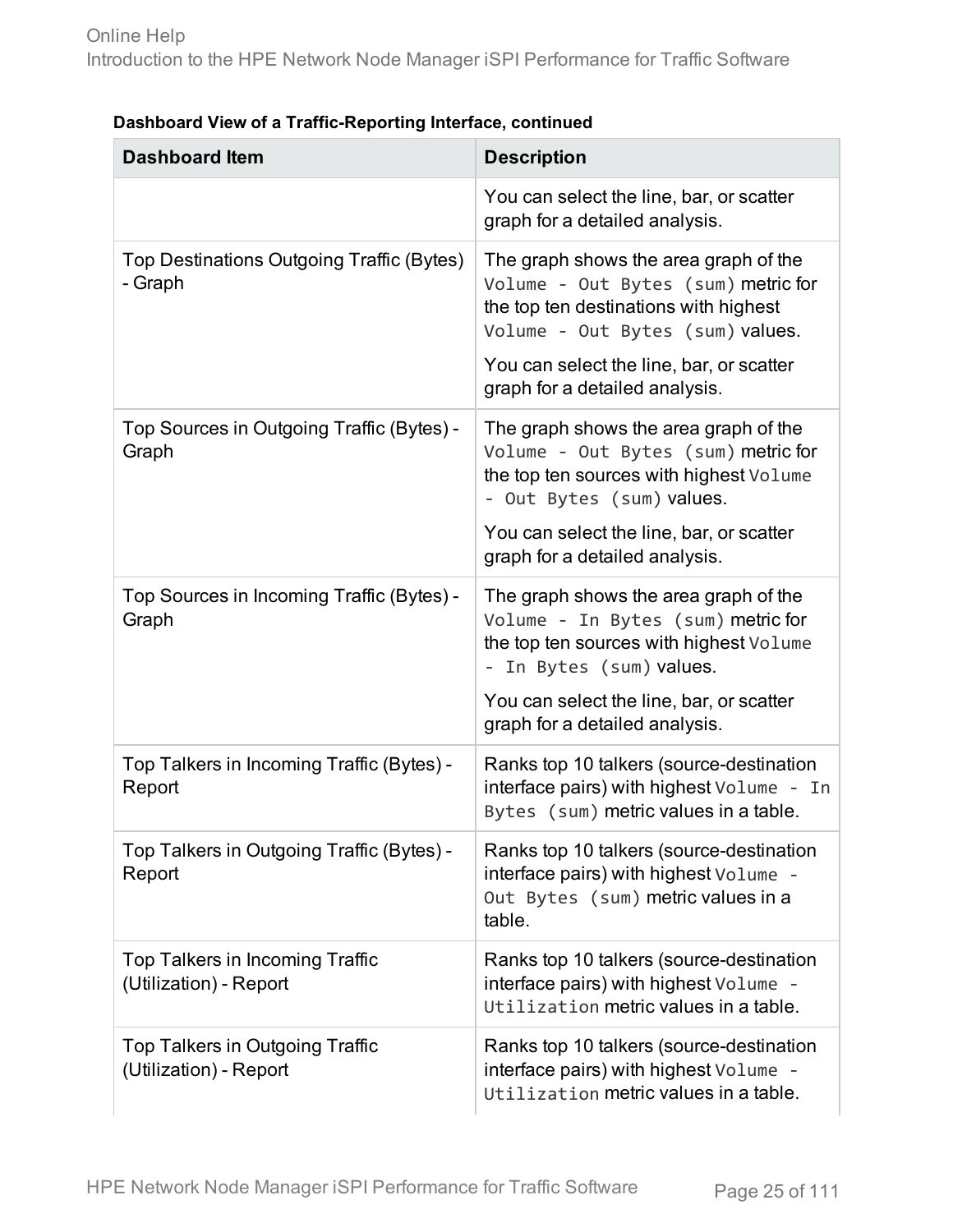| <b>Dashboard Item</b>           | <b>Description</b>                                                                               |
|---------------------------------|--------------------------------------------------------------------------------------------------|
| Top Apps-out - Pie chart        | The pie chart shows top six applications<br>with highest Volume - Out Bytes<br>(sum) values.     |
| Top ToS-in - Pie chart          | The pie chart shows top six types of<br>service with highest Volume - In Bytes<br>(sum) values.  |
| Top ToS-out - Pie chart         | The pie chart shows top six types of<br>service with highest Volume - Out<br>Bytes (sum) values. |
| Top IP Protocol-in - Pie chart  | The pie chart shows top six protocols with<br>highest Volume - In Bytes (sum)<br>values.         |
| Top IP Protocol-out - Pie chart | The pie chart shows top six protocols with<br>highest Volume - Out Bytes (sum)<br>values.        |
| Performance                     | This panel shows the performance graph<br>of the selected interface.                             |

**Note:** All panels (except for the Performance panel) show the data for the last one hour by default. You can use the Time Filter option to change the time period.

### <span id="page-25-0"></span>Drill Down to Application Details

To launch the dashboard for top applications, launch the traffic-reporting interface dashboard, and then click one of the *hyper-linked* applications listed in dashboard panels.

This dashboard displays the following charts and reports:

#### **Application Dashboard**

| <b>Dashboard Item</b>                                 | <b>Description</b>                                                                                                                                               |
|-------------------------------------------------------|------------------------------------------------------------------------------------------------------------------------------------------------------------------|
| Top Sources for the Application (Bytes)-<br>Pie Chart | The pie chart shows top ten sources<br>mapped to this application with highest<br>Volume - Bytes (sum) values. Each<br>source represents a section in the chart. |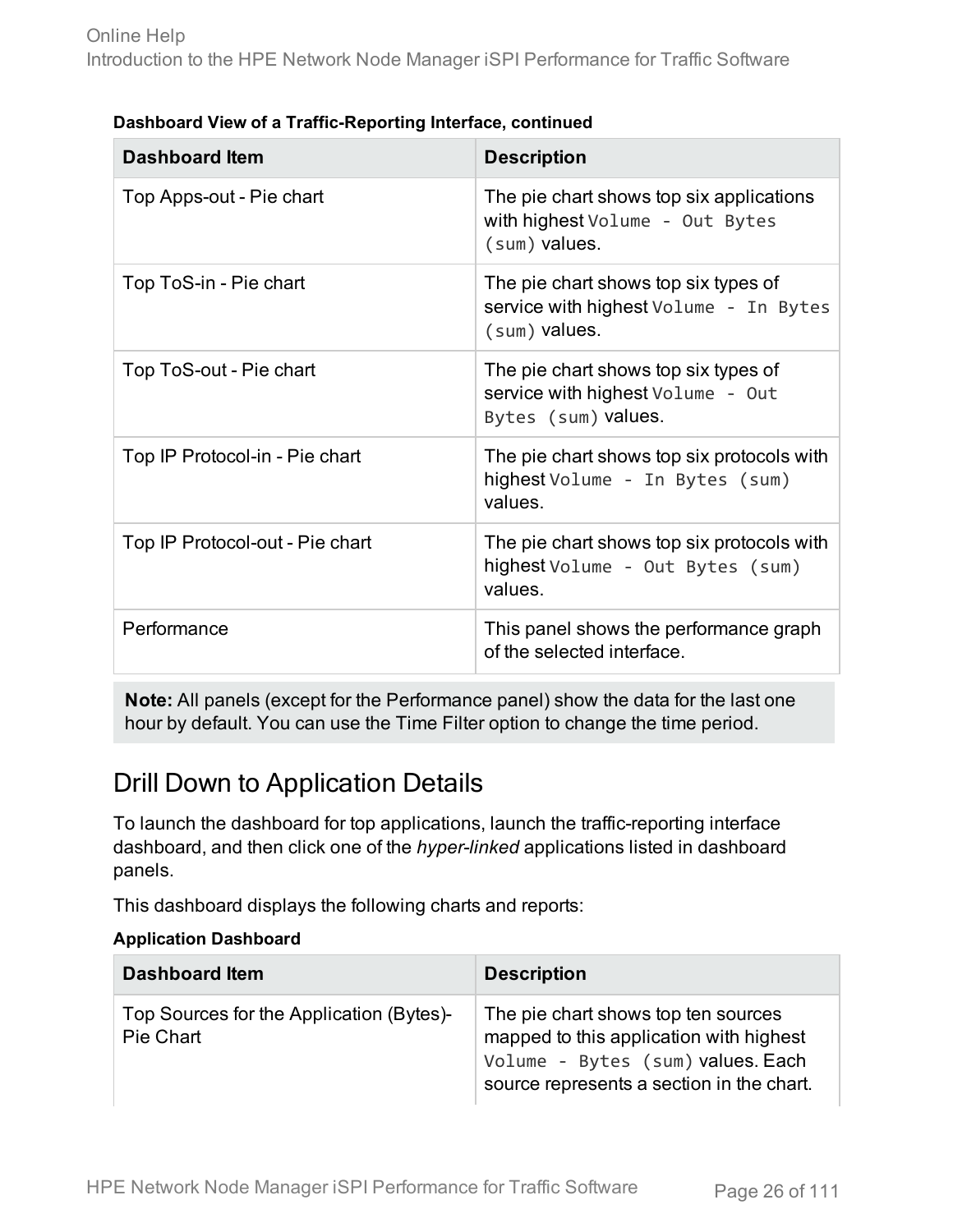| <b>Dashboard Item</b>                                       | <b>Description</b>                                                                                                                                                                             |  |
|-------------------------------------------------------------|------------------------------------------------------------------------------------------------------------------------------------------------------------------------------------------------|--|
| Top Sources for the Application (Bytes)-<br>Report          | The report shows top ten sources mapped<br>to this application with highest Volume -<br>Bytes (sum) values.                                                                                    |  |
| Top Destinations for the Application<br>(Bytes) - Pie Chart | The pie chart shows top ten destinations<br>mapped to this application with highest<br>Volume - Bytes (sum) values. Each<br>destination represents a section in the<br>chart.                  |  |
| Top Destinations for the Application<br>(Bytes) - Report    | The report shows top ten destinations<br>mapped to this application with highest<br>Volume - Bytes (sum) values.                                                                               |  |
| Top Talkers for the Application (Bytes) -<br>Pie Chart      | The pie chart shows top ten talkers<br>(source-destination pairs) mapped to this<br>application with highest Volume - Bytes<br>(sum) values. Each talker represents a<br>section in the chart. |  |
| Top Talkers for the Application (Bytes) -<br>Report         | The report shows top ten talkers (source-<br>destination pairs) mapped to this<br>application with highest Volume - Bytes<br>(sum) values.                                                     |  |
| Top Ports for the Application (Bytes) -<br>Report           | The report shows top ten ports with<br>highest Total Volume - Bytes (sum)<br>values that are participating in this<br>application traffic.                                                     |  |

### **Application Dashboard, continued**

### <span id="page-26-0"></span>Launching Interface Reports

The Traffic Reporting Interfaces inventory enables you to launch NNM iSPI Performance for Traffic reports in the NPS console with the context of a selected interface. To launch a report from the inventory, right-click a node in the Traffic Reporting Interfaces view (or the Threshold Exceptions Reporting Interfaces view), and then select **HPE NNM iSPI Performance > Traffic Reports - Report Menu**.

Alternatively, after selecting the interface of your choice, click **Actions > HPE NNM iSPI Performance > Traffic Reports - Report Menu**.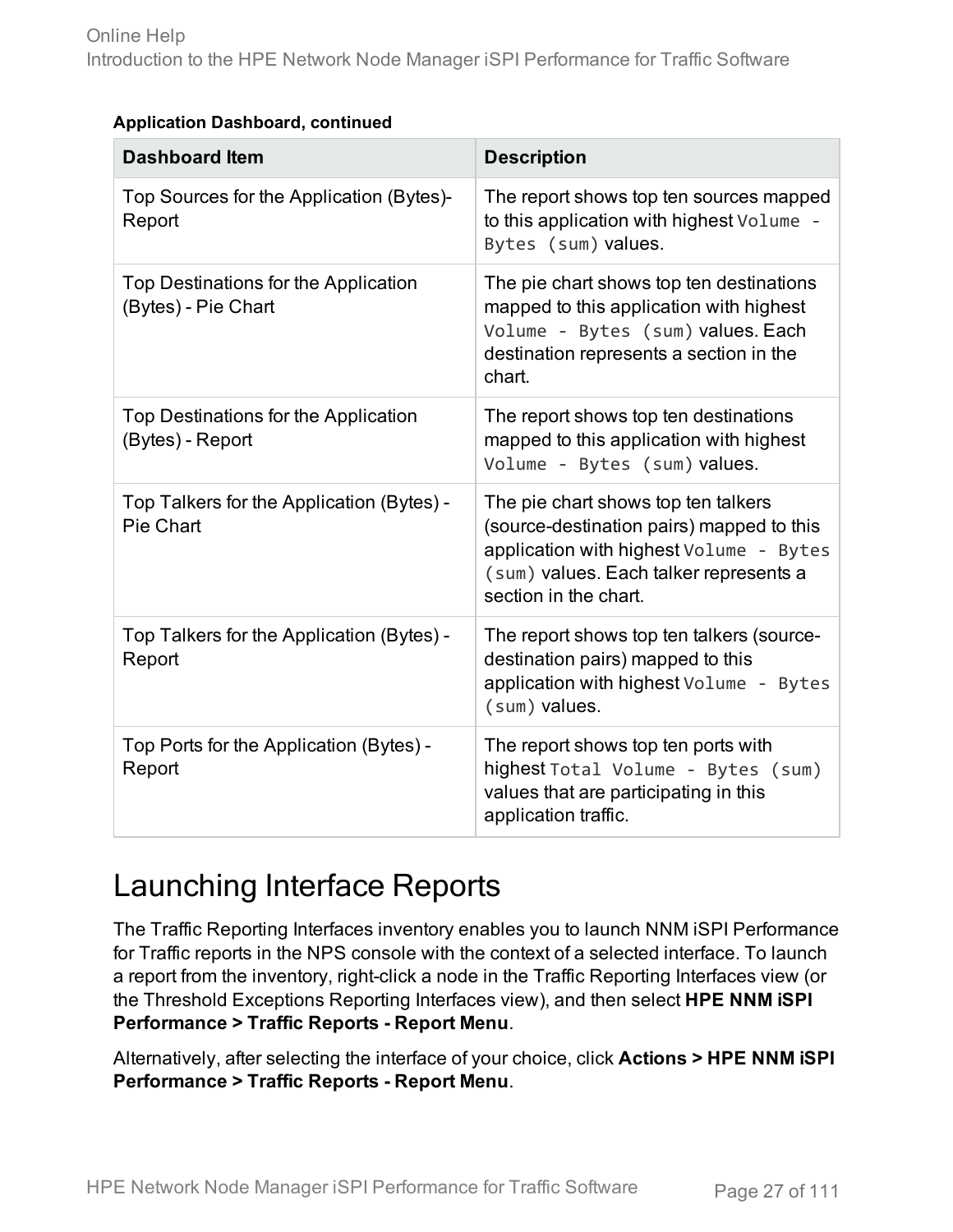## <span id="page-27-0"></span>Viewing Traffic Sites

Using the Traffic Sites view, you can view the list of the **site**1s created in your environment.

The sites inherit the security features set for the flow reporting interfaces. You can assign nodes to Tenant and Security Group settings using NNMi. The flow reporting interfaces inherit these Tenant and Security Group settings from the associated nodes.

### **To view the Traffic Sites, follow these steps:**

- 1. In the **Workspaces** navigation pane, select the **Traffic Analysis** workspace.
- 2. Select the **Traffic Sites** view.

For each site displayed, you can see the site name, **site priority**2, site description, and the tenant name for the site.

### <span id="page-27-1"></span>Analysis Pane in the Traffic Reporting Interfaces view

| <b>Name</b>         | <b>Description</b>                                        |
|---------------------|-----------------------------------------------------------|
| <b>Site Summary</b> | The Site Summary pane displays the following information: |
|                     | • Current Time<br>• Analysis period for the selected site |

The Analysis pane displays the following attributes of the selected site:

 $1A$  logical organization of networking devices. In the scope of enterprise networks, a site can be a logical grouping of networking devices generally situated in similar geographic location. The location can include a floor, building or an entire branch office or several branch offices which connect to head quarters or another branch office via WAN/MAN. Each site is uniquely identified by its name. In case of the service provider networks the Virtual Routing and Forwarding (VRF) on a Provider Edge (PE) router or a Customer Edge (CE) routers can be defined as a site. Logically grouping the networking devices into sites enables you to get an overview of your network performance.

<sup>2</sup>An interface can be associated to only one site. While creating the site, you need to specify an ordering number for the site to resolve conflicts in case an interface matches multiple sites. The NNM iSPI Performance for Traffic associates the interfaces with the site that has the lowest ordering number. If you do not provide an ordering number for the site, the NNM iSPI Performance for Traffic assigns default ordering. Default ordering for a site is given the lowest priority. If an interface matches multiple sites, the site with the lower ordering gains priority to associate with the interface.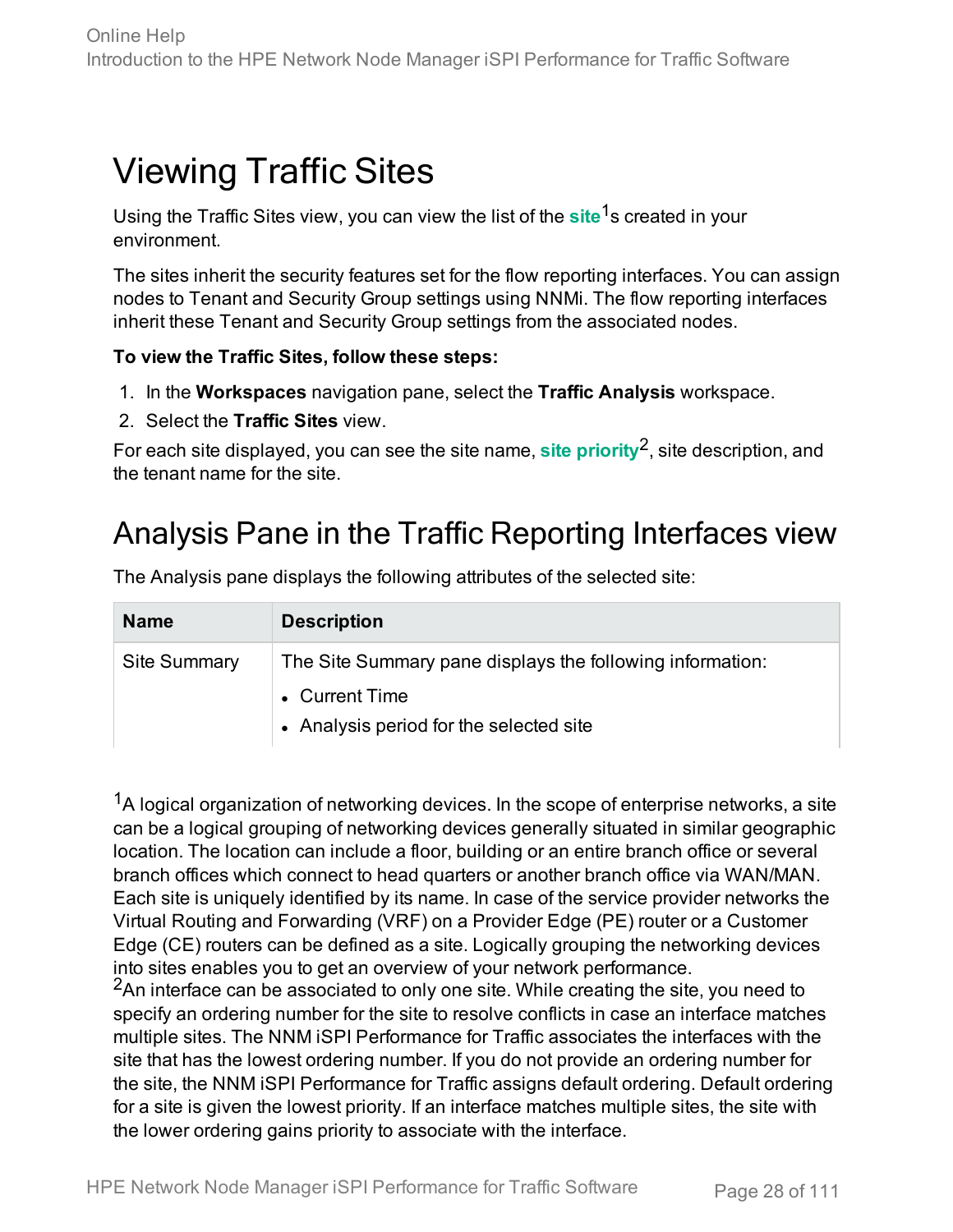| Source Site -<br>Top Apps - In              | Displays the top five applications that generate the maximum<br>volume of incoming (ingress) traffic for the last one hour.       |
|---------------------------------------------|-----------------------------------------------------------------------------------------------------------------------------------|
|                                             | Considers only the traffic flow records generated from the selected<br>site.                                                      |
| Source Site -<br>Top Apps - Out             | Displays the top five applications that generate the maximum<br>volume of outgoing (egress) traffic for the last one hour.        |
|                                             | Considers only the traffic flow records generated from the selected<br>site.                                                      |
| <b>Destination Site</b><br>- Top Apps - In  | Displays the top five applications that generate the maximum<br>volume of incoming (ingress) traffic for the last one hour.       |
|                                             | Considers only the traffic flow records flowing towards the selected<br>site.                                                     |
| <b>Destination Site</b><br>- Top Apps - Out | Displays the top five applications that generate the maximum<br>volume of outgoing (egress) traffic for the last one hour.        |
|                                             | Considers only the traffic flow records flowing towards the selected<br>site.                                                     |
| Source Site -<br>Top ToS - In               | Displays the top five classes of service that generate the maximum<br>volume of incoming (ingress) traffic for the last one hour. |
|                                             | Considers only the traffic flow records generated from the selected<br>site.                                                      |
| Source Site -<br>Top ToS - Out              | Displays the top five classes of service that generate the maximum<br>volume of outgoing (egress) traffic for the last one hour.  |
|                                             | Considers only the traffic flow records generated from the selected<br>site.                                                      |
| <b>Destination Site</b><br>- Top ToS - In   | Displays the top five classes of service that generate the maximum<br>volume of incoming (ingress) traffic for the last one hour. |
|                                             | Considers only the traffic flow records flowing towards the selected<br>site.                                                     |
| <b>Destination Site</b><br>- Top ToS - Out  | Displays the top five classes of service that generate the maximum<br>volume of outgoing (egress) traffic for the last one hour.  |
|                                             | Considers only the traffic flow records flowing towards the selected<br>site.                                                     |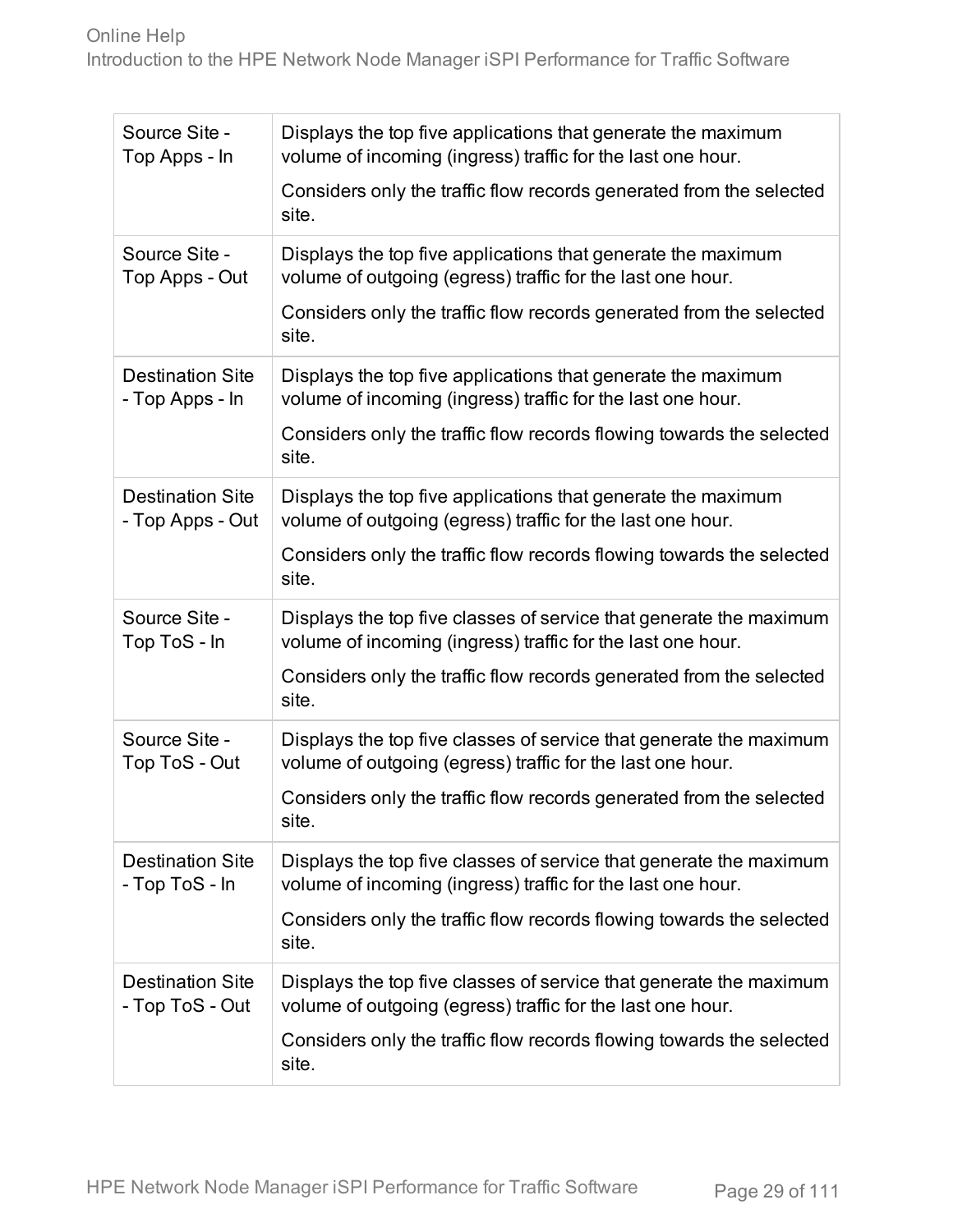## <span id="page-29-0"></span>Viewing the Traffic Site Form

The Traffic Site form provides details about the selected Traffic site.

### **To view a Traffic Site form, follow these steps:**

- 1. In the **Workspaces** navigation pane, select the **Traffic Analysis** workspace.
- 2. Select the **Traffic Sites** view.
- 3. Select a site you want, and click **Open.**

The General pane of the form enables you to analyze the following information for the selected site:

- **.** Site Name
- <sup>l</sup> **Site Priority**1
- Tenant Name
- Site Description

The right pane shows the following details for the nodes associated to the site:

- Traffic Reporting Nodes
- Applicable Thresholds

The Analysis pane displays additional details on the selected site. For more information about Analysis pane, see [Traffic](#page-27-0) Sites View.

## <span id="page-29-1"></span>Viewing the NNM iSPI Performance for Traffic Leaf Collectors

The NNM iSPI Performance for Traffic Leaf Collectors view displays a list of the existing Leaf Collector instances.

Using this form, you can view properties and performance of the collector instances available in your NNM iSPI Performance for Traffic deployment.

 $1$ An interface can be associated to only one site. While creating the site, you need to specify an ordering number for the site to resolve conflicts in case an interface matches multiple sites. The NNM iSPI Performance for Traffic associates the interfaces with the site that has the lowest ordering number. If you do not provide an ordering number for the site, the NNM iSPI Performance for Traffic assigns default ordering. Default ordering for a site is given the lowest priority. If an interface matches multiple sites, the site with the lower ordering gains priority to associate with the interface.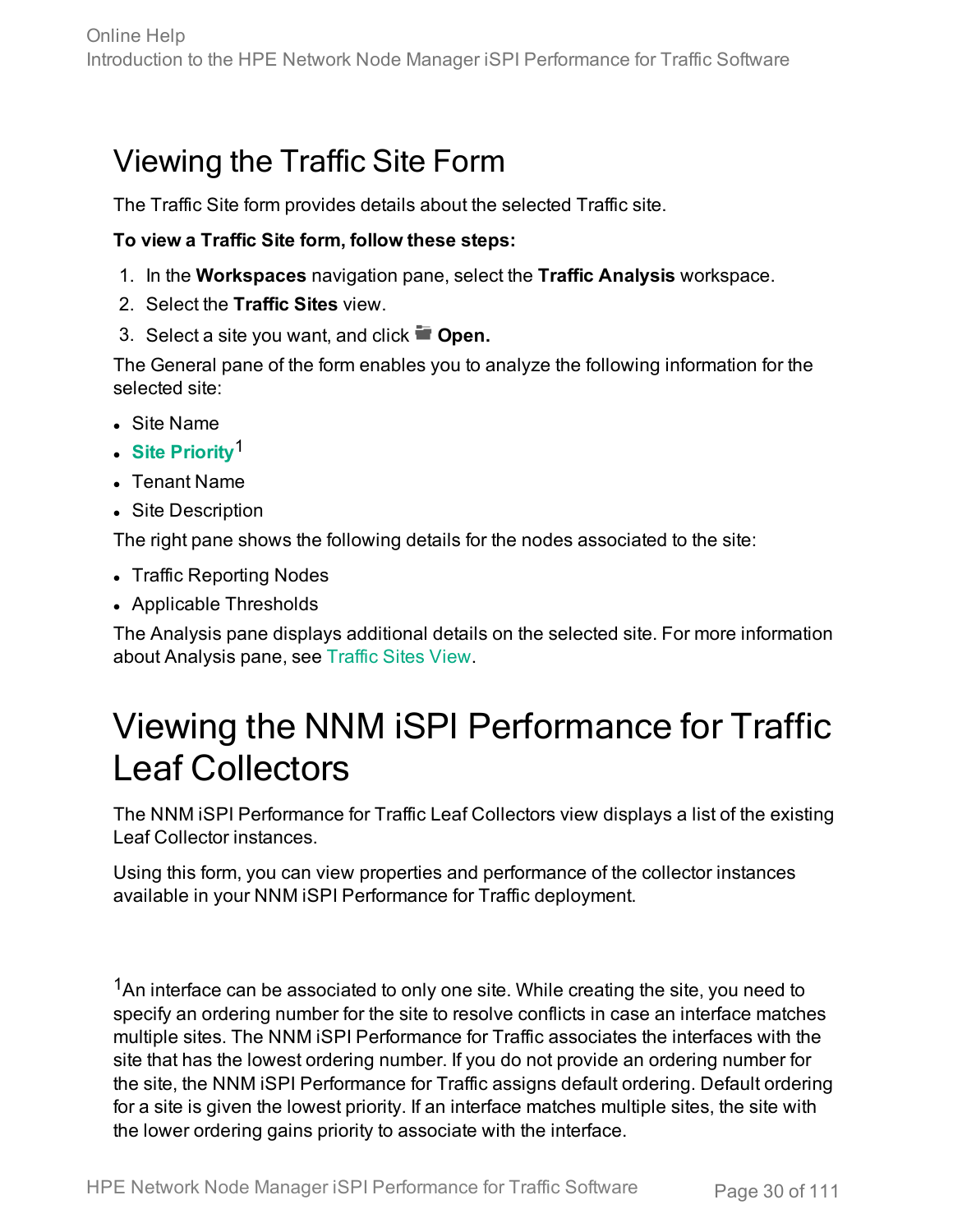### **To view the NNM iSPI Performance for Traffic Leaf Collectors view, follow these steps:**

- 1. In the Workspaces navigation pane, select the **Configuration** workspace.
- 2. Select the **NNM iSPI Performance for Traffic Leaf Collectors** view.
- 3. Select the Leaf Collector instance you want to view.
- 4. Click **Open.** For each Leaf Collector displayed, you can view the following information:
	- General Information
	- Collector [Statistics](#page-30-0) History
	- Flow [Processing](#page-30-1) Status

### <span id="page-30-0"></span>Viewing Collector Statistics History

You can view the list of activities performed by a Leaf Collector from the NNM iSPI Performance for Traffic Leaf Collectors view.

### **To view Leaf Collector statistics, follow these steps:**

- 1. In the NNM iSPI Performance for Traffic Leaf Collectors view, double-click a collector. The Leaf Collector form opens.
- 2. In the Leaf Collector form, go to the Collector Statistics History tab, and then doubleclick an entry. The Collector Statistics History form opens.

The Collector Statistics History tab shows the following details:

- Last Flush Time
- Number of Flows
- Number of Flushed
- <span id="page-30-1"></span>• Number of Packets

### Viewing Flow Processing Status

You can view the history of flow records processed by a Leaf Collector from the NNM iSPI Performance for Traffic Leaf Collectors view.

### **To view the flow processing status, follow these steps:**

1. In the NNM iSPI Performance for Traffic Leaf Collectors view, double-click a collector. The Leaf Collector form opens.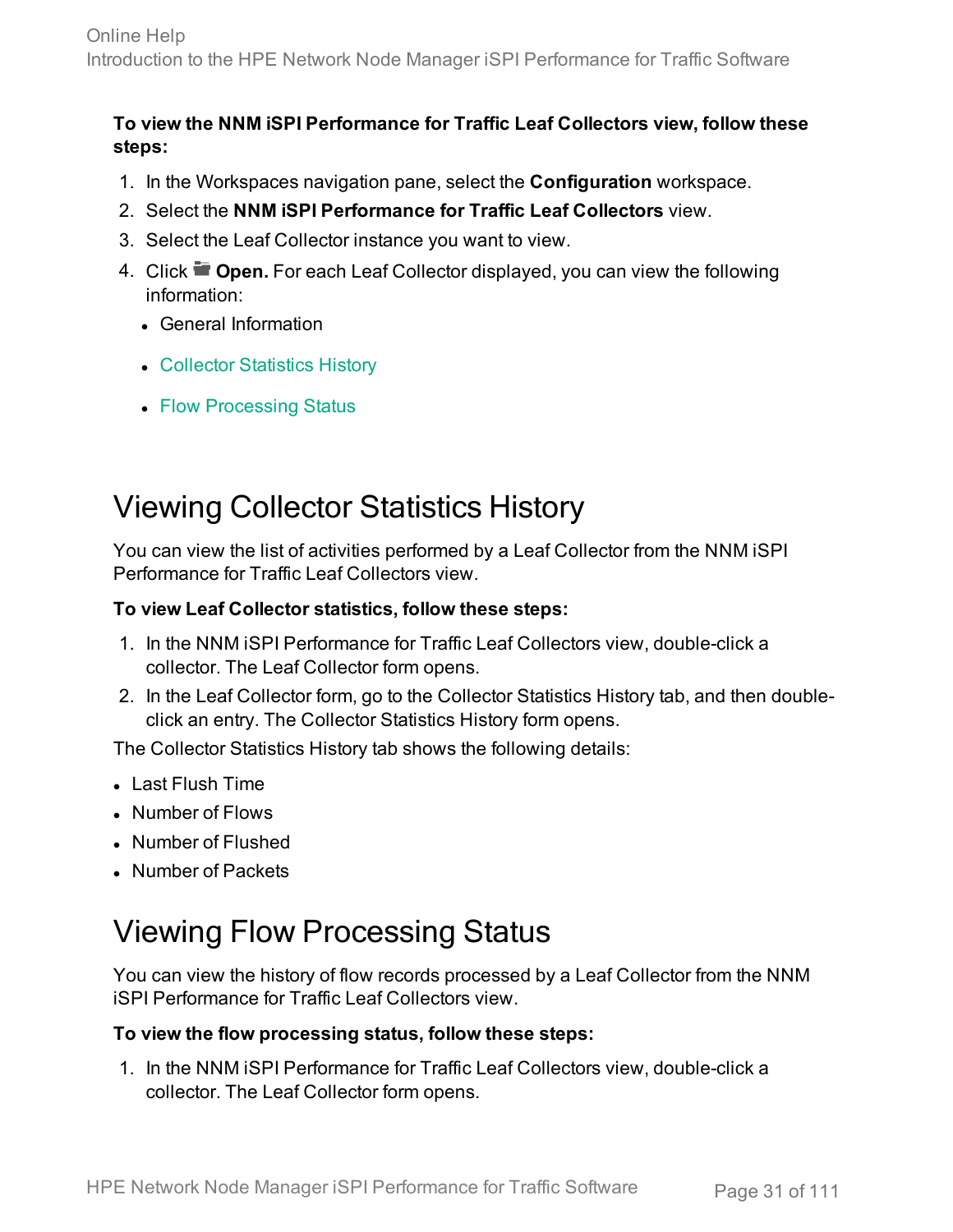2. In the Leaf Collector form, go to the Flow Processing Status tab, and then doubleclick an entry. The Flow Processing Status form opens.

The Flow Processing Status tab shows the following details:

- $\cdot$  Open Time:  $1$
- $\cdot$  Closed Time:  $2$
- Status:  $3$
- $\cdot$  Message:  $4$
- Suggested Solution: 5

<sup>1</sup>Displays the starting time for the flow processing <sup>2</sup>Displays the time when the flow processing was stopped <sup>3</sup>Displays the status of the flow <sup>4</sup>Displays the reason or problem because of which the flow processing stopped 5Displays the suggested solution to resolve the problem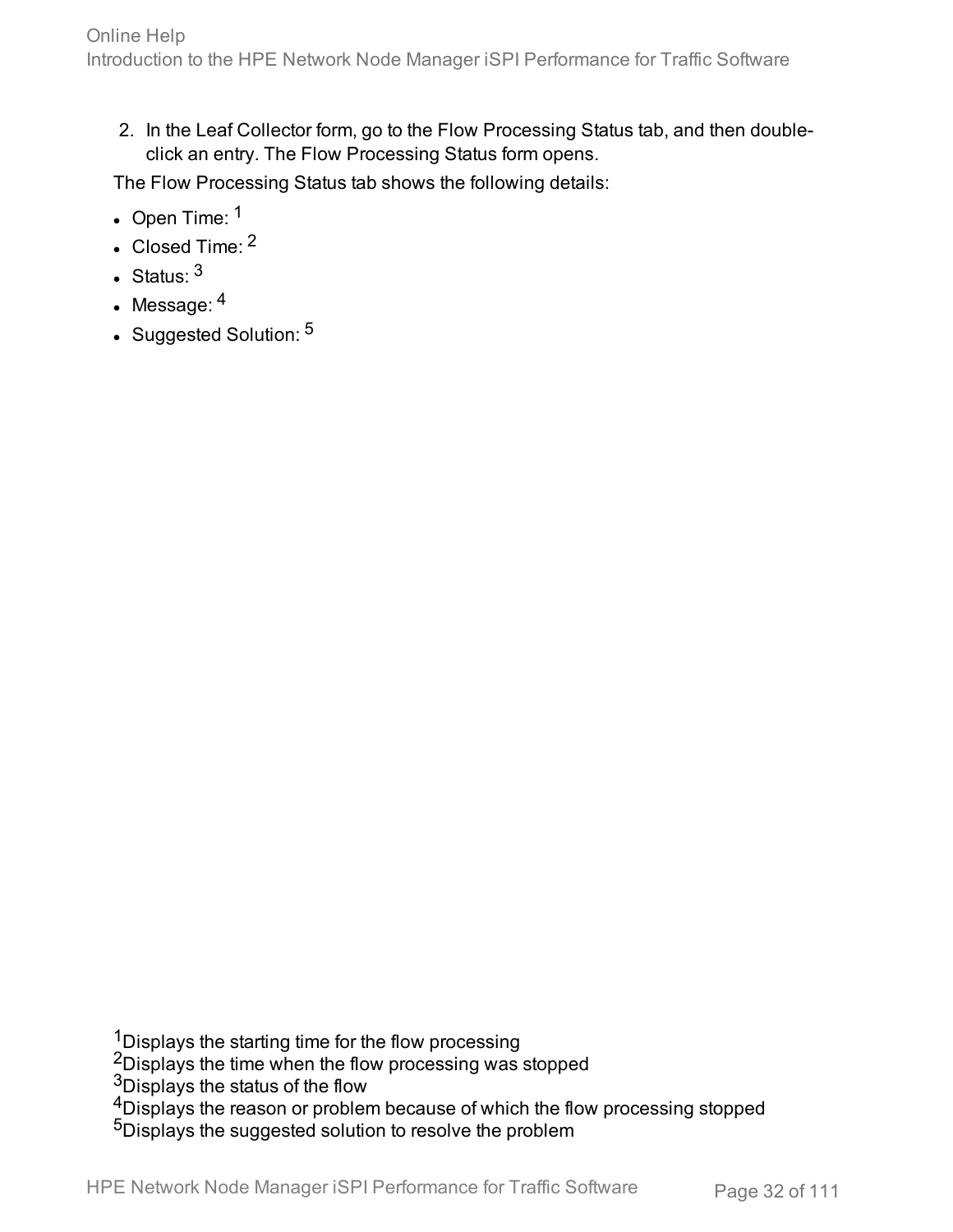## <span id="page-32-0"></span>Initial Configuration of the NNM iSPI Performance for Traffic

The NNM iSPI Performance for Traffic Configuration form enables you to configure the different elements required for creating the network traffic monitoring environment. You can configure the Leaf Collectors<sup>1</sup> and Master Collector<sup>2</sup> to receive the traffic data from different devices. You can create filters to filter out the unnecessary information and retain only the data that you are interested in.

**Note:** To use the Configuration form, you must log on to the NNMi console as an administrator.

### **To log on to the NNM iSPI Performance for Traffic Configuration form, follow these steps:**

- 1. Log on to the NNMi console with the administrator privileges.
- 2. Go to the Configuration workspace.
- 3. Double-click **NNM iSPI Performance for Traffic Configuration.** The NNM iSPI Performance for Traffic form opens.
- 4. Log on to the NNM iSPI Performance for Traffic form with the system user account created during the installation of the Master Collector.

The following table lists the configuration tasks:

#### **Configure the NNM iSPI Performance for Traffic**

| <b>What You</b><br>Can<br>Configure | <b>Description</b>                                                     |
|-------------------------------------|------------------------------------------------------------------------|
| Leaf                                | Using the Leaf Collector Systems view, you can add the details of Leaf |
| <b>Collectors</b>                   | Collector systems.                                                     |
| <b>Master</b>                       | Using the Master Collector Systems view, you can add the details of    |
| <b>Collectors</b>                   | Master Collector systems.                                              |
| <b>Flow</b>                         | Using the Flow Forwarder view, you can add the details of Flow         |
| Forwarders                          | Forwarders associated with Leaf Collectors.                            |

<sup>1</sup>The Leaf Collector receives flow packets from different flow-enabled devices and summarizes the data into flow records.

<sup>2</sup>The Master Collector receives the processed IP flow from the Leaf Collectors and exports the data to the NPS to generate performance reports.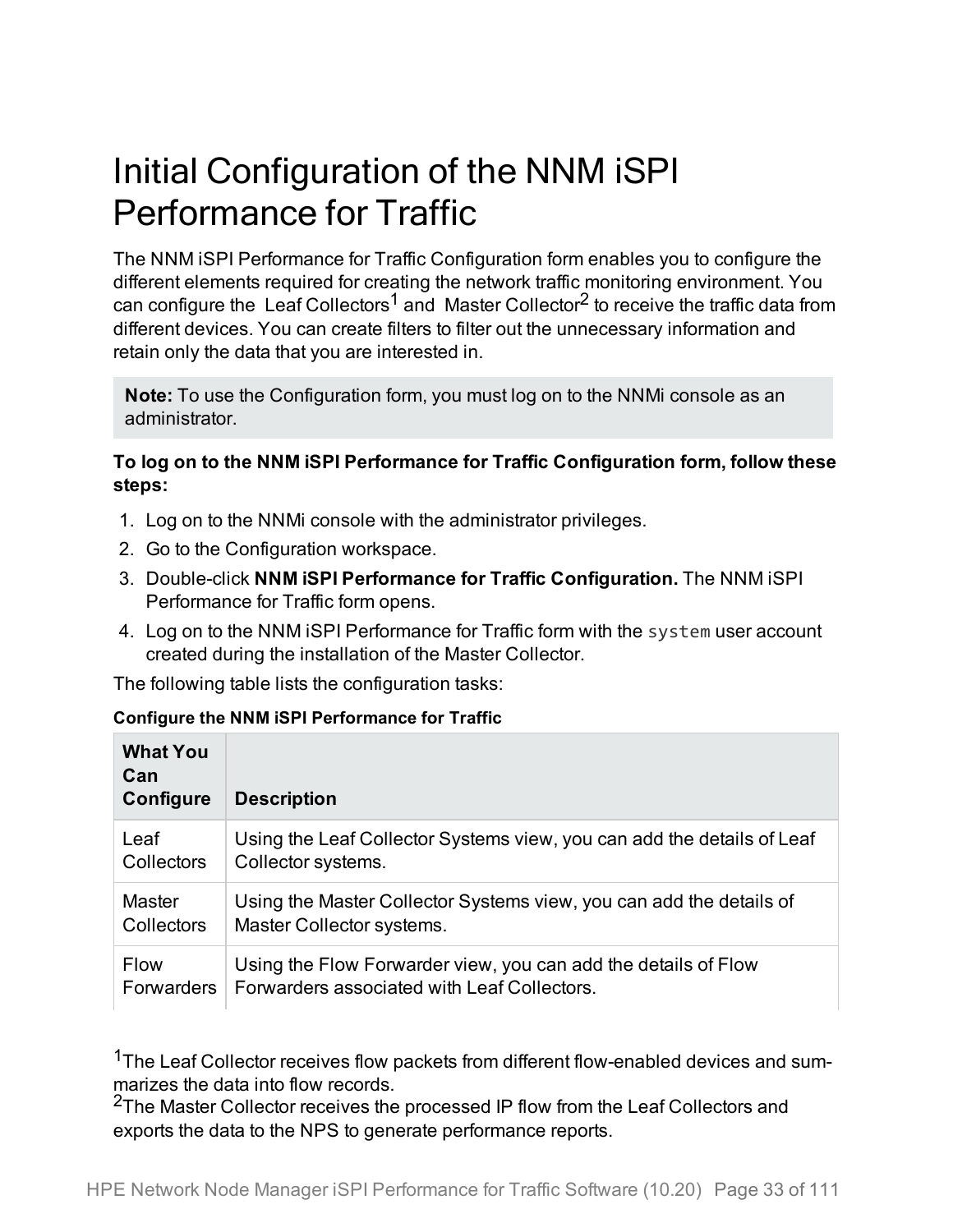| <b>What You</b><br>Can<br>Configure | <b>Description</b>                                                                                                                                                          |
|-------------------------------------|-----------------------------------------------------------------------------------------------------------------------------------------------------------------------------|
| <b>Filters</b>                      | Using the Filters view, you can create filters to filter out unwanted data<br>and retain only the information that is relevant to you.                                      |
| Application<br>Mapping              | Using the Application Mapping view, you can associate different flow<br>attributes with different applications running on your network.                                     |
| <b>Sites</b>                        | Using the Sites view, you can define sites in your environment. With this<br>configuration, you can generate traffic reports with the data obtained<br>from specific sites. |
| Type of<br>Service<br>Groups        | Using the Type of Service Groups view, you can group flow packets<br>based on the Type of Service (ToS) values.                                                             |

### **Configure the NNM iSPI Performance for Traffic, continued**

After installing the NNM iSPI Performance for Traffic, follow these steps:

- 1. Configure Leaf Collector systems.
- 2. Configure Leaf Collector instances.
- 3. Configure the Master Collector.
- 4. Configure additional properties:
	- a. Configure sites.
	- b. Configure filters.
	- c. Define a new application.
	- d. Configure Classes of Service.
- <span id="page-33-0"></span>5. Associate all the additional properties with the Leaf Collector instance.

## Configuring Leaf Collector Systems

The NNM iSPI Performance for Traffic Configuration form enables you to configure multiple Leaf Collector instances to deploy on the network. You can start and configure multiple Leaf Collector instances on a single system. But before configuring individual Leaf Collector instances, it is important to add the Leaf Collector systems first in the NNM iSPI Performance for Traffic Configuration form.

The Leaf Collector Systems view displays all the configured Leaf Collector systems on the network (systems where you installed the Leaf Collector). You can open an existing Leaf Collector system to view the details of the configuration. You can modify the properties of the Leaf Collector system using this view.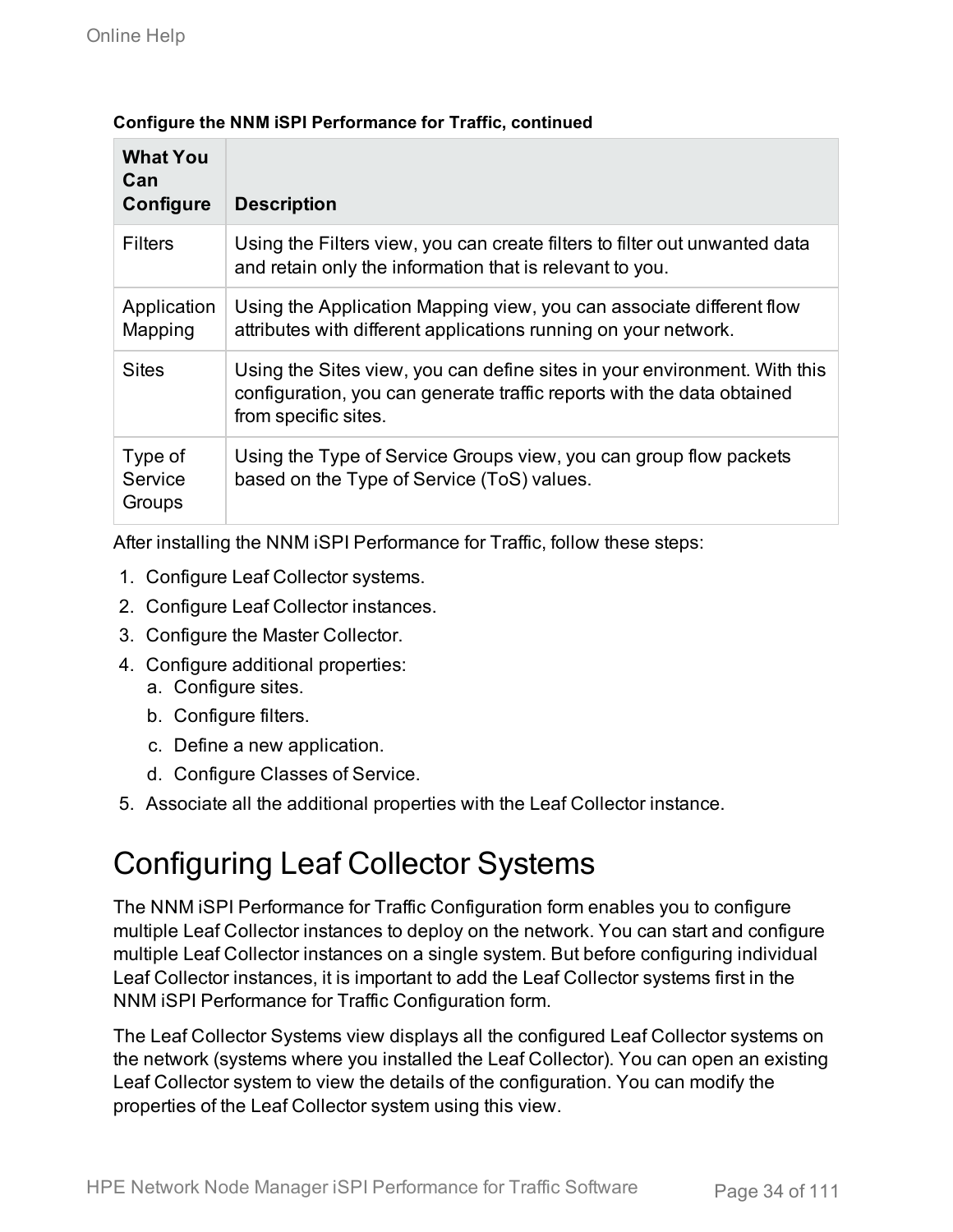To view the Leaf Collector Systems view, go to the NNM iSPI Performance for Traffic Configuration form, and then click **Leaf Configuration > Leaf Collector Systems**. The Leaf Collector Systems view opens.

The following table lists the tasks you can perform using this view:

#### **Tasks performed using Leaf Collector Systems View**

| Task                                                      | <b>Description</b>                                                                                                                         |
|-----------------------------------------------------------|--------------------------------------------------------------------------------------------------------------------------------------------|
| Add a new Leaf Collector                                  | Open a new form to add a new Leaf Collector                                                                                                |
| system                                                    | system by clicking $*$ Add.                                                                                                                |
| View the details of existing Leaf                         | The view presents the details of all the Leaf                                                                                              |
| <b>Collector systems</b>                                  | Collector systems that are already added.                                                                                                  |
| Edit the properties of existing<br>Leaf Collector systems | Open a new form by clicking $\blacksquare$ Open to edit the<br>properties (such as host name, password, or port)<br>of an existing system. |
| Delete a Leaf Collector system                            | Open a new form to delete an existing Leaf                                                                                                 |
| that was configured with the                              | Collector from the list of configured Leaf Collector                                                                                       |
| monitoring solution                                       | systems by clicking $\blacksquare$ Open.                                                                                                   |

The following table lists the basic attributes of the Leaf Collector System view:

| <b>Attribute</b>                | <b>Description</b>                                                                                                                                                                                                                                                                                                                                                           |
|---------------------------------|------------------------------------------------------------------------------------------------------------------------------------------------------------------------------------------------------------------------------------------------------------------------------------------------------------------------------------------------------------------------------|
| Collector<br>System<br>Hostname | The fully qualified domain name of the Leaf Collector system.                                                                                                                                                                                                                                                                                                                |
| Use<br>Encryption               | If disabled, the Master Collector uses HyperText Transfer Protocol<br>(HTTP) and plain sockets to access the Leaf Collector system. This is the<br>default option.<br>If enabled, the Master Collector uses secure sockets layer encryption<br>(HTTPS/SSL) to access the Leaf Collector system.                                                                              |
|                                 | <b>Note:</b> You must import certificates from the Leaf Collector to the<br>Master Collector to use encryption to access the Leaf Collector. For<br>more information, see the Enabling Secure Communication between<br>the Master Collector and the Leaf Collector section in the HPE<br>Network Node Manager iSPI Performance for Traffic Software<br>Deployment Reference. |
| HI IPIST                        | The port number for HTTP or HTTPS access to the server on the Leaf                                                                                                                                                                                                                                                                                                           |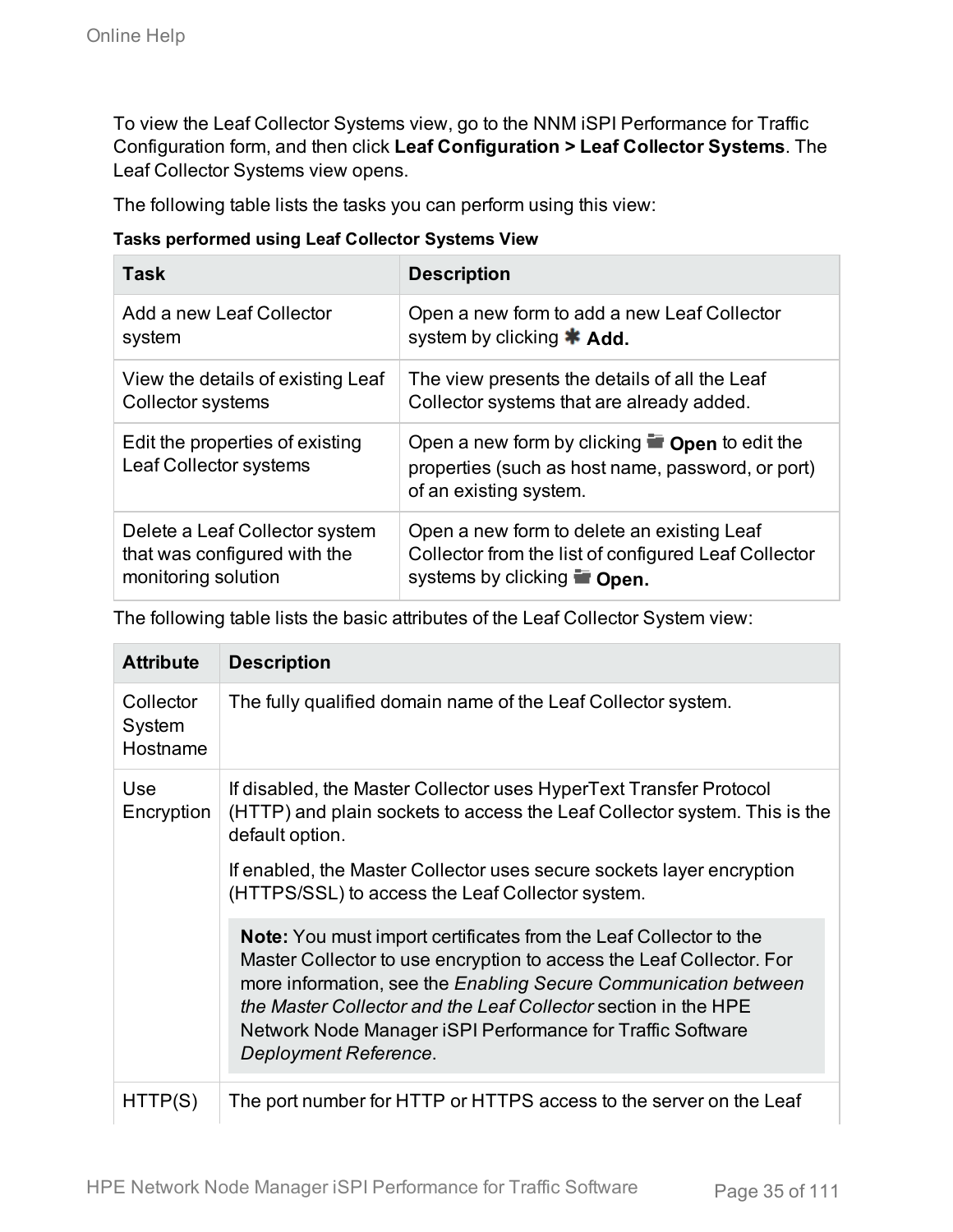| <b>Attribute</b> | <b>Description</b>                                                                                                                                                                                    |
|------------------|-------------------------------------------------------------------------------------------------------------------------------------------------------------------------------------------------------|
| Port             | Collector system. The default port numbers are as follows:<br>$\bullet$ HTTP: 11080<br>• HTTPS: 11043. You must type this value in the HTTP(S) Port field if<br>you select the Use Encryption option. |
| <b>JNDI Port</b> | The JNDI port number of the Leaf Collector system.                                                                                                                                                    |
| Leaf<br>Count    | Number of Leaf Collector instances running on the system.                                                                                                                                             |

You can add, edit, or delete Leaf Collector systems.

Add or edit Leaf Collector systems

You must configure the NNM iSPI Performance for Traffic by adding Leaf Collector instances in the Leaf Collector view. You cannot use the data provided by Leaf Collectors unless you add the Leaf Collector instances and Leaf Collector systems to the NNM iSPI Performance for Traffic views.

### **To add a Leaf Collector system:**

- 1. In the NNM iSPI Performance for Traffic Configuration form, click **Leaf Configuration >Leaf Collector Systems**.
- 2. Click **\*Add.** A new form opens.
- 3. In the form, specify the necessary details in the following fields:
	- Collector System Hostname: Type the fully-qualified domain name of the Leaf Collector system.
	- Leaf Password: Type the password of the system account on the Leaf Collector system (this is the password that you specified during the installation of the Leaf Collector).
	- JNDI Port: Type the JNDI port number for the Leaf Collector system. 11099 is the default JNDI port number.
	- Use Encryption: Enable this option if you want the Master Collector to use secure sockets layer encryption (HTTPS/SSL) to access the Leaf Collector system.
	- HTTP(S) Port: Type the port number of the Leaf Collector system.
		- <sup>o</sup> Type the HTTP port number if you do not select the **Use Encryption** option. 11080 is the default HTTP port number of the Leaf Collector system.
		- <sup>o</sup> Type the HTTPS port number if you select the **Use Encryption** option. 11043 is the default HTTPS port number of the Leaf Collector system.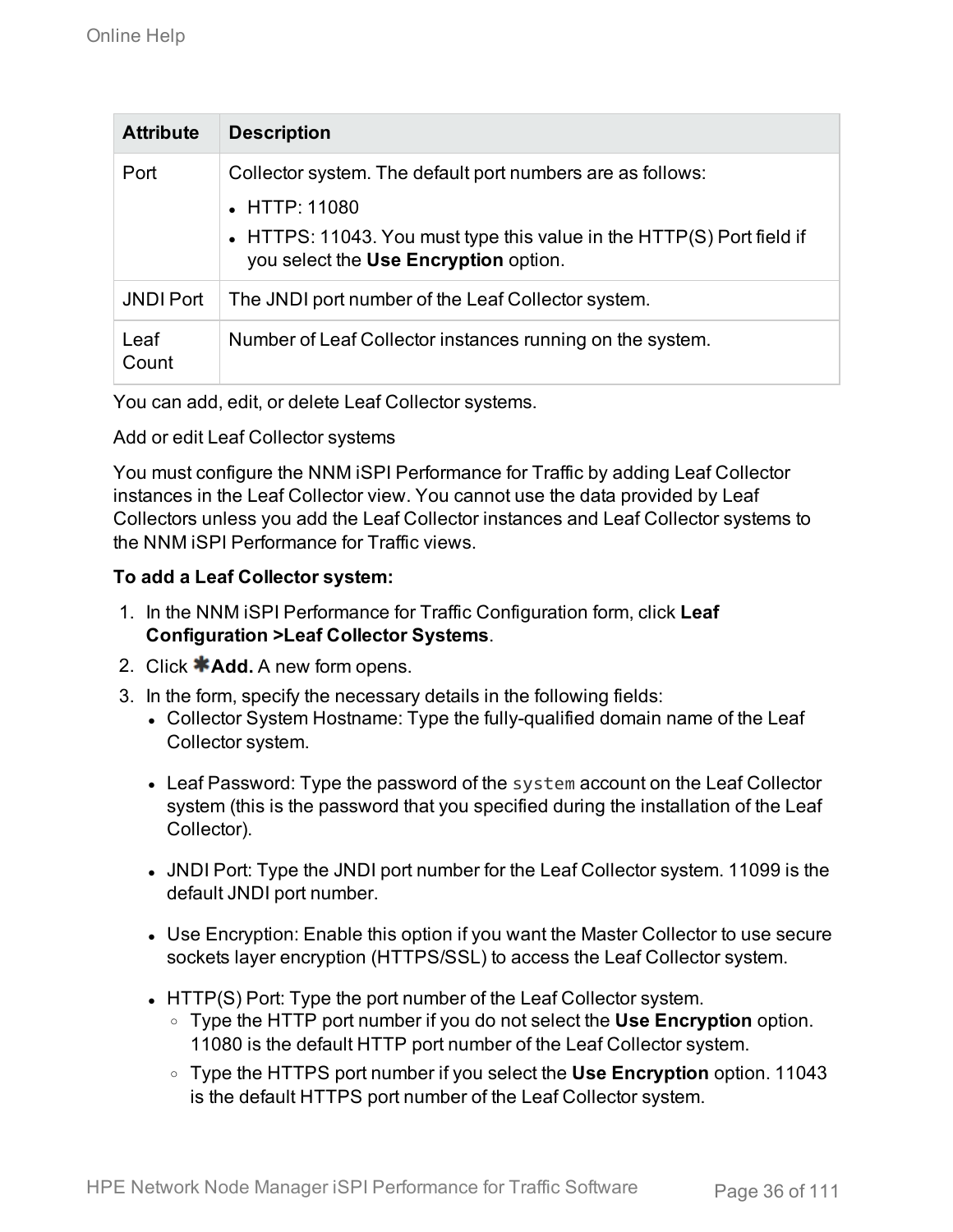#### **To modify the properties of a Leaf Collector system:**

- a. In the NNM iSPI Performance for Traffic Configuration form, click **Leaf Configuration >Leaf Collector Systems**.
- b. Select the Leaf Collector system that you want to edit.
- c. Click **Open**. A new form opens. The form presents two sections:
	- Collector System Details: This section enables you to modify the properties of the system.
	- Leaf Collectors on this System: This section shows the details of all the Leaf Collectors that are running on the system.
- d. In the Collector System Details section, modify the values in the following fields:
	- <sup>o</sup> Leaf Password
	- <sup>o</sup> JNDI Port
	- <sup>o</sup> Use Encryption
	- <sup>o</sup> HTTP(S) Port
- e. Click **Save & Close.**

To delete Leaf Collector systems

**Note:** Before you remove a specific Leaf Collector System from the environment, you must use the Leaf Collector view to delete the Leaf Collector instances configured for that system.

- 1. In the NNM iSPI Performance for Traffic Configuration form, click **Leaf Configuration >Leaf Collector Systems**.
- 2. Select the Leaf Collector system that you want to delete.
- <span id="page-36-0"></span>3. Click **Delete**.

## Configuring Leaf Collector Instances

The NNM iSPI Performance for Traffic Configuration form enables you to configure individual Leaf Collector instances that you want to deploy on the network. You can create and configure multiple Leaf Collector instances on a single system.

Before configuring multiple Leaf Collector instances to run on a single system, make sure you have sufficient resources on the system.

The Leaf Collectors view provides you with an interface to add and modify collector instances to the view. You can delete an existing collector instance from the Leaf Collectors view. The view also displays all the configured Leaf Collector instances on the network and helps you start or stop the collector instances of your choice.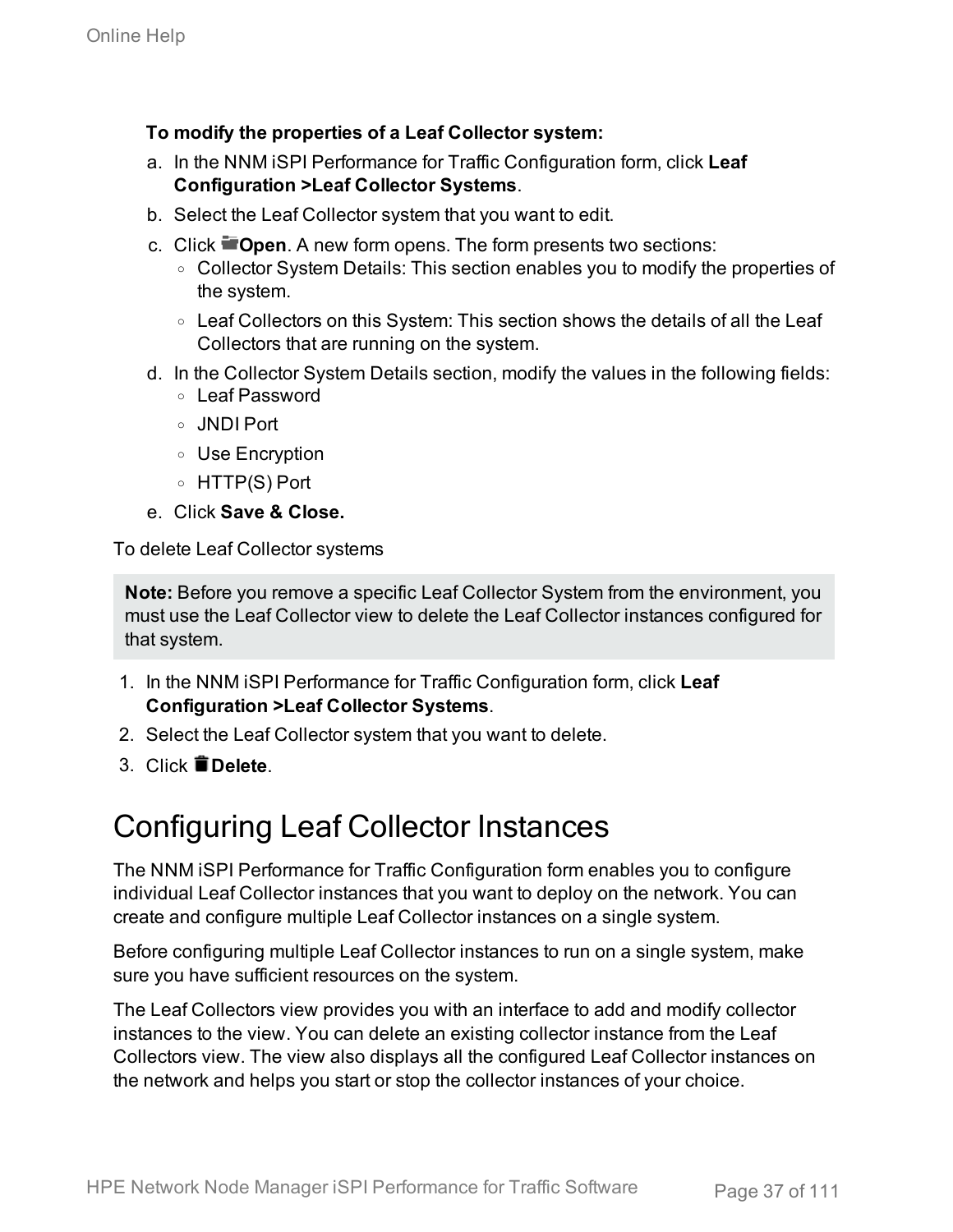To display the Leaf Collectors view, go to the NNM iSPI Performance for Traffic Configuration form, click **Leaf Configuration >Leaf Collectors**. The Leaf Collectors view opens.

**Note:** HPE recommends that you do not configure multiple Leaf Collector instances on a single Leaf Collector system.

The following table lists the tasks you can perform using this view:

| <b>Tasks performed using Leaf Collectors View</b> |
|---------------------------------------------------|
|---------------------------------------------------|

| Task                                                               | <b>Description</b>                                                                                                           |
|--------------------------------------------------------------------|------------------------------------------------------------------------------------------------------------------------------|
| Add a new Leaf Collector                                           | Open a new form to add a new Leaf Collector                                                                                  |
| instance                                                           | instance by clicking $*$ Add.                                                                                                |
| View the details of existing                                       | The view presents the details of all the Leaf                                                                                |
| <b>Leaf Collector instances</b>                                    | Collector instances that are already added.                                                                                  |
| Edit the properties of existing<br><b>Leaf Collector instances</b> | Open a new form by clicking $\blacksquare$ Open to edit the<br>properties of a collector instance that was already<br>added. |
| Delete a Leaf Collector                                            | Open a new form to delete an existing Leaf Collector                                                                         |
| instance that was configured                                       | instance from the list of configured Leaf Collector                                                                          |
| with the monitoring solution                                       | instances by clicking $\blacksquare$ Open.                                                                                   |

The following table lists the basic attributes of the Leaf Collectors view:

#### **Leaf Collector Attributes**

| <b>Attribute</b>      | <b>Description</b>                                                                                                                     |
|-----------------------|----------------------------------------------------------------------------------------------------------------------------------------|
| <b>Collector Name</b> | The name of the Leaf Collector instance.                                                                                               |
| <b>Status</b>         | The status of the Leaf Collector system.                                                                                               |
| ΙP                    | The IP address of the Leaf Collector system. The default value is<br>0.0.0.0.                                                          |
| <b>Collector Type</b> | The type of Leaf Collector instance running on the system.<br>Possible values are:<br>• Netflow<br>• Sflow<br>• JFlow<br>$\cdot$ IPFIX |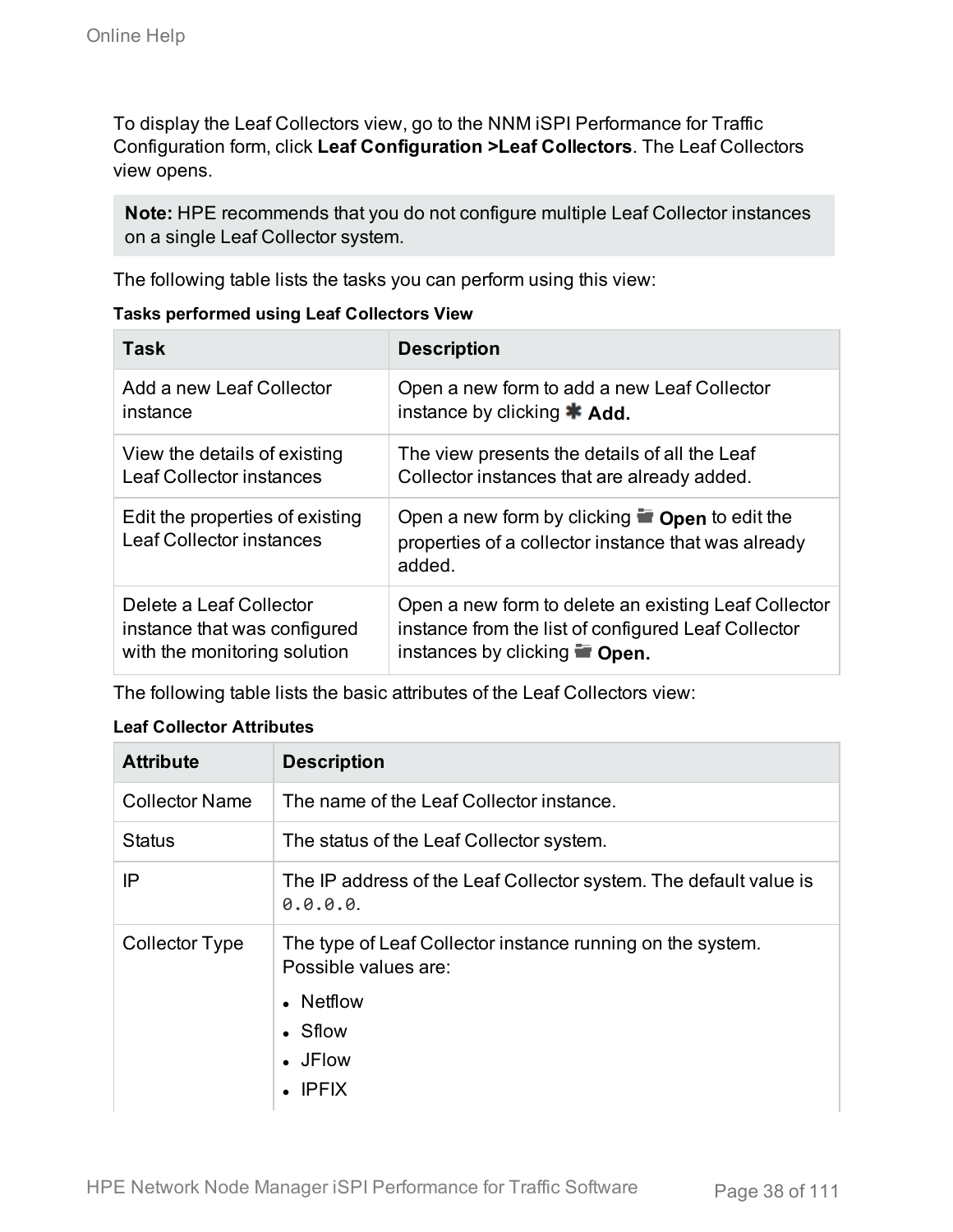#### **Leaf Collector Attributes, continued**

| <b>Attribute</b>      | <b>Description</b>                                                                  |
|-----------------------|-------------------------------------------------------------------------------------|
| Container<br>Hostname | The Fully qualified domain name of the system that hosts the<br>collector instance. |
| Listen Port           | The Port where the collector instance listens for incoming traffic<br>packets.      |

You can add, edit, or delete Leaf Collector instances by using this form.

To add Leaf Collector instances:

- 1. In the NNM iSPI Performance for Traffic Configuration form, click **Leaf Configuration >Leaf Collectors**.
- 2. Click **\*Add**. A new form opens. The form shows the following two different sections:
	- Leaf Collector Details: You must specify the necessary details of the collector here.
	- The other section shows multiple tabs to display additional properties associated with the collector
- 3. In the Leaf Collector Details section, specify the values in the following fields:
	- Collector Type: Select one of the following collector types:
		- $\circ$  netflow  $^1$
		- $\circ$  ipfix: <sup>2</sup>
		- $\circ$  sflow  $3$
	- Listen Port: Specify the port where the collector listens for incoming flow packets (must be in the range of 1024-65535).
	- IP: Type the IP address of the Leaf Collector system. The default value is 0.0.0.0.
	- **Store Flow in File: Select true** if you want to store the incoming flow packets in a file on the Leaf Collector system.

Use this feature only for troubleshooting. This option has a significant impact on the performance of the Leaf Collector.

<sup>1</sup>Select this option, if you want the new Leaf Collector to process NetFlow traffic. <sup>2</sup>Select this option, if you want the new Leaf Collector to process IPFIX traffic.  $3$  Select this option, if you want the new Leaf Collector to process sFlow traffic.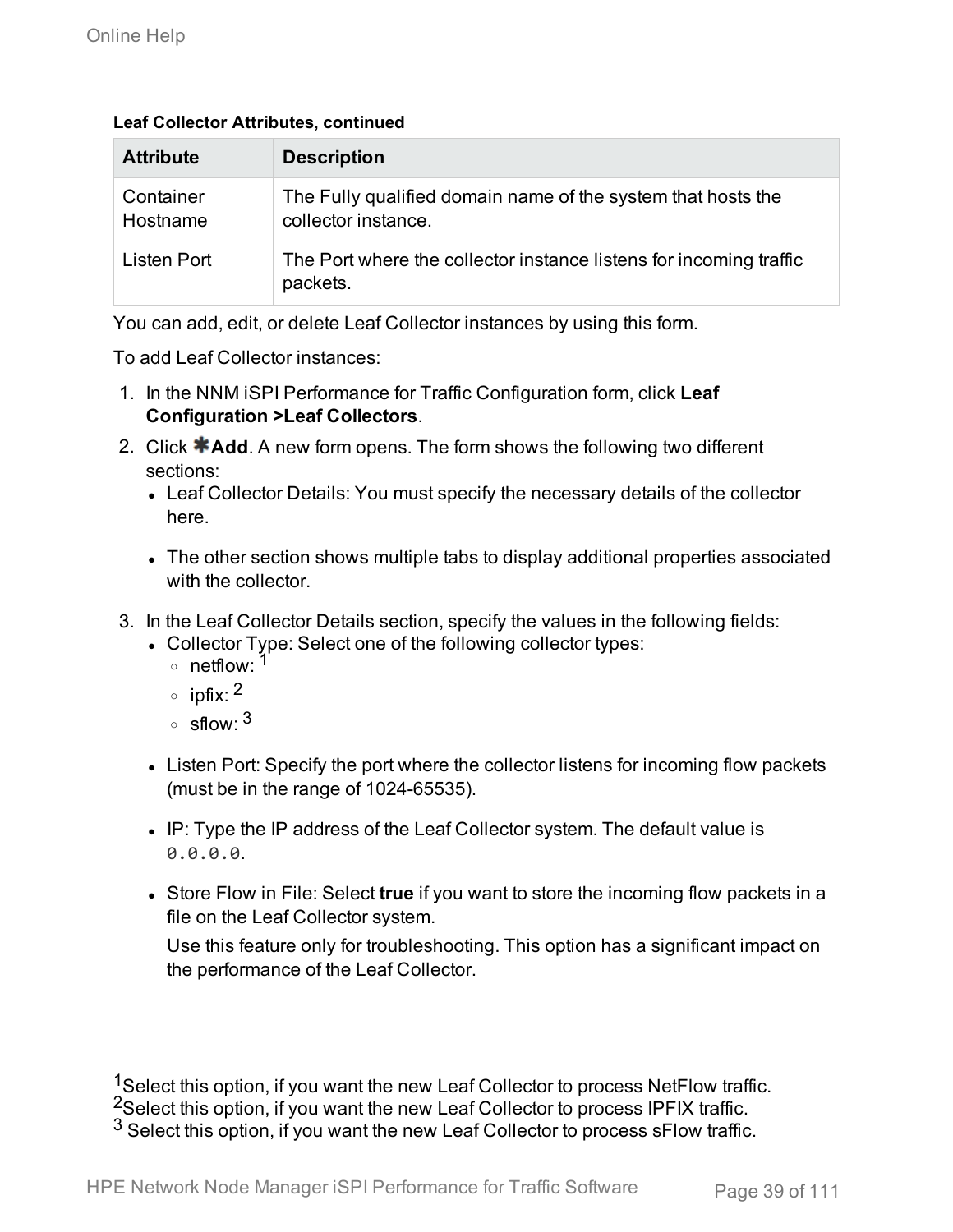If you select true, the flow packet files are created in the following directory on the Leaf Collector system:

On Windows:

```
<Data_Dir>\nmsas\traffic-leaf\data\<Leaf_Collector_Instance>\<IP_
Address_of_Source>
```
On Linux:

/var/opt/OV/nmsas/traffic-leaf/data/*<Leaf\_Collector\_Instance>*/*<IP\_ Address\_of\_Source>*

In this instance:

*<Data\_Dir>*: Data directory that you chose during the installation of the Leaf Collector.

*<Leaf\_Collector\_Instance>*: Name of the Leaf Collector instance.

*<IP\_Address\_of\_Source>*: IP address of the device where the flow packet originated.

- Source IP DNS Lookup: Set this to **true** if you want to enable DNS lookup of the source of the flow packet.
- **.** Destination IP DNS Lookup: Set this to true if you want to enable DNS lookup of the destination of the flow packet.
- 4. *Optional.* Add secondary properties of the collector in the other section:
	- In the Filter Groups tab, associate a filter group with the Leaf Collector.
	- In the All TOS Groups, tab, associate a TOS group with the Leaf Collector.
- 5. In the All Application Mapping Groups tab, associate an application mapping group with the Leaf Collector. If you have not created any application mapping groups, you *must* select the DefaultAppMapGroup to be able to sort and rank metrics by applications on reports.
- 6. In the All Leaf Collector Systems tab, select the host name of the system where you installed the Leaf Collector.
- 7. Click **Save & Close**.

To edit a Leaf Collector instance

- 1. In the NNM iSPI Performance for Traffic Configuration form, click **Leaf Configuration >Leaf Collectors**.
- 2. Select the Leaf Collector instance you want to edit.
- 3. Click **Open.** A new form opens. The form shows the following two different sections: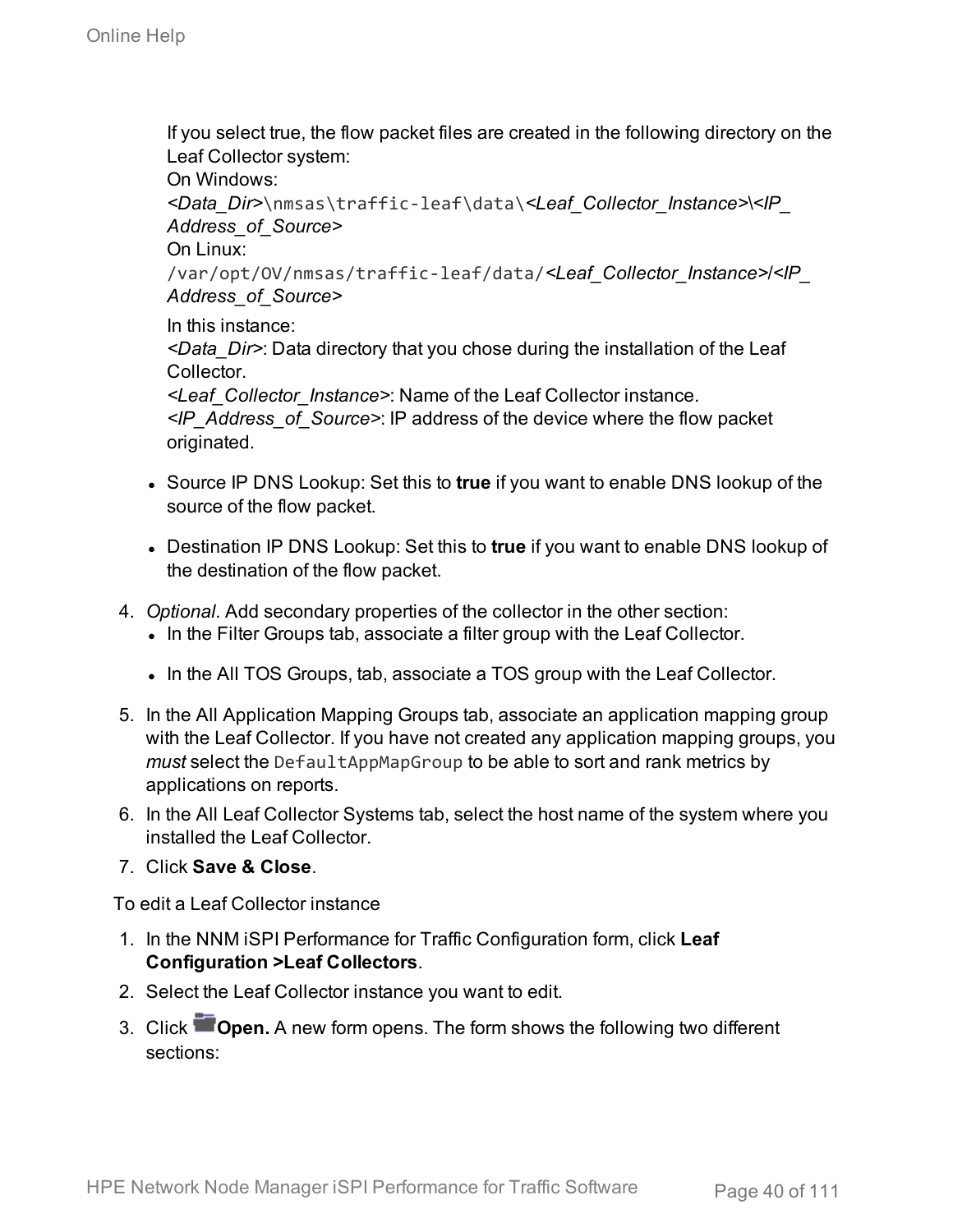- Leaf Collector Details: Lists the details of the collector.
- The other section presents multiple tabs to display additional properties associated with the collector.
- 4. The Leaf Collector Details section shows the following primary properties of the collector.
	- Collector Type: Select one of the following collector types:
		- $\circ$  netflow <sup>1</sup>
		- $\circ$  infix  $^2$
		- $\circ$  sflow  $3$
	- Listen Port: Specify the port where the collector listens for incoming flow packets (must be in the range of 1024-65535).
	- IP: Displays the IP address of the Leaf Collector system. You cannot modify the value in this field.
	- Store Flow in File: Select **true** if you want to store the incoming flow packets in a file on the Leaf Collector system.

**Note:** Use this feature only for troubleshooting. This option has a significant impact on the performance of the Leaf Collector.

If you select true, the flow packet files are created in the following directory on the Leaf Collector system:

On Windows:

```
<Data_Dir>\nmsas\traffic-leaf\data\<Leaf_Collector_Instance>\<IP_
Address_of_Source>
```

```
On Linux:
```

```
/var/opt/OV/nmsas/traffic-leaf/data/<Leaf_Collector_Instance>/<IP_
Address_of_Source>
```
- Source IP DNS Lookup: Set this to **true** if you want to enable DNS lookup of the source of the flow packet.
- **.** Destination IP DNS Lookup: Set this to true if you want to enable DNS lookup of the destination of the flow packet.
- 5. Modify the secondary properties of the collector. The other pane on this form enables you to view and modify the association of the collector with existing filters,

<sup>1</sup>Select this option, if you want the new Leaf Collector to process NetFlow traffic. <sup>2</sup>Select this option, if you want the new Leaf Collector to process IPFIX traffic. <sup>3</sup>Select this option, if you want the new Leaf Collector to process sFlow traffic.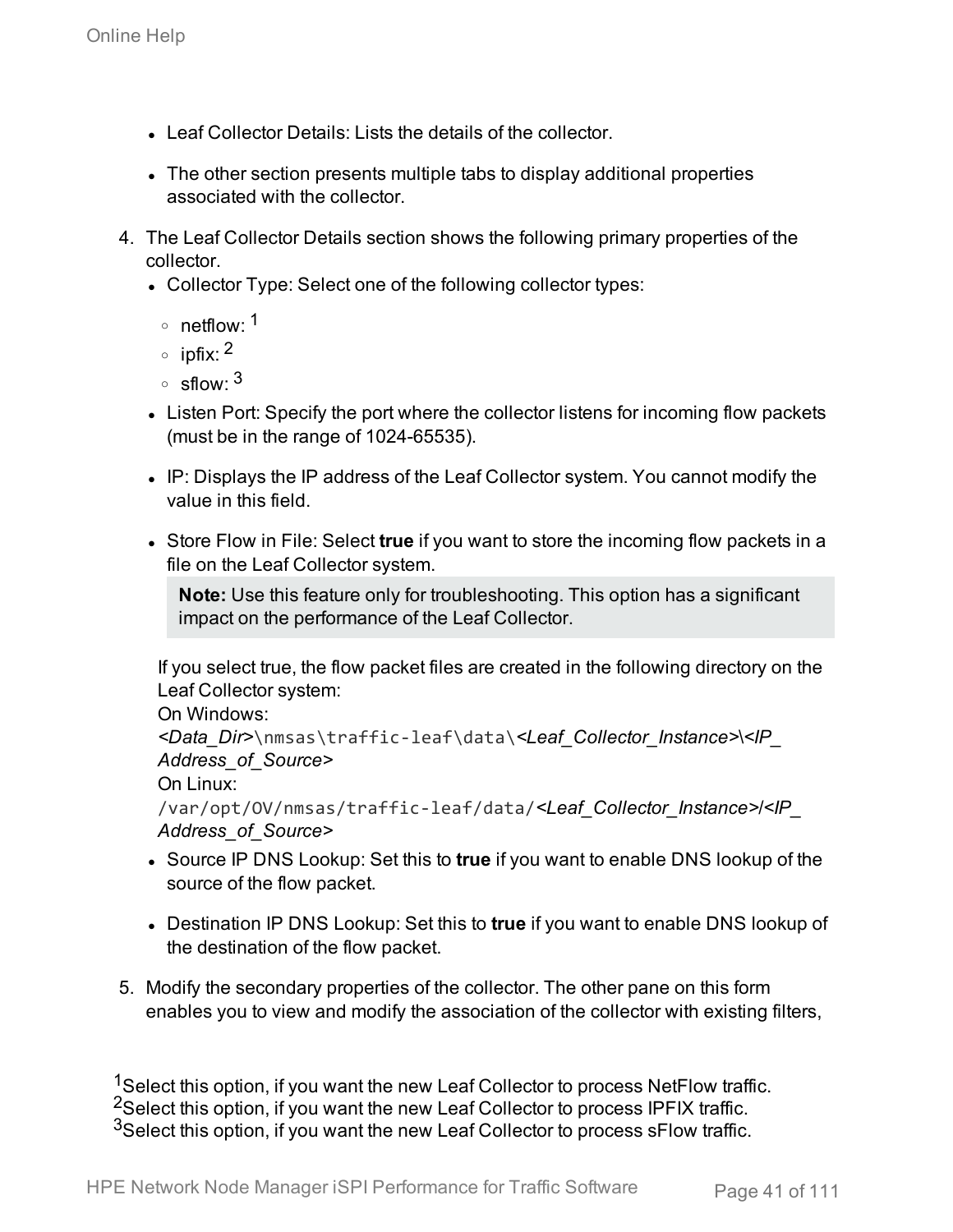applications, and ToS groups.

- Applied Filter groups: In the Filter Groups tab, select a filter group you want to apply on the collector or deselect a filter group that you want to dissociate from the collector.
- Applied Application Mapping groups: In the Applied Application Mapping Groups tab, select the application group you want to apply on the collector or deselect an application group that you want to dissociate from the collector.
- ToS groups: In the TOS Groups tab, select a ToS group you want to apply on the collector or deselect a ToS group that you want to dissociate from the collector.
- Flow Forwarding Destinations: In the Flow Forwarding Destinations tab, select a Flow Forwarder you want to associate with the collector or deselect a Flow Forwarder you want to dissociate from the collector.
- Flow Exporters: In the Flow Exporters tab, select a Flow Exporter you want to associate with the collector or deselect a Flow Exporter you want to dissociate from the collector.
- Collector Statistics History: Displays the last 11 flush entries that the Leaf Collector has processed and flushed to the Master Collector.
- Collector Health: Displays the health of the Leaf Collector. This tab lists the following details:
	- All the problems that the selected Leaf Collector encountered during its operation. The Start Time and End Time columns display the time when the problem started and got resolved.
	- **Suggestions to resolve the problems**
	- <sup>o</sup> Status of the problems

#### 6. Click **Save & Close**.

To delete Leaf Collector instances:

- 1. In the NNM iSPI Performance for Traffic Configuration form, click **Leaf Configuration >Leaf Collectors**.
- 2. Select the Leaf Collector instance you want to delete.
- 3. Click **Delete**.

To start or stop a Leaf Collector instance, select the instance of your choice, and then click **Start** or **Stop.**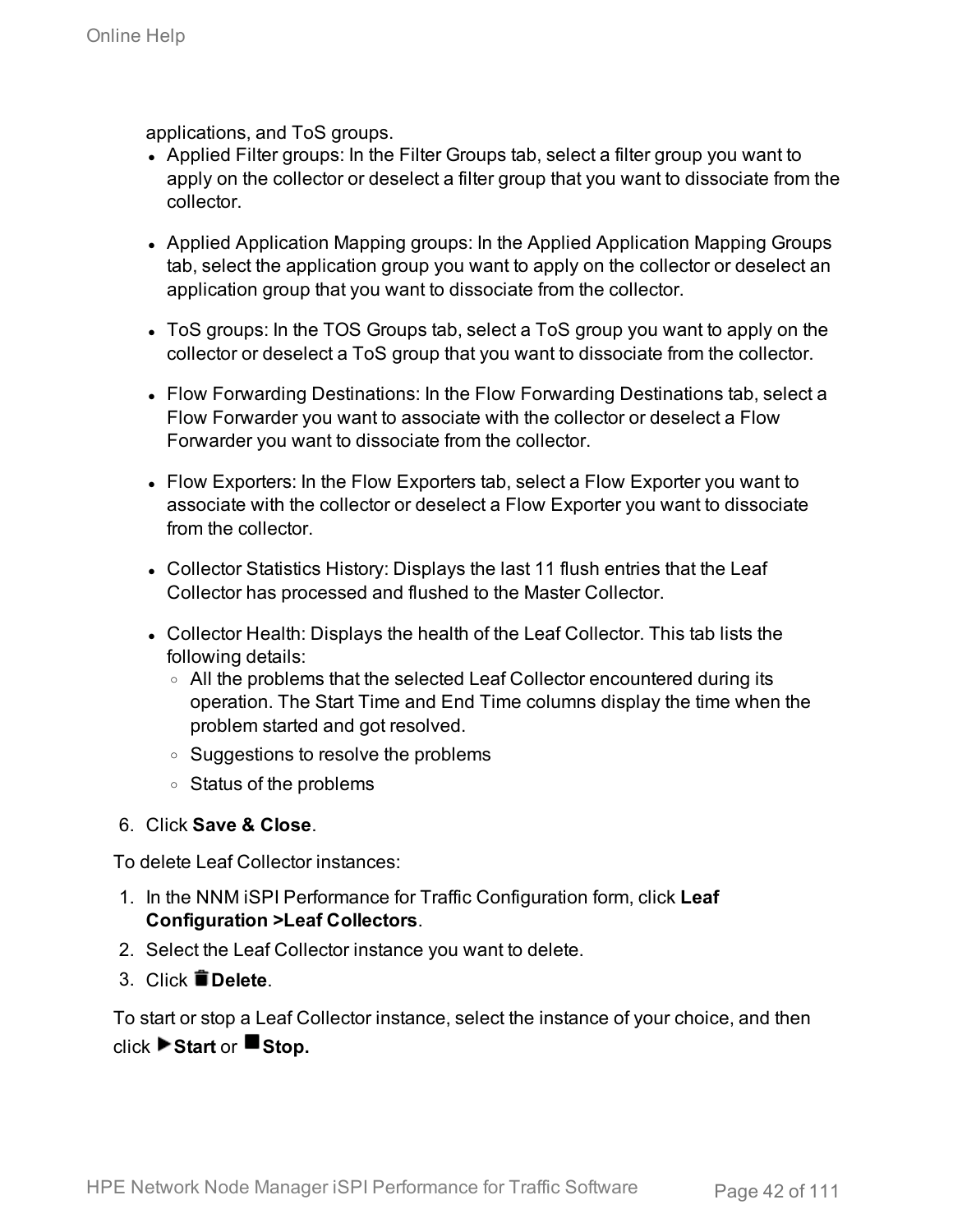## Configuring Leaf Collector Sampling

When Leaf Collector receives a large number of flow records, you can sample the flow records to improve the performance. You can enable the NNM iSPI Performance for Traffic to sample the flow records received at the Leaf Collector based on the sampling rate and mode of sampling. When you enable sampling, the NNM iSPI Performance for Traffic processes one out of N flow records, where N is the sampling rate configured in the NNM iSPI Performance for Traffic. For more information on sampling in the NNM iSPI Performance for Traffic, see the *HPE Technical White paper Sampling Support in the NNM iSPI Performance for Traffic*.

#### **To enable Leaf Collector sampling, follow these steps:**

- 1. In the NNM iSPI Performance for Traffic Configuration form, click **Leaf Configuration >Leaf Collector Sampling**.
- 2. In the Leaf Collector Sampling form, click **Edit Fig. 2.** Edit to update any of the following fields:

| <b>Attribute</b> | <b>Description</b>                                                                                                                                                                                                                                                                                                                                                                                                                                                                                                                                                |
|------------------|-------------------------------------------------------------------------------------------------------------------------------------------------------------------------------------------------------------------------------------------------------------------------------------------------------------------------------------------------------------------------------------------------------------------------------------------------------------------------------------------------------------------------------------------------------------------|
| Sampling         | Indicates whether the Leaf Collector sampling is enabled or not.<br>Possible values are:<br>• true<br>$\bullet$ false<br>Set this to true if you want to sample the flow records received at the<br>Leaf Collector.<br>The default value is false.                                                                                                                                                                                                                                                                                                                |
| Sampling<br>Mode | Indicates the mode based on which the flow records are sampled<br>when the Leaf Collector sampling is enabled.<br>Possible values are:<br>• Random: Select this option if you want the records to be sampled<br>randomly. Random mode enables you to sample one record out of<br>every N records randomly.<br>• Top Flow Record: Select this option if you want the records to be<br>sampled based on the top value of the byte counter. Top Flow<br>Record mode enables you to sample one record (with maximum<br>value of byte counter) out of every N records. |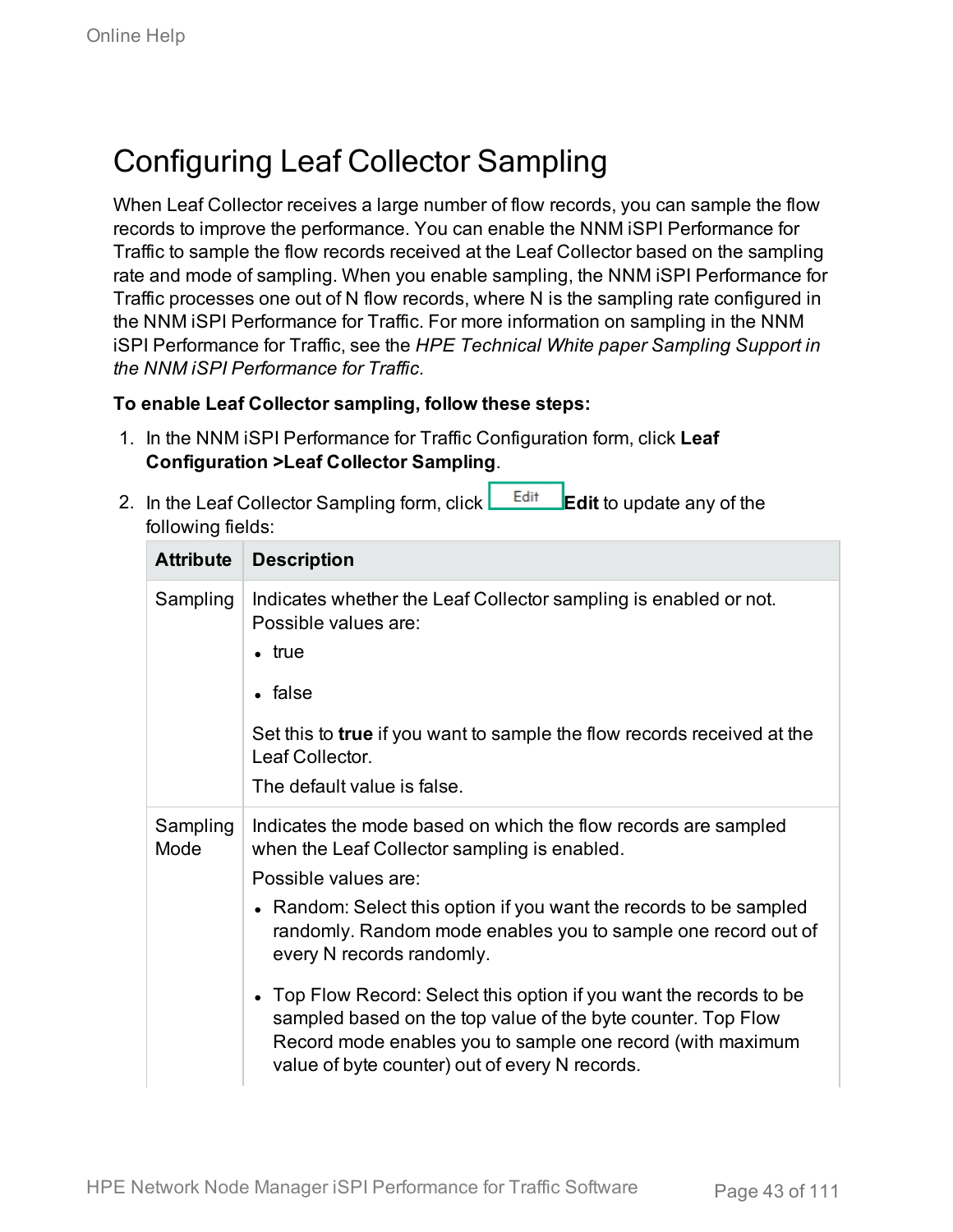| <b>Attribute</b> | <b>Description</b>                                                                                                                                                                                                                                                          |
|------------------|-----------------------------------------------------------------------------------------------------------------------------------------------------------------------------------------------------------------------------------------------------------------------------|
|                  | The default value is Random.                                                                                                                                                                                                                                                |
| Sampling<br>Rate | Indicates the rate at which the records are sampled when the Leaf<br>Collector sampling is enabled. For example, if the value of sampling<br>rate is five, the NNM iSPI Performance for Traffic samples one record<br>in every five records received at the Leaf Collector. |
|                  | HPE recommends you to select a whole number from 2 through 10 as<br>the sampling rate for better accuracy. However, the acceptable range<br>is from 2 through 100. The default value is 3.                                                                                  |

3. Click Save Save.

## Configuring Master Collectors

After adding all the details of Leaf Collectors in the NNM iSPI Performance for Traffic Configuration form, you must set up the Master Collector in your environment, which includes adding details such as the host name of the Master Collector system and the flush record limit of the collector in the NNM iSPI Performance for Traffic Configuration form.

You must set up only one Master Collector in your environment. However, in a GNM setup, you can add a Master Collector belonging to a different regional manager to your region.

#### **To configure the Master Collector, follow these steps:**

- 1. In the NNM iSPI Performance for Traffic Configuration form, click **Master Configuration >Master Collector**.
- 2. In the Master Collector form, click **L** Edit **Edit** to update any of the following fields:

| <b>Attribute</b>               | <b>Description</b>                                                                                                                               |
|--------------------------------|--------------------------------------------------------------------------------------------------------------------------------------------------|
| Master<br>Hostname             | Indicates the hostname of the Master Collector.<br>Type the FQDN of the Master Collector system.                                                 |
| Source IP<br><b>DNS Lookup</b> | Indicates whether the NNM iSPI Performance for Traffic must<br>perform IP DNS lookup at the source or not. Possible values are:<br>true<br>false |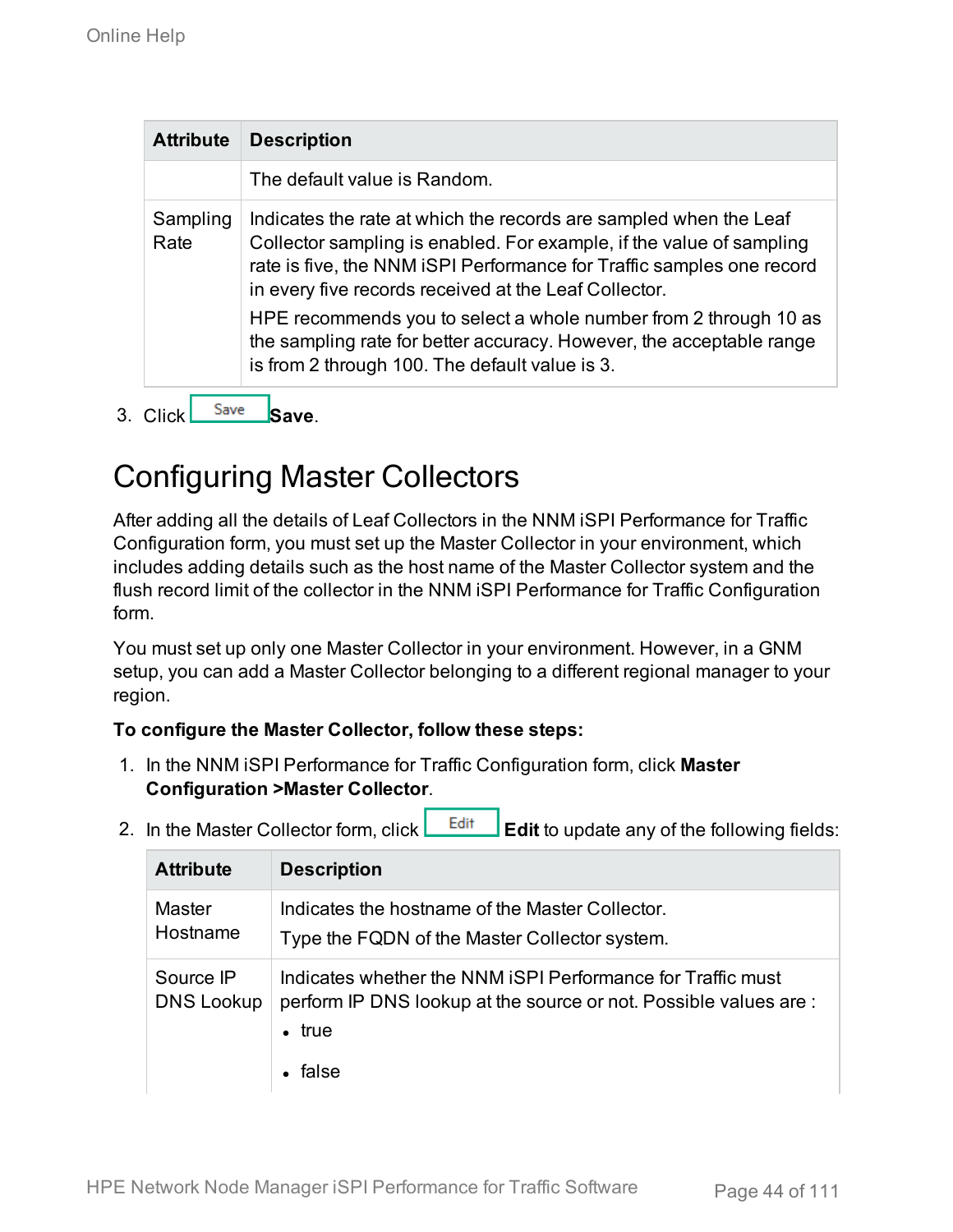| <b>Attribute</b>                       | <b>Description</b>                                                                                                                                                                                                                                                                                                     |
|----------------------------------------|------------------------------------------------------------------------------------------------------------------------------------------------------------------------------------------------------------------------------------------------------------------------------------------------------------------------|
|                                        | Set this to true if you want to enable DNS lookup of the source of a<br>flow packet.<br>Do not set this field to true if you have already configured DNS<br>lookup for sources for NNM iSPI Performance for Traffic.<br>The default value is false.                                                                    |
| Destination<br><b>IP DNS</b><br>Lookup | Indicates whether the NNM iSPI Performance for Traffic must<br>perform IP DNS lookup at the destination or not. Possible values<br>are:<br>$\bullet$ true<br>• false                                                                                                                                                   |
|                                        | Set this to true if you want to enable DNS lookup of the destination<br>of a flow packet.<br>Do not set this field to true if you already configured DNS lookup<br>for destinations for the NNM iSPI Performance for Traffic.<br>The default value is false.                                                           |
| Flush<br><b>Record Limit</b>           | Indicates the record limit for the NNM iSPI Performance for Traffic<br>to flush the IP flow data records to the NPS database.<br>After the number of records in the NNM iSPI Performance for<br>Traffic reaches the limit specified in this field, the NNM iSPI<br>Performance for Traffic flushes the records to NPS. |
| <b>DNS Lookup</b><br><b>Type</b>       | Indicates whether the NNM iSPI Performance for Traffic must<br>retrieve the IP address of the specified domain name in case<br>sensitive manner or not. Possible values are:<br>• $As-Is:1$<br>• Uppercase: $2$<br>• Lowercase: $3$                                                                                    |

<sup>1</sup>The NNM iSPI Performance for Traffic retrieves the IP address for the specified domain name without converting the case of the domain name. This is the default value.

<sup>2</sup>The NNM iSPI Performance for Traffic retrieves the IP address for the specified domain name after converting the domain name to uppercase.

<sup>3</sup>The NNM iSPI Performance for Traffic retrieves the IP address of the specified domain name after converting the domain name to lowercase.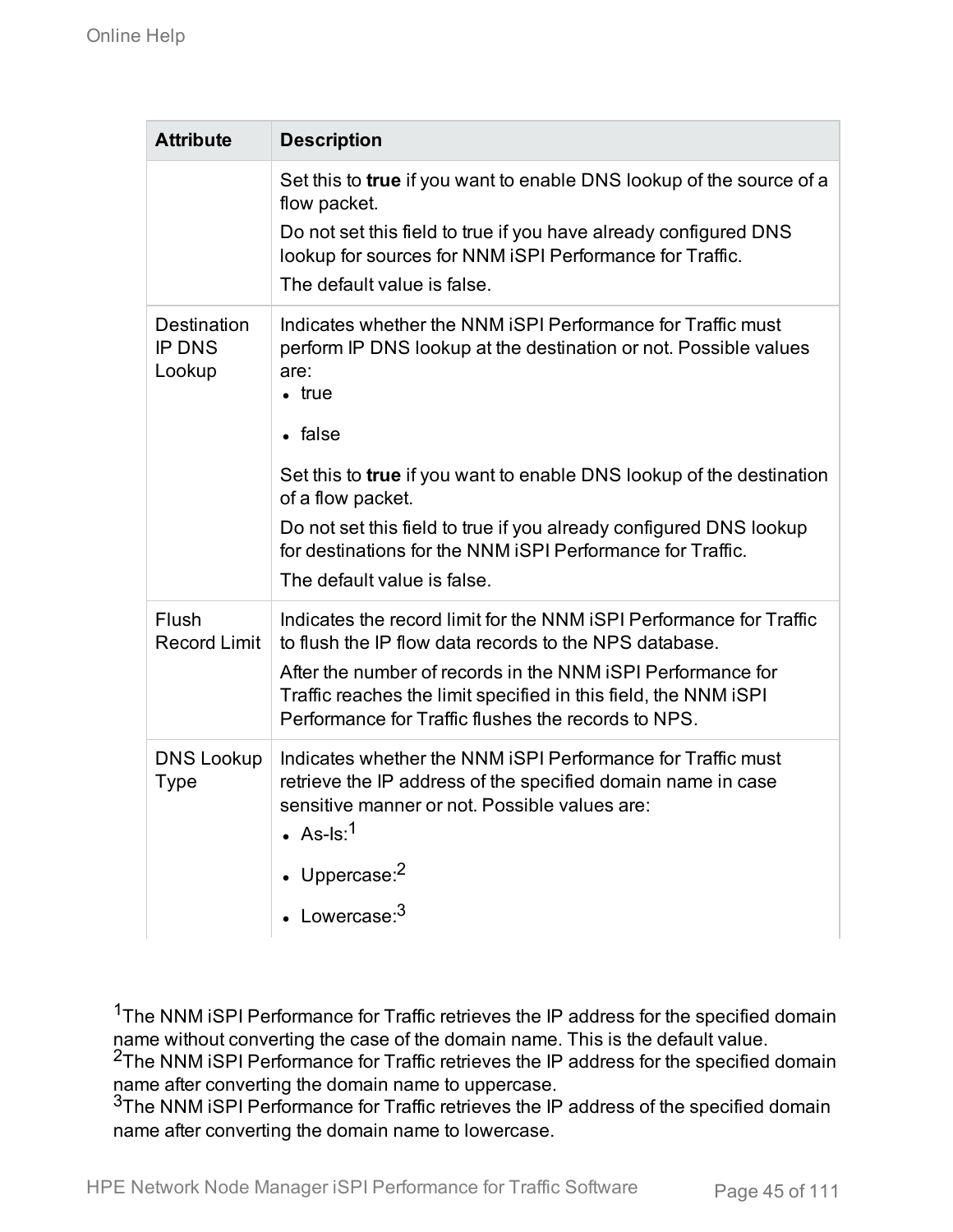| <b>Attribute</b>                          | <b>Description</b>                                                                                                                                                                                                                                                                                                                                                                                                                                                                                                                                                                                                                                                                                                                                                                                                                                                                                                                                                                                                                                                                           |
|-------------------------------------------|----------------------------------------------------------------------------------------------------------------------------------------------------------------------------------------------------------------------------------------------------------------------------------------------------------------------------------------------------------------------------------------------------------------------------------------------------------------------------------------------------------------------------------------------------------------------------------------------------------------------------------------------------------------------------------------------------------------------------------------------------------------------------------------------------------------------------------------------------------------------------------------------------------------------------------------------------------------------------------------------------------------------------------------------------------------------------------------------|
| Interface<br><b>Traffic Data</b><br>Flush | Indicates whether the NNM ISPI Performance for Traffic must flush<br>the Interface Traffic data.<br>Possible values are:<br>• Enable Flush: If you select this value, the Leaf Collector flushes<br>Interface Traffic data to the Master Collector and the Master<br>Collector generates the data for the extension pack Interface<br>Traffic.<br>• Disable Flush: If you select this value, the Leaf Collector does<br>not flush Interface Traffic data to the Master Collector and the<br>Master Collector stops generating the data for the extension<br>pack Interface Traffic. This is the default value.                                                                                                                                                                                                                                                                                                                                                                                                                                                                               |
| Long Term<br><b>Flush Period</b>          | Indicates the period (in minutes) after which the Leaf Collector<br>flushes the aggregated data for long term reports to the Master<br>Collector. By default, the Leaf Collector flushes the aggregated<br>data to the Master Collector every 5 minutes. You can modify this<br>flush period and provide value in the range of 5 through 15.                                                                                                                                                                                                                                                                                                                                                                                                                                                                                                                                                                                                                                                                                                                                                 |
| <b>Short Term</b><br>Reporting            | Indicates whether the Interface Traffic_1_min reports are enabled<br>or not. These reports are disabled by default.<br>Possible values are:<br>• Enable: If you select this value, the Leaf Collector flushes the 1-<br>minute Interface Traffic data that is aggregated every minute to<br>the Master Collector and the Master Collector generates the<br>data for the extension pack Interface Traffic 1 min.<br>• Disable: If you select this value, the Leaf Collector does not<br>flush 1-minute Interface Traffic data that is aggregated every<br>minute to the Master Collector and the Master Collector stops<br>generating the data for the extension pack Interface Traffic 1<br>min. This is the default value.<br><b>Note:</b> After you enable the Short Term Reporting, the Leaf<br>Collector immediately starts flushing the 1-minute Interface<br>Traffic data that is aggregated every minute to the Master<br>Collector. However, the Interface Traffic 1 min reports are<br>available only after the Interface Traffic 1 min extension pack<br>installation is complete. |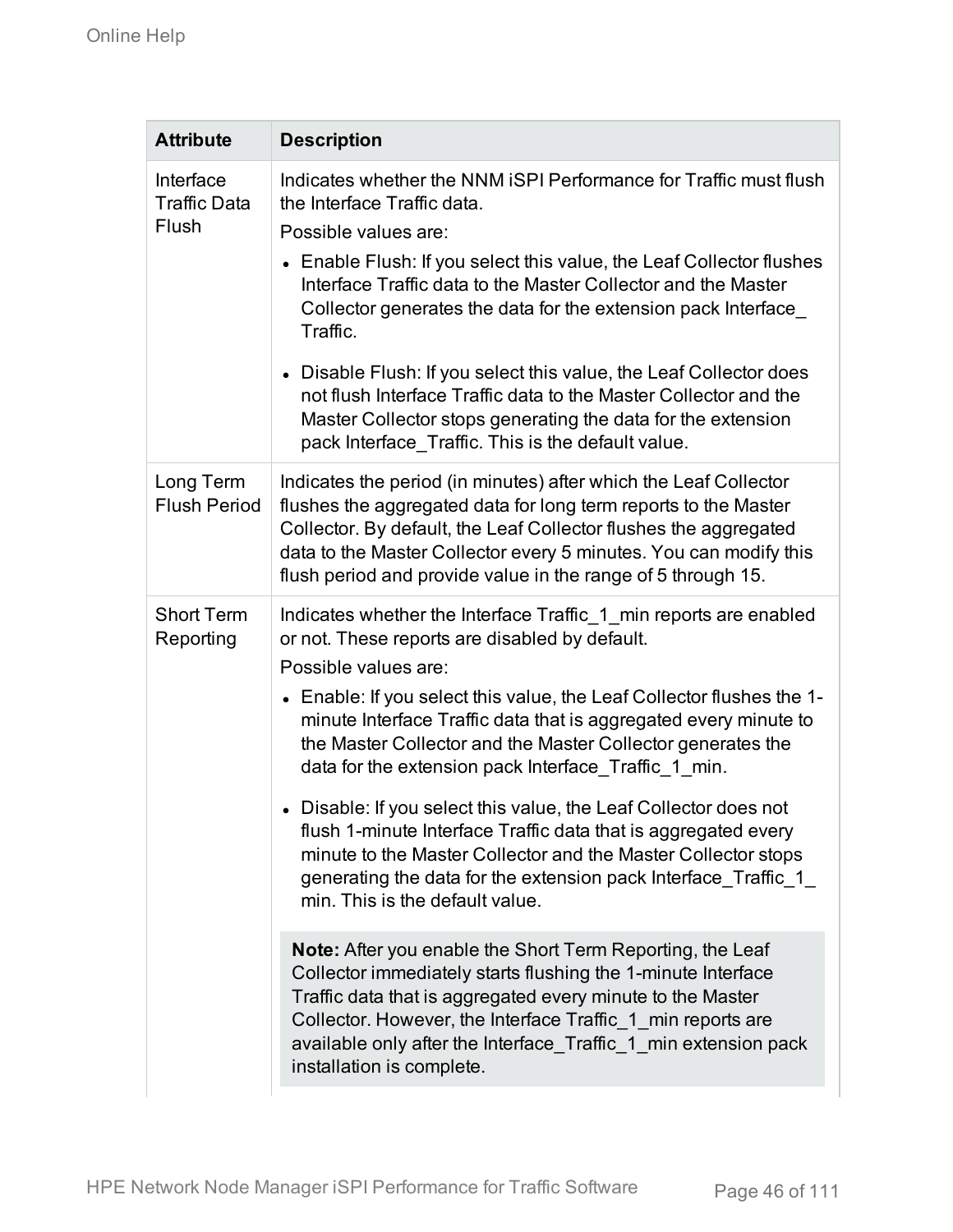| <b>Attribute</b>                                                     | <b>Description</b>                                                                                                                                                                                                                                                                                                                    |
|----------------------------------------------------------------------|---------------------------------------------------------------------------------------------------------------------------------------------------------------------------------------------------------------------------------------------------------------------------------------------------------------------------------------|
| <b>Noise</b><br>Reduction                                            | Indicates whether the NNM iSPI Performance for Traffic is enabled<br>to drop the flow records that are considered as noise.                                                                                                                                                                                                           |
|                                                                      | Flow Records are considered as noise when the value of byte<br>counter <sup>1</sup> is less than the configured threshold value. It is assumed<br>that such records do not affect the calculation of top contributors.                                                                                                                |
|                                                                      | Possible values are:                                                                                                                                                                                                                                                                                                                  |
|                                                                      | • Enable: If you select this value, flow records with value of byte<br>counter less than the Noise Threshold value are dropped.                                                                                                                                                                                                       |
|                                                                      | • Disable: If you select this value, no flow records are dropped.<br>This is the default value.                                                                                                                                                                                                                                       |
| <b>Noise</b><br><b>Threshold</b>                                     | Indicates the threshold value with which the byte counter of flow<br>records is compared when Noise Reduction is enabled. The NNM<br>iSPI Performance for Traffic considers the flow records with value<br>of byte counter less than this threshold value as noise and drops<br>these records. The Noise Threshold value is in Bytes. |
| Traffic<br><b>Master</b><br>Collector<br><b>Flow Record</b><br>Queue | Indicates the maximum number of flow records that the Master<br>Collector can queue while accepting the input from the Leaf<br>Collectors.                                                                                                                                                                                            |

3. Click Save Save.

## Configuring Flow Forwarders

Flow Forwarders are configured on a Leaf Collector. This configuration enables forwarding of IP flow records to a specified location. The destination where the flow data needs to be sent is identified with the IP address and port number combination. You can configure multiple flow forwarding destinations for each Leaf Collector instance.

#### **To configure a Flow Forwarder, follow these steps:**

- 1. In the NNM iSPI Performance for Traffic Configuration form, click **Flow Forwarder and Flow Producer > Flow Forwarders**.
- 2. In the Flow Forwarders view, click **Add.** A new form opens with the following sections:

1Number of bytes associated with an IP Flow.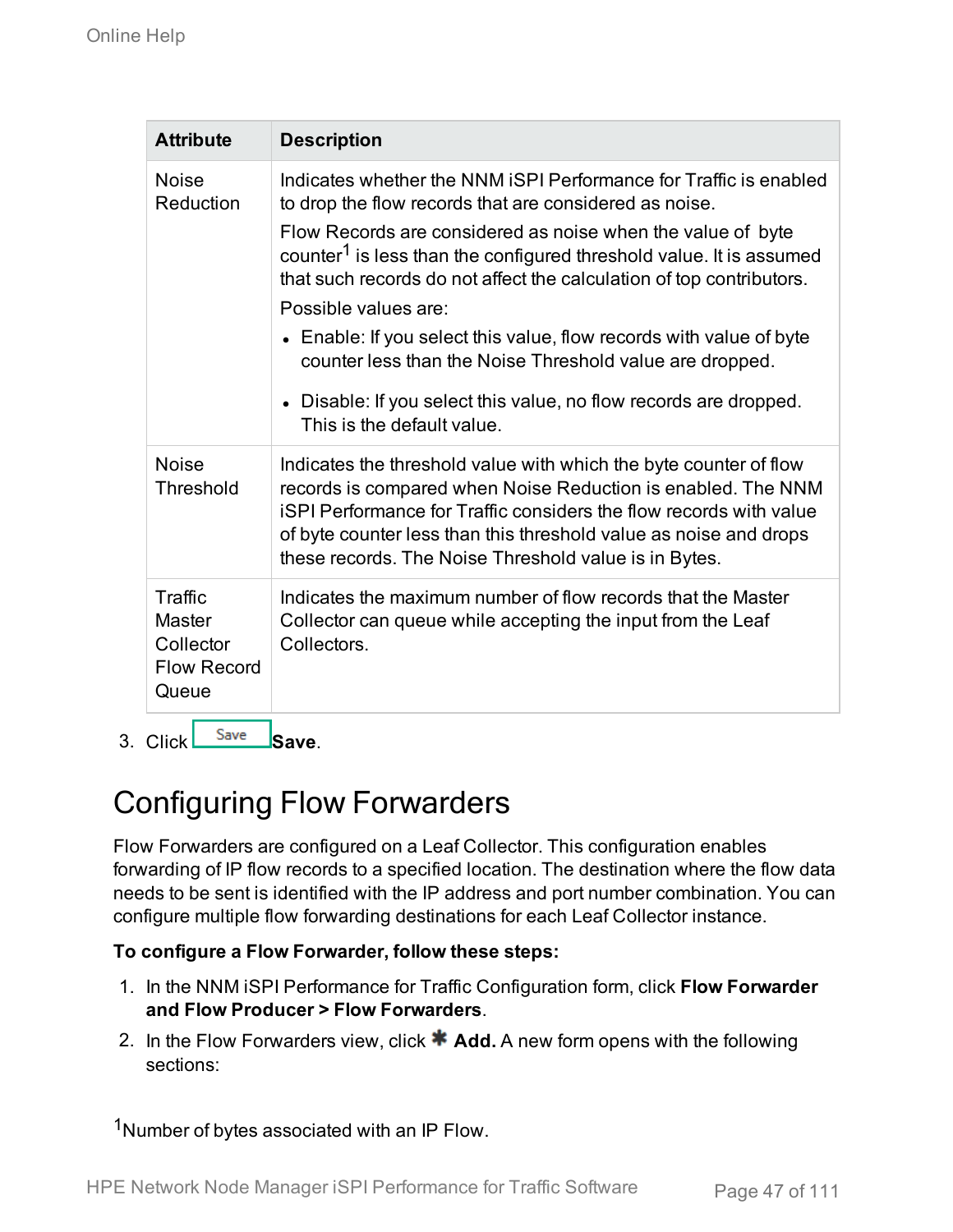- Flow Forwarder Details: In this section, you must specify the primary details of the Flow Forwarder you want to add.
- The other section lists the available Leaf Collectors in the environment. You can use the check boxes  $(\Box)$  to associate Leaf Collectors to the Flow Forwarder.
- 3. In the Flow Forwarder Details section, specify the following details:
	- Flow Forwarder Name: Type the name of the Flow Forwarder.
	- Forwarding IP: Type the IP address of the Flow Forwarding system.
	- Forwarding Port: Type the port number of the Flow Forwarding system.
- 4. In the other section, select the check boxes  $(\Box)$  to associate Leaf Collectors to the Flow Forwarder. You can link multiple Leaf Collectors with a Flow Forwarder.
- 5. Click **Save**.

### Modifying Flow Forwarders

The Flow Forwarders view in the NNM iSPI Performance for Traffic Configuration form lists the configured Flow Forwarders. You can edit the properties of the existing Flow Forwarders from this view.

#### **To modify a Flow Forwarder, follow these steps:**

- 1. In the NNM iSPI Performance for Traffic Configuration form, click **Flow Forwarder and Flow Producer > Flow Forwarders**.
- 2. In the Flow Forwarders view, select a Flow Forwarder you want to edit.
- 3. Click  $\blacksquare$  **Open.** A new form opens with the following sections:
	- Flow Forwarder Details: In this section, you can modify the primary details of the Flow Forwarder.
	- The other section lists the available Leaf Collectors in the environment. You can use the check boxes  $(\Box)$  to modify the relationship of a Flow Forwarder with Leaf **Collectors**
- 4. In the Flow Forwarder Details section, you can modify the following details:
	- Flow Forwarder Name: The name of the Flow Forwarder.
	- Forwarding IP: The IP address of the Flow Forwarding system.
	- Forwarding Port: The port number of the Flow Forwarding system.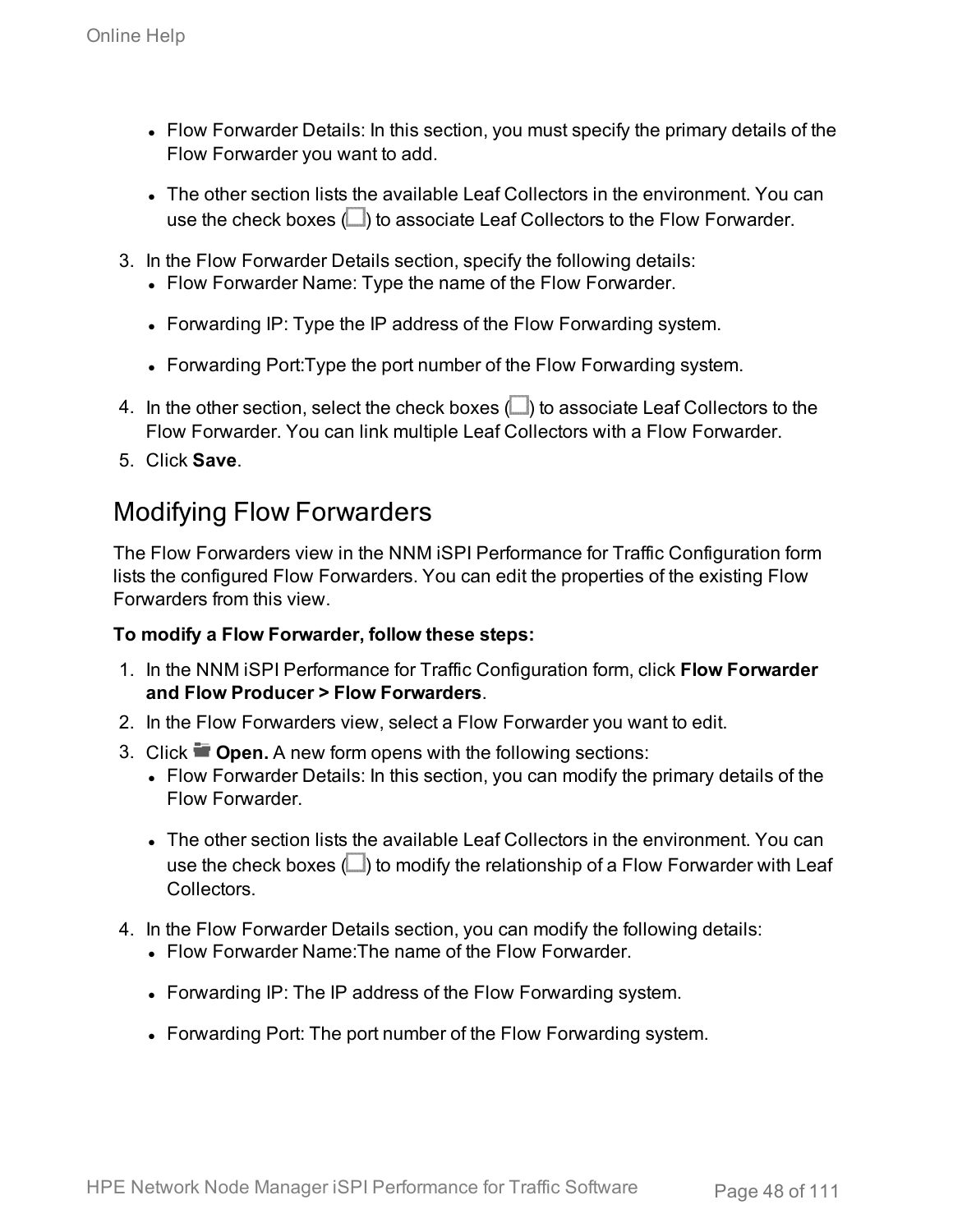- 5. In the other section, select the check boxes  $\Box$ ) to associate Leaf Collectors to the Flow Forwarder or clear the check boxes  $(\square)$  to dissociate Leaf Collectors from the Flow Forwarder. You can link multiple Leaf Collectors with a Flow Forwarder.
- 6. Click **Save**.

## Starting and Stopping Flow Forwarders

After adding a new Flow Forwarder or modifying an existing Flow Forwarder, you must start it.

#### **To start a Flow Forwarder, follow these steps:**

- 1. In the NNM iSPI Performance for Traffic Configuration form, click **Flow Forwarder and Flow Producer > Flow Forwarders**.
- 2. In the Flow Forwarders view, select a Flow Forwarder you want to start.
- 3. Click **Start.**

#### **To stop a Flow Forwarder, follow these steps:**

- 1. In the NNM iSPI Performance for Traffic Configuration form, click **Flow Forwarder and Flow Producer > Flow Forwarders**.
- 2. In the Flow Forwarders view, select a Flow Forwarder you want to stop.
- 3. Click **Stop.**

### Deleting Flow Forwarders

You can delete Flow Forwarders from the Flow Forwarders view in the NNM iSPI Performance for Traffic Configuration form.

#### **To delete a Flow Forwarder, follow these steps:**

- 1. In the NNM iSPI Performance for Traffic Configuration form, click **Flow Forwarder and Flow Producer > Flow Forwarders**.
- 2. In the Flow Forwarders view, select a Flow Forwarder you want to delete.
- 3. Click **Delete.**

## Flow Exporters

Flow Exporters are the nodes or devices on the network that host the flow collector interfaces. With every Leaf Collector instance, you must associate a flow collector interface that is capable of sending the traffic flow information. When you configure a Leaf Collector instance, you must specify the Flow Exporter details (see ["You](#page-35-0) can add,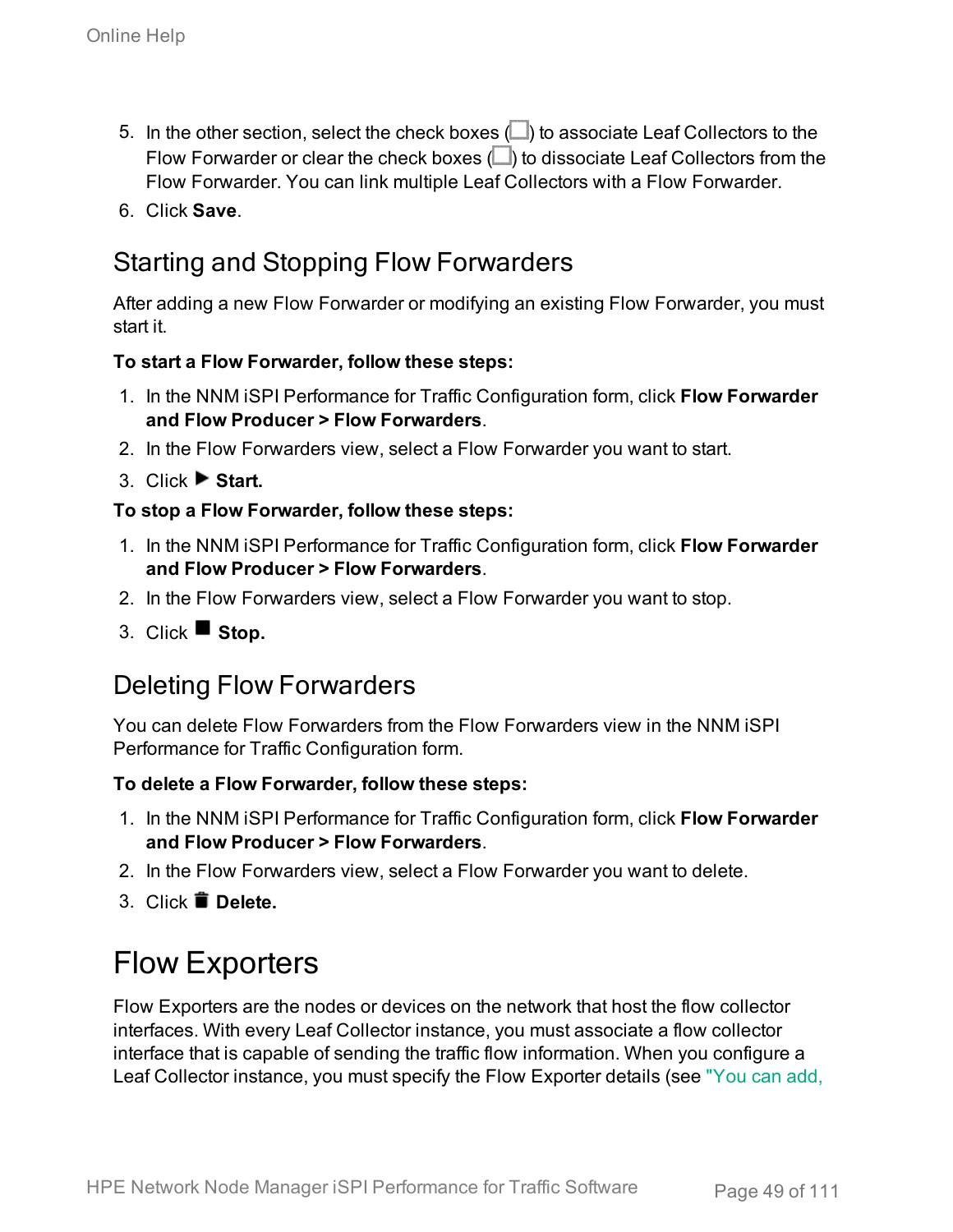edit, or delete Leaf Collector [systems."](#page-35-0) on page 36). The Flow Exporters view provides you with a list of available devices that send traffic flow information to Leaf Collectors.

### Viewing the Flow Exporter History

You can view the record of all the exchanges done by a Flow Exporter. You can launch a new view from the Flow Exporter view, which presents the historical data. This view shows the following details in a tabular form, where each row represents a flush:

- IP: The IP address of the Flow Exporter.
- Flush time: Date and time when the Flow Exporter flushed data to the Leaf Collector.

**Tip:** Click **Refresh** to retrieve the details of the most recent flush.

• Number of flows: The number of flow packets transmitted to the Leaf Collector with the flush.

#### **To view the Flow Exporter history, follow these steps:**

1. In the NNM iSPI Performance for Traffic Configuration form, click **Flow Forwarder and Flow Producer > Flow Exporters.**

The Flow Exporters view opens. The view lists all the available devices on the network that send traffic flow information to Leaf Collectors.

2. In the Flow Exporters view, select a Flow Exporter and click **Open.** 

## Configuring Sites

The NNM iSPI Performance for Traffic Configuration form enables you to define sites in your networking environment. You can view traffic reports for specific sites to identify site-specific performance bottlenecks in your organization's network infrastructure.

When a flow collector sends a flow packet to the Leaf Collector, the source and destination sites of the flow packet are computed by the Leaf Collector based on the sites you configure using the NNM iSPI Performance for Traffic Configuration form.

#### **Guideline to Defining Sites**

You can define a site by a specific IP address or a range of IP addresses. The NNM iSPI Performance for Traffic associates the flow with a site if the origin or destination of the flow is a system whose IP address that defines the site. You can also use the wildcard character (\*) in the IP address while defining a site.

Follow these guidelines when you define sites in the NNM iSPI Performance for Traffic Configuration form: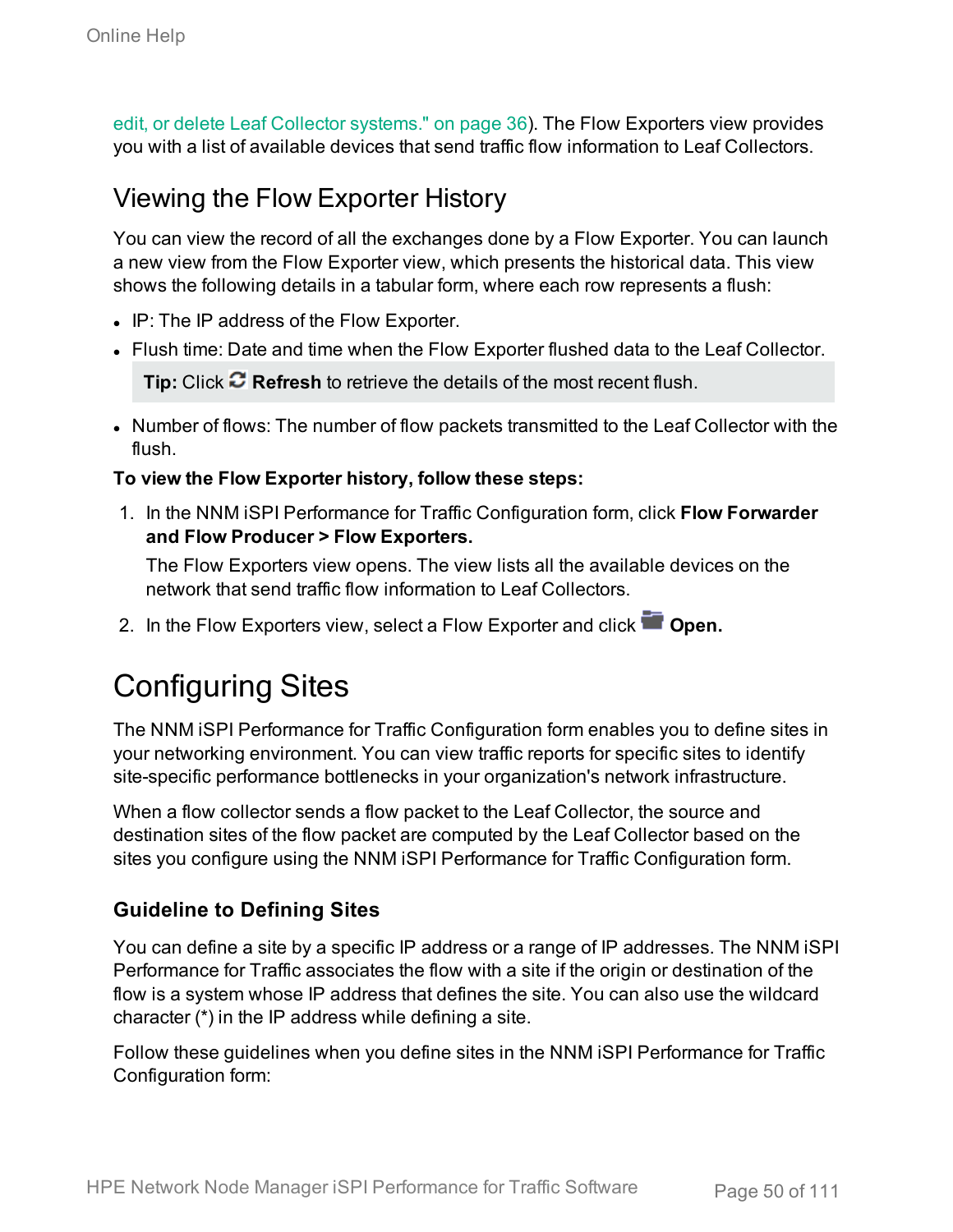- You can use an IP address, an IP address range, or an IP address with the wildcard character (\*) to define a site.
- You can use the wildcard character in one or more (or all) octets of the IP address to define a site.

When you use wildcard characters for all the four octets, the NNM iSPI Performance for Traffic associates the site to all flow packets collected from the network. If the IP address pattern matches the SrcIP of the flow, NNM iSPI Performance for Traffic maps it to a Source Site Name field.

• You can use an IP address range instead of a single IP address for defining a site. You can use ranges in one or more (or all) octets of the IP address. For example, 179.16.2-20.1-100.

The NNM iSPI Performance for Traffic Configuration form enables you to define, modify, or delete sites.

To define a new site:

- 1. In the NNM iSPI Performance for Traffic Configuration form, click **Site, ToS and Threshold Configuration > Sites**.
- 2. In the Sites view, click **\*Add**. A new form opens with the following sections:
	- Site Details: In this section, you must specify the primary details of the site you want to add.
	- The other section displays the list of similar sites that exist in the environment.
- 3. In the Site Details section, specify the following details:
	- Site Name: Type the name of the Site. Do not use any special characters other than the hyphen  $(-)$  and underscore  $($   $)$ .
	- <sup>l</sup> Tenant: Select a NNMi tenant from the list of tenants created in NNMi.

NNMi provides a tenant named Default Tenant and assigns each newly discovered node to the Default Tenant and the Security Group attribute value configured for the Default Tenant. As an NNMi administrator, you can create new tenants and security groups. See *Configure Tenants* and *Configuring Security* in *HPE Network Node Manager i Software Online Help: Help for Administrators*.

You can select the following options based on the selected tenant:

- <sup>o</sup> Sites with higher, lower, or equal priority
- <sup>o</sup> Sites in the same IP range
- *Optional.* Site Description: Type a description of the site.
- *Optional.* Site Priority: Type the priority of the site (an integer between 0 and 65535). The NNM iSPI Performance for Traffic considers value 0 as high priority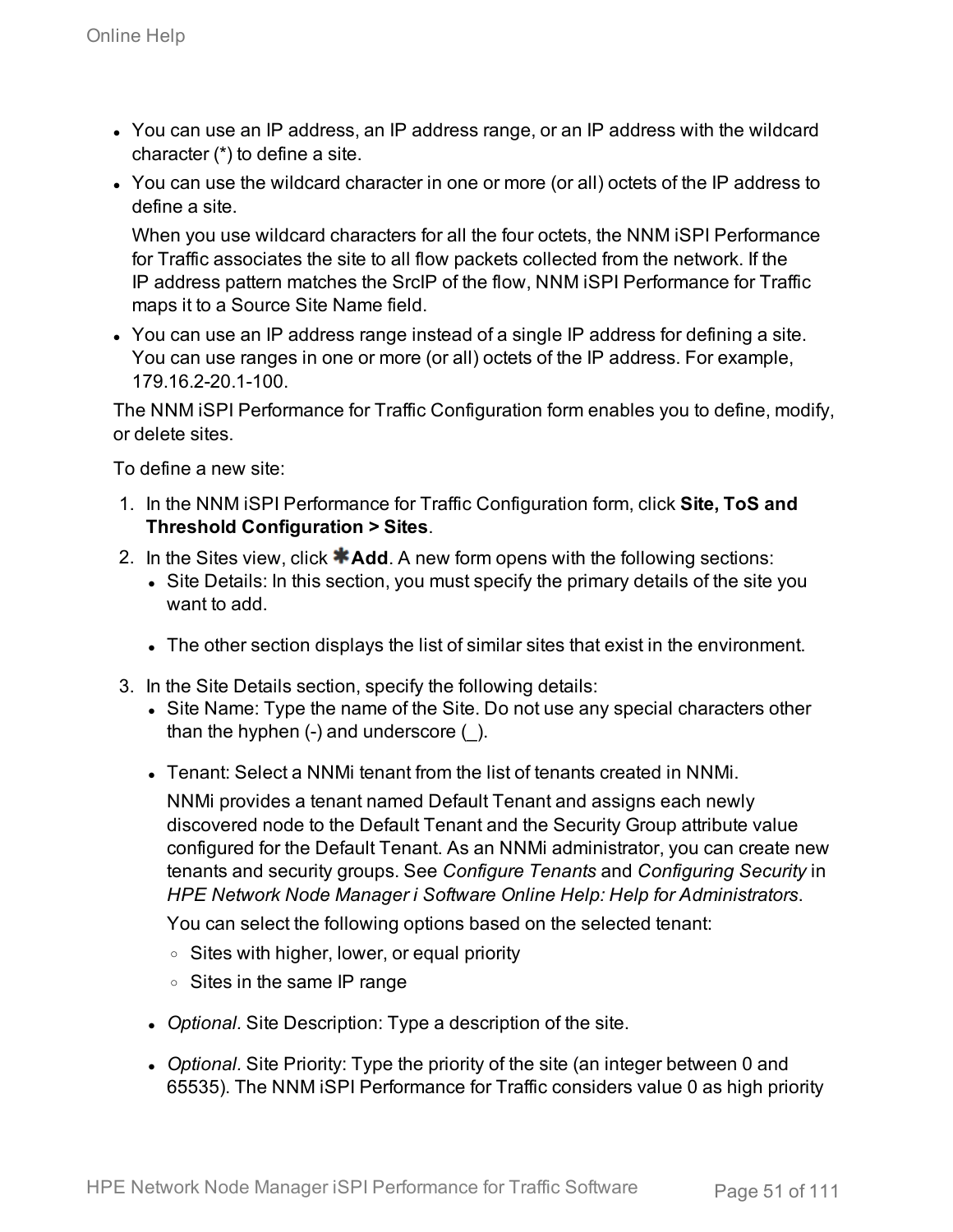and the value 65535 as low priority.

To view the sites with higher priority, click **Show Higher Priority Sites**. The Higher Priority Sites tab shows all the existing sites that have a higher priority assigned to them.

To view the sites with lower priority, click **Show Lower Priority Sites**. The Lower Priority Sites tab shows all the existing sites that have a lower priority assigned to them.

To view the sites with same priority, click **Show Same Priority Sites**. The Same Priority Sites tab displays all the existing sites that have the same priority assigned to them.

NNM iSPI Performance for Traffic shows the sites with higher, lower, or same priority for the selected tenant.

• Site IP Configuration: In this section, type the following: New IP/Range: Type the IP address or range of IP addresses to define the site. You can use the wildcard character (\*) when specifying the IP address. If the SrcIP or DstIP attribute (or both) of a packet matches the IP address (or the IP address range) specified in this field, the NNM iSPI Performance for Traffic associates the packet to the site.

For example, if you specify 172.16.\*.\*, flow packets with 172.16.2.1 as the SrcIP or DstIP attribute are associated to the site.

After typing the value, click **Add**.

To include more IP addresses (or IP address ranges) in the site definition, type the address or range in the New/IP Range box, and then click **Add**.

If you specify an IP address range, click **Show Sites in the Same IP Range** to view the sites that are in the same IP range. The Sites in the Same IP Range tab shows sites that are in the same IP range.

NNM iSPI Performance for Traffic shows the sites within the same IP range for the selected tenant.

4. Click **Save & New** to save and create another site, or click **Save & Close** to save and close the form.

To modify an existing site:

- 1. In the NNM iSPI Performance for Traffic Configuration form, click **Site, ToS and Threshold Configuration > Sites**.
- 2. In the Sites view, select a site, and then click **Open**. A new form opens with the following sections: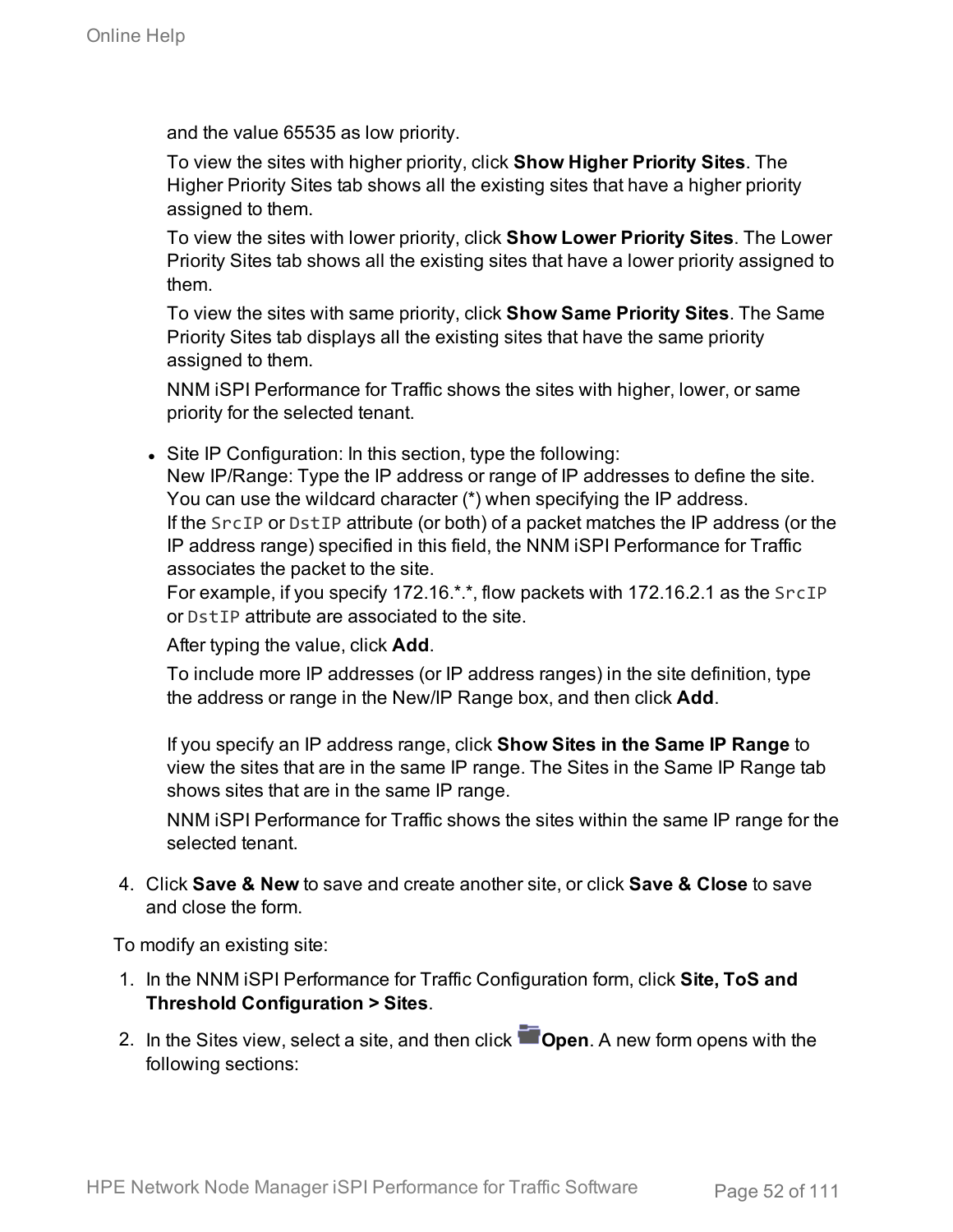- Site Details: In this section, you can modify the primary details of the site you selected.
- The other section lists similar sites that exist in the environment.
- 3. In the Site Details section, you can modify the following details:
	- Site Name: The name of the Site. Do not use any special characters other than the hyphen  $(-)$  and underscore  $($   $)$ .
	- <sup>l</sup> Tenant: Select a NNMi tenant from the list of tenants created in NNMi.

NNMi provides a tenant named Default Tenant and assigns each newly discovered node to the Default Tenant and the Security Group attribute value configured for the Default Tenant. As an NNMi administrator, you can create new tenants and security groups. See *Configure Tenants* and *Configuring Security* in *HPE Network Node Manager i Software Online Help: Help for Administrators*.

- Site Description: The description of the site.
- Site Priority: The priority of the site (an integer between 0 and 65535). The NNM iSPI Performance for Traffic considers value 0 as high priority and the value 65535 as low priority.

To view the sites with higher priority, click **Show Higher Priority Sites**. The Higher Priority Sites tab shows all the existing sites that have a higher priority assigned to them.

To view the sites of lower priority, click **Show Lower Priority Sites**. The Lower Priority Sites tab shows all the existing sites that have a lower priority assigned to them.

To view the sites with the same priority value, click **Show Same Priority Sites**. The Same Priority Sites tab shows all the existing sites that have the same priority assigned to them.

• Site IP Configuration: In this section, you can modify the following:

New IP/Range: The IP address or range of IP addresses to define the site. You can use the wildcard character (\*) while specifying the IP address.

If the SrcIP or DstIP attribute (or both) of a packet matches the IP address (or the IP address range) specified in this field, the NNM iSPI Performance for Traffic associates the packet to the site.

For example, if you specify 172.16.\*.\*, flow packets with 172.16.2.1 as the SrcIP or DstIP attribute are associated to the site.

After typing the value, click **Add.**

To include more IP address (or IP address ranges) in the site definition, type the address or range in the New/IP Range box, and then click **Add.**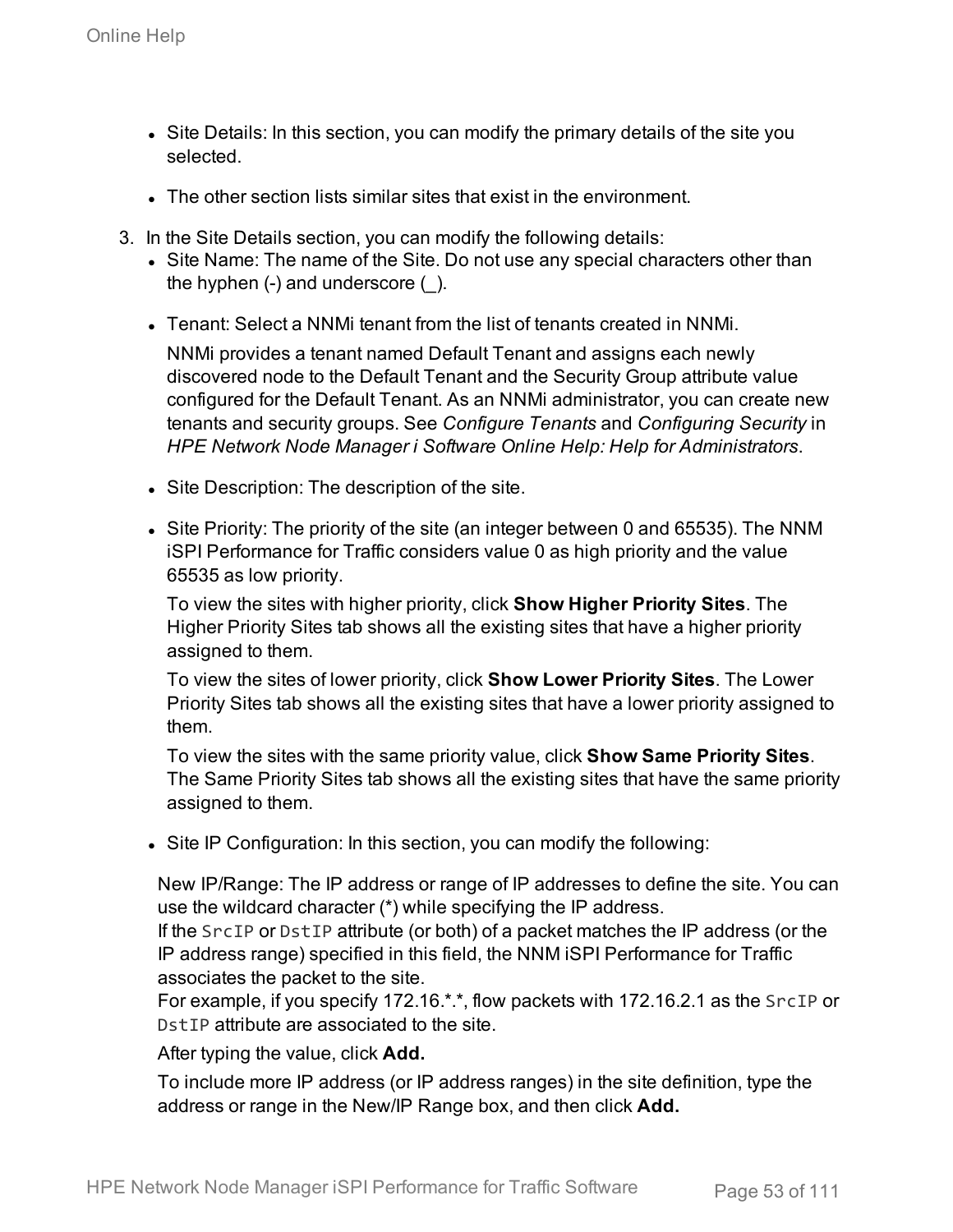If you specify an IP address range, click **Show Sites in the Same IP Range** to view the sites that are in the same IP range. The Sites in the Same IP Range tab shows the sites that are in the same IP range.

When editing a site, the tabs in the right pane continue to show the site with its old properties. For example, if you change the priority of a site from 2 to 3, and then if you click Higher Priority Sites tab, the same site is displayed there with the priority 2. Changes take effect only after you click **Save &Close.**

4. Click **Save & Close.**

To delete a site:

- 1. In the NNM iSPI Performance for Traffic Configuration form, click **Site, ToS and Threshold Configuration > Sites.**
- 2. In the Sites view, select the site you want to delete and click **Delete.**
- 3. In the confirmation dialog box, click **Delete.**

### Site Priority

By defining the site priority, you can configure the Leaf Collector to process site information of received flow packets in a specific order. The Leaf Collector prioritizes processing of flow packets associated with high priority sites.

## Configuring Filters

Filters enable to filter out flow packets that are not of your interest. The NNM iSPI Performance for Traffic Configuration form enables you to define filters to utilize only the relevant flow packets for traffic flow monitoring. The filtering mechanism of the NNM iSPI Performance for Traffic enables you to either **drop** or **keep** flow packets based on the filter definitions you create.

You can create filtering conditions using the following attributes of a flow packet:

- ProducerIP: IP address of the system where the flow collector is located.
- SrcIP: IP address of the system where the traffic flow originated.
- DstIP: IP address of the system where the traffic flow terminated.
- IPProtocol: Protocol used by the traffic flow.
- NFSNMPInputIndex: SNMP index of the egress interface
- NFSNMPOutputIndex: SNMP index of the ingress interface
- DstPort: Ingress port
- TCPFlags: TCP flag of the traffic flow
- IPToS: Type of Service property of the traffic flow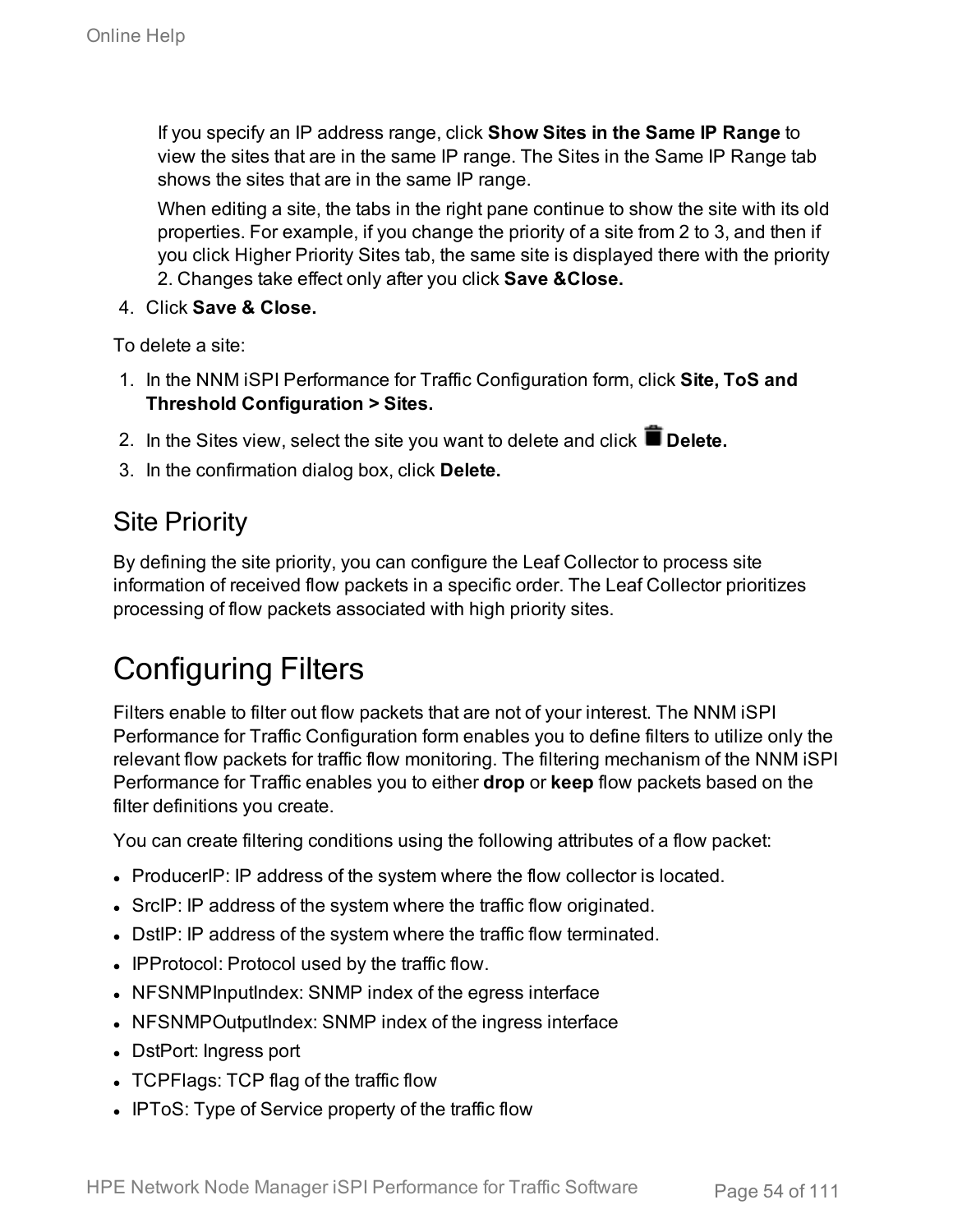The NNM iSPI Performance for Traffic enables you to define a filter with multiple conditions by using the AND operator.

## Adding Filters

The NNM iSPI Performance for Traffic Configuration form enables you to add filter conditions to filter out unnecessary flow packets. Although optional, creating filters simplifies the process of analyzing the traffic flow packets by discarding irrelevant and unnecessary flow packets.

#### **To add a new filter, follow these steps:**

- 1. In the NNM iSPI Performance for Traffic Configuration form, click **Filter Configuration > Filters.**
- 2. In the Filters view, click  $\ast$  Add. A new form opens with the following sections:
	- Filter Details: In this section, you must specify the primary details of the filter you want to add.
	- The other section lists related details.
- 3. In the Filter Details section, select the filter operation. If you select **keep,** the NNM iSPI Performance for Traffic retains only the packets that satisfy the condition of the filter and discards all other packets. If you select **drop,** the NNM iSPI Performance for Traffic discards only the packets that satisfy the condition of the filter and retains all other packets.
- 4. You can create new conditions and delete or modify the existing conditions. To create a new condition:
	- a. Select an [attribute](#page-62-0) .
	- b. Select an operator. For the ProducerIP, SrcIP, and DstIP attributes, you can choose the like, equals, or not-equals operator. For the other attributes, you can choose the  $=$ ,  $!=$ ,  $\leq$   $=$ , or  $>=$  operator.

The Filter Text Configuration tab in the right pane shows the condition that you define in the Filter Details section. The All Filter Groups tab shows the list of all defined filter groups.

- c. Specify the value to be compared.
- d. Click **Add**. Another row of attributes and operators appears.
- e. To add another condition, repeat the above steps. If you define multiple conditions, the NNM iSPI Performance for Traffic assigns the AND operator on them when performing the filtering action.
- f. *Optional.* If filter groups are already defined, you can associate the filter with a filter group from the All Filter Groups tab. By default, the NNM iSPI Performance for Traffic places the new filter in DefaultFilterGroup.
- 5. Click **Save &Close.**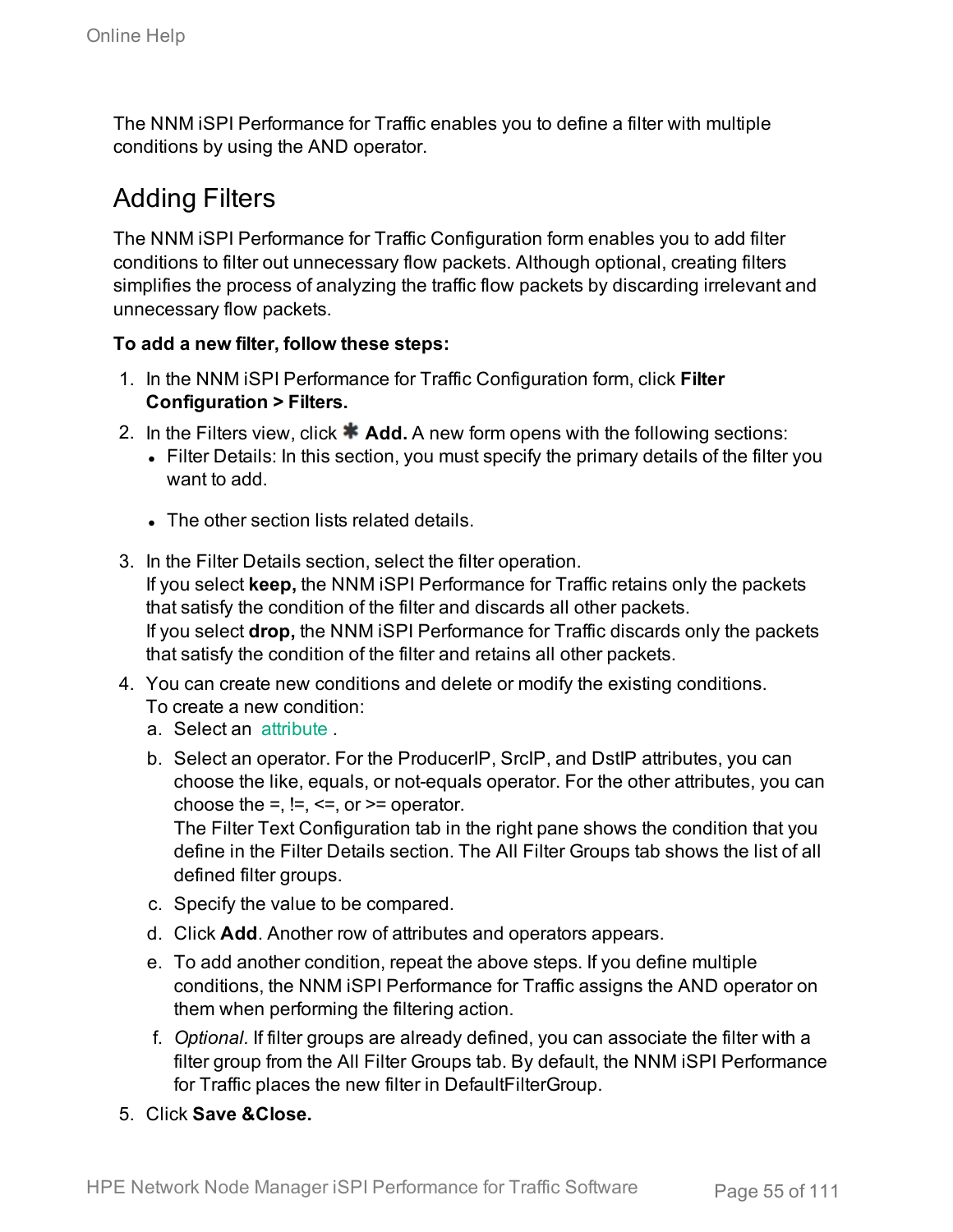## Modifying Filters

You can use the NNM iSPI Performance for Traffic Configuration form to edit the existing filters.

#### **To modify a filter, follow these steps:**

- 1. In the NNM iSPI Performance for Traffic Configuration form, click **Filter Configuration > Filters.**
- 2. In the Filters view, select the filter you want to modify, and click  $\blacksquare$  Open. A new form opens with the following sections:
	- $\cdot$  Filter Details: In this section, you can modify the primary details of the filter you want to add.
	- The other section lists related details.
- 3. In the Filter Details section, select the filter operation. If you select **keep,** the NNM iSPI Performance for Traffic retains only the packets that satisfy the condition of the filter and discards all other packets. If you select **drop,** the NNM iSPI Performance for Traffic discards only the packets that satisfy the condition of the filter and retains all other packets.
- 4. You can create new conditions and delete or modify the existing conditions.
	- To create a new condition:
	- a. Select an attribute.
	- b. Select an operator. For the ProducerIP, SrcIP, and DstIP attributes, you can choose the like, equals, or not-equals operator. For the other attributes, you can choose the  $=$ ,  $!=$ ,  $\leq$ , or  $>=$  operator.

The Filter Text Configuration tab in the right pane shows the condition that you define in the Filter Details section. The All Filter Groups tab shows the list of all defined filter groups.

- c. Specify the value to be compared.
- d. Click **Add**. Another row of attributes and operators appears.
- e. To add another condition, repeat the above steps. If you define multiple conditions, the NNM iSPI Performance for Traffic assigns the AND operator on them while performing the filtering action.
- 5. To modify an existing condition, modify the operator or the value to be compared from an existing condition.
- 6. To delete a condition, click **Remove** next to the condition.
- 7. You can change the group membership of the filter from the Group Membership of this Filter tab.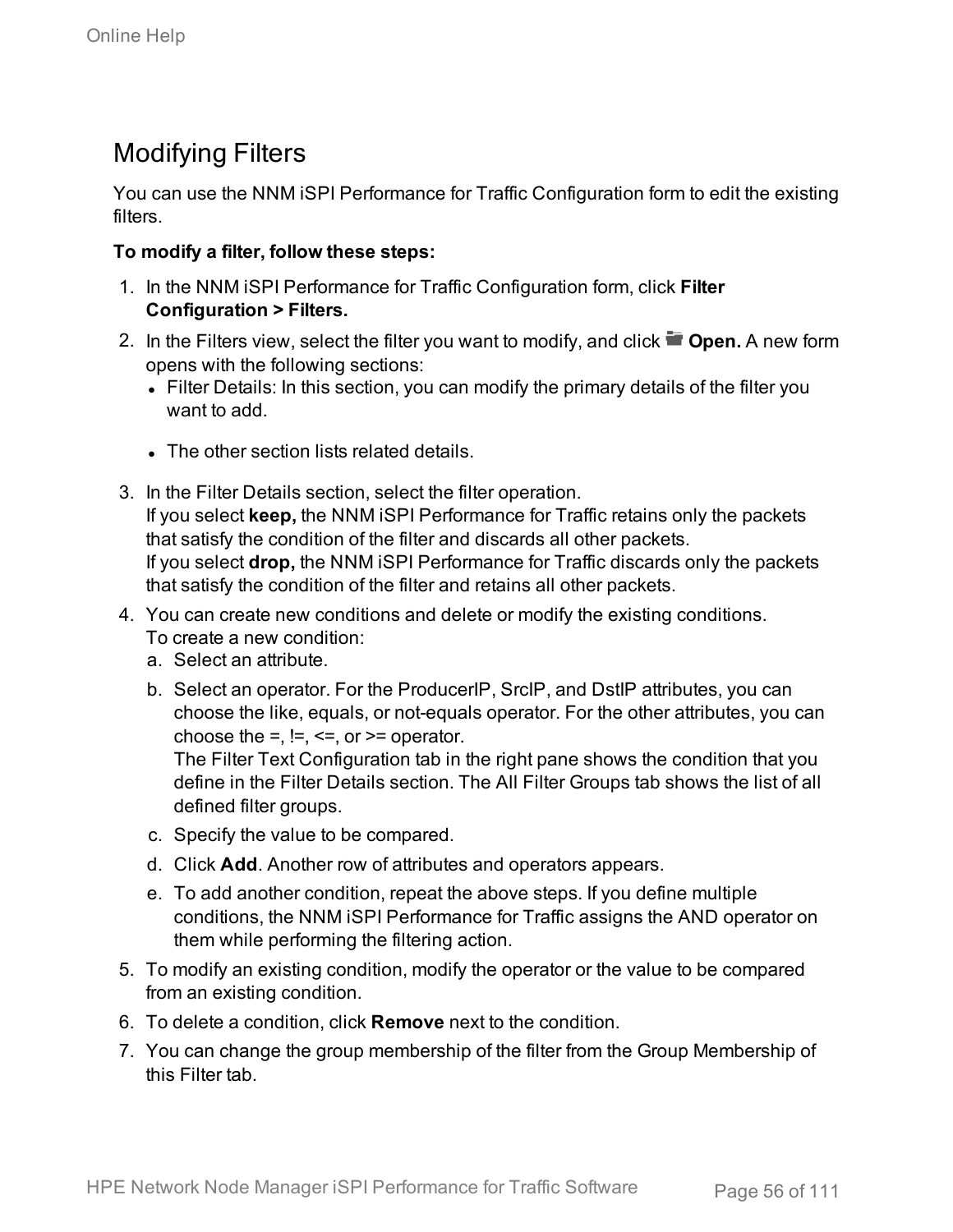If you remove the group membership of the filter from every filter group, the NNM iSPI Performance for Traffic automatically places the filter in DefaultFilterGroup.

8. Click **Save & Close**.

### Deleting Filters

You can use the NNM iSPI Performance for Traffic Configuration form to delete the existing filters.

#### **To delete a filter, follow these steps:**

- 1. In the NNM iSPI Performance for Traffic Configuration form, click **Filter Configuration > Filters.**
- 2. In the Filters view, select the filter you want to delete and click  $\blacksquare$  Delete.

## Defining Filter Groups

You can define filter groups to group a set of defined filters. By default, the NNM iSPI Performance for Traffic provides you with DefaultFilterGroup.

You can use the Filter Mapping Groups view in the NNM iSPI Performance for Traffic Configuration form to define new filter groups, associate filters with existing filter groups, view and modify the existing filter groups, and delete filter groups.

To view the Filter Groups view, click **Filter Configuration > Filter Groups** in the NNM iSPI Performance for Traffic Configuration form.

The basic attributes of the Filter Groups view are:

| <b>Attributes</b>        | <b>Description</b>                               |
|--------------------------|--------------------------------------------------|
|                          | Filter Group Name   The name of the group.       |
| <b>Number of Filters</b> | The number of filters associated with the group. |

### Adding Filter Group

By default, the NNM iSPI Performance for Traffic provides you with a filter group— DefaultFilterGroup. You can also define new filter groups by using the NNM iSPI Performance for Traffic Configuration form.

#### **To add a new filter group, follow these steps:**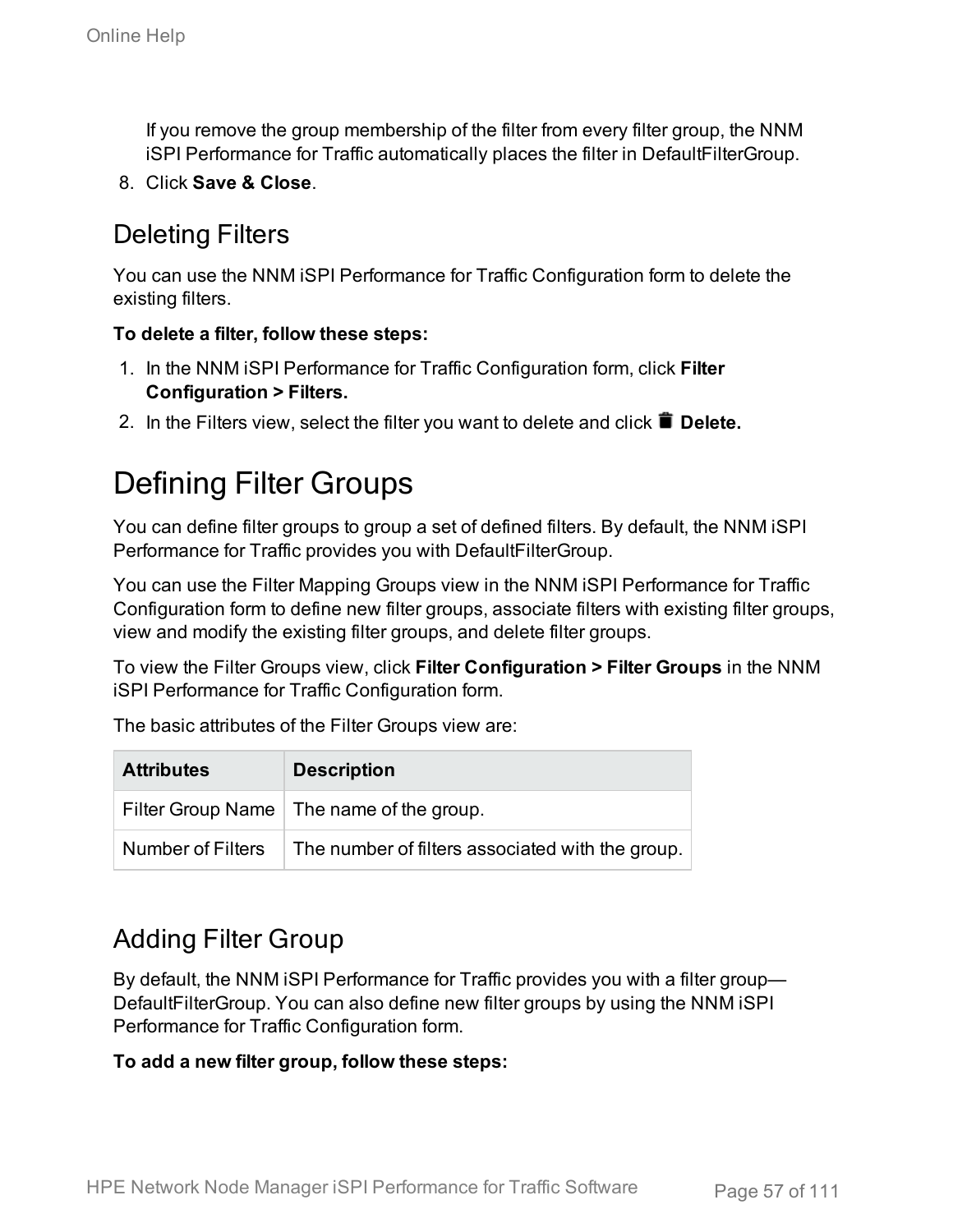- 1. In the NNM iSPI Performance for Traffic Configuration form, click **Filter Configuration > Filter Groups.**
- 2. In the Filter Groups view, click **\* Add.** A new form opens.
- 3. In the Filter Group Details section, specify the name of the filter group. You can use alphanumeric characters, hyphens (-), and underscores (\_).
- 4. The All Filters tab shows the list of all filters and their association with the filter groups. To associate a filter with the new filter group, select the **select** check box ( ) next to the filter.
- 5. Click **Save & Close.**

### Modifying Filter Group

You can edit a filter group's association with filters by using the NNM iSPI Performance for Traffic Configuration form. You cannot change the name of a filter group.

#### **To modify a filter group, follow these steps:**

- 1. In the NNM iSPI Performance for Traffic Configuration form, click **Filter Configuration > Filter Groups.**
- 2. In the Filter Groups view, click  **Open.** A new form opens. The Group Members of This Filter tab shows all the existing filters and their association with all the groups.
- 3. To associate a filter with the group, select the **select** check box ( $\Box$ ) next to the filter. To dissociate a filter from the group, clear the **select** check box  $(\square)$  next to the filter.

**Note:** Before removing the group membership of a filter from the group, make sure the filter is associated with at least one filter group. A filter cannot exist without a membership to a group and gets automatically deleted if you dissociate it from all the existing groups.

4. Click **Save & Close.**

## Deleting Filter Group

You can delete a filter group by using the NNM iSPI Performance for Traffic Configuration form.

#### **To delete a filter group, follow these steps:**

- 1. In the NNM iSPI Performance for Traffic Configuration form, click **Filter Configuration > Filter Groups.**
- 2. In the Filter Groups view, select the filter group you want to delete, and click  $\blacksquare$ **Delete.**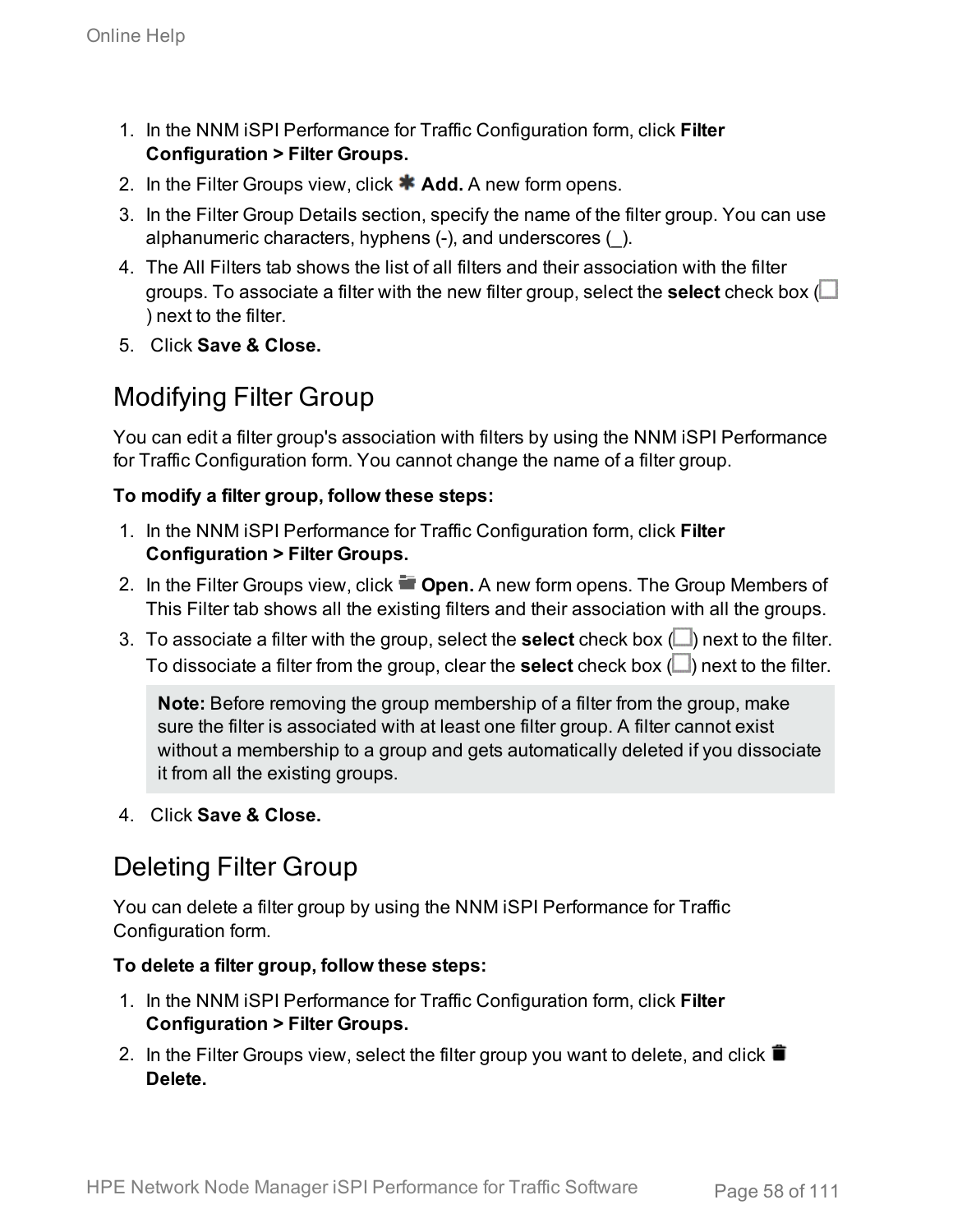## Viewing Application Mapping

The application mapping feature enables you to associate flow packets with specific applications in your organization. This helps you correlate the flow packets with applications. The NNM iSPI Performance for Traffic provides you with a set of default application mapping definitions and a default application mapping group— DefaultAppMapGroup.

You can use the Application Mappings view in the NNM iSPI Performance for Traffic Configuration form to define new applications, map flow packets to existing applications, view and modify the current application mapping setting, and delete application definitions.

To view the Application Mappings view, click **Application Mapping Configuration > Application Mappings** in the NNM iSPI Performance for Traffic Configuration form.

| <b>Attributes</b>   | <b>Description</b>                                              |
|---------------------|-----------------------------------------------------------------|
| Application<br>Name | The name of the application.                                    |
| Condition           | The expression that defines association of flow packets with an |
| Configuration       | application.                                                    |
| Application         | Application mapping groups where the application belongs. An    |
| Groups              | application can belong to multiple application groups.          |

The following table lists the basic attributes of the Application Mappings view:

### Defining New Application Mapping

The NNM iSPI Performance for Traffic provides you with a set of default application mapping definitions and a default [application](#page-64-0) mapping group—DefaultAppMapGroup. You can also define new applications by using the NNM iSPI Performance for Traffic Configuration form. By default, 302 application mapping definitions are provided.

**Note:** An application mapping cannot have more than 10 individual conditions.

#### **To define a new application mapping, follow these steps:**

- 1. In the NNM iSPI Performance for Traffic Configuration form, click **Application Mapping Configuration > Application Mappings.**
- 2. In the Application Mappings view, click **\* Add**. A new form opens with the following sections: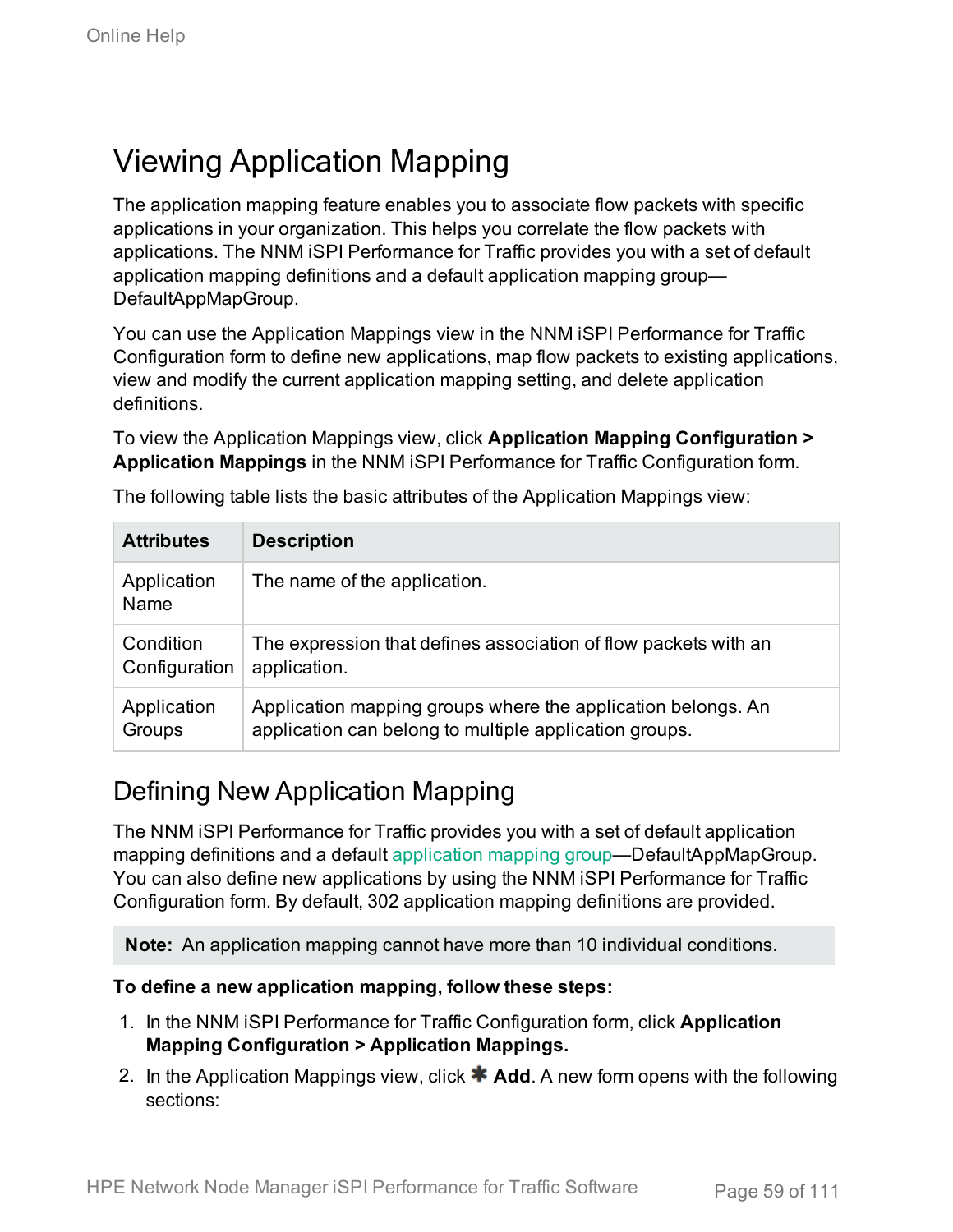- Application Mapping Details: In this section, you must specify the primary details of the application you want to add.
- The other section lists related details.
- 3. In the Application Mapping Details section, specify the following details:
	- a. Application Name: Type the name of the application. You can use alphanumeric characters, hyphens (-), and underscores (\_).
	- b. Define the condition expression: The NNM iSPI Performance for Traffic enables you to map a flow packet to an application with the help of conditions created with different attributes of the flow packet.You can define the condition expression with a single condition or combine multiple conditions using Boolean Operators, AND and OR. To define the condition expression, you must first add the Boolean operators and then add conditions to these operators.

**To add the Boolean operator (s):** Use the Application Mapping buttons to insert, append, and replace Boolean Operators based on the rule that you want to create.

| <b>Button</b> | <b>Description</b>                                                                                                                                     |
|---------------|--------------------------------------------------------------------------------------------------------------------------------------------------------|
| <b>AND</b>    | Inserts the AND Boolean Operator at the selected cursor location.                                                                                      |
|               | Note: View the condition expression displayed under Filter String<br>to see the logic of the expression as it is created.                              |
| OR            | Inserts the OR Boolean Operator at the current cursor location.                                                                                        |
|               | <b>Note:</b> View the condition expression displayed under Filter String<br>to see the logic of the expression as it is created.                       |
| <b>Delete</b> | Deletes the selected Boolean Operator. If the Boolean Operator is<br>selected, all the conditions associated with the Boolean Operator are<br>deleted. |

#### **Application Mapping Buttons**

Click here for more information about using the Boolean Operators.

- <sup>o</sup> Add your highest level Boolean operator first.
- $\circ$  The AND and OR Boolean Operators must contain at least two conditions.
- Add each additional Boolean Operator before adding the condition to which it applies.
- Place the cursor on the Boolean Operator that you want to append to or replace.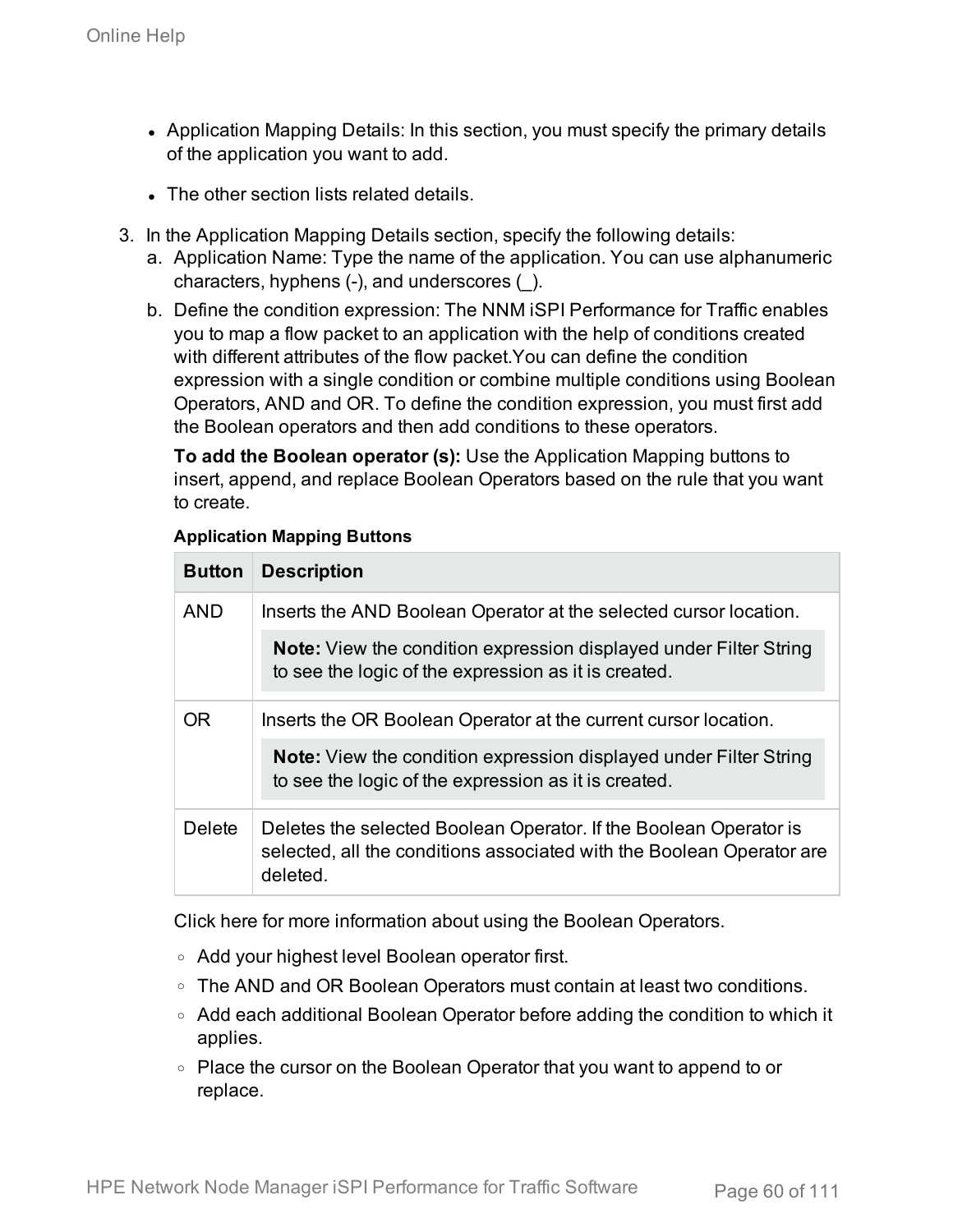**To add a condition:** Use the Mapping Rule components to insert, append, and replace a condition.

#### **Mapping Rule Components**

| <b>Component</b>         | <b>Description</b>                                                                                                                                                                                                                                                                            |
|--------------------------|-----------------------------------------------------------------------------------------------------------------------------------------------------------------------------------------------------------------------------------------------------------------------------------------------|
| <b>Flow</b><br>Attribute | The attribute on which you want NNM iSPI Performance for<br>Traffic to search. See Flow Attributes for a description of<br>available Flow Attributes.                                                                                                                                         |
| Operator                 | The operator that establishes the relationship between the<br>Attribute and Operand. For the ProducerIP, SrcIP, and DstIP<br>attributes, you can choose the like, in, equals, or not-<br>equals operator.<br>For other attributes, you can choose the $=$ , $!=$ , $\leq$ , or $>=$ operator. |
| Operand                  | The operand that completes the criteria required to define the<br>condition.                                                                                                                                                                                                                  |

- i. Select an attribute from the Flow Attribute field.
- ii. Select an operator from the Operation field.
- iii. Specify the value to be compared in the Operand field.

If you select DstPort as the flow attribute, the NNM iSPI Performance for Traffic reports all the traffic that is reaching and originating from the defined destination port. If you want to

- iv. Click **Insert, Append,** or **Replace.**
- v. To add another condition, repeat the above steps.

#### 4. Click **Save & Close.**

Click here for examples to define condition expressions.

#### **Example 1**

IPProtocol = 4000

To add the above condition, after you are in the Application Mapping Details section, follow these steps:

- 1. Type the name of the application in the Application Name field.
- 2. Select **IPProtocol** in the Flow Attribute field.
- 3. In the Operator field, select **=**.
- 4. In the Operand field, enter **4000.**
- 5. Click **Insert.**
- 6. Click **Save and Close.**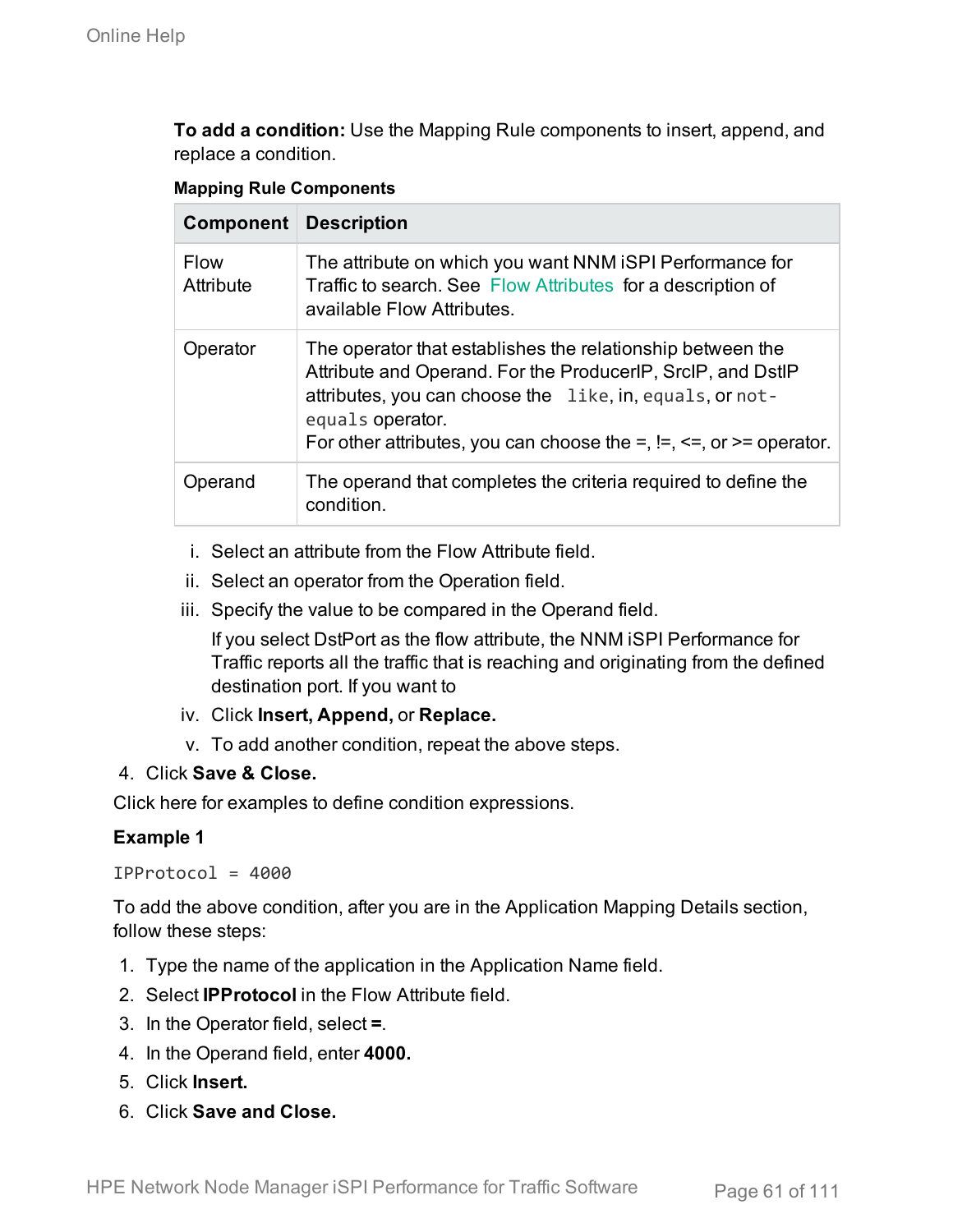#### **Example 2**

IPProtocol = 4000 OR DstPort = 1000

To add the condition expression above, after you are in the Application Mapping Details section, follow these steps:

- 1. Type the name of the application in the Application Name field.
- 2. Click **OR**.
- 3. Select the OR you just added to the condition expression.
- 4. Follow these steps to add the condition, IPP rotocol =  $4000$ : a. Select **IPProtocol** in the Flow Attribute field.
	- b. In the Operator field, select **=**.
	- c. In the Operand field, enter **4000**.
- 5. Click **Insert**.
- 6. Follow these steps to add the condition,  $DstPort = 1000$ : a. Select **DstPort** in the Flow Attribute field.
	- b. In the Operator field, select **=**.
	- c. In the Operand field, enter **1000**.
- 7. Click **Save and Close**.

#### **Example 3**

```
((DstPort = 10000 OR DstPort = 20000) AND (DstIP equals 192.168.0.0
OR DstIP equals 192.168.0.10))
```
To add the condition expression above, after you are in the Application Mapping Details section, follow these steps:

- 1. In the Application Name field, type the name of the application.
- 2. Click **AND**.
- 3. Follow these steps to add the condition expression, DstPort = 10000 OR DstPort = 20000:
	- a. Click **OR**.
	- b. Select the OR you just added to the condition expression.
	- c. Follow these steps to add the condition,  $DstPort = 10000$ :
		- i. In the Flow Attribute field, select **DstPort**.
		- ii. In the Operator field, select **=**.
		- iii. In the Operand field, enter **10000**.
	- d. Click **Insert**.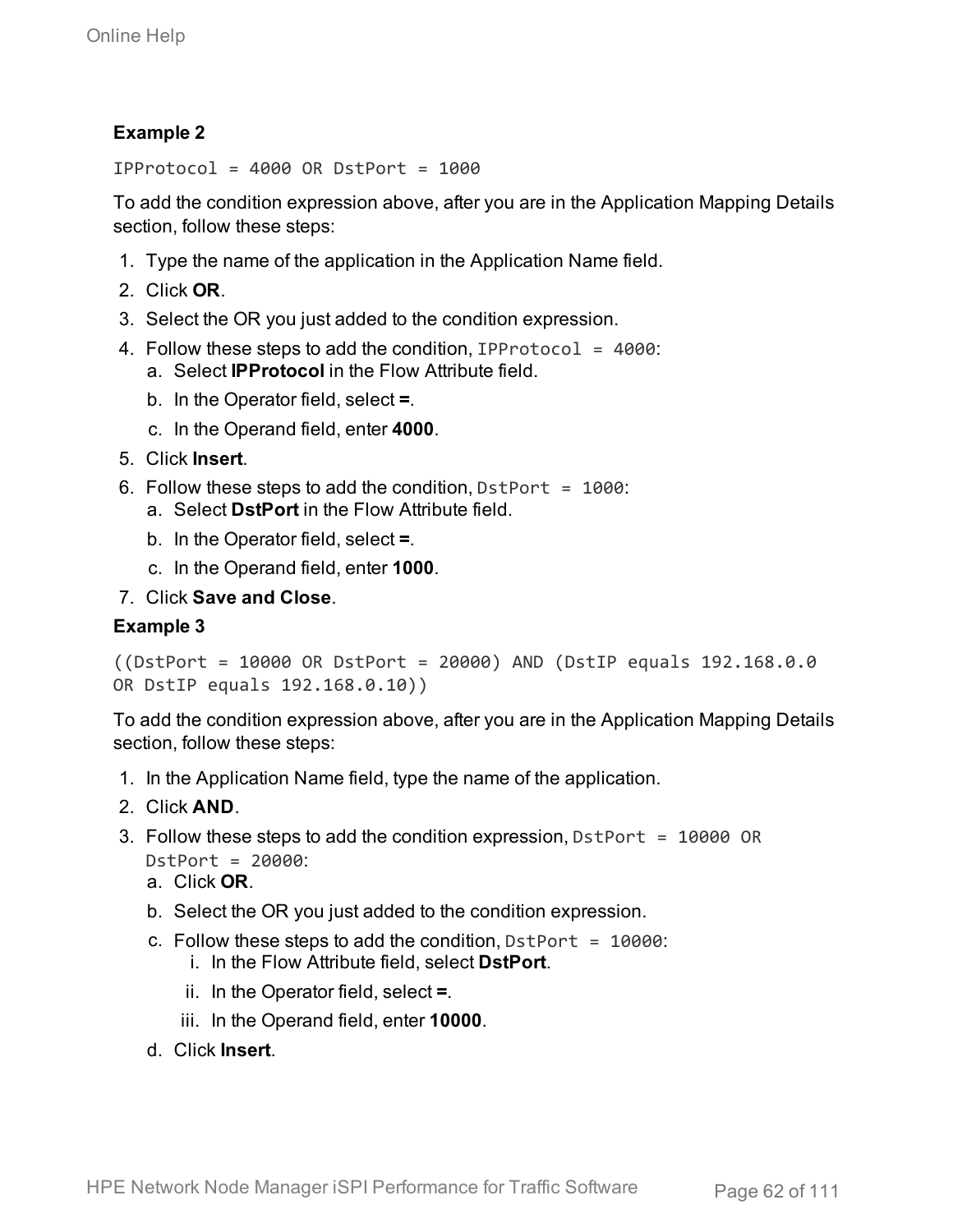- e. Follow these steps to add the condition,  $DstPort = 20000$ :
	- i. In the Flow Attribute field, select **DstPort**.
	- ii. In the Operator field, select **=**
	- iii. In the Operand field, enter **20000.**
- f. Click **Append**.
- 4. Select the AND that you added previously to the condition expression.
- 5. Follow these steps to add the condition expression, DstIP equals 192.168.0.0 OR DstIP equals 192.168.0.10:
	- a. Click **OR**.
	- b. Select the OR you just added to the condition expression.
	- c. Follow these steps to add the condition,  $DstIP = 192.168.0.0$ : i. In the Flow Attribute field, select **DstIP**.
		- ii. In the Operator field, select **equals**.
		- iii. In the Operand field, enter **192.168.0.0**.
	- d. Click **Insert**.
	- e. Follow these steps to add the condition,  $D_{\text{st}}$  = 192.168.0.10:
		- i. In the Flow Attribute field, select **DstIP**.
		- ii. In the Operator field, select **equals**.
		- iii. In the Operand field, enter **192.168.0.10**.
	- f. Click **Append**.
- <span id="page-62-0"></span>6. Click **Save and Close**.

#### Flow Attributes

| <b>Flow Attributes</b>   | <b>Attribute Description</b>                                 |
|--------------------------|--------------------------------------------------------------|
| ProducerIP               | IP address of the system where the flow collector is located |
| <b>SrcIP</b>             | IP address of the system where the traffic flow originated   |
| <b>DstIP</b>             | IP address of the system where the traffic flow terminated   |
| <b>IPProtocol</b>        | Protocol used by the traffic flow                            |
| <b>NFSNMPInputIndex</b>  | SNMP index of the egress interface                           |
| <b>NFSNMPOutputIndex</b> | SNMP index of the ingress interface                          |
| Port                     | Source or destination port of the traffic flow               |
| <b>TCPFlags</b>          | TCP flag of the traffic flow                                 |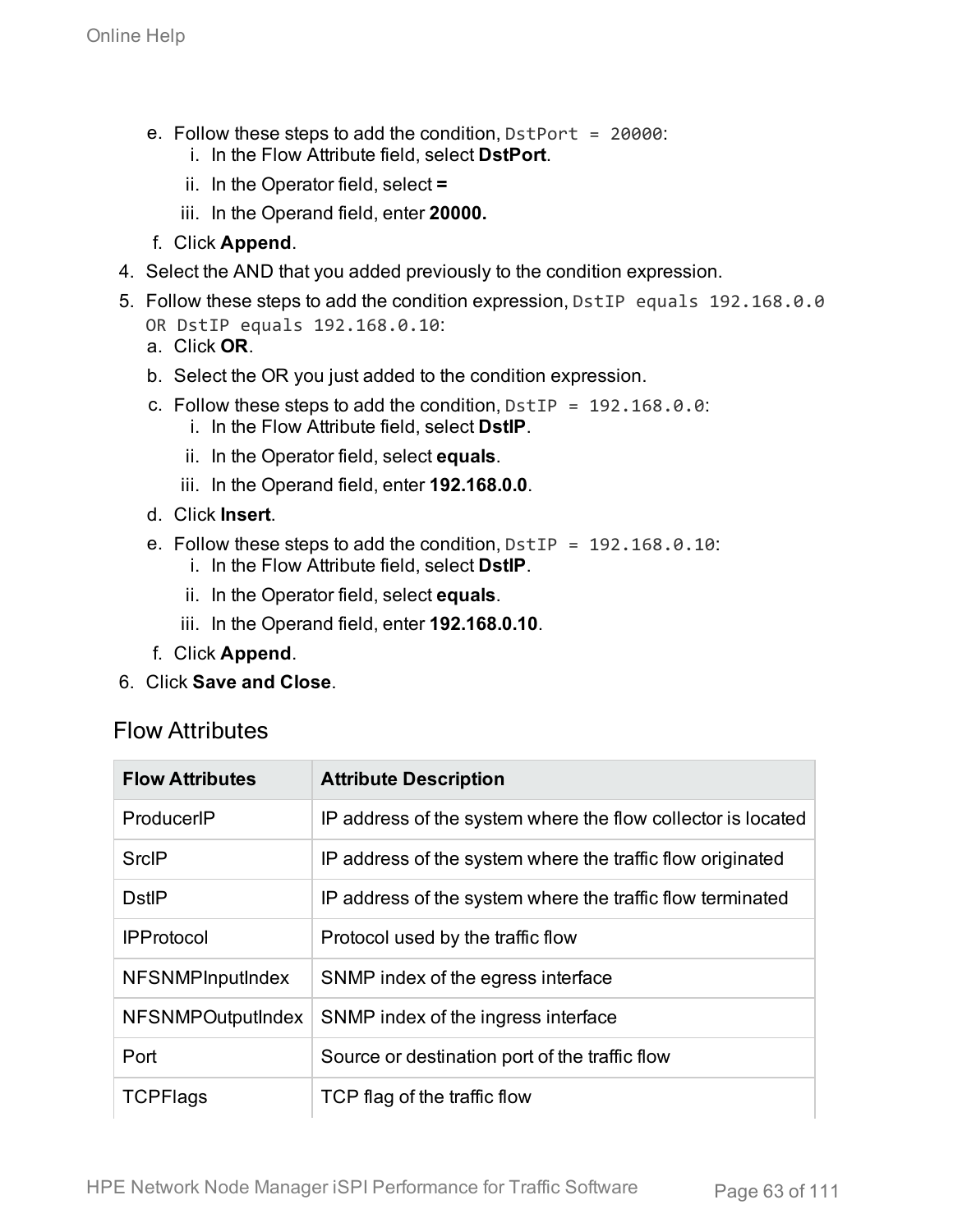| <b>Flow Attributes</b> | <b>Attribute Description</b>                 |
|------------------------|----------------------------------------------|
| <b>IPToS</b>           | Type of Service property of the traffic flow |

## Modifying Application Mapping Definition

You can use the NNM iSPI Performance for Traffic Configuration form to edit an existing application mapping definition.

#### **To modify an application mapping definition, follow these steps:**

- 1. In the NNM iSPI Performance for Traffic Configuration form, click **Application Mapping Configuration > Application Mappings**.
- 2. In the Application Mappings view, select an application and then click the  $\blacksquare$  Open icon. A new form opens with the following sections:
	- Application Mapping Details: In this section, you can modify the primary details of the application you selected.
	- The other section lists related details.
- 3. In the Application Mapping Details section, you can modify the following details:
	- Application Name: You can modify the name of the application. You can use alphanumeric characters, hyphens (-), and underscores (\_).
	- Modify the condition expression: You can modify the Boolean Operators and conditions in the condition expression for an existing application mapping. You can view the modifications displayed under the Filter String and in the Application Mapping Text Configuration tab.
- 4. Click **Save & Close**.

### Deleting an Application

You can use the NNM iSPI Performance for Traffic Configuration form to delete an application mapping definition.

#### **To delete an application, follow these steps:**

- 1. In the NNM iSPI Performance for Traffic Configuration form, click **Application Mapping Configuration > Application Mappings.**
- 2. In the Application Mappings view, select the application you want to delete.
- 3. Click **Delete.**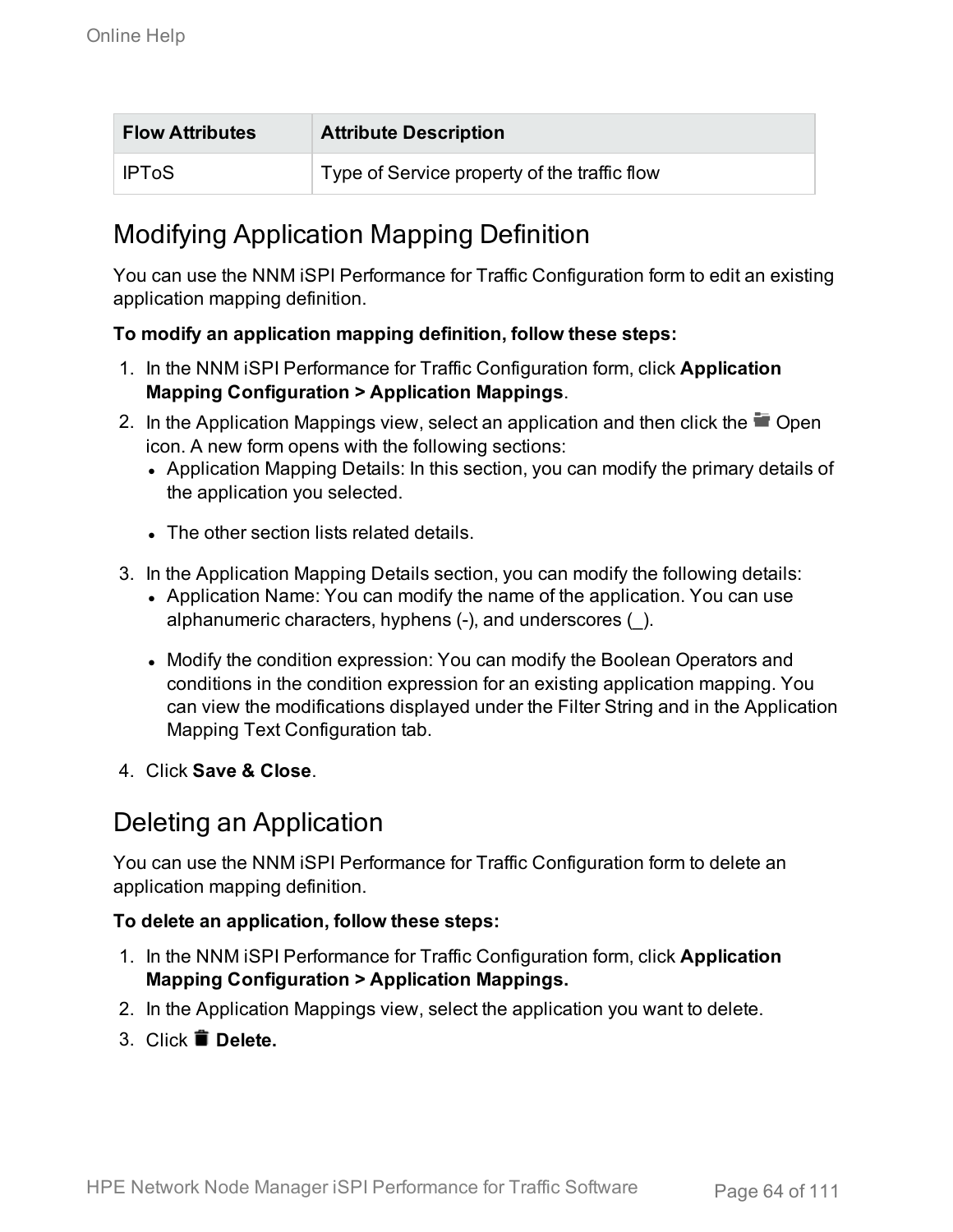## <span id="page-64-0"></span>Viewing Application Mapping Groups

You can define application mapping groups to group a set of defined applications. The NNM iSPI Performance for Traffic provides you with a default application mapping group—DefaultAppMapGroup.

You can use the Application Mapping Groups view in the NNM iSPI Performance for Traffic Configuration form to define new application mapping groups, associate applications with existing application mapping groups, view and modify the current application mapping groups, and delete application mapping groups.

To view the Application Mapping Groups view, click **Application Mapping Configuration > Application Mapping Groups** in the NNM iSPI Performance for Traffic Configuration form.

| <b>Attributes</b>                        | <b>Description</b>                                       |
|------------------------------------------|----------------------------------------------------------|
| <b>Application Group</b>                 | The name of the group.                                   |
| Number of Application<br><b>Mappings</b> | The number of applications associated with the<br>group. |

The basic attributes of the Application Mapping Groups view are the following:

### Defining New Application Mapping Group

The NNM iSPI Performance for Traffic provides you with adefault application mapping group—DefaultAppMapGroup. You can also define new application mapping groups by using the NNM iSPI Performance for Traffic Configuration form.

#### **To define a new application mapping group, follow these steps:**

- 1. In the NNM iSPI Performance for Traffic Configuration form, click **Application Mapping Configuration > Application Mapping Groups.**
- 2. In the Application Mapping Groups view, click **\* Add.** A new form opens.
- 3. In the Application Mapping Groups Details section, specify the name of the application mapping group. Follow the rules given below when naming an Application Mapping Group:
	- Names of Application Mapping Groups must start with an alphabet.
	- Do not use numeric characters at the beginning of an Application Mapping Group name.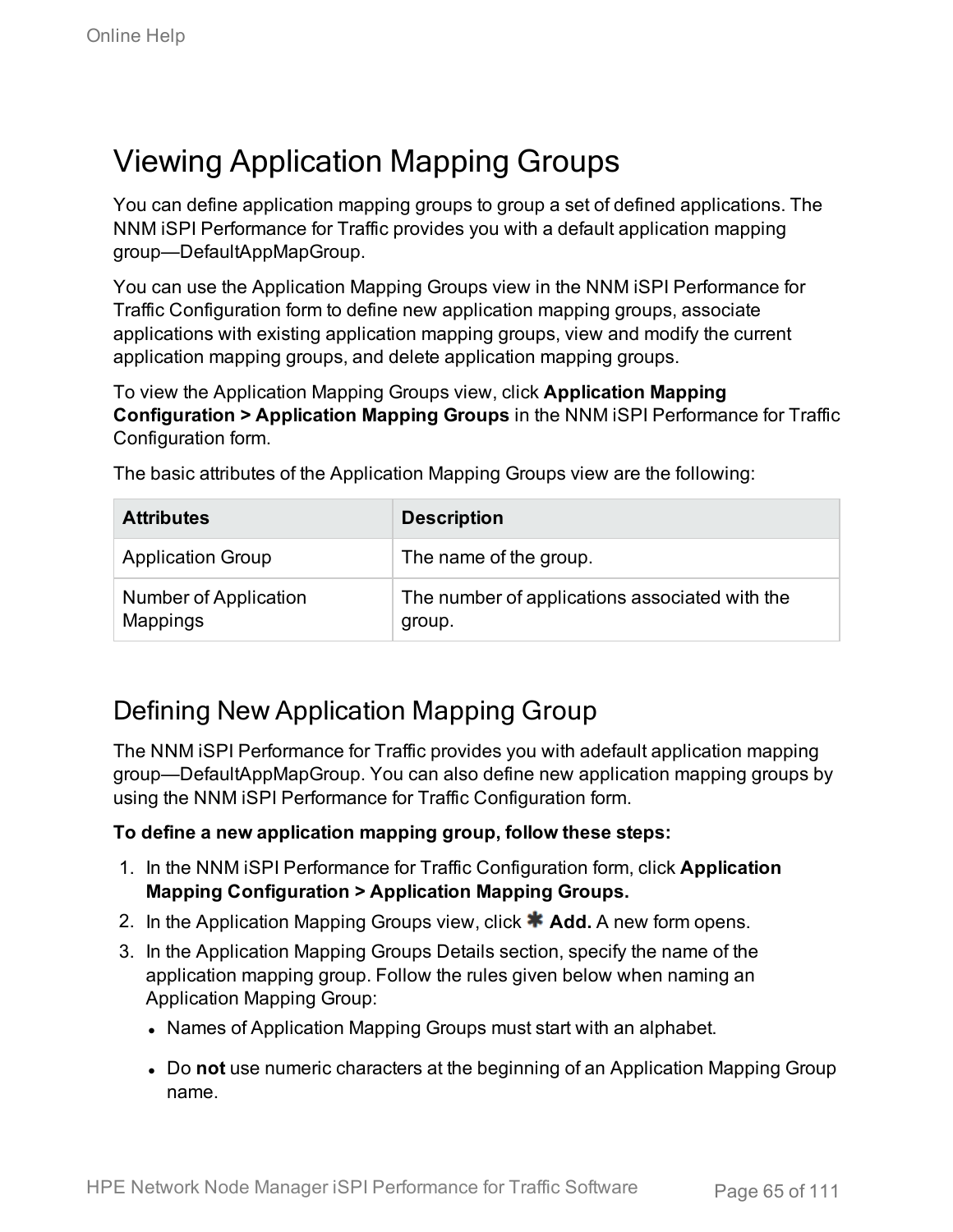• You can use alphanumeric characters, hyphens  $(-)$ , and underscores  $($ ) in the Application Mapping Group names. Do **not** use spaces or any other special characters.

For example, you can create an Application Mapping Group called AppMap1Grp, but not 1AppMapGrp.

- 4. The All Application Mappings tab shows the list of all applications and their association with the application mapping groups. To associate an application with the new application mapping group, select the application.
- 5. Click **Save & Close.**

## Modifying Application Mapping Group

You can modify an application mapping group's association with applications by using the NNM iSPI Performance for Traffic Configuration form. You cannot change the name of an application mapping group.

#### **To modify an application mapping group, follow these steps:**

- 1. In the NNM iSPI Performance for Traffic Configuration form, click **Application Mapping Configuration > Application Mapping Groups.**
- 2. In the Application Mapping Groups view, click **Open**. A new form opens. The Application Mapping Group Members tab shows all the existing applications and their association with all the groups.
- 3. To associate an application with the group, select the application. To dissociate an application from the group, clear the **select** check box  $(\Box)$  next to the application.

**Note:** Before removing the group membership of an application from the group, make sure the application is associated with at least one application mapping group. An application cannot exist without a membership to a group and gets automatically deleted if you dissociate it from all the existing groups.

**Note:** You cannot remove an application from the application mapping group if the application belongs to the Top N inclusion list. If you try to remove the application from the application mapping group by clearing the check box  $(\Box)$ next to the application, the following message appears: No changes done in application mapping group:<group\_name> mapping group modified, but some of the application mappings that belong to the Inclusion List have not been removed. You must first remove the application from the Top N Application Inclusion List before removing the application from the group.

4. Click **Save & Close.**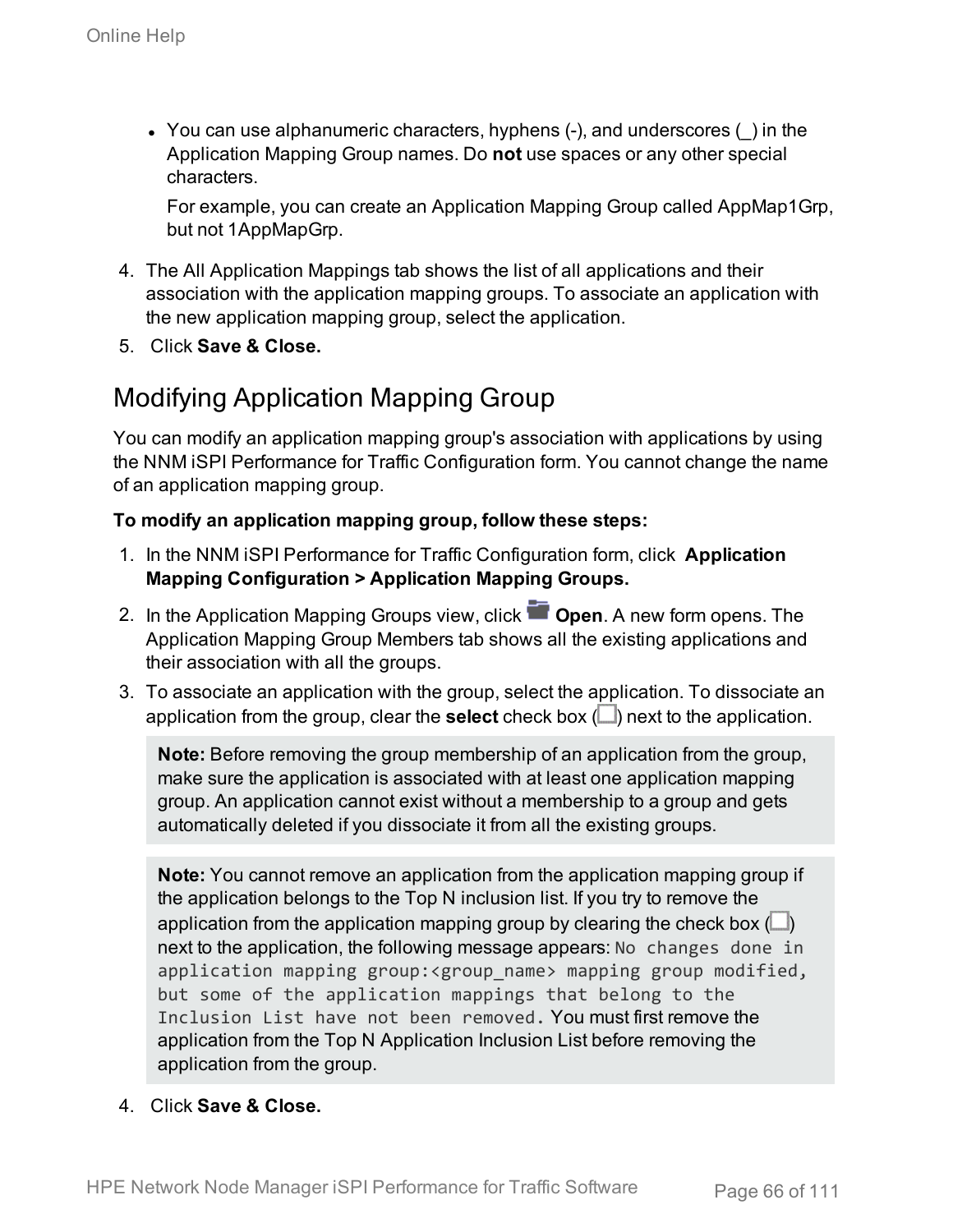## Deleting Application Mapping Group

You can delete an application mapping group by using the NNM iSPI Performance for Traffic Configuration form.

#### **To delete an application mapping group, follow these steps:**

- 1. In the NNM iSPI Performance for Traffic Configuration form, click **Application Mapping Configuration > Application Mapping Groups.**
- 2. In the Application Mapping Groups view, select the application mapping group you want to delete, and click **Delete.**

## Creating Filter Groups and Application Mapping Rules from the Command Line

Using the nmstrafficfiltappmaptool.ovpl command, you can create filter groups and application mapping from the command line. The

nmstrafficfiltappmaptool.ovpl command accepts inputs from a text file (where the definition for filter groups and application mapping exists) and creates filter groups and application mapping rules in the NNM iSPI Performance for Traffic configuration console.

#### **To create filter groups, follow these steps:**

- 1. Log on to the Master Collector system with the administrative or root privileges.
- 2. With the help of a text editor, create a new text file.
- 3. In the text file, add the following entry:

*<Condition\_definition>*, Action = *<keep/drop>* [, FilterGroups = *<Filter\_Group\_ Name>*]

In this instance:

*<Condition\_definition>* is the condition defined on the flows.

*<Filter\_Group\_Name>* is the name of the filter group that you want to create. Specify **keep** to retain the match.

Specify **drop** to discard the match.

You can specify multiple condition definitions separated by commas and multiple filter group names separated by spaces.

- 4. Save the file.
- 5. Go to the following directory: *<TrafficMasterInstallDir>*/bin
- 6. Run the following command: **nmstrafficfiltappmaptool.ovpl [--userName=***<user name>***] [--**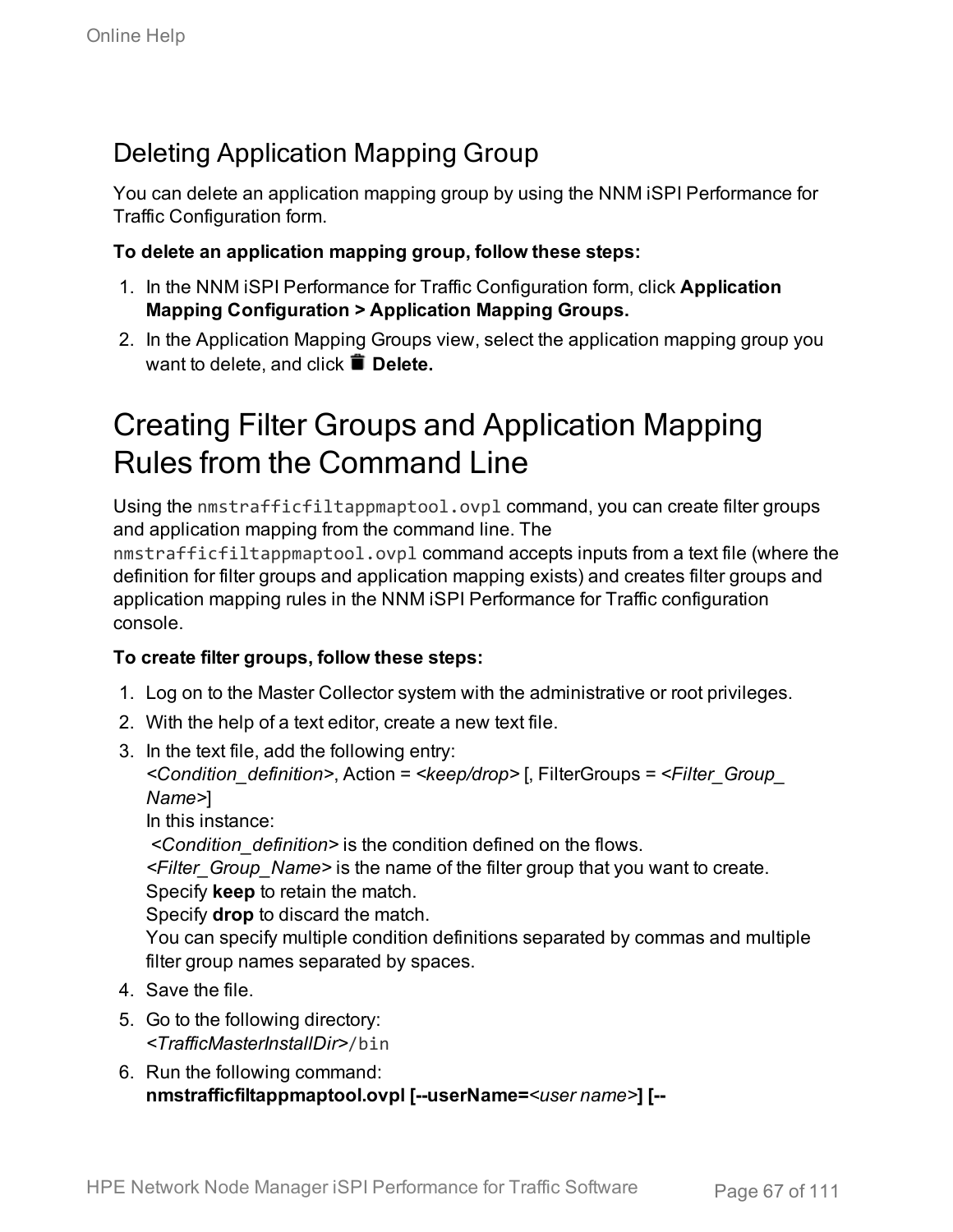#### **password=***<password>***] --import** *<file name>*

In this instance,

<*user name*> is the user name to log on to the NNM iSPI Performance for Traffic configuration console. [userName] is an optional parameter.

<*password*> is the password for the above user. [password] is an optional parameter.

*<file name>* is the name of the text file that you created (specify the file name with the complete location).

The NNM iSPI Performance for Traffic creates the filter groups based on the definition provided in the text files and new groups appear in the configuration console.

#### **To create application mapping rules, follow these steps:**

- 1. Log on to the Master Collector system with the administrative or root privileges.
- 2. With the help of a text editor, create a new text file.
- 3. In the text file, add the following rule:

*<Condition definition>***, App =***<Application Name>* **[, AppGroups =** *<Application Group Name>***]**

In this instance:

*<Condition\_definition>* is the condition defined on the flows.

*<Application Name>* is the name of the application that you want to map to the expression.

*Optional. <Application Group Name>* is the group name for the application. You can combine multiple conditions using the Boolean Operators, AND and OR, to create a condition expression. For example, condition expression (Port = 22000 AND (DstIP equals 192.168.0.0 OR DstIP equals 192.168.0.1)) is created using AND and OR to combine three conditions. To see a list of all attributes with which you can create a condition, click [here](#page-62-0) .

- 4. Save the file.
- 5. Go to the following directory: *<TrafficMasterInstallDir>*/bin
- 6. Run the following command:

```
nmstrafficfiltappmaptool.ovpl [--userName=<user name> ][--
password=<password>]--import <file name>
In this instance,
```
*<user name>* is the user name to log on to the NNM iSPI Performance for Traffic configuration console. [userName] is an optional parameter.

*<password>* is the password for the above user. [password] is an optional parameter.

*<file name>* is the name of the text file that you created (specify the file name with the complete location).

The NNM iSPI Performance for Traffic creates the application mapping groups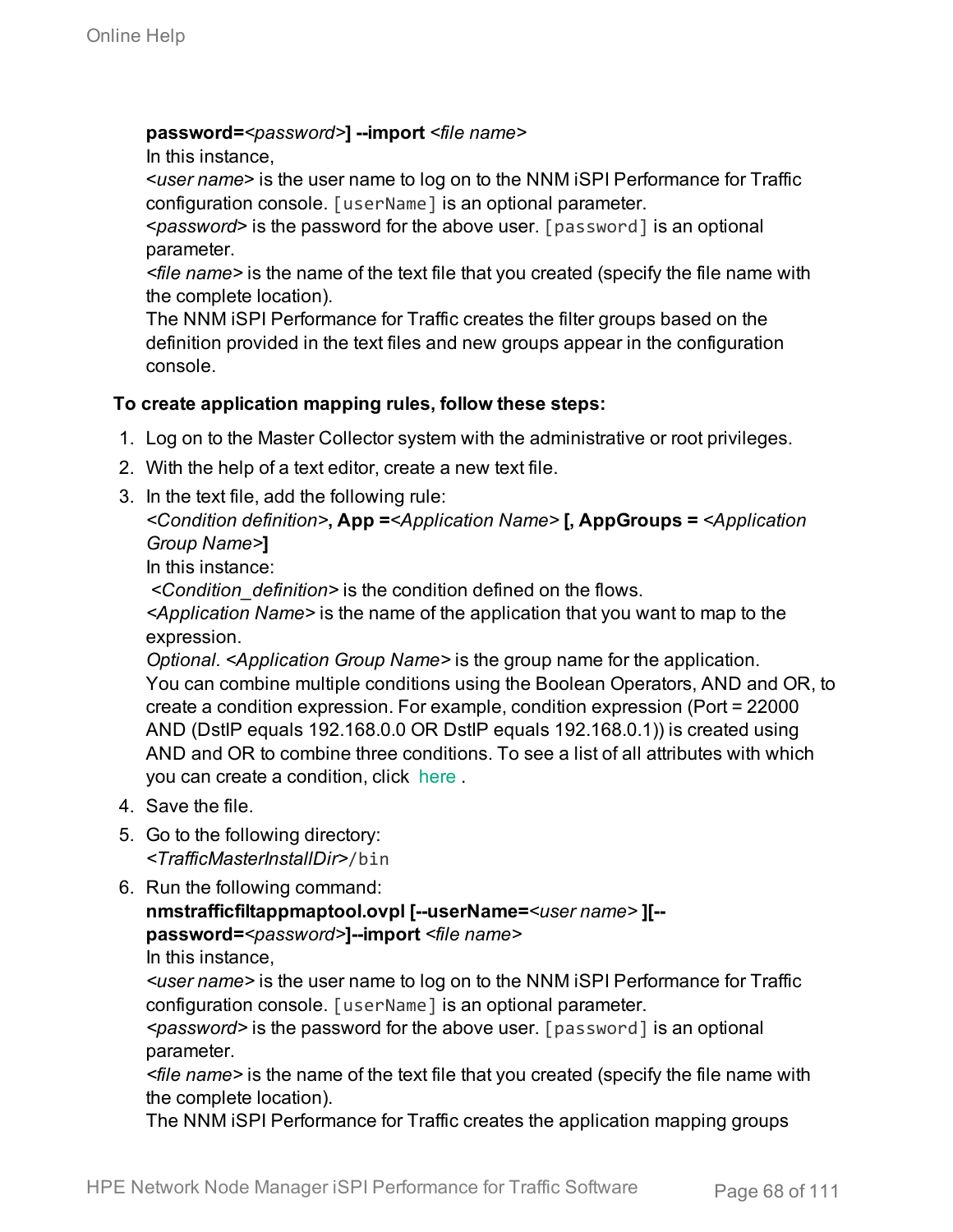based on the definition provided in the text files and new groups appear in the configuration console.

## Configuring Classes of Service

The NNM iSPI Performance for Traffic enables you to enrich every traffic flow by adding the Class of Service attribute to the flow. You can define this attribute by using the NNM iSPI Performance for Traffic Configuration form. If defined, you can sort or group different values of traffic metrics on reports by this attribute.

### Defining Class of Service

To use the Class of Service property to rank traffic metric values, you must define Class of Service first by using the NNM iSPI Performance for Traffic Configuration form.

#### **To define a class of service, follow these steps:**

- 1. In the NNM iSPI Performance for Traffic Configuration form, click **Site, ToS and Threshold Configuration > Type Of Service Groups.**
- 2. In the Type Of Service Groups view, click **\* Add.** A new form opens.
- 3. In the new form, follow these steps:
	- a. In the TOS Group Name box, type a name. While configuring a Leaf Collector instance (see ["Configuring](#page-36-0) Leaf Collector Instances " on page 37), you can associate this TOS group name with the Leaf Collector.
	- b. In the Type Of Service Group Details section, select a Type of Service (ToS) value, select an operation (= or between), and then select a ToS value (select two values if you choose the between operation).
	- c. In the Operand box, type the name of the class of service. This class of service name appears in the 'Grouping By' metric list on reports if you associate the TOS group with a Leaf Collector instance.
	- d. If you want to add another class of service, click **Add,** and then repeat [step](#page-68-0) c.
- <span id="page-68-0"></span>4. Click **Save & Close.** The newly defined TOS group appears in the Type Of Service Groups view.

### Modifying Class of Service Definitions

You can modify the existing Class of Service definitions by using the NNM iSPI Performance for Traffic Configuration form.

#### **To modify a class of service, follow these steps:**

1. In the NNM iSPI Performance for Traffic Configuration form, click **Site, ToS and Threshold Configuration > Type Of Service Groups.**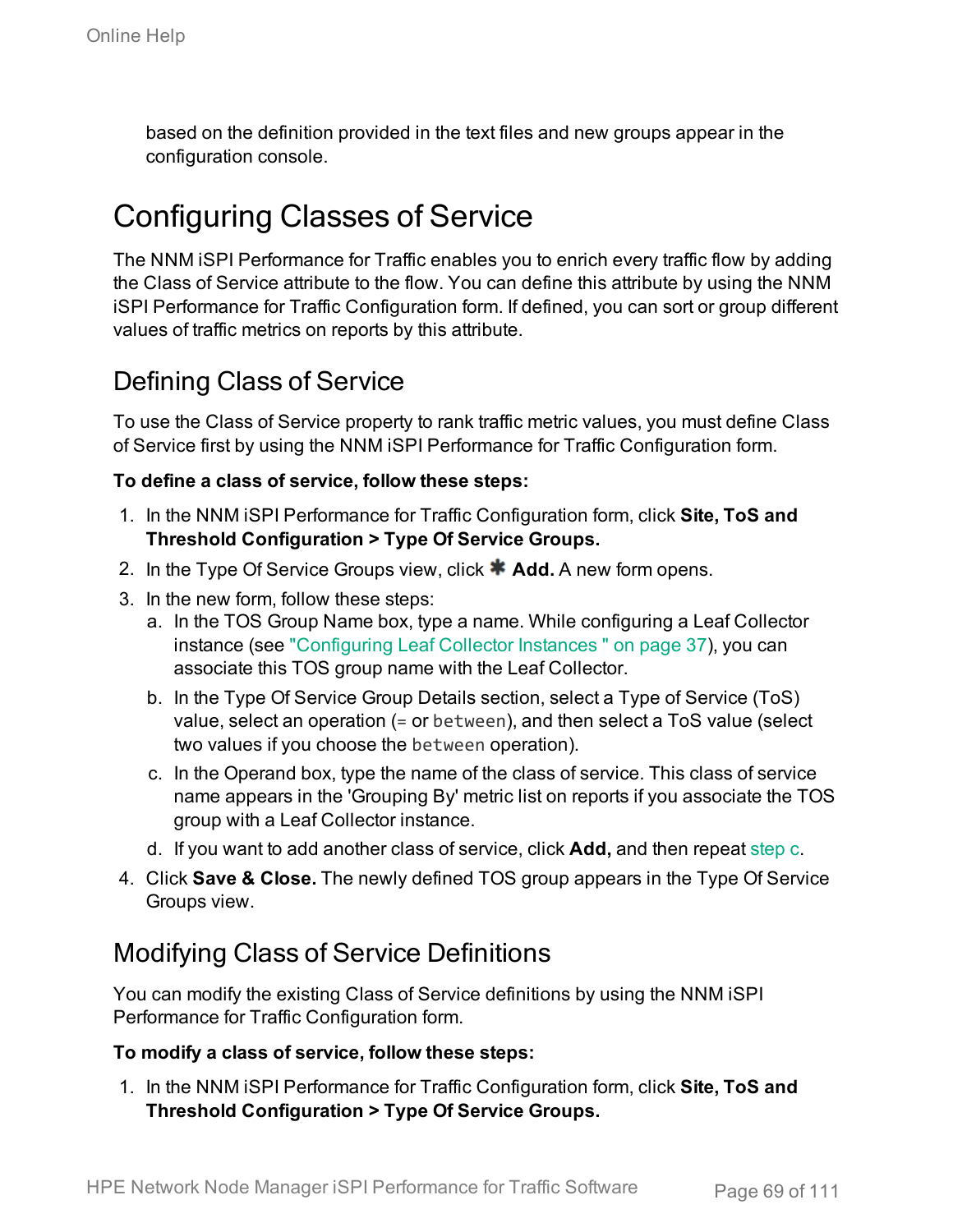- 2. In the Type Of Service Groups view, select a TOS group, and then click **Open.** A new form opens.
- 3. In the new form, follow these steps:
	- a. In the Type Of Service Group Details section, modify existing class of service definitions by changing the Type of Service (ToS) value or operation (= or between).
	- b. In the Operand box, you can change the name of the class of service.
	- c. If you want to add another class of service, click **Add.** If you want to remove an existing class of service, click **Remove.**
- 4. Click **Save & Close.**

## Deleting TOS Groups

By using the NNM iSPI Performance for Traffic Configuration form, you can delete TOS groups that you have created.

#### **To delete a TOS group, follow these steps:**

- 1. In the NNM iSPI Performance for Traffic Configuration form, click **Site, ToS and Threshold Configuration > Type Of Service Groups.**
- 2. In the Type Of Service Groups view, select the TOS group you want to delete, and click **Delete.**

## Adding Top N Application Inclusion List

The Top N Application Inclusion List view enables you to configure the NNM iSPI Performance for Traffic to always include select applications on the Top N reports in Interface Traffic Aggregated reports folder. In Leaf Collector only top contributors to traffic are retained for a time interval and the rest are grouped into a single 'Anonymous' bucket. In the case of applications, you can configure a set of applications such that traffic data for them are always retained irrespective of their contribution to the traffic volume.

To open the Top N Application Inclusion List view, open the NNM iSPI Performance for Traffic Configuration form, and click **Application Mapping Configuration > Top N Application Inclusion List.**

#### **To add an application to the list of applications that always appear on Top N reports, follow these steps:**

- 1. Select an application mapping group.
- 2. From the left pane, select the applications that you want to add to the list.
- 3. Click **Add.** The selected applications appear on every Top N report.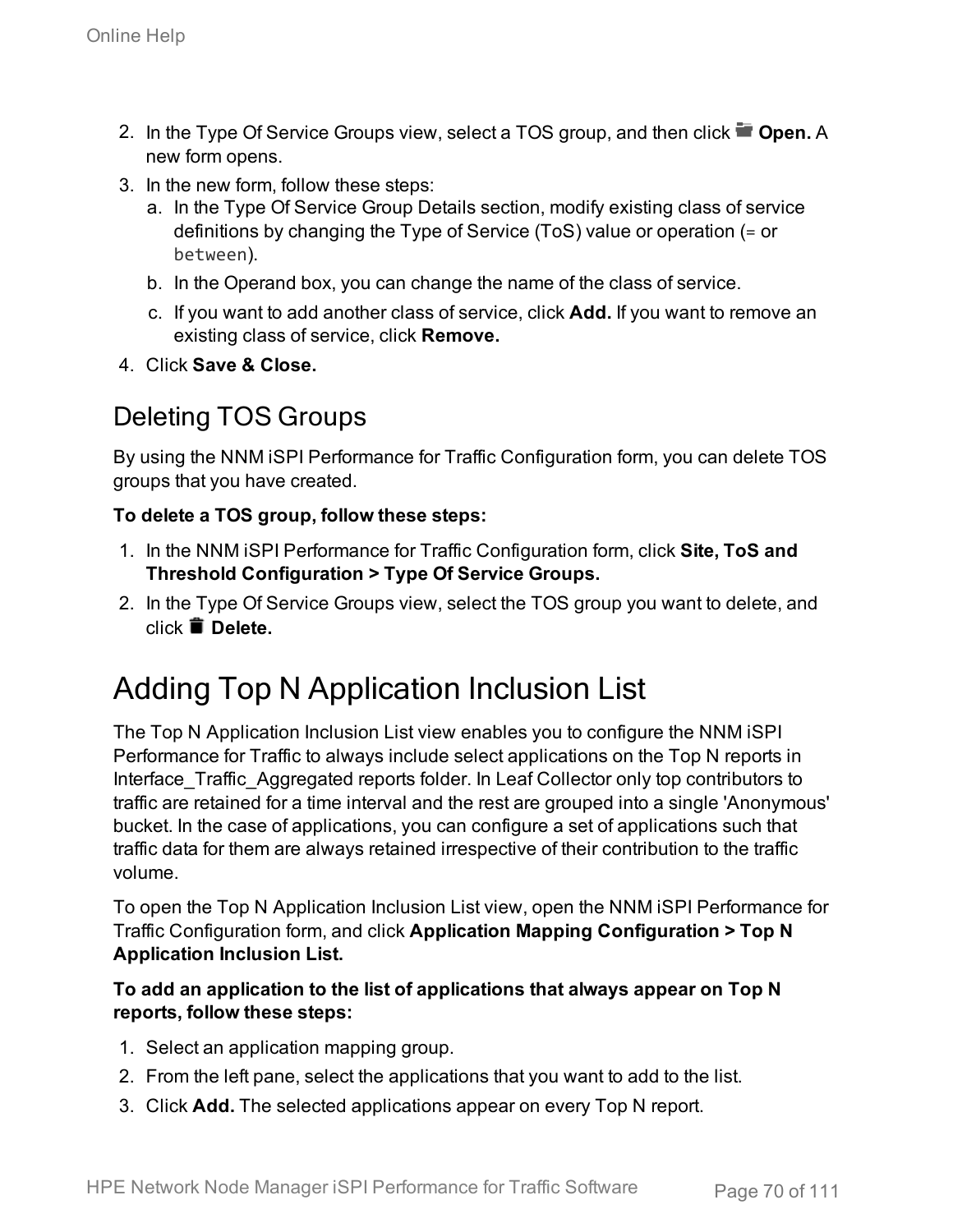To remove an application from the list, select the application from the right pane, and then click **Remove.**

If you define multiple applications with the same name, the NNM iSPI Performance for Traffic Configuration form lets you add only one application from among the applications with the same name.

# Configuring Threshold to Monitor Traffic Flow

The NNM iSPI Performance for Traffic thresholds enable you to monitor the volume of traffic passing through an interface. Use Threshold Configuration feature to specify the set of interfaces for which you want to monitor threshold. You can select a group of interfaces, all interfaces in a selected node, or all interfaces for a selected site for threshold configuration. The NNM iSPI Performance for Traffic monitors each interface of the node or site individually based on the configured threshold.

The NNM iSPI Performance for Traffic uses the following metrics for threshold monitoring.

- Volume: Refers to the number of bytes flowing through the interface. The units that the NNM iSPI Performance for Traffic uses to measure the traffic volume are Bytes, Kilobytes, Megabytes, and Gigabytes.
- Application Bandwidth: Refers to the bandwidth consumed by an application on an interface. The units that the NNM iSPI Performance for Traffic uses to measure the traffic bandwidth are bps, Kbps, Mbps, and Gbps. You can also set the Application Bandwidth threshold as Percent Utilization. Percent Utilization refers to the threshold based on the percentage of the interface bandwidth consumed by an application out of the total bandwidth available on an interface. For example, consider that you set an Application Bandwidth threshold on the Interface Fa0/0 for application A as x Percent Utilization. If the bandwidth utilized by the application A exceeds x percent of the total available bandwidth on the interface, an incident is raised.

**Note:** The above metrics are applied to both ingress and egress traffic flows and both are monitored for threshold violations.

The NNM iSPI Performance for Traffic computes the metric values for the selected set of thresholds every five minutes. It generates or clears the incidents based on the computed values and configured threshold values.

The NNM iSPI Performance for Traffic performs the following actions if the threshold for an interface is breached:

• Creates an incident for the breached threshold

For information about incident types supported by the NNM iSPI Performance for Traffic, see Incident Types [Supported.](#page-93-0)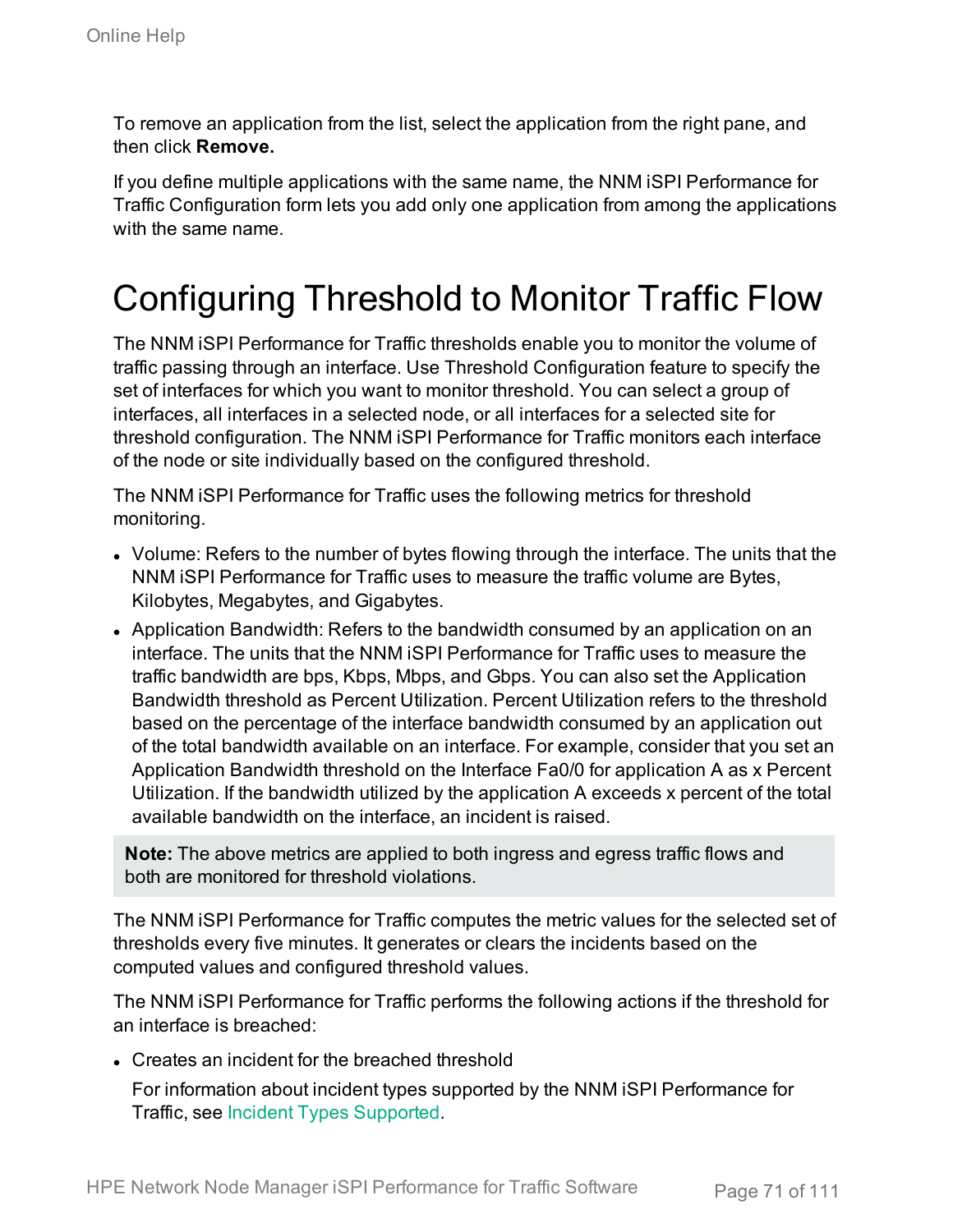- Updates the threshold state of the interface in Flow Interfaces view.
- Updates the threshold state of the related node.

For example, if you have configured a threshold on the Interface Fa0/0 of Node A, and the traffic volume passing through Interface Fa0/0 crosses the threshold value, the NNM iSPI Performance for Traffic automatically raises an incident and updates the threshold state for the following:

- $\cdot$  Flow interface Fa0/0
- Hosting node Node A

When the traffic volume comes back to the acceptable range, the NNM iSPI Performance for Traffic clears the incident and updates the status of the flow interface and the node accordingly.

## Launching the Threshold Configuration Panel

To launch the threshold configuration form, follow these steps:

1. Log on to HPE Network Node Manager i Software (NNMi) console using your user name and password.

You must have administrator privileges.

- 2. Click **Configuration.** The Configuration tab expands.
- 3. Select **NNM iSPI Performance for Traffic Configuration**
- 4. On the Configuration panel, click **Site, ToS and Threshold Configuration > Threshold.**

You can perform the following tasks using the Threshold Configuration panel:

| <b>Icon</b> | <b>Description</b>                                                                                                                                                  |
|-------------|---------------------------------------------------------------------------------------------------------------------------------------------------------------------|
| *           | Enables you to create a new threshold.                                                                                                                              |
| ÷           | Performs the following operations:<br>• Opens the Threshold Details form for the selected threshold.<br>• Enables you to edit the selected threshold configuration. |
|             | Deletes the selected threshold.                                                                                                                                     |
| c           | Retrieves the last saved threshold configuration from the database and<br>displays the configured thresholds in the Threshold Configuration panel.                  |

Any changes made to the threshold settings are applied to the poller immediately.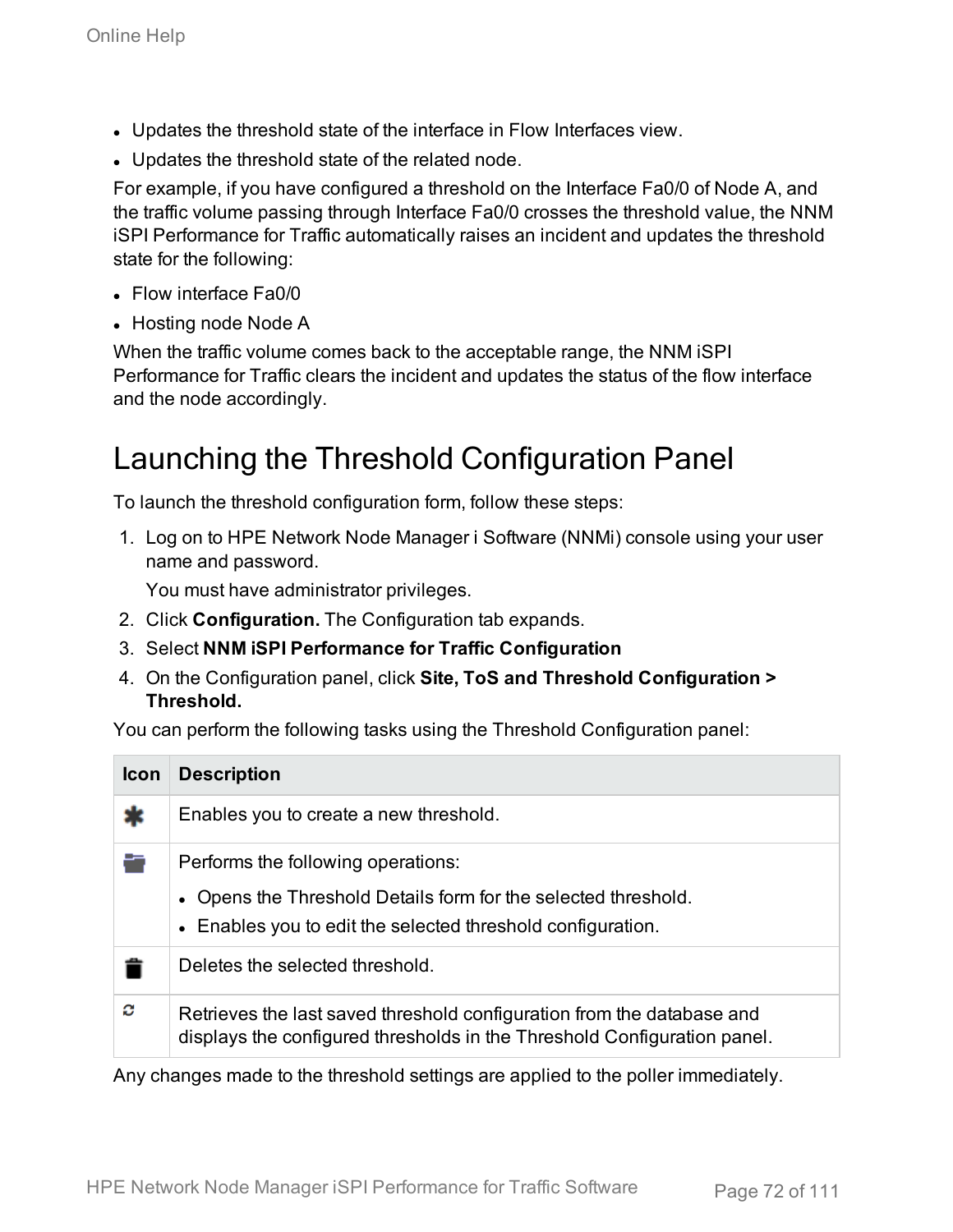## Adding New Threshold Settings Using the Threshold Details Form

To add a new threshold, follow these steps:

- 1. Launch the Threshold [Configuration](#page-71-0) panel.
- 2. Click **\*** New in Threshold Configuration panel to open the Threshold Details form.
- 3. NNM iSPI Performance for Traffic assigns the new threshold to the interfaces configured for an existing group of interfaces, nodes, or sites. Specify the following information in the Threshold Details form:

|  | Field<br><b>Name</b>   | <b>Description</b>                                                                                                                                                                                                                    |
|--|------------------------|---------------------------------------------------------------------------------------------------------------------------------------------------------------------------------------------------------------------------------------|
|  | <b>Metric</b>          | Select one of the following metrics for the threshold:<br>$\cdot$ Volume: <sup>1</sup>                                                                                                                                                |
|  |                        | • Bandwidth: $3$                                                                                                                                                                                                                      |
|  | High Value             | Type a high value for the threshold.<br>• If you have selected Volume in the metric field, you can select<br>Bytes, KB, MB, or GB for the threshold.                                                                                  |
|  |                        | • If you have selected Bandwidth in the metric field, you can select<br>bps, Kbps, Mbps, Gbps, or Percent Utilization for the threshold.                                                                                              |
|  |                        | If the traffic volume or data bandwidth for the interfaces cross this<br>high value, the NNM ISPI Performance for Traffic creates an NNMI<br>incident and updates the status for the node for which the interfaces<br>are configured. |
|  | High<br>Rearm<br>Value | Type a high rearm value for the threshold.<br>The high rearm value specifies the acceptable range of traffic<br>volume or data bandwidth for the selected interfaces.                                                                 |

 $<sup>1</sup>$  Selecting this metric enables the threshold to monitor the volume of traffic passing</sup> through the selected interfaces.<sup>2</sup>

<sup>2</sup>Selected interfaces for a threshold could specify the interfaces in the selected interface group, or the interfaces configured for the selected node or site.

 $3$ Selecting this metric enables the threshold to monitor the application bandwidth for the selected interfaces.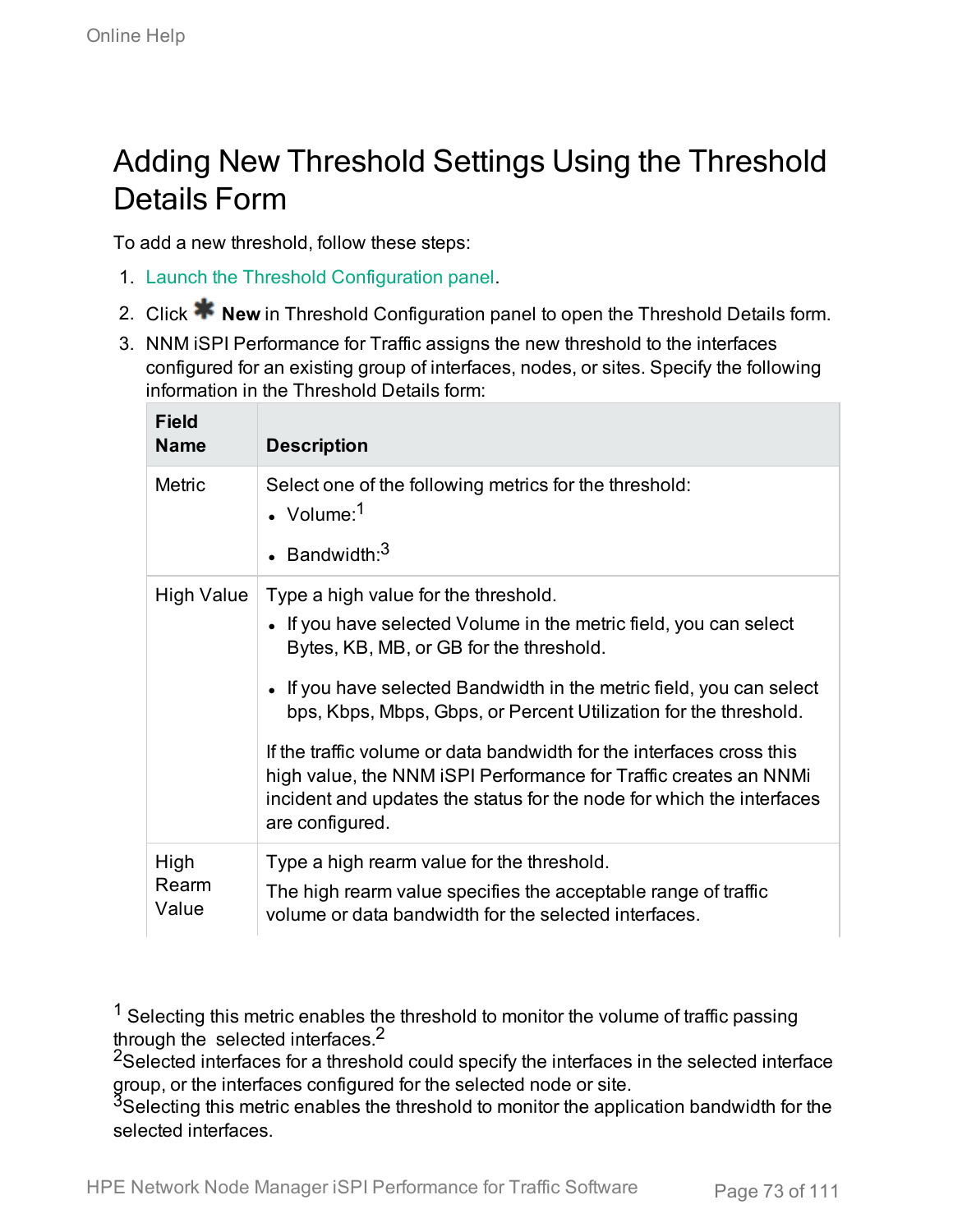|                              | The NNM iSPI Performance for Traffic performs the following tasks<br>after the traffic volume or data bandwidth for the selected interfaces<br>reach the high rearm value:<br>• Updates the life-cycle state of the NNMi incident to Closed state<br>• Updates the node status                                                                                                                                        |
|------------------------------|-----------------------------------------------------------------------------------------------------------------------------------------------------------------------------------------------------------------------------------------------------------------------------------------------------------------------------------------------------------------------------------------------------------------------|
| Application                  | Select one of the following types for the threshold:                                                                                                                                                                                                                                                                                                                                                                  |
| or ToS -<br>Set<br>Threshold | • Application: Select this option if you want NNM iSPI Performance<br>for Traffic to monitor each application for each of the selected<br>interfaces.                                                                                                                                                                                                                                                                 |
| By                           | If you select <b>Bandwidth</b> as the threshold metric, you can select<br>either Application or All Applications as the threshold type.                                                                                                                                                                                                                                                                               |
|                              | On the Application Mappings tab, select the application names<br>you want to monitor. Make sure that you select at least one<br>application.                                                                                                                                                                                                                                                                          |
|                              | • All Applications: Select this option if you want NNM iSPI<br>Performance for Traffic to monitor all applications for each of the<br>selected interfaces.                                                                                                                                                                                                                                                            |
|                              | If you select <b>Bandwidth</b> as the threshold metric, you can select<br>either Application or All Applications as the threshold type.                                                                                                                                                                                                                                                                               |
|                              | ToS: Select this option if you want NNM iSPI Performance for<br>$\bullet$<br>Traffic to monitor each class of service for each of the selected<br>interfaces. Make sure that you select this threshold type if you<br>have selected <b>Volume</b> as the threshold metric.                                                                                                                                            |
|                              | On the Type of Service Mappings tab, select the class of service<br>names that you want to monitor. Make sure that you select at least<br>one class of service.                                                                                                                                                                                                                                                       |
|                              | All ToS: Select this option if you want NNM iSPI Performance for<br>Traffic to monitor all classes of service for each of the selected<br>interfaces. Make sure that you select this threshold type if you<br>have selected Volume as the threshold metric.                                                                                                                                                           |
|                              | None: Select this option if you want NNM iSPI Performance for<br>Traffic to monitor the total volume of traffic passing through each<br>interface in the selected interface group, node, or site. NNM ISPI<br>Performance for Traffic monitors the traffic volume across all<br>applications and classes of services if you select this option. You<br>can select this option only if you have selected Volume as the |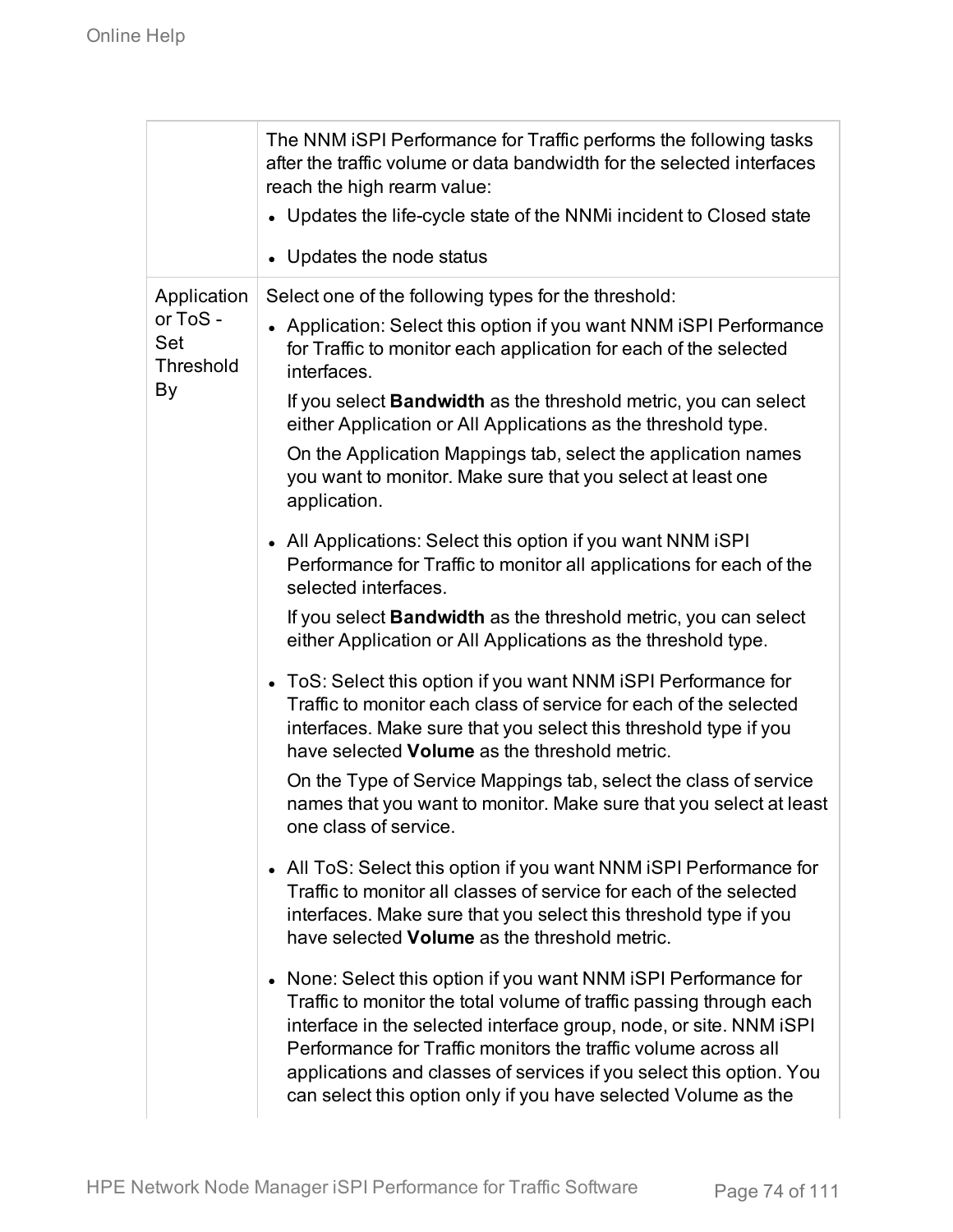|                       | threshold metric.                                                                                                                                                                                                                                                                                                              |
|-----------------------|--------------------------------------------------------------------------------------------------------------------------------------------------------------------------------------------------------------------------------------------------------------------------------------------------------------------------------|
|                       | On the Type of Service Mappings tab, if the ToS Operator column<br>displays the value EQUALS, the ToS Second Number column<br>displays the value -1.                                                                                                                                                                           |
|                       | The ToS Second Number column displays the upper ToS range<br>only if the ToS Operator column displays the value IN. The value IN<br>specifies that you have selected 'between' in the Operation field<br>when creating the ToS group. For more information about creating<br>ToS groups, see Add Class of Service Definitions. |
| Topology<br>Filters - | Select one of the following options to select a topology filter for the<br>threshold:                                                                                                                                                                                                                                          |
| Set<br>Threshold      | Interface: Select this option if you want the threshold to monitor a<br>group of interfaces.                                                                                                                                                                                                                                   |
| By                    | On the Flow Enabled Interfaces tab, select the interfaces for the<br>threshold.                                                                                                                                                                                                                                                |
|                       | • Node: Select this option if you want the threshold to monitor all the<br>interfaces configured for a selected node.                                                                                                                                                                                                          |
|                       | On the Flow Enabled Nodes tab, select the nodes for the<br>threshold. The threshold monitors all interfaces configured for the<br>selected nodes.                                                                                                                                                                              |
|                       | • Site: Select this option if you want the threshold to monitor all the<br>interfaces configured for a selected site.                                                                                                                                                                                                          |
|                       | On the Sites tab, select the sites for the threshold. The threshold<br>monitors all interfaces configured for all the nodes in the selected<br>sites.                                                                                                                                                                          |

4. Click **Save and Close** to save the threshold configuration and close the Threshold Details form.

If you do not select any value in the Application or ToS and Topology Filters section, the configured threshold used by NNM iSPI Performance for Trafficis applied to all applications, ToS, interfaces, nodes, and sites.

### Adding New Threshold Settings for Interfaces Using the Traffic Analysis Workspace

You can use the views displayed in the Traffic Analysis workspace to configure thresholds for interfaces.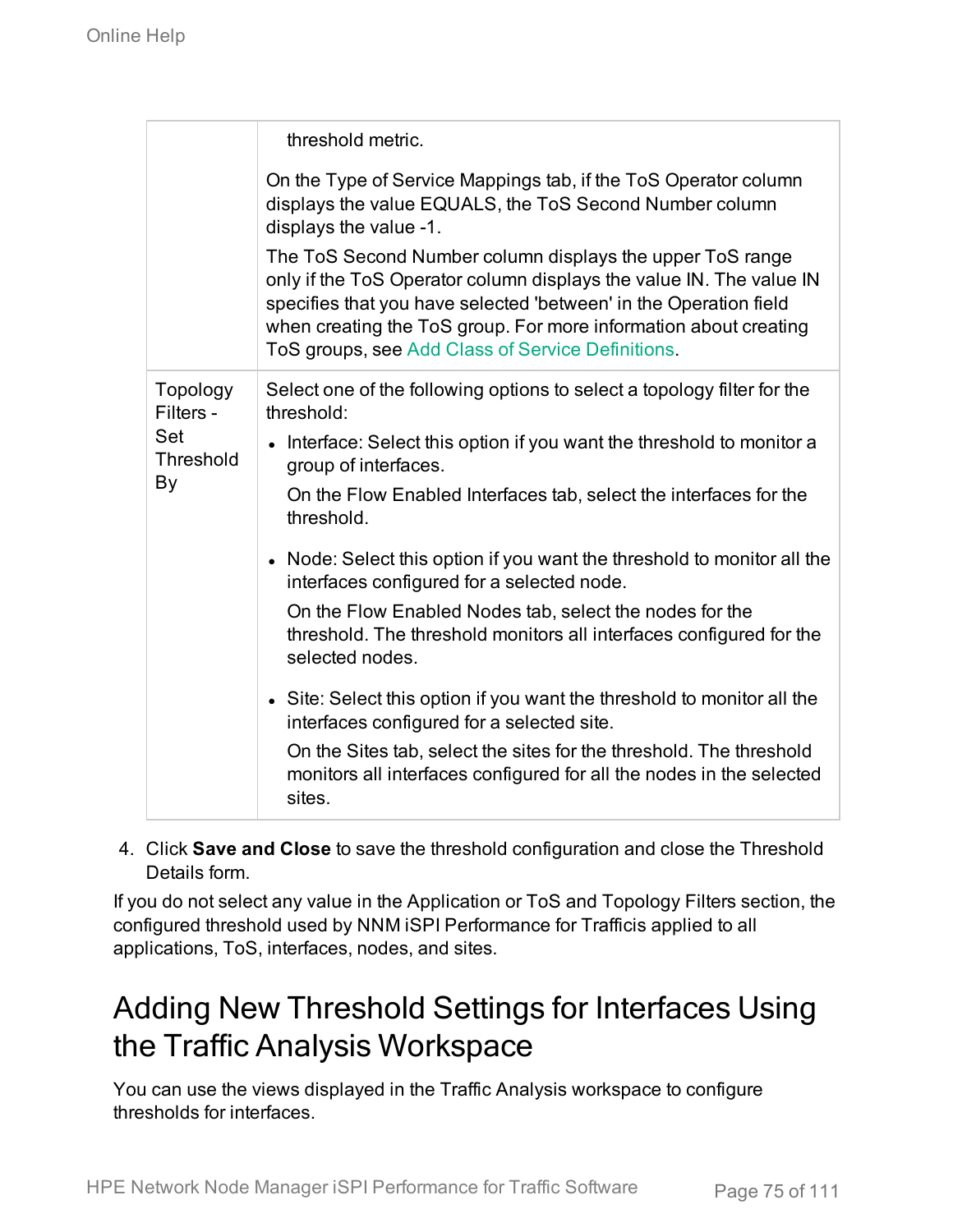To add a new threshold for an interface, follow these steps:

- 1. In the **Workspaces** navigation pane, select the **Traffic Analysis** workspace.
- 2. Select one of the following views:
	- Traffic Reporting Interfaces
	- Threshold Exceptions Reporting Interfaces
- 3. Right-click a interface and select **Configure Traffic Threshold** to open the Threshold Details form.
- 4. NNM iSPI Performance for Traffic assigns the new threshold to the interface that you selected in the view. Specify the following information in the Threshold Details form:

| <b>Field</b><br><b>Name</b> | <b>Description</b>                                                                                                                                                                                                                    |
|-----------------------------|---------------------------------------------------------------------------------------------------------------------------------------------------------------------------------------------------------------------------------------|
| <b>Metric</b>               | Select one of the following metrics for the threshold:<br>• Volume: $1$                                                                                                                                                               |
|                             | • Bandwidth: $3$                                                                                                                                                                                                                      |
| High Value                  | Type a high value for the threshold.<br>• If you have selected Volume in the metric field, you can select<br>Bytes, KB, MB, or GB for the threshold.                                                                                  |
|                             | • If you have selected Bandwidth in the metric field, you can select<br>bps, Kbps, Mbps, Gbps, or Percent Utilization for the threshold.                                                                                              |
|                             | If the traffic volume or data bandwidth for the interfaces cross this<br>high value, the NNM ISPI Performance for Traffic creates an NNMI<br>incident and updates the status for the node for which the interfaces<br>are configured. |
| High<br>Rearm<br>Value      | Type a high rearm value for the threshold.<br>The high rearm value specifies the acceptable range of traffic<br>volume or data bandwidth for the selected interfaces.                                                                 |

 $<sup>1</sup>$  Selecting this metric enables the threshold to monitor the volume of traffic passing</sup> through the selected interfaces.2

<sup>2</sup>Selected interfaces for a threshold could specify the interfaces in the selected interface group, or the interfaces configured for the selected node or site.

 $3$ Selecting this metric enables the threshold to monitor the application bandwidth for the selected interfaces.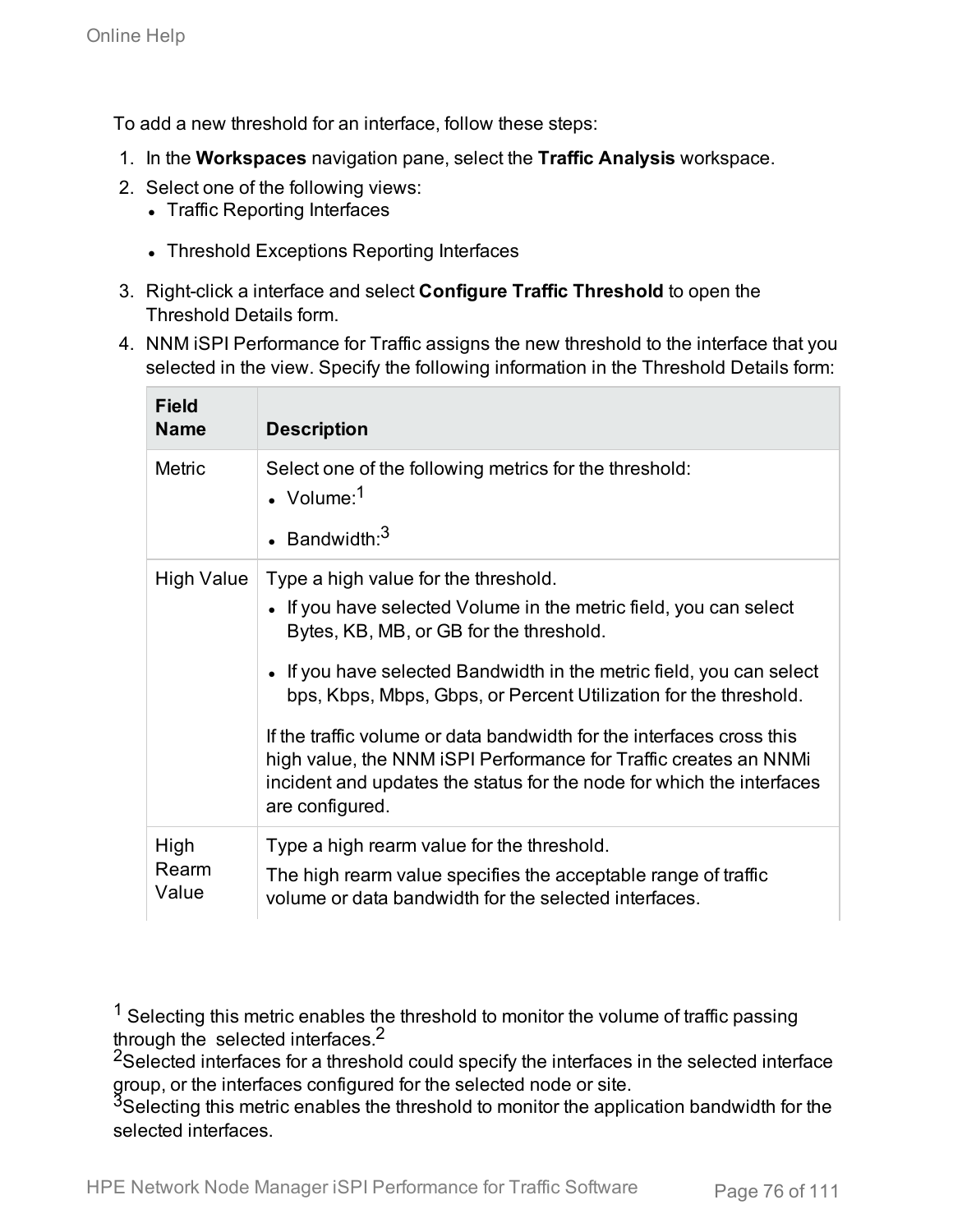|                              | The NNM iSPI Performance for Traffic performs the following tasks<br>after the traffic volume or data bandwidth for the selected interfaces<br>reach the high rearm value:<br>• Updates the life-cycle state of the NNMi incident to Closed state<br>• Updates the node status                                                                      |
|------------------------------|-----------------------------------------------------------------------------------------------------------------------------------------------------------------------------------------------------------------------------------------------------------------------------------------------------------------------------------------------------|
| Application                  | Select one of the following types for the threshold:                                                                                                                                                                                                                                                                                                |
| or ToS -<br>Set<br>Threshold | • Application: Select this option if you want NNM iSPI Performance<br>for Traffic to monitor each application for each of the selected<br>interfaces.                                                                                                                                                                                               |
| By                           | If you select <b>Bandwidth</b> as the threshold metric, you can select<br>either Application or All Applications as the threshold type.                                                                                                                                                                                                             |
|                              | On the Application Mappings tab, select the application names<br>you want to monitor. Make sure that you select at least one<br>application.                                                                                                                                                                                                        |
|                              | • All Applications: Select this option if you want NNM iSPI<br>Performance for Traffic to monitor all applications for each of the<br>selected interfaces.                                                                                                                                                                                          |
|                              | If you select <b>Bandwidth</b> as the threshold metric, you can select<br>either Application or All Applications as the threshold type.                                                                                                                                                                                                             |
|                              | • ToS: Select this option if you want NNM iSPI Performance for<br>Traffic to monitor each class of service for each of the selected<br>interfaces. Make sure that you select this threshold type if you<br>have selected Volume as the threshold metric.                                                                                            |
|                              | On the Type of Service Mappings tab, select the class of service<br>names that you want to monitor. Make sure that you select at least<br>one class of service.                                                                                                                                                                                     |
|                              | All ToS: Select this option if you want NNM iSPI Performance for<br>$\bullet$<br>Traffic to monitor all classes of service for each of the selected<br>interfaces. Make sure that you select this threshold type if you<br>have selected Volume as the threshold metric.                                                                            |
|                              | None: Select this option if you want NNM iSPI Performance for<br>Traffic to monitor the total volume of traffic passing through each<br>interface in the selected interface group, node, or site. NNM ISPI<br>Performance for Traffic monitors the traffic volume across all<br>applications and classes of services if you select this option. You |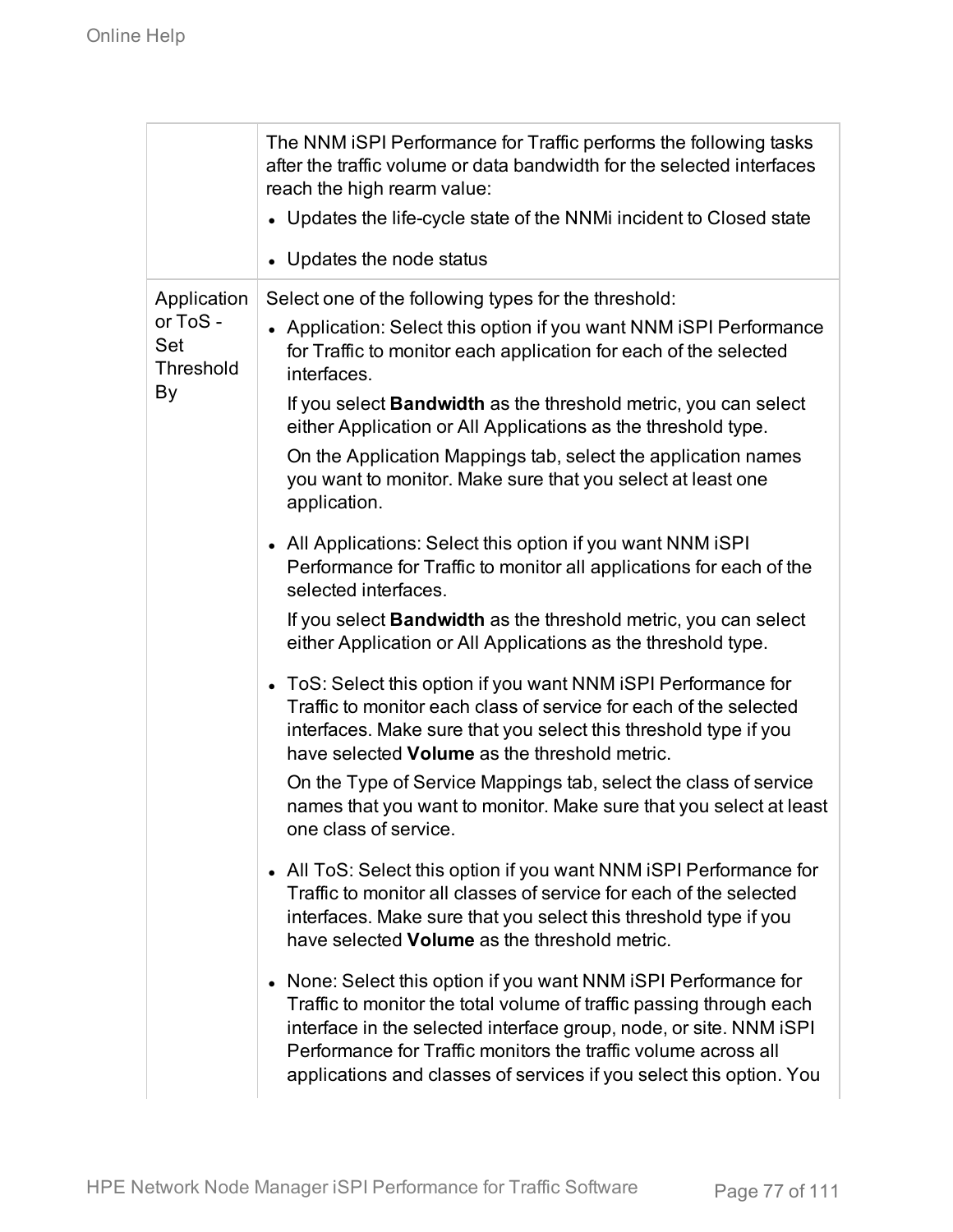|                                                        | can select this option only if you have selected Volume as the<br>threshold metric.                                                                                                                                                                                                                                            |
|--------------------------------------------------------|--------------------------------------------------------------------------------------------------------------------------------------------------------------------------------------------------------------------------------------------------------------------------------------------------------------------------------|
|                                                        | On the Type of Service Mappings tab, if the ToS Operator column<br>displays the value EQUALS, the ToS Second Number column<br>displays the value -1.                                                                                                                                                                           |
|                                                        | The ToS Second Number column displays the upper ToS range<br>only if the ToS Operator column displays the value IN. The value IN<br>specifies that you have selected 'between' in the Operation field<br>when creating the ToS group. For more information about creating<br>ToS groups, see Add Class of Service Definitions. |
| Topology<br>Filters -<br>Set<br><b>Threshold</b><br>By | NNM ISPI Performance for Traffic automatically selects the option<br><b>Interface</b> when you create the threshold from the Traffic Analysis<br>interface views.<br>The interface that you selected in the Traffic Analysis interface view<br>appears as selected in the Flow Enabled Interfaces tab.                         |

- 5. Click one of the following options:
	- $\cdot$  Save and Close:<sup>1</sup>
	- $\cdot$  Save and New:<sup>2</sup>

To add a new threshold for a site, follow these steps:

- 1. In the **Workspaces** navigation pane, select the **Traffic Analysis** workspace.
- 2. Select the **Traffic Sites** view.
- 3. Right-click a site and select **Configure Traffic Threshold** to open the Threshold Details form.
- 4. NNM iSPI Performance for Traffic assigns the new threshold to the interfaces configured for the site that you selected in the view. Specify the following information in the Threshold Details form:

| <b>Field</b><br><b>Name</b> | <b>Description</b>                                              |
|-----------------------------|-----------------------------------------------------------------|
| Threshold                   | Enter a unique name for the threshold. NNM iSPI Performance for |

 $1$  To save the threshold configuration and close the Threshold Details form. 2To save the threshold configuration and create a new threshold.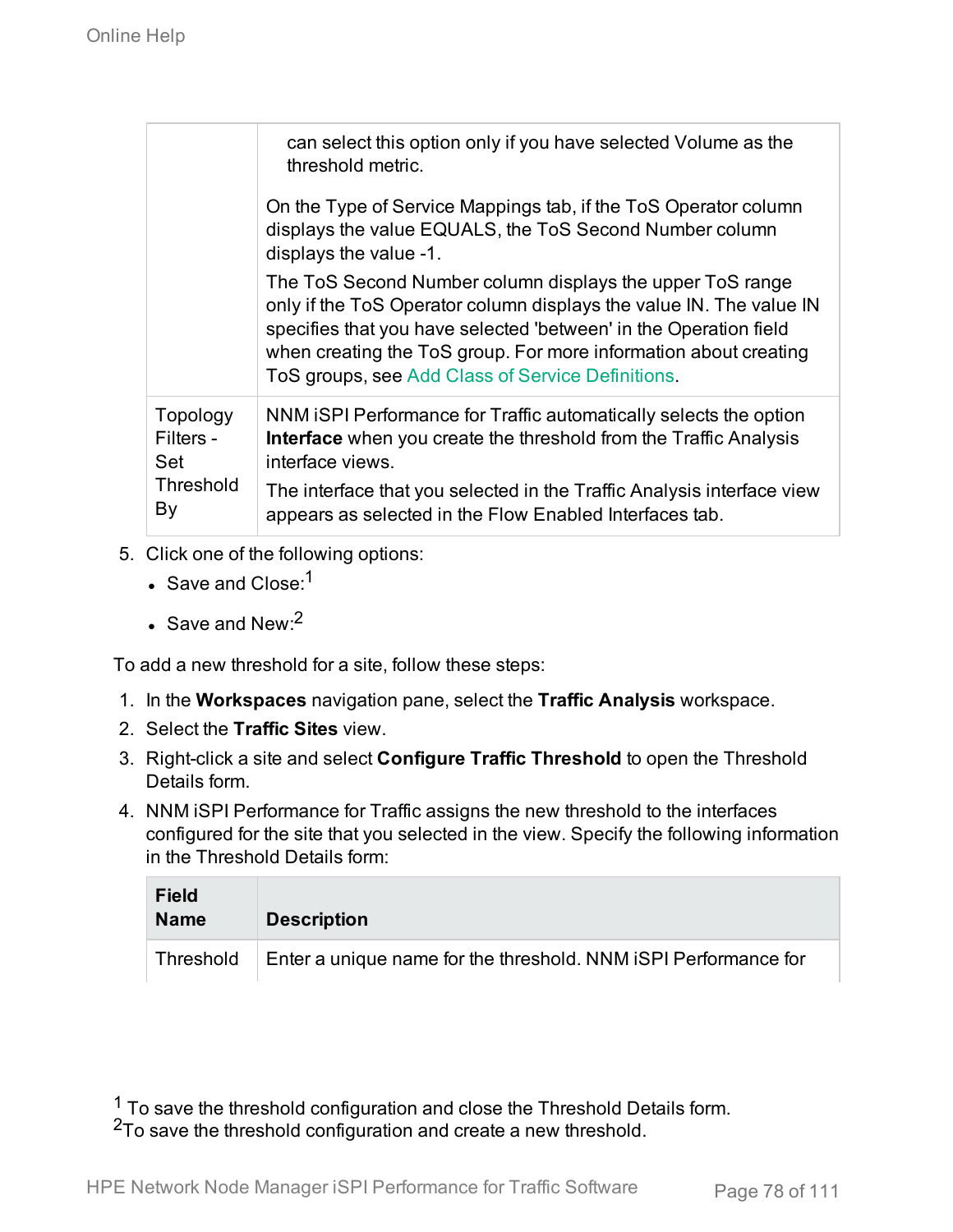| Name                                        | Traffic identifies the threshold by its name.                                                                                                                                                                                         |
|---------------------------------------------|---------------------------------------------------------------------------------------------------------------------------------------------------------------------------------------------------------------------------------------|
| <b>Metric</b>                               | Select one of the following metrics for the threshold:<br>$\bullet$ Volume: <sup>1</sup>                                                                                                                                              |
|                                             | • Bandwidth: $3$                                                                                                                                                                                                                      |
| <b>High Value</b>                           | Type a high value for the threshold.<br>• If you have selected Volume in the metric field, you can select<br>Bytes, KB, MB, or GB for the threshold.                                                                                  |
|                                             | • If you have selected Bandwidth in the metric field, you can select<br>bps, Kbps, Mbps, Gbps, or Percent Utilization for the threshold.                                                                                              |
|                                             | If the traffic volume or data bandwidth for the interfaces cross this<br>high value, the NNM iSPI Performance for Traffic creates an NNMi<br>incident and updates the status for the node for which the interfaces<br>are configured. |
| High                                        | Type a high rearm value for the threshold.                                                                                                                                                                                            |
| Rearm<br>Value                              | The high rearm value specifies the acceptable range of traffic<br>volume or data bandwidth for the selected interfaces.                                                                                                               |
|                                             | The NNM iSPI Performance for Traffic performs the following tasks                                                                                                                                                                     |
|                                             | after the traffic volume or data bandwidth for the selected interfaces<br>reach the high rearm value:                                                                                                                                 |
|                                             | • Updates the life-cycle state of the NNMi incident to Closed state                                                                                                                                                                   |
|                                             | • Updates the node status                                                                                                                                                                                                             |
| Application<br>or ToS -<br>Set<br>Threshold | Select one of the following types for the threshold:<br>• Application: Select this option if you want NNM iSPI Performance<br>for Traffic to monitor each application for each of the selected<br>interfaces.                         |
| By                                          | If you select <b>Bandwidth</b> as the threshold metric, you can select<br>either Application or All Applications as the threshold type.                                                                                               |

 $1$  Selecting this metric enables the threshold to monitor the volume of traffic passing through the selected interfaces.2

<sup>2</sup>Selected interfaces for a threshold could specify the interfaces in the selected interface group, or the interfaces configured for the selected node or site.

 $3$ Selecting this metric enables the threshold to monitor the application bandwidth for the selected interfaces.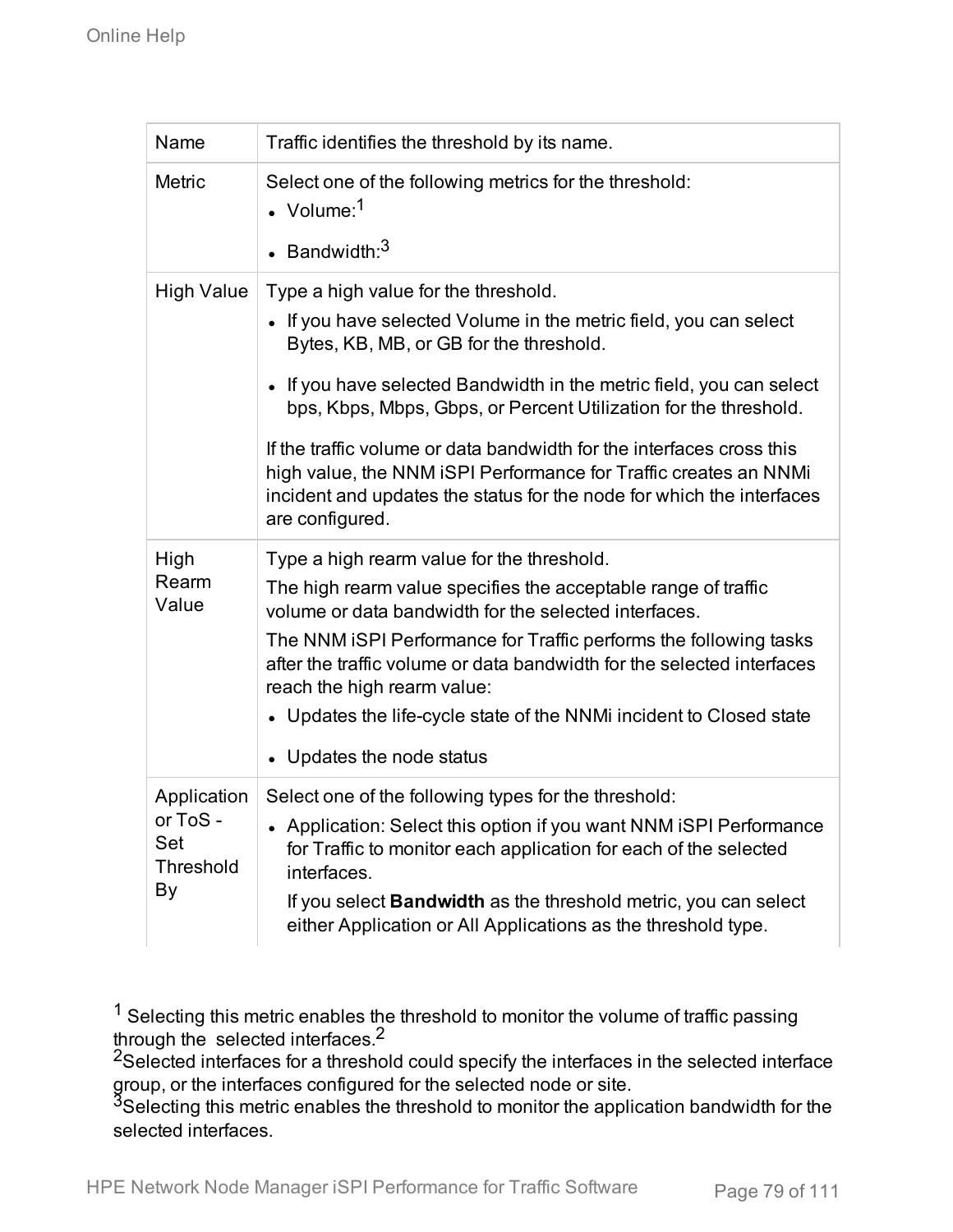|                       | On the Application Mappings tab, select the application names<br>you want to monitor. Make sure that you select at least one<br>application.                                                                                                                                                                                                                                                                                                 |
|-----------------------|----------------------------------------------------------------------------------------------------------------------------------------------------------------------------------------------------------------------------------------------------------------------------------------------------------------------------------------------------------------------------------------------------------------------------------------------|
|                       | • All Applications: Select this option if you want NNM iSPI<br>Performance for Traffic to monitor all applications for each of the<br>selected interfaces.                                                                                                                                                                                                                                                                                   |
|                       | If you select <b>Bandwidth</b> as the threshold metric, you can select<br>either Application or All Applications as the threshold type.                                                                                                                                                                                                                                                                                                      |
|                       | • ToS: Select this option if you want NNM iSPI Performance for<br>Traffic to monitor each class of service for each of the selected<br>interfaces. Make sure that you select this threshold type if you<br>have selected Volume as the threshold metric.                                                                                                                                                                                     |
|                       | On the Type of Service Mappings tab, select the class of service<br>names that you want to monitor. Make sure that you select at least<br>one class of service.                                                                                                                                                                                                                                                                              |
|                       | • All ToS: Select this option if you want NNM iSPI Performance for<br>Traffic to monitor all classes of service for each of the selected<br>interfaces. Make sure that you select this threshold type if you<br>have selected <b>Volume</b> as the threshold metric.                                                                                                                                                                         |
|                       | • None: Select this option if you want NNM iSPI Performance for<br>Traffic to monitor the total volume of traffic passing through each<br>interface in the selected interface group, node, or site. NNM ISPI<br>Performance for Traffic monitors the traffic volume across all<br>applications and classes of services if you select this option. You<br>can select this option only if you have selected Volume as the<br>threshold metric. |
|                       | On the Type of Service Mappings tab, if the ToS Operator column<br>displays the value EQUALS, the ToS Second Number column<br>displays the value -1.                                                                                                                                                                                                                                                                                         |
|                       | The ToS Second Number column displays the upper ToS range<br>only if the ToS Operator column displays the value IN. The value IN<br>specifies that you have selected 'between' in the Operation field<br>when creating the ToS group. For more information about creating<br>ToS groups, see Add Class of Service Definitions.                                                                                                               |
| Topology<br>Filters - | NNM ISPI Performance for Traffic automatically selects the option<br>Site when you create the threshold from the Traffic Sites view in the                                                                                                                                                                                                                                                                                                   |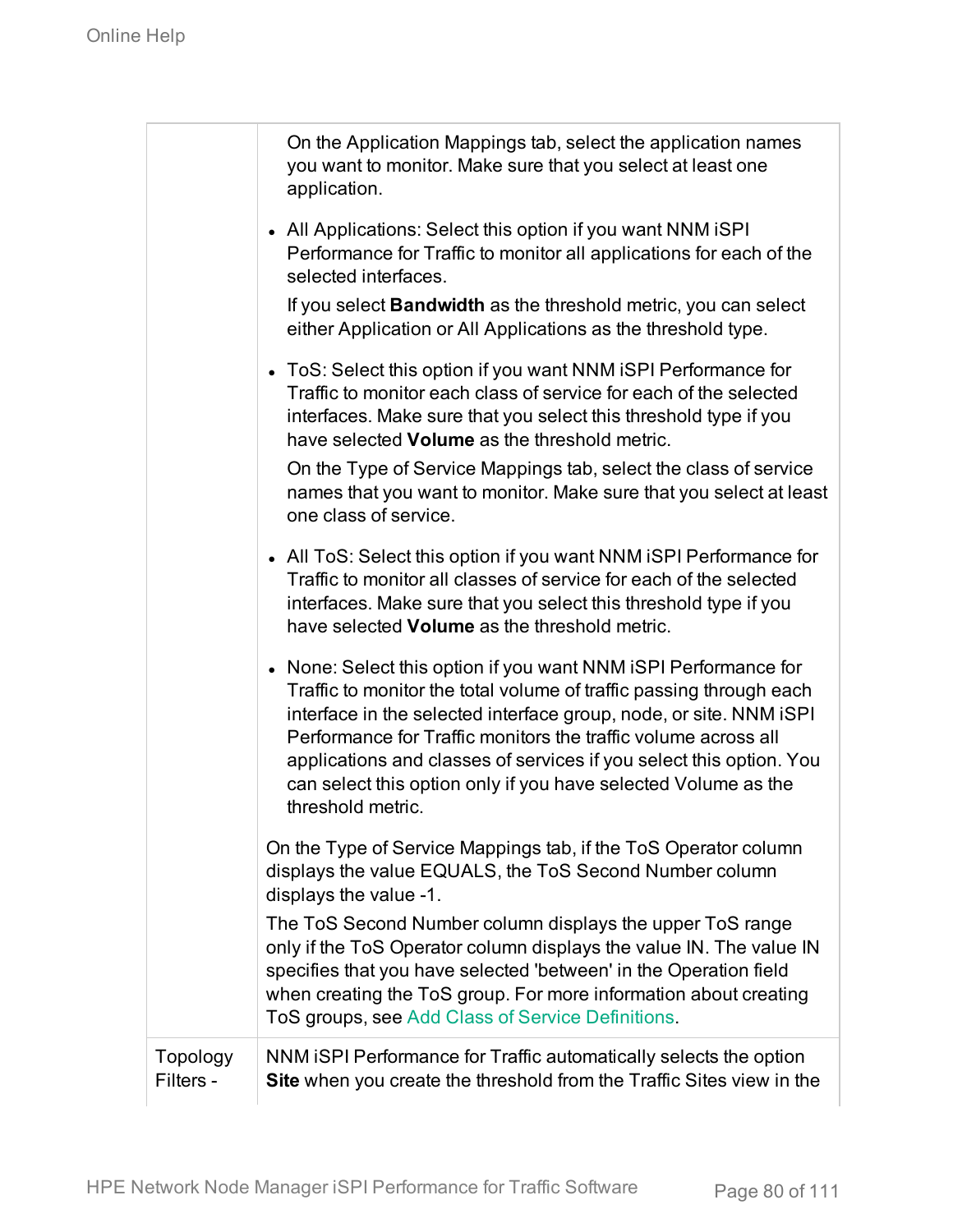| Set       | Traffic Analysis workspace.                                     |
|-----------|-----------------------------------------------------------------|
| Threshold | The site that you selected in the Traffic Sites view appears as |
| By        | selected in the Sites tab.                                      |

5. Click **Save and Close** to save the threshold configuration and close the Threshold Details form.

If you do not select any value in the Application or ToS and Topology Filters section, the configured threshold used by NNM iSPI Performance for Trafficis applied to all applications, ToS, interfaces, nodes, and sites.

## Adding New Threshold Settings for Nodes Using the Traffic Analysis Workspace

You can use the views displayed in the Traffic Analysis workspace to configure thresholds for nodes.

#### **To add a new threshold for a node, follow these steps:**

- 1. In the **Workspaces** navigation pane, select the **Traffic Analysis** workspace.
- 2. Select one of the following views:
	- Traffic Reporting Nodes
	- Threshold Exceptions Reporting Nodes
- 3. Right-click a node and select **Configure Traffic Threshold** to open the Threshold Details form.
- 4. NNM iSPI Performance for Traffic assigns the new threshold to the interfaces configured for the node that you selected in the view. Specify the following information in the Threshold Details form:

| <b>Field</b><br><b>Name</b> | <b>Description</b>                                                      |
|-----------------------------|-------------------------------------------------------------------------|
| <b>Metric</b>               | Select one of the following metrics for the threshold:<br>• Volume: $1$ |

 $<sup>1</sup>$  Selecting this metric enables the threshold to monitor the volume of traffic passing</sup> through the selected interfaces.<sup>2</sup>

2Selected interfaces for a

threshold could specify the interfaces in the selected interface group, or the interfaces configured for the selected node or site.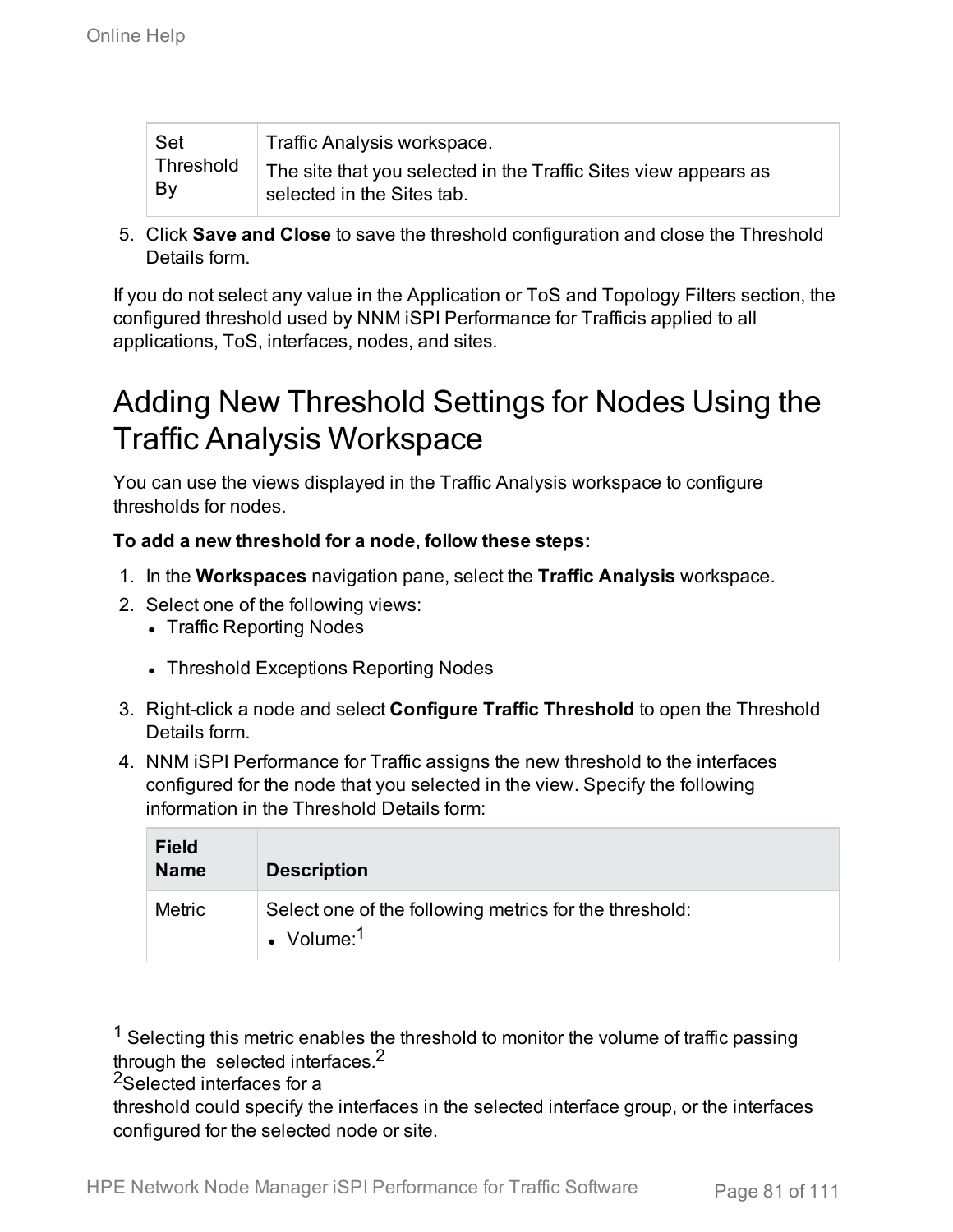|                                                   | $\cdot$ Bandwidth: <sup>1</sup>                                                                                                                                                                                                                                                                                                                                                                                                                                                                                                                                                                                                                                                                                                           |
|---------------------------------------------------|-------------------------------------------------------------------------------------------------------------------------------------------------------------------------------------------------------------------------------------------------------------------------------------------------------------------------------------------------------------------------------------------------------------------------------------------------------------------------------------------------------------------------------------------------------------------------------------------------------------------------------------------------------------------------------------------------------------------------------------------|
| <b>High Value</b>                                 | Type a high value for the threshold.<br>• If you have selected Volume in the metric field, you can select<br>Bytes, KB, MB, or GB for the threshold.<br>• If you have selected Bandwidth in the metric field, you can select<br>bps, Kbps, Mbps, Gbps, or Percent Utilization for the threshold.<br>If the traffic volume or data bandwidth for the interfaces cross this<br>high value, the NNM iSPI Performance for Traffic creates an NNMi<br>incident and updates the status for the node for which the interfaces<br>are configured.                                                                                                                                                                                                 |
| High<br>Rearm<br>Value                            | Type a high rearm value for the threshold.<br>The high rearm value specifies the acceptable range of traffic<br>volume or data bandwidth for the selected interfaces.<br>The NNM iSPI Performance for Traffic performs the following tasks<br>after the traffic volume or data bandwidth for the selected interfaces<br>reach the high rearm value:<br>• Updates the life-cycle state of the NNMi incident to Closed state<br>• Updates the node status                                                                                                                                                                                                                                                                                   |
| Application<br>or ToS -<br>Set<br>Threshold<br>By | Select one of the following types for the threshold:<br>• Application: Select this option if you want NNM iSPI Performance<br>for Traffic to monitor each application for each of the selected<br>interfaces.<br>If you select <b>Bandwidth</b> as the threshold metric, you can select<br>either Application or All Applications as the threshold type.<br>On the Application Mappings tab, select the application names<br>you want to monitor. Make sure that you select at least one<br>application.<br>• All Applications: Select this option if you want NNM iSPI<br>Performance for Traffic to monitor all applications for each of the<br>selected interfaces.<br>If you select Bandwidth as the threshold metric, you can select |

<sup>1</sup>Selecting this metric enables the threshold to monitor the application bandwidth for the selected interfaces.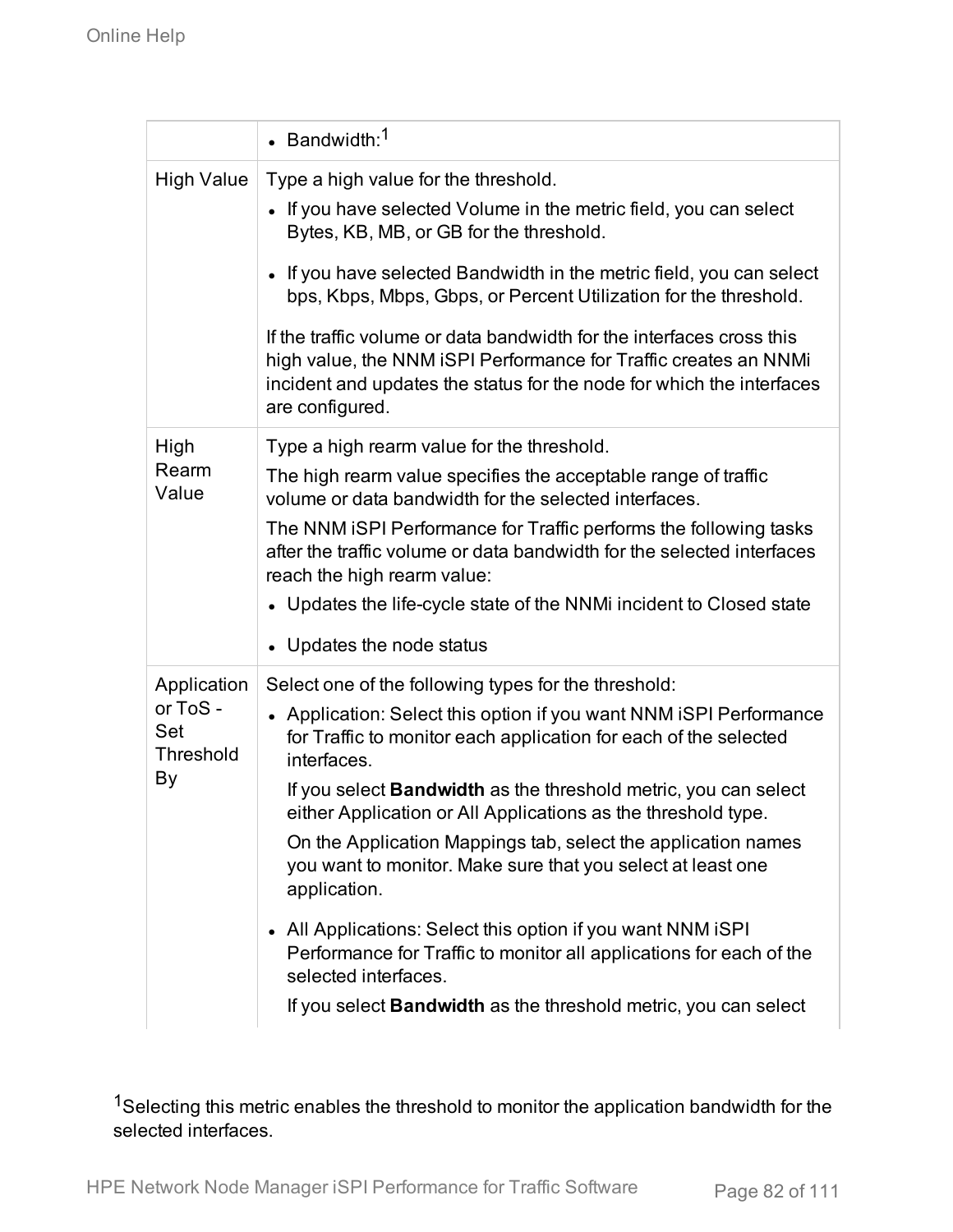|                              | either Application or All Applications as the threshold type.                                                                                                                                                                                                                                                                                                                                                                                |
|------------------------------|----------------------------------------------------------------------------------------------------------------------------------------------------------------------------------------------------------------------------------------------------------------------------------------------------------------------------------------------------------------------------------------------------------------------------------------------|
|                              | • ToS: Select this option if you want NNM iSPI Performance for<br>Traffic to monitor each class of service for each of the selected<br>interfaces. Make sure that you select this threshold type if you<br>have selected <b>Volume</b> as the threshold metric.                                                                                                                                                                              |
|                              | On the Type of Service Mappings tab, select the class of service<br>names that you want to monitor. Make sure that you select at least<br>one class of service.                                                                                                                                                                                                                                                                              |
|                              | • All ToS: Select this option if you want NNM iSPI Performance for<br>Traffic to monitor all classes of service for each of the selected<br>interfaces. Make sure that you select this threshold type if you<br>have selected <b>Volume</b> as the threshold metric.                                                                                                                                                                         |
|                              | • None: Select this option if you want NNM iSPI Performance for<br>Traffic to monitor the total volume of traffic passing through each<br>interface in the selected interface group, node, or site. NNM iSPI<br>Performance for Traffic monitors the traffic volume across all<br>applications and classes of services if you select this option. You<br>can select this option only if you have selected Volume as the<br>threshold metric. |
|                              | On the Type of Service Mappings tab, if the ToS Operator column<br>displays the value EQUALS, the ToS Second Number column<br>displays the value -1.                                                                                                                                                                                                                                                                                         |
|                              | The ToS Second Number column displays the upper ToS range<br>only if the ToS Operator column displays the value IN. The value IN<br>specifies that you have selected 'between' in the Operation field<br>when creating the ToS group. For more information about creating<br>ToS groups, see Add Class of Service Definitions.                                                                                                               |
| Topology<br>Filters -<br>Set | NNM ISPI Performance for Traffic automatically selects the option<br>Node when you create the threshold from the Traffic Analysis node<br>views.                                                                                                                                                                                                                                                                                             |
| <b>Threshold</b><br>By       | The node that you selected in the Traffic Analysis node view<br>appears as selected in the Flow Enabled Nodes tab.                                                                                                                                                                                                                                                                                                                           |

5. Click **Save and Close** to save the threshold configuration and close the Threshold Details form.

If you do not select any value in the Application or ToS and Topology Filters section, the configured threshold used by NNM iSPI Performance for Traffic is applied to all applications, ToS, interfaces, nodes, and sites.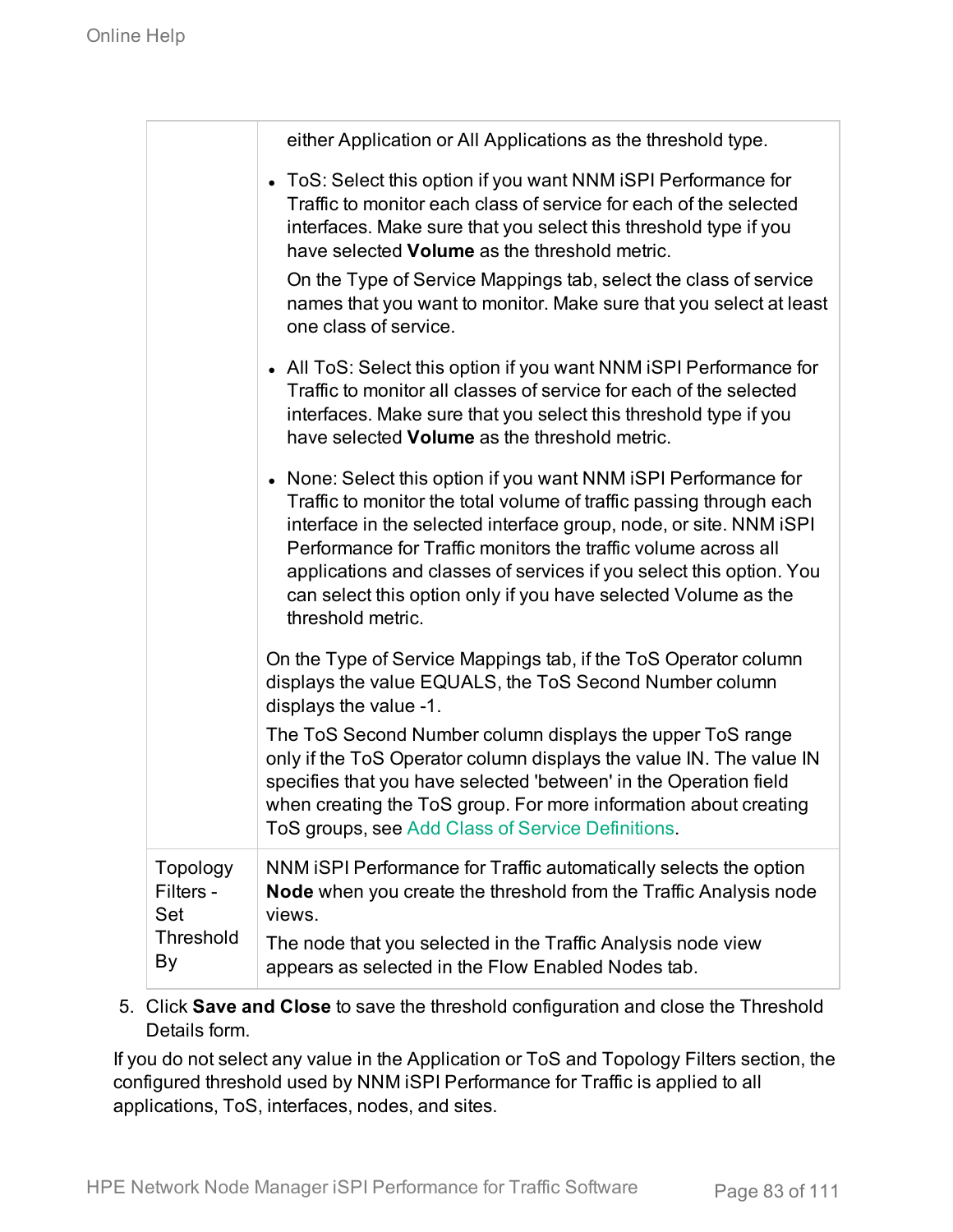## Adding New Threshold Settings for Sites Using the Traffic Analysis Workspace

You can use the views displayed in the Traffic Analysis workspace to configure thresholds for sites.

#### **To add a new threshold for a site, follow these steps:**

- 1. In the **Workspaces** navigation pane, select the **Traffic Analysis** workspace.
- 2. Select the **Traffic Sites** view.
- 3. Right-click a site and select **Configure Traffic Threshold** to open the Threshold Details form.
- 4. NNM iSPI Performance for Traffic assigns the new threshold to the interfaces configured for the site that you selected in the view. Specify the following information in the Threshold Details form:

| <b>Field</b><br><b>Name</b> | <b>Description</b>                                                                                                                                                                                                                    |
|-----------------------------|---------------------------------------------------------------------------------------------------------------------------------------------------------------------------------------------------------------------------------------|
| <b>Metric</b>               | Select one of the following metrics for the threshold:<br>$\cdot$ Volume: <sup>1</sup>                                                                                                                                                |
|                             | $\cdot$ Bandwidth $3$                                                                                                                                                                                                                 |
| High Value                  | Type a high value for the threshold.<br>• If you have selected Volume in the metric field, you can select<br>Bytes, KB, MB, or GB for the threshold.                                                                                  |
|                             | • If you have selected Bandwidth in the metric field, you can select<br>bps, Kbps, Mbps, Gbps, or Percent Utilization for the threshold.                                                                                              |
|                             | If the traffic volume or data bandwidth for the interfaces cross this<br>high value, the NNM ISPI Performance for Traffic creates an NNMI<br>incident and updates the status for the node for which the interfaces<br>are configured. |

 $1$  Selecting this metric enables the threshold to monitor the volume of traffic passing through the selected interfaces.<sup>2</sup>

<sup>2</sup>Selected interfaces for a threshold could specify the interfaces in the selected interface group, or the interfaces configured for the selected node or site.

<sup>3</sup>Selecting this metric enables the threshold to monitor the application bandwidth for the selected interfaces.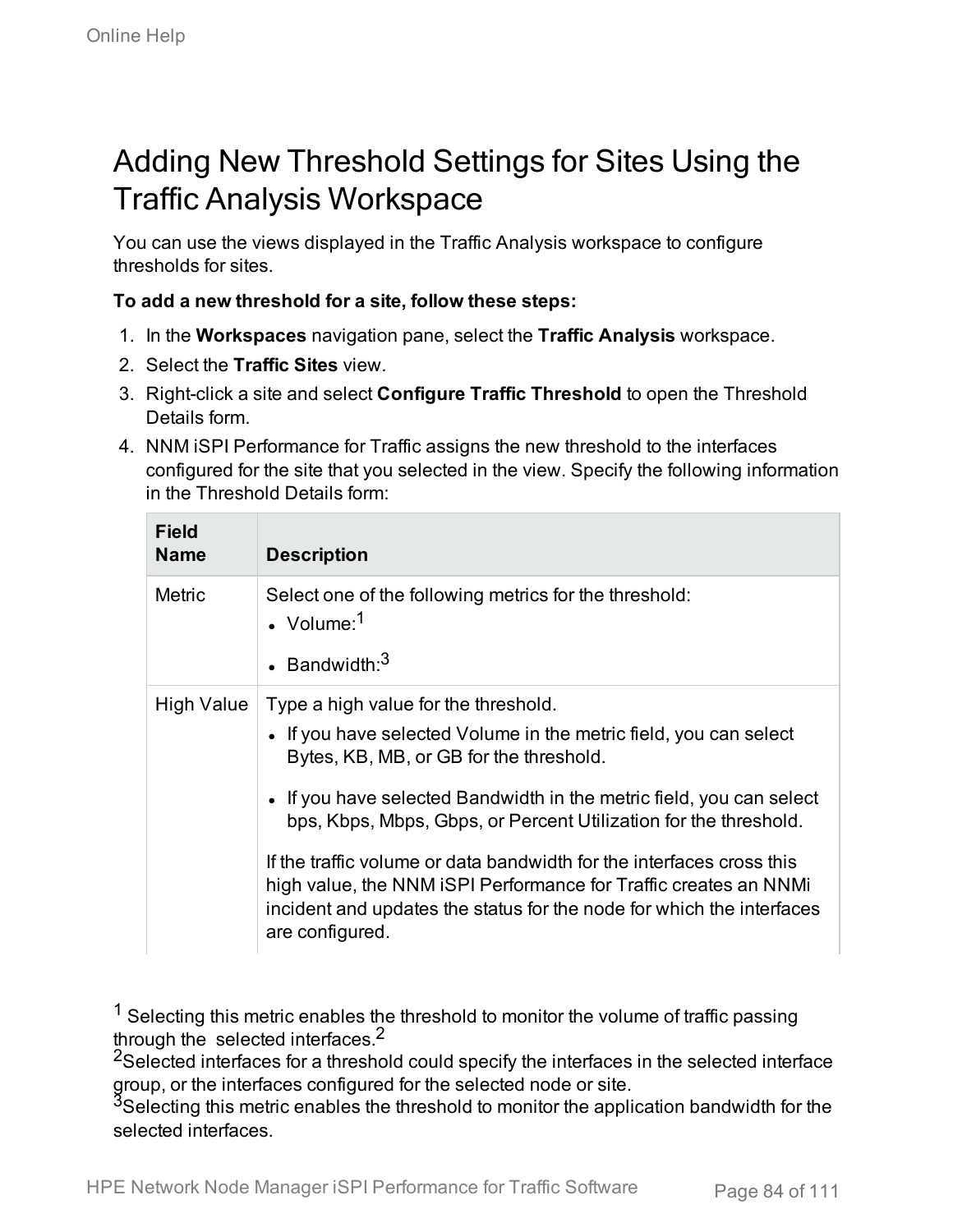| High<br>Rearm<br>Value                                   | Type a high rearm value for the threshold.<br>The high rearm value specifies the acceptable range of traffic<br>volume or data bandwidth for the selected interfaces.<br>The NNM iSPI Performance for Traffic performs the following tasks<br>after the traffic volume or data bandwidth for the selected interfaces<br>reach the high rearm value:<br>• Updates the life-cycle state of the NNMi incident to Closed state<br>• Updates the node status                                                                                                                                                                                                                                                                                                                                                                                                                                                                                                                                                                                                                                                                                                                                                                                                                                                                                                                                                                                                                                                                                                                                                                                                               |
|----------------------------------------------------------|-----------------------------------------------------------------------------------------------------------------------------------------------------------------------------------------------------------------------------------------------------------------------------------------------------------------------------------------------------------------------------------------------------------------------------------------------------------------------------------------------------------------------------------------------------------------------------------------------------------------------------------------------------------------------------------------------------------------------------------------------------------------------------------------------------------------------------------------------------------------------------------------------------------------------------------------------------------------------------------------------------------------------------------------------------------------------------------------------------------------------------------------------------------------------------------------------------------------------------------------------------------------------------------------------------------------------------------------------------------------------------------------------------------------------------------------------------------------------------------------------------------------------------------------------------------------------------------------------------------------------------------------------------------------------|
| Application<br>or ToS -<br>Set<br><b>Threshold</b><br>By | Select one of the following types for the threshold:<br>• Application: Select this option if you want NNM iSPI Performance<br>for Traffic to monitor each application for each of the selected<br>interfaces.<br>If you select <b>Bandwidth</b> as the threshold metric, you can select<br>either Application or All Applications as the threshold type.<br>On the Application Mappings tab, select the application names<br>you want to monitor. Make sure that you select at least one<br>application.<br>• All Applications: Select this option if you want NNM iSPI<br>Performance for Traffic to monitor all applications for each of the<br>selected interfaces.<br>If you select <b>Bandwidth</b> as the threshold metric, you can select<br>either Application or All Applications as the threshold type.<br>ToS: Select this option if you want NNM iSPI Performance for<br>Traffic to monitor each class of service for each of the selected<br>interfaces. Make sure that you select this threshold type if you<br>have selected <b>Volume</b> as the threshold metric.<br>On the Type of Service Mappings tab, select the class of service<br>names that you want to monitor. Make sure that you select at least<br>one class of service.<br>• All ToS: Select this option if you want NNM iSPI Performance for<br>Traffic to monitor all classes of service for each of the selected<br>interfaces. Make sure that you select this threshold type if you<br>have selected <b>Volume</b> as the threshold metric.<br>None: Select this option if you want NNM iSPI Performance for<br>Traffic to monitor the total volume of traffic passing through each |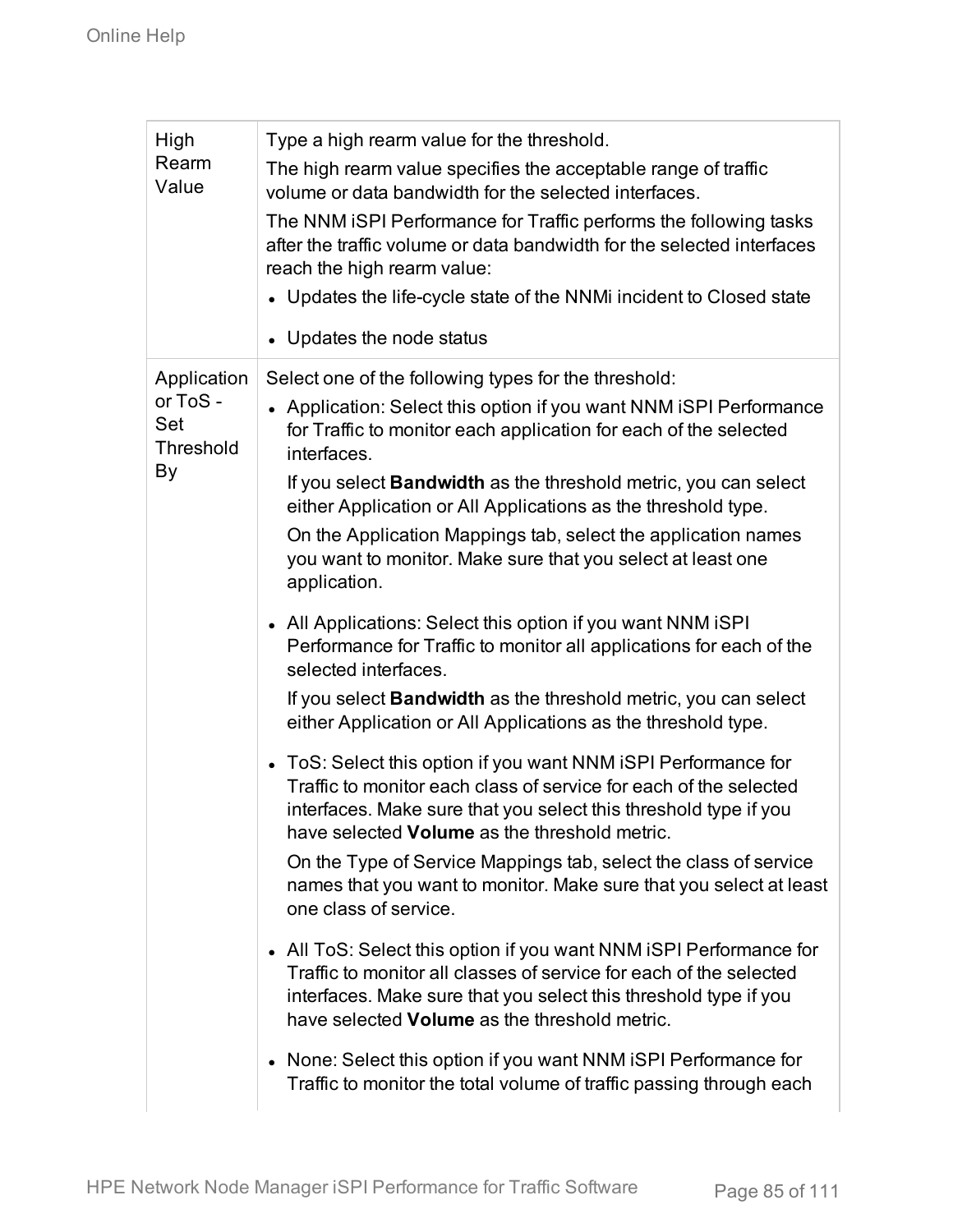|                                                 | interface in the selected interface group, node, or site. NNM iSPI<br>Performance for Traffic monitors the traffic volume across all<br>applications and classes of services if you select this option. You<br>can select this option only if you have selected Volume as the<br>threshold metric.                             |
|-------------------------------------------------|--------------------------------------------------------------------------------------------------------------------------------------------------------------------------------------------------------------------------------------------------------------------------------------------------------------------------------|
|                                                 | On the Type of Service Mappings tab, if the ToS Operator column<br>displays the value EQUALS, the ToS Second Number column<br>displays the value -1.                                                                                                                                                                           |
|                                                 | The ToS Second Number column displays the upper ToS range<br>only if the ToS Operator column displays the value IN. The value IN<br>specifies that you have selected 'between' in the Operation field<br>when creating the ToS group. For more information about creating<br>ToS groups, see Add Class of Service Definitions. |
| Topology<br>Filters -<br>Set<br>Threshold<br>By | NNM ISPI Performance for Traffic automatically selects the option<br><b>Site</b> when you create the threshold from the Traffic Sites view in the<br>Traffic Analysis workspace.<br>The site that you selected in the Traffic Sites view appears as<br>selected in the Sites tab.                                              |

5. Click **Save and Close** to save the threshold configuration and close the Threshold Details form.

If you do not select any value in the Application or ToS and Topology Filters section, the configured threshold used by NNM iSPI Performance for Trafficapplies to all applications, ToS, interfaces, nodes, and sites.

## Modifying Threshold Settings Using the Threshold Details Form

To modify an existing threshold, follow these steps:

- 1. Launch the Threshold [Configuration](#page-71-0) panel.
- 2. Select the threshold you want to modify.

You can select multiple thresholds. The NNM iSPI Performance for Traffic displays each threshold in a separate Threshold Details form.

- 3. Click **Open** in Threshold Configuration panel to open the Threshold Details form.
- 4. You can modify only the following values for an existing threshold:

**Field Description**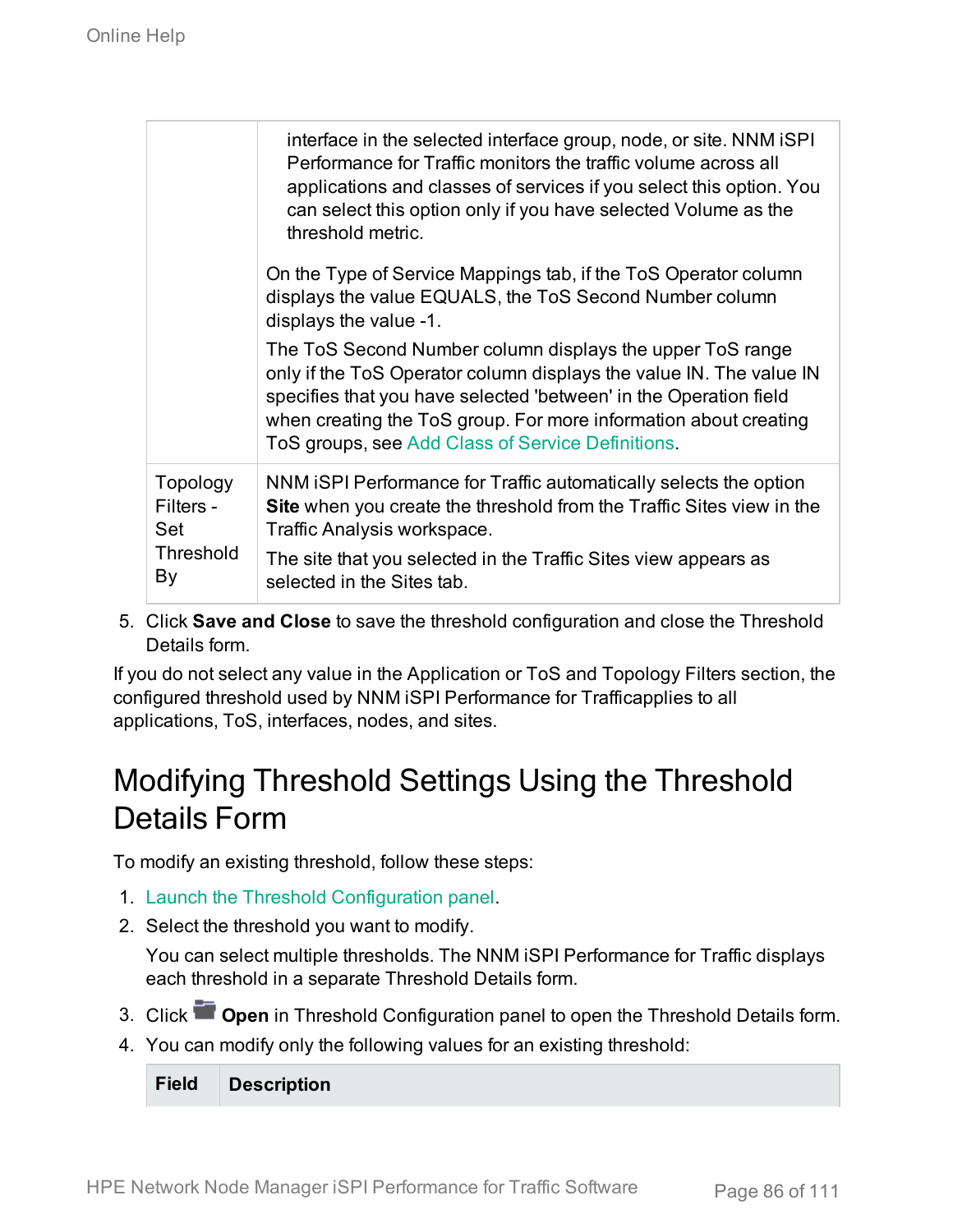| <b>Name</b>    |                                                                                                                                                                                                                                       |
|----------------|---------------------------------------------------------------------------------------------------------------------------------------------------------------------------------------------------------------------------------------|
| High<br>Value  | Type a high value for the threshold.<br>• If you have selected Volume in the metric field, you can select Bytes,<br>KB, MB, or GB for the threshold.                                                                                  |
|                | • If you have selected Bandwidth in the metric field, you can select bps,<br>Kbps, Mbps, Gbps, or Percent Utilization for the threshold.                                                                                              |
|                | If the traffic volume or data bandwidth for the interfaces cross this high<br>value, the NNM iSPI Performance for Traffic creates an NNMi incident<br>and updates the status for the node for which the interfaces are<br>configured. |
| High           | Type a high rearm value for the threshold.                                                                                                                                                                                            |
| Rearm<br>Value | The high rearm value specifies the acceptable range of traffic volume or<br>data bandwidth for the selected interfaces.                                                                                                               |
|                | The NNM ISPI Performance for Traffic performs the following tasks after<br>the traffic volume or data bandwidth for the selected interfaces reach the<br>high rearm value:                                                            |
|                | • Updates the life-cycle state of the NNMi incident to Closed state                                                                                                                                                                   |
|                | Updates the node status                                                                                                                                                                                                               |

5. Click **Save and Close** to save the modified threshold configuration and close the Threshold Details form.

Iif you did not select any value in the Topology Filters section when creating the threshold, NNM iSPI Performance for Traffic applies the threshold to all applications, ToS, interfaces, nodes, and sites. In such a scenario, the Threshold Details form does not display any value in the following tabs:

- Sites
- Flow Node/Interface
- Type of service Mappings
- Application Mappings

## Deleting Threshold Settings Using the Threshold Details Form

To delete an existing threshold, follow these steps: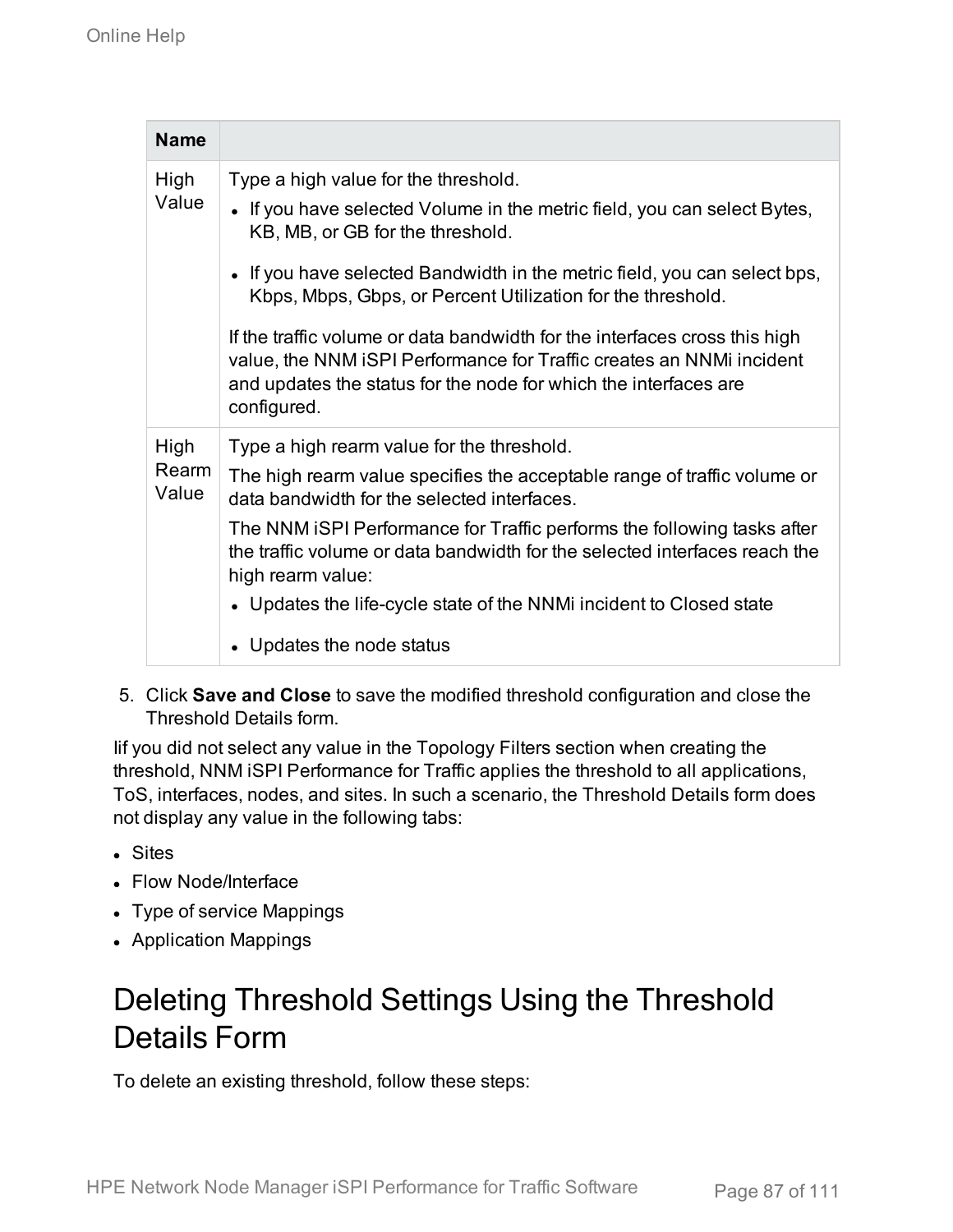- 1. Launch the Threshold [Configuration](#page-71-0) panel.
- 2. Select the threshold you want to delete.

You can select multiple thresholds for deletion.

3. Click **Delete**in Threshold Configuration panel.

The NNM iSPI Performance for Traffic performs the following tasks when you delete a threshold:

- Rearms all the related incidents in the Exceeded state. Rearming the incidents sets the incident state to Normal state.
- Sets the node state to Normal state if all the incidents belonging to the node are set to the Normal state.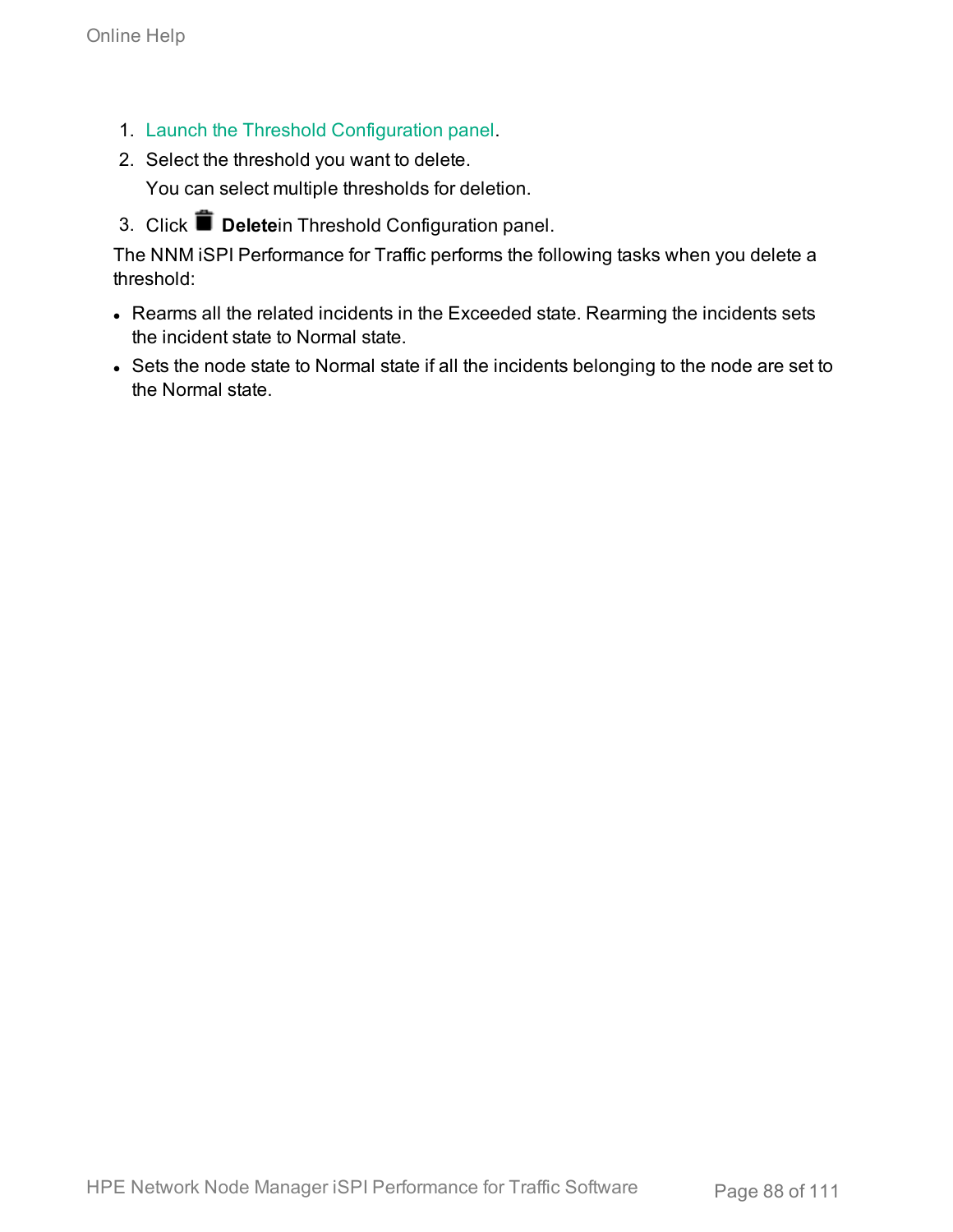## Diagnosing the Health of the NNM iSPI Performance for Traffic

The Traffic Health view enables you to monitor the health of the NNM iSPI Performance for Traffic. The view presents a comprehensive list of all the problems encountered by the selected NNM iSPI Performance for Traffic Leaf Collector during its operation.

#### **To open the Traffic Health view**

- 1. In the NNM iSPI Performance for Traffic Configuration form, click **System Health > Traffic Health.**
- 2. Click **Refresh** to refresh the list of Leaf Collectors available on the view.
- 3. Select a Leaf Collector and click **Open** to open the Traffic Health view for the Leaf Collector.

The basic attributes of the view are the following:

| <b>Attributes</b> | <b>Description</b>                                                    |
|-------------------|-----------------------------------------------------------------------|
| Problem ID        | ID of the problem encountered by the NNM ISPI Performance for Traffic |
| Severity          | Severity of the problem                                               |
| <b>Start Time</b> | Time when the problem started                                         |
| End Time          | Time when the problem got resolved                                    |
| <b>Status</b>     | Status of the problem                                                 |
| Message           | Problem description                                                   |
| Suggestion        | Suggestions to resolve the problem                                    |

### Verifying the Installation Configuration Parameters for Master Collector

For error-free performance, make sure that the NNM iSPI Performance for Traffic can communicate with the following applications and application components:

- NNMi
- $\cdot$  NPS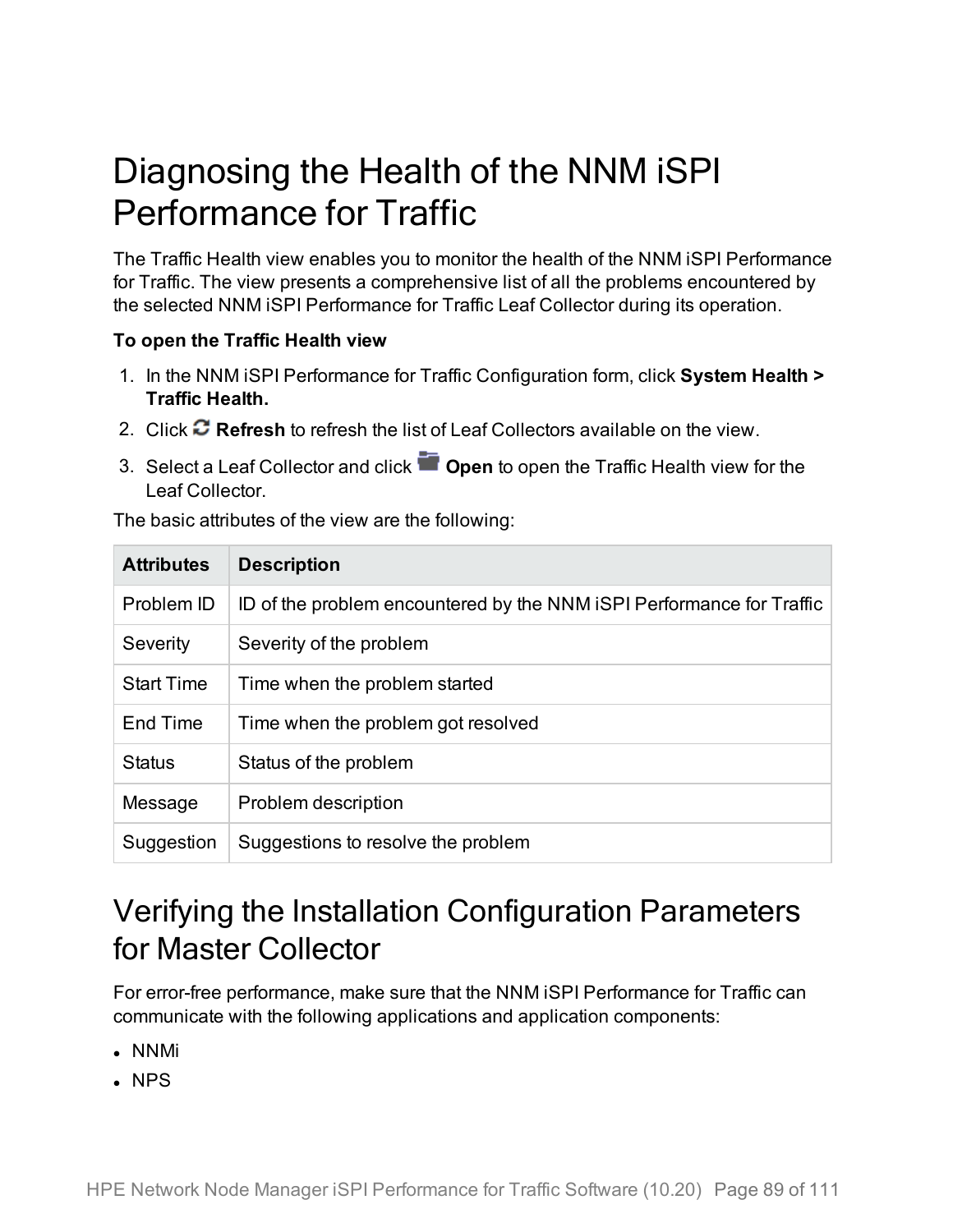- Shared drive between NNMi, NPS, and the NNM iSPI Performance for Traffic Master Collector.
- Secondary NNMi Server (if you have configured the NNM iSPI Performance for Traffic for high availability)

If the secondary NNMi server is configured correctly, the NNM iSPI Performance for Traffic can work even if the primary NNMi server is not configured correctly.

The NNM iSPI Performance for Traffic Installation Verification form enables you to view, verify and modify the configuration parameters you entered when installing the NNM iSPI Performance for Traffic Master Collector.

The form displays the status of each configuration category.

Click **Validate** to display the invalid configuration settings in red and the highlight the invalid configuration settings.

To modify a configuration parameter, follow these steps:

1. On the Installation Verification form under System Health, click **Edit Falle** Edit to modify the value for any of the following parameters:

The NNM iSPI Performance for Traffic Installation Verification form lists the following parameters:

| <b>Parameter</b><br><b>Title</b>   | <b>Parameter Detail</b>                             | <b>Details Description</b>                                                                                                                          |
|------------------------------------|-----------------------------------------------------|-----------------------------------------------------------------------------------------------------------------------------------------------------|
| <b>Primary NNMi Server Details</b> |                                                     |                                                                                                                                                     |
| NNM HTTPS<br>Port                  | com.hp.ov.nms.spi.traffic-<br>master.Nnm.https.port | The HTTPS port that<br>the primary NNMi<br>server uses to<br>communicate with the<br><b>NNM iSPI Performance</b><br>for Traffic Master<br>Collector |
| <b>NNM</b><br>Password             | com.hp.ov.nms.spi.traffic-<br>master.Nnm.password   | The administrator<br>password for the<br>primary NNMi server                                                                                        |
| <b>NNM</b><br>Username             | com.hp.ov.nms.spi.traffic-<br>master.Nnm.username   | The administrator user<br>name for the primary<br><b>NNMi</b> server                                                                                |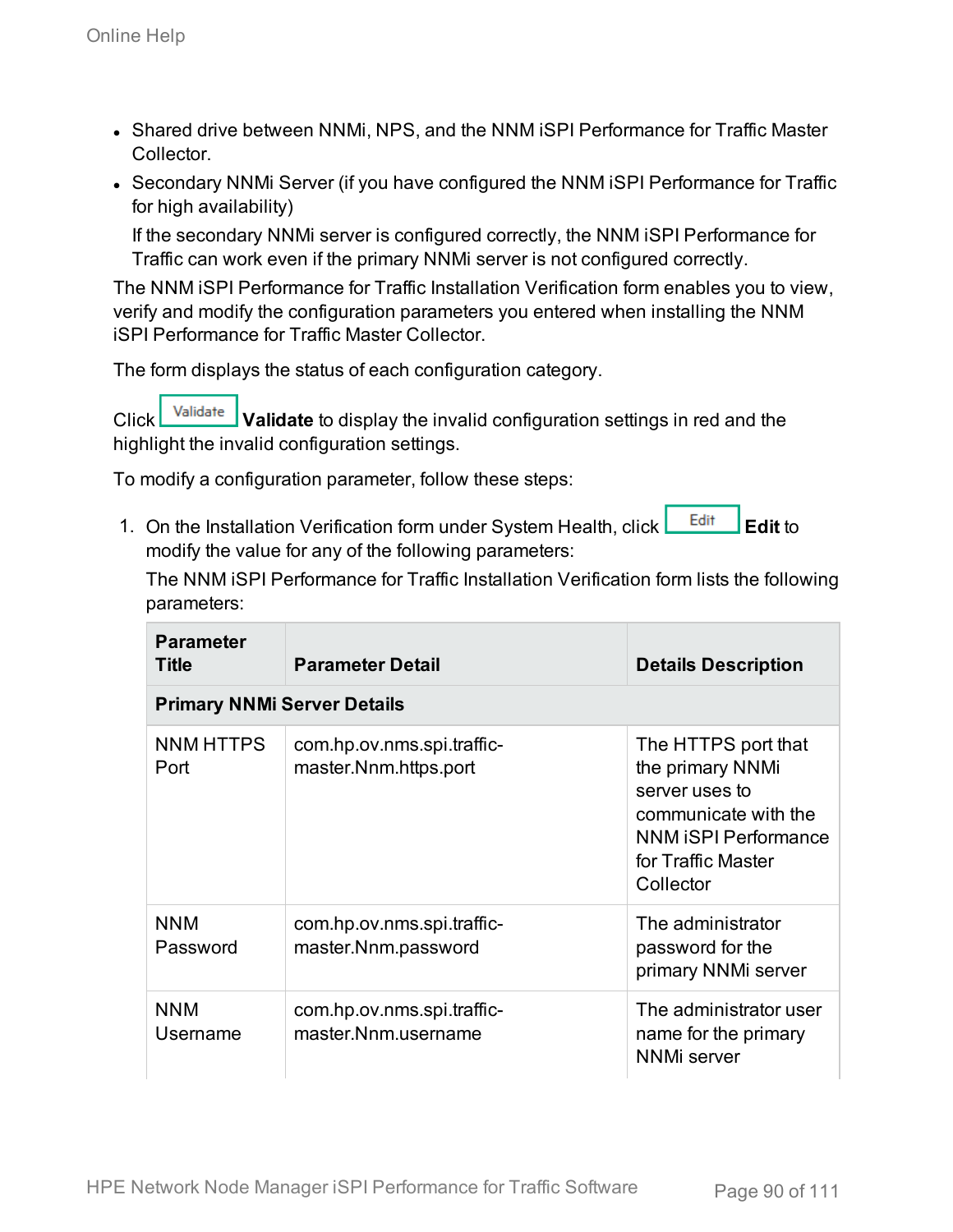| <b>NNM</b><br>Hostname                                                                                                         | com.hp.ov.nms.spi.traffic-<br>master.Nnm.hostname             | The Fully Qualified<br>Domain Name (FQDN)<br>for the primary NNMi<br>server                                                                                                                         |
|--------------------------------------------------------------------------------------------------------------------------------|---------------------------------------------------------------|-----------------------------------------------------------------------------------------------------------------------------------------------------------------------------------------------------|
| <b>NNM HTTP</b><br>Port                                                                                                        | com.hp.ov.nms.spi.traffic-<br>master.Nnm.port                 | The HTTP Port that the<br>primary NNMi server<br>uses to communicate<br>with the NNM iSPI<br>Performance for Traffic<br><b>Master Collector</b>                                                     |
| Secondary NNMi Server Details (Applicable Only If the NNM iSPI<br>Performance for Traffic is Configured for High Availability) |                                                               |                                                                                                                                                                                                     |
| <b>NNM</b><br><b>SECONDARY</b><br>Username                                                                                     | com.hp.ov.nms.spi.traffic-<br>master.Nnm.secondary.username   | The administrator<br>username for the<br>secondary NNMi server                                                                                                                                      |
| <b>NNM</b><br><b>SECONDARY</b><br><b>HTTPS Port</b>                                                                            | com.hp.ov.nms.spi.traffic-<br>master.Nnm.secondary.https.port | The HTTPS port that<br>the secondary NNMi<br>server uses to<br>communicate with the<br><b>NNM iSPI Performance</b><br>for Traffic Master<br>Collector                                               |
| <b>NNM</b><br><b>SECONDARY</b><br>Hostname                                                                                     | com.hp.ov.nms.spi.traffic-<br>master.Nnm.secondary.hostname   | The Fully Qualified<br>Domain Name (FQDN)<br>for the secondary NNMi<br>server                                                                                                                       |
| <b>NNM</b><br><b>SECONDARY</b><br>Present                                                                                      | com.hp.ov.nms.spi.traffic-<br>master.Nnm.secondary.present    | Specifies whether the<br>secondary NNMi server<br>is configured for High<br>Availability and<br><b>Application Failover</b><br>True if Secondary NNM<br>has been configured<br>and failover enabled |
| <b>NNM</b><br><b>SECONDARY</b>                                                                                                 | com.hp.ov.nms.spi.traffic-<br>master.Nnm.secondary.port       | The HTTP port that the<br>secondary NNMi server                                                                                                                                                     |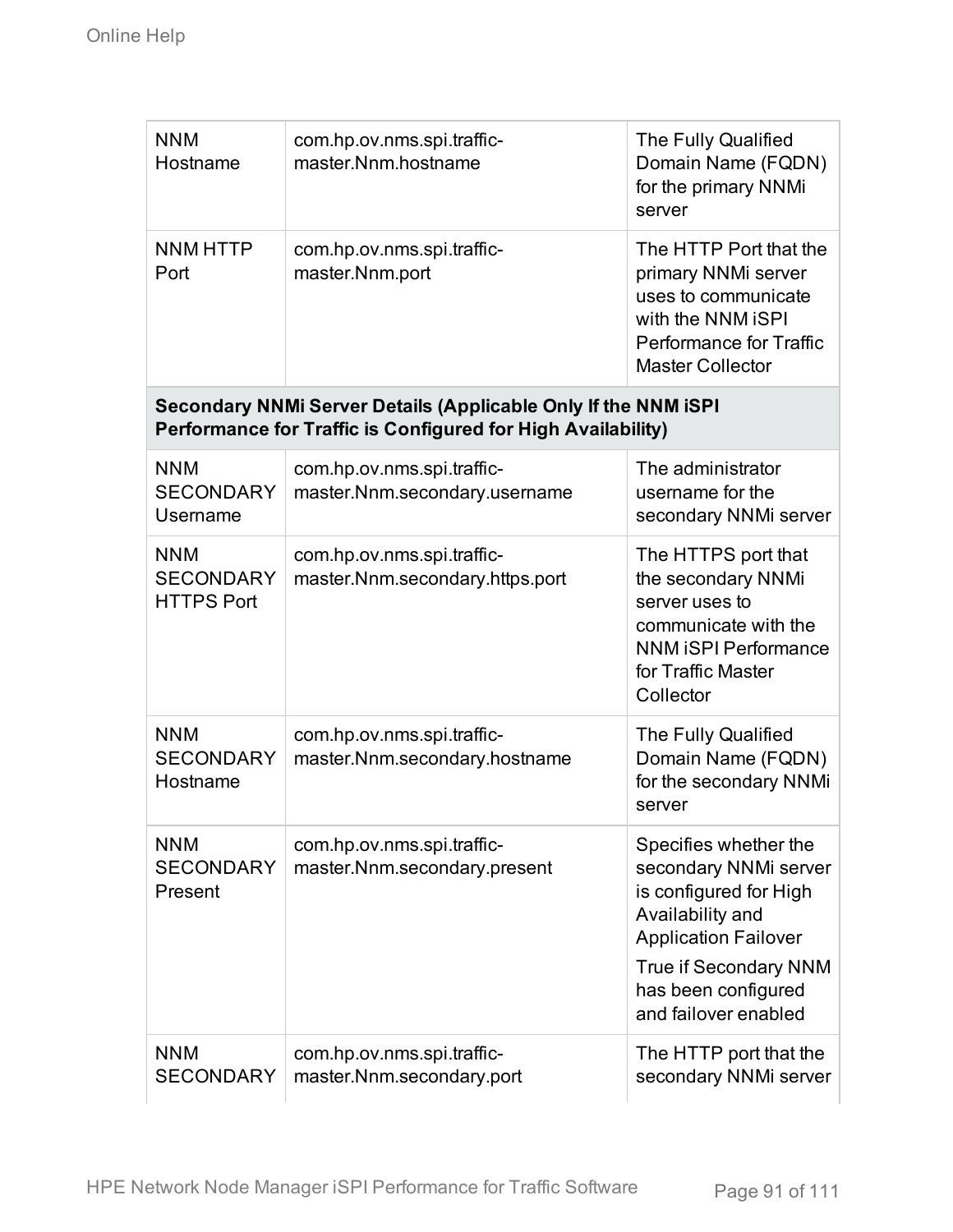| <b>HTTP Port</b>                                                                                                            |                                                                    | uses to communicate<br>with the NNM iSPI<br>Performance for Traffic<br><b>Master Collector</b>                                                                                                 |
|-----------------------------------------------------------------------------------------------------------------------------|--------------------------------------------------------------------|------------------------------------------------------------------------------------------------------------------------------------------------------------------------------------------------|
| <b>NNM</b><br><b>SECONDARY</b><br>Password                                                                                  | com.hp.ov.nms.spi.traffic-<br>master.Nnm.secondary.password        | The administrator<br>password for the<br>secondary NNMi server                                                                                                                                 |
| <b>Primary Shared Drive Details</b>                                                                                         |                                                                    |                                                                                                                                                                                                |
| <b>NNM SPI</b><br>Data Path                                                                                                 | com.hp.ov.nms.spi.traffic-<br>master.Nnm.perfspidatapath           | The shared folder on<br>the primary NNMi<br>server that the Master<br>Collector and NPS use<br>for storing the data<br>collected by the NNM<br><b>iSPI Performance for</b><br>Traffic          |
| Secondary Shared Drive Details (Applicable Only If NNM iSPI Performance<br>for Traffic is Configured for High Availability) |                                                                    |                                                                                                                                                                                                |
| <b>NNM</b><br><b>SECONDARY</b><br><b>SPI Data Path</b>                                                                      | com.hp.ov.nms.spi.traffic-<br>master.Nnm.secondary.perfspidatapath | The shared folder on<br>the secondary NNMi<br>server that the Master<br><b>Collector and NPS use</b><br>for storing the data<br>collected by the NNM<br><b>iSPI</b> Performance for<br>Traffic |
| <b>NPS Details</b>                                                                                                          |                                                                    |                                                                                                                                                                                                |
| NPS Port                                                                                                                    | com.hp.ov.nms.spi.traffic-<br>master.nps.port                      | The port that the Master<br>Collector uses to<br>communicate with the<br><b>NPS</b> server<br>NPS and the NNM ISPI<br>Performance for Traffic<br>must use same mode<br>of communication        |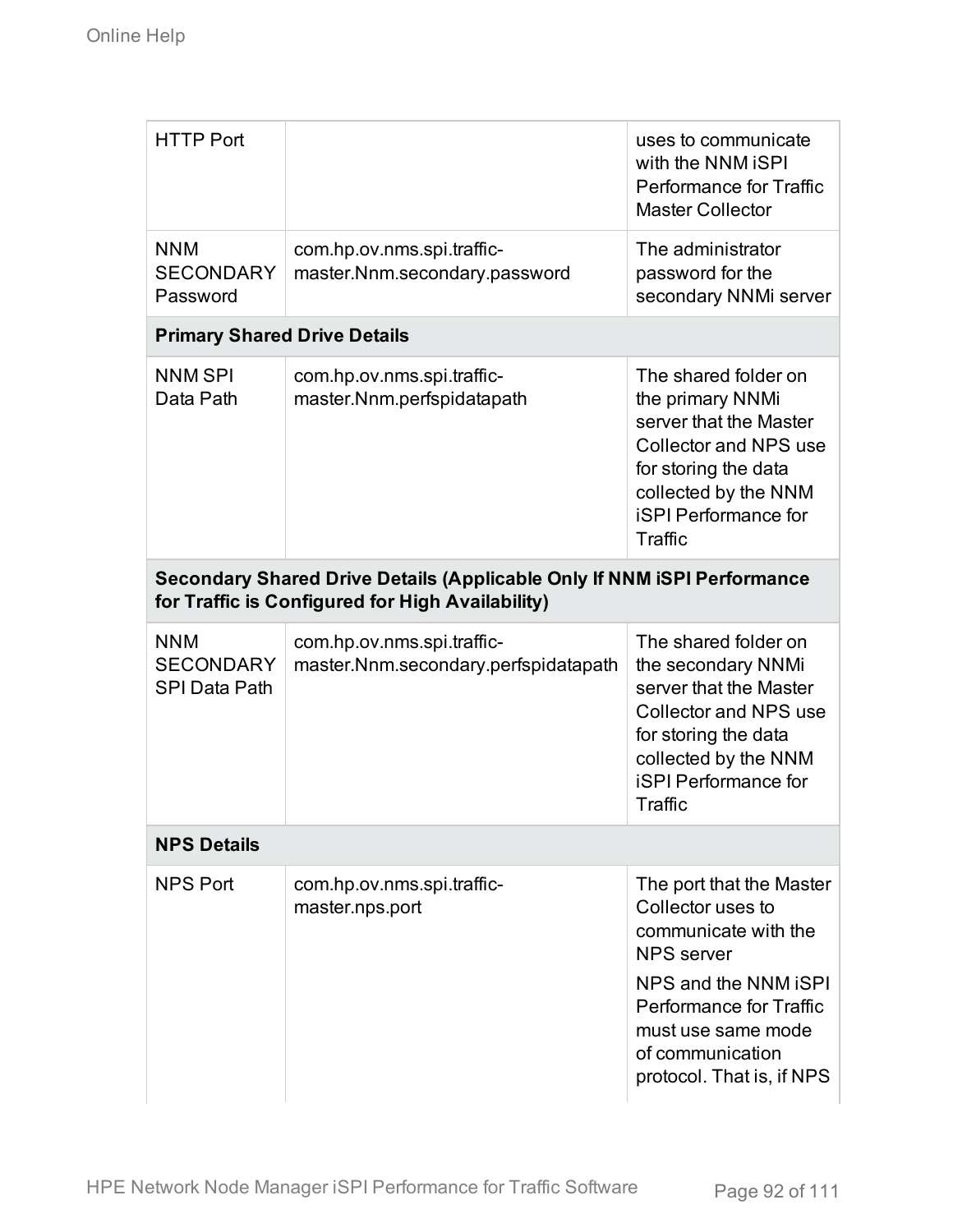|                               |                                                          | uses HTTPS, the NNM<br><b>iSPI Performance for</b><br>Traffic must also use<br>HTTPS protocol.                                    |
|-------------------------------|----------------------------------------------------------|-----------------------------------------------------------------------------------------------------------------------------------|
| <b>NPS Sybase</b><br>Username | com.hp.ov.nms.spi.traffic-<br>master.nps.sybase.user     | The administrator user<br>name for the<br>NPS database                                                                            |
| <b>NPS Sybase</b><br>Password | com.hp.ov.nms.spi.traffic-<br>master.nps.sybase.password | The administrator<br>password for the<br>NPS database                                                                             |
| <b>NPS</b><br>Hostname        | com.hp.ov.nms.spi.traffic-<br>master.nps.hostname        | The Fully Qualified<br>Domain Name (FQDN)<br>for the system where<br>NPS and NNM iSPI<br>Performance for<br>Metrics are installed |

- 2. Specify the configuration value in the Value field.
- 3. Click  $\frac{\text{Save}}{\text{Save}}$  **Save** to save the modified value.
- 4. The NNM iSPI Performance for Traffic validates your changes. If the values you specified are incorrect, the Installation Verification form displays an error message for the incorrect configuration setting.
- 5. Restart the NNM iSPI Performance for Traffic Master Collector to apply the changes.

**Note:** Using this form, you can update the configuration parameters defined in the following properties files:

- nnm.extended.properties
- nps.extended.properties
- nms-traffic-master.address.properties

You can find these properties files at the following location:

*Windows:* <Data\_Dir>\nmsas\traffic-master\conf\

*Linux:* /var/opt/OV/nmsas/traffic-master/conf/

### Viewing Unresolved IPs

You can view the IP addresses of interfaces (which are capable of reporting the traffic flow data) that the NNM iSPI Performance for Traffic failed to resolve. The Unresolved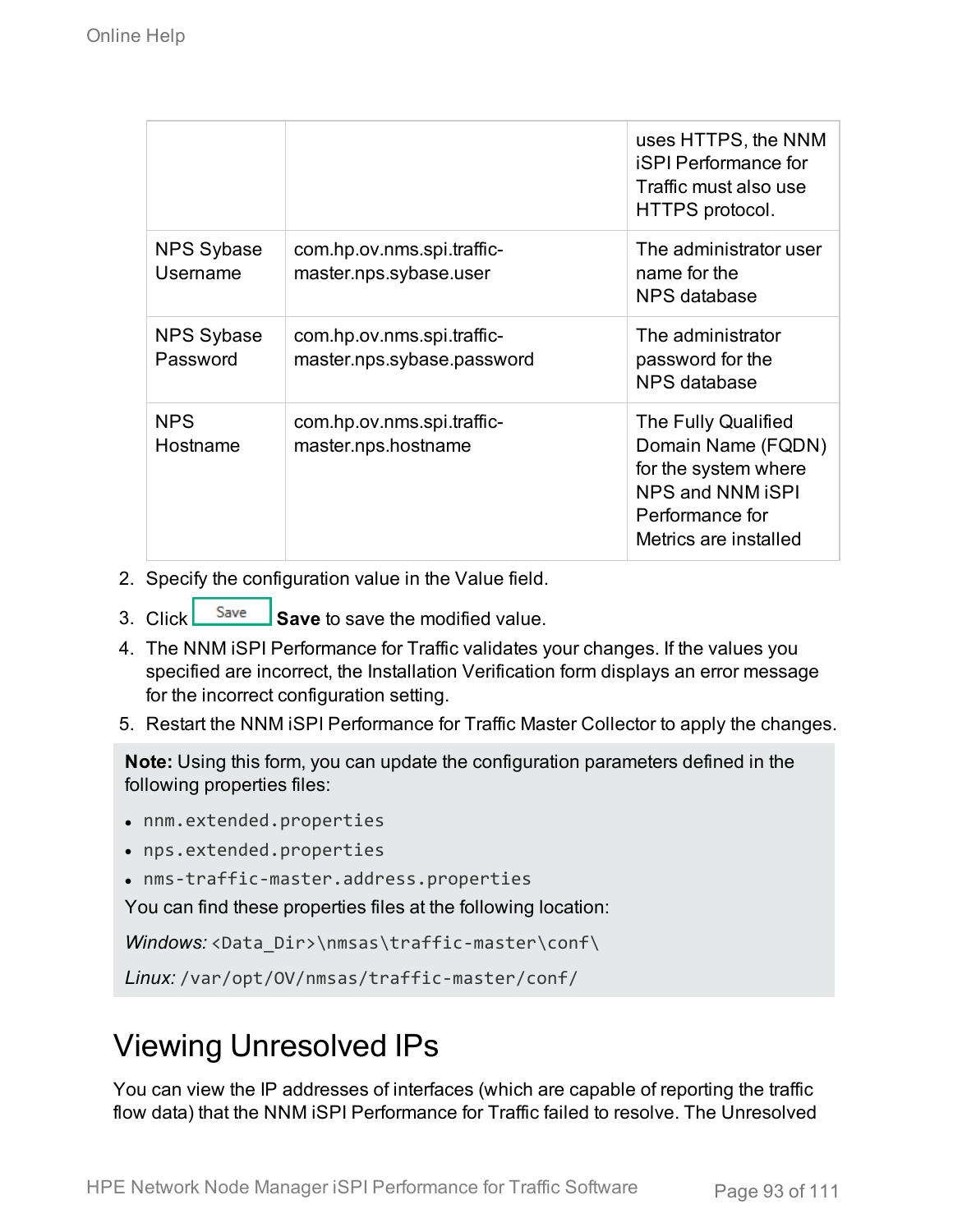NNM IP view in the NNM iSPI Performance for Traffic Configuration form enables you to view the list of IP addresses of interfaces that could not be resolved by the HPE Network Node Manager i Software.

To view the unresolved IPs of flow reporting interfaces, click **System Health > Unresolved NNMi IPs** in the NNM iSPI Performance for Traffic Configuration form.

The view shows the following details:

- IP address: IP address of the interface that is configured to report the traffic flow data.
- Interface index: Index of the interface.
- Last attempt time: Time-stamp of the last attempt made by the NNM iSPI Performance for Traffic to resolve the IP address.

Click **Refresh** to refresh the list of attempts.

### Incident Types Supported by the NNM iSPI Performance for Traffic

The NNM iSPI Performance for Traffic supports the incident types listed below. All the incidents have Critical severity.

- 1. InterfaceTraffic: Signifies the following:
	- High traffic \$mtype \$metric reported through an interface \$interfaceName on the node \$nodeName.
	- Configured threshold: \$configuredValue and Measured value: \$reportedValue.
	- Measurement time is: \$reportedTime
- 2. InterfaceApplicationTraffic: Signifies the following:
	- High traffic \$mtype \$metric reported through an interface \$interfaceName on the node \$nodeName for the application \$application.
	- Configured threshold: \$configuredValue and Measured value: \$reportedValue.
	- Measurement time is: \$reportedTime
- 3. InterfaceApplicationSiteTraffic: Signifies the following:
	- High traffic \$mtype \$metric reported through an interface \$interfaceName on the node \$nodeName in site \$siteName for an application \$application.
	- Configured threshold: \$configuredValue and Measured value: \$reportedValue.
	- Measurement time is: \$reportedTime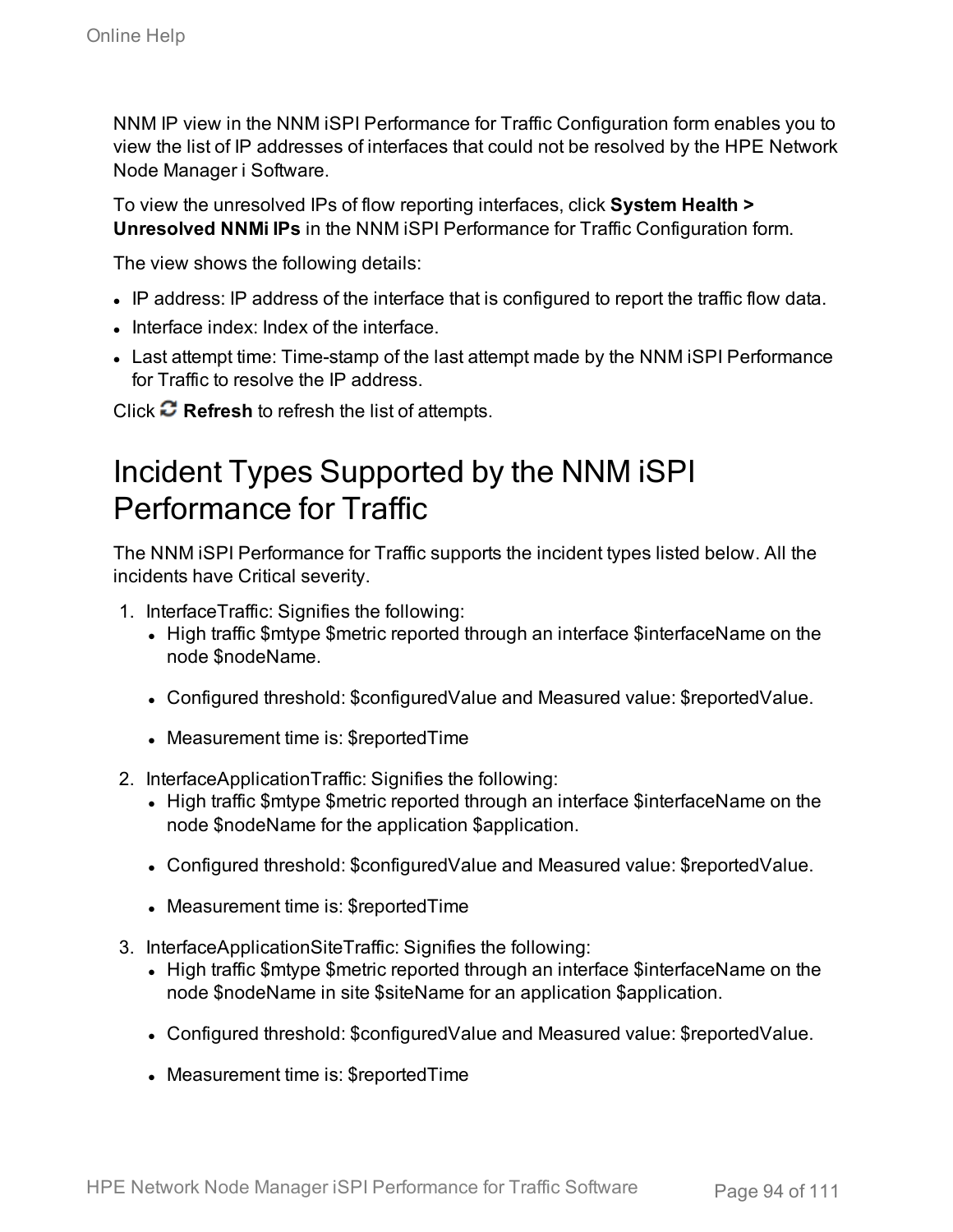- 4. InterfaceSiteTraffic: Signifies the following:
	- High traffic \$mtype \$metric reported through an interface \$interfaceName on the node \$nodeName for site \$siteName.
	- Configured threshold: \$configuredValue and Measured value: \$reportedValue.
	- Measurement time is: \$reportedTime
- 5. InterfaceTosTraffic: Signifies the following:
	- High traffic \$mtype \$metric reported through an interface \$interfaceName on the node \$nodeName for the ToS \$tos.
	- Configured threshold: \$configuredValue and Measured value: \$reportedValue.
	- Measurement time is: \$reportedTime
- 6. InterfaceTosSiteTraffic: Signifies the following:
	- High traffic \$mtype \$metric reported through an interface \$interfaceName on the node \$nodeName for the ToS \$tos in site \$siteName.
	- Configured threshold: \$configuredValue and Measured value: \$reportedValue.
	- Measurement time is: \$reportedTime
- 7. NodeTraffic: Signifies that one or more interfaces on node: \$node has breached the traffic thresholds, where:
	- \$mtype is INGRESS or EGRESS
	- Smetric is BANDWIDTH or VOLUME
	- $\bullet$  \$interfaceName is InterfaceName
	- \$nodeName is nodeName
	- \$configuredValue threshold condition
	- \$reportedValue value reported
	- SreportedTime reporting time
	- $\bullet$  \$siteName is site name
	- $\blacksquare$   $\blacksquare$  Stos is tos.
	- \$app is Application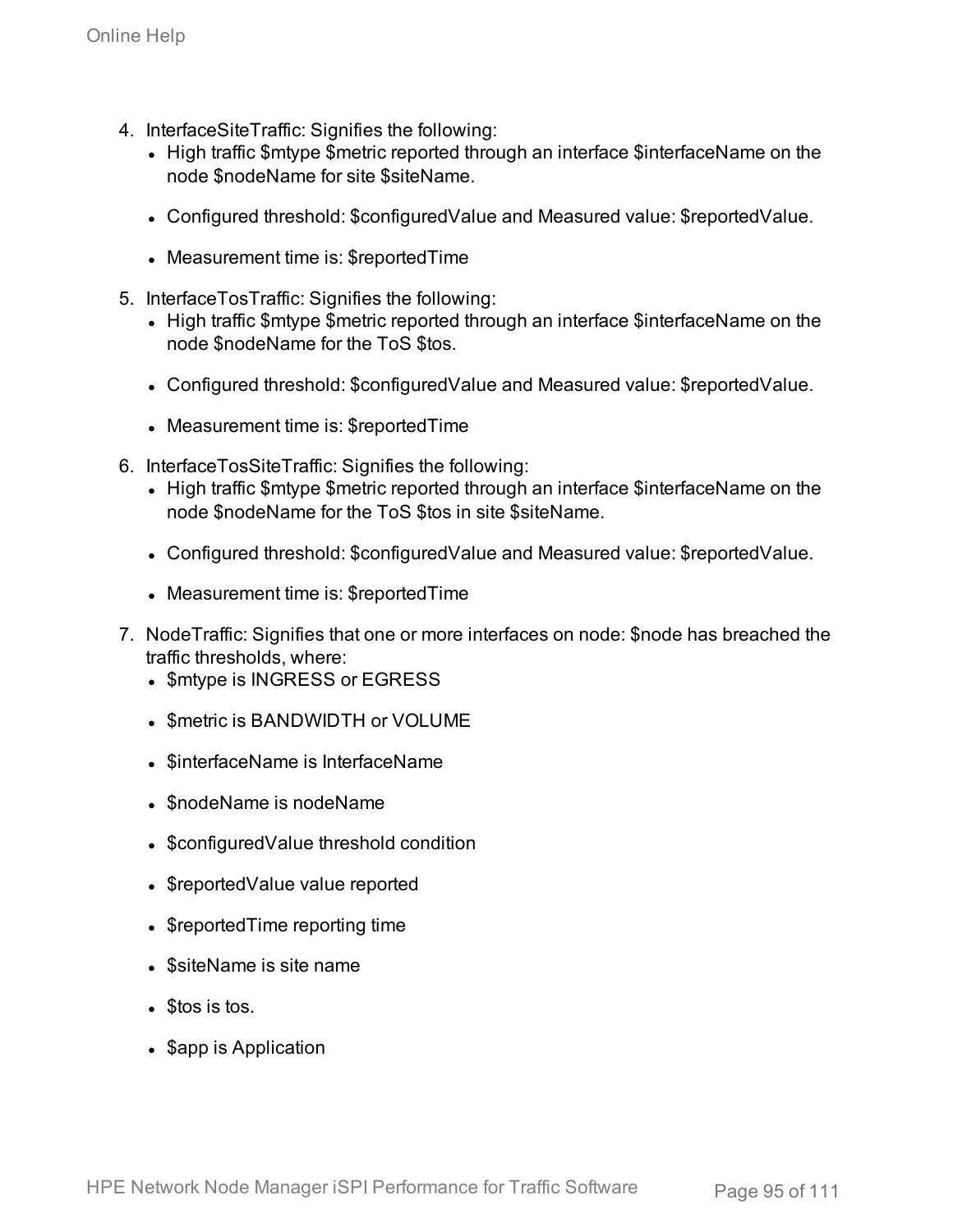## Storing and Analyzing Flow Packets

The NNM iSPI Performance for Traffic provides you with a mechanism to store and analyze raw flow packets obtained from different sources by the Leaf Collector. When adding a new Leaf Collector, you can specify if you want to collect raw flow packets. After the NNM iSPI Performance for Traffic stores the flow packets on the Leaf Collector system, you can use the nmstrafficinspectiontool.ovpl utility to analyze the flow packets.

When you add a new Leaf Collector instance or edit an existing Leaf Collector instance, select **true** for the Store Flow in the File field. The Leaf Collector stores the received flow packets in the following directory:

<sup>l</sup> *On Windows:*

```
<Data_Dir>\nmsas\traffic-leaf\data\<Leaf_Collector_Instance>\<IP_Address_
of_Source>
```
<sup>l</sup> *On Linux:*

```
/var/opt/OV/nmsas/traffic-leaf/data/<Leaf_Collector_Instance>/<IP_
Address_of_Source>
```
**Tip:** Use this feature only for troubleshooting. This option has a significant impact on the performance of the Leaf Collector.

In this instance:

*<Data\_Dir>*: Data directory that you chose during the installation of the Leaf Collector. *<Leaf\_Collector\_Instance>*: Name of the Leaf Collector instance *<IP\_Address\_of\_Source>*: IP address of the device where the flow packet originated.

#### **To disable the mechanism to store flow packets, follow these steps:**

- 1. Go to the Leaf Collector view.
- 2. Select the Leaf Collector instance for which you want to disable the flow packet storing mechanism.
- 3. Click **Open**. A new form opens.
- 4. In the new form, set Store Flow in File to **false**.
- 5. To remove the existing flow packet files, remove the \*.flow files from the following directory:
	- <sup>l</sup> *On Windows: <Data\_Dir>*\nmsas\traffic-leaf\data\*<Leaf\_Collector\_Instance>\<IP\_ Address\_of\_Source>*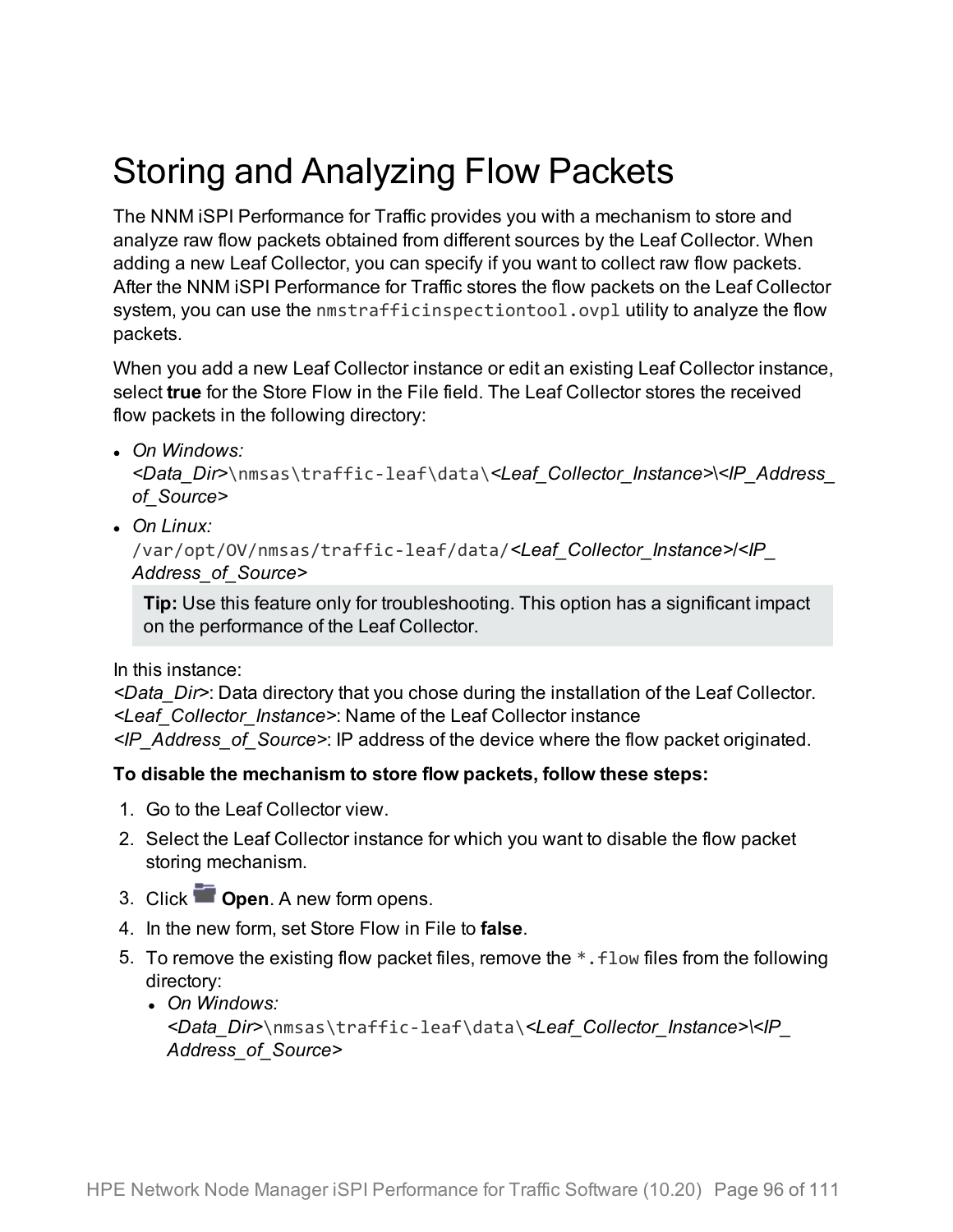<sup>l</sup> *On Linux:* /var/opt/OV/nmsas/traffic-leaf/data/*<Leaf\_Collector\_Instance>*/*<IP\_ Address\_of\_Source>*

Do not delete the directories; delete only the  $*$ . flow files. If you delete the directory, the Leaf Collector fails to store flow packets when you enable the storing mechanism again.

#### In this instance:

*<Data\_Dir>*: Data directory that you chose during the installation of the Leaf Collector. *<Leaf\_Collector\_Instance>*: Name of the Leaf Collector instance *<IP\_Address\_of\_Source>*: IP address of the device where the flow packet originated.

## Viewing and Analyzing Flow Packets

The nmstrafficinspectiontool.ovpl utility enables you to view and analyze the flow packets (\*.flow files) that are stored in the following directory:

<sup>l</sup> *On Windows:*

*<Data\_Dir>*\nmsas\traffic-leaf\data\*<Leaf\_Collector\_Instance>*\*<IP\_Address\_ of\_Source>*

<sup>l</sup> *On Linux:*

/var/opt/OV/nmsas/traffic-leaf/data/*<Leaf\_Collector\_Instance>*/*<IP\_ Address\_of\_Source>*

The raw flow packets are saved by the Leaf Collector with the following file name format:

*<IP\_Address\_of\_Source>*\_*<Date>*\_*<Time>*\_*<FlowType>*\_*<Leaf\_Collector\_ Instance>*.flow

In this instance:

*<Data\_Dir>*: Data directory that you chose during the installation of the Leaf Collector. *<Leaf\_Collector\_Instance>*: Name of the Leaf Collector instance.

*<IP\_Address\_of\_Source>*: IP address of the device where the flow packet originated. *<Time>*: The time (in the *hour\_minute* format) when the collector starts storing the flow packet on the system.

*<FlowType>*: The type of the flow packet. Possible values are NetFlowV5, NetFlowV9, sFlow, IPFIX, and JFlow.

*<Leaf\_Collector\_Instance>*: Name of the Leaf Collector instance that receives the packet.

For example: 172.16.10.5\_21-May-2010\_11-20\_NetflowV5\_collector125.flow

**To view stored flow packets, follow these steps:**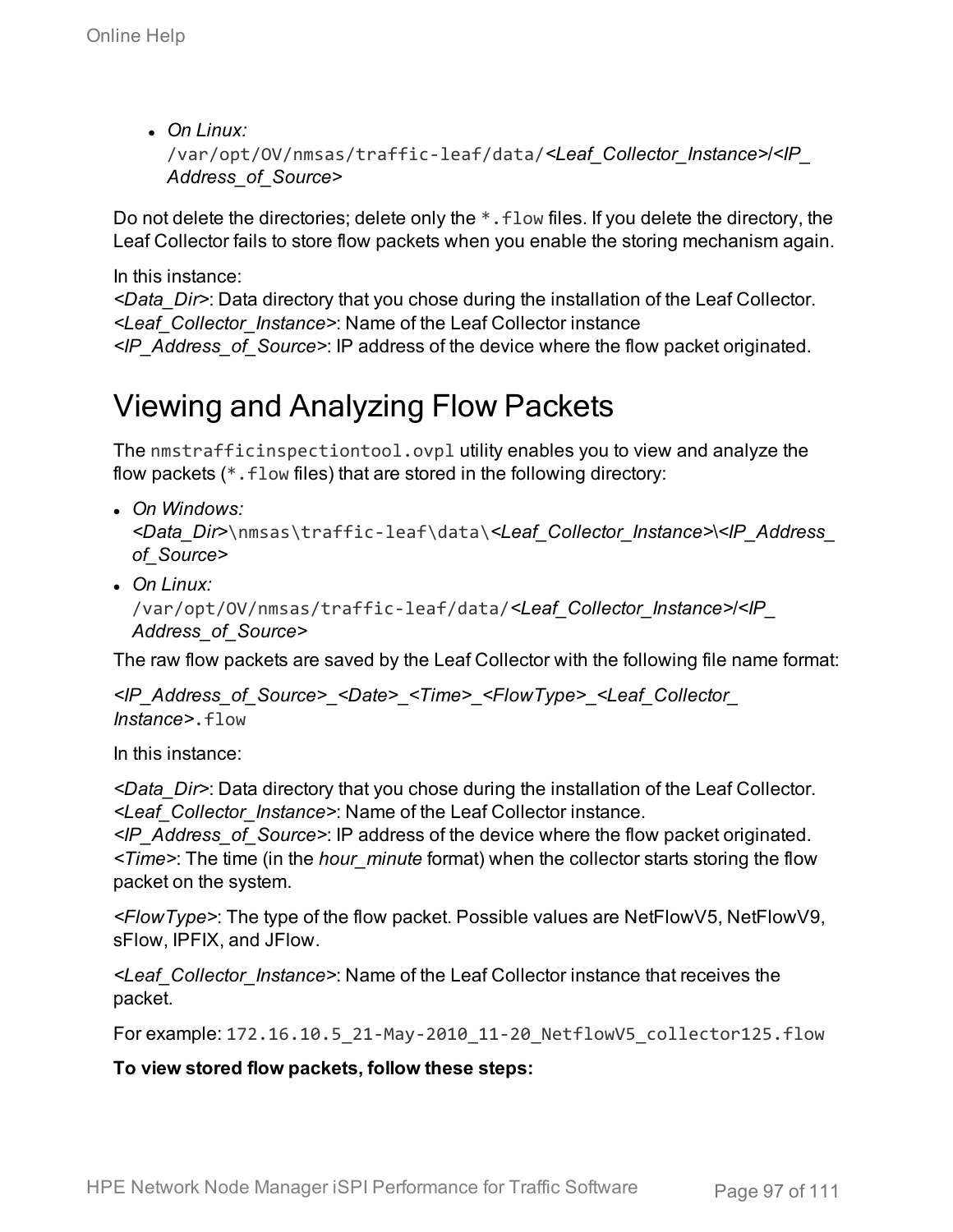- 1. Log on to the Leaf Collector system with the root (Linux) or administrator (Windows) privileges.
- 2. Go to the following directory: On Windows: *<Data\_Dir>*\nmsas\traffic-leaf\data\*<Leaf\_Collector\_ Instance>*\*<IP\_Address\_of\_Source>*

On Linux: /var/opt/OV/nmsas/traffic-leaf/data/*<Leaf\_Collector\_ Instance>*/*<IP\_Address\_of\_Source>*

3. To view the contents of all the flow packet files stored by the Leaf Collector, run the following command:

#### **nmstrafficinspectiontool.ovpl**

The contents of all the flow packet files appear in the command line console.

- 4. In addition to viewing the contents of all the flow packet files available in the directory, you can perform the following operations:
	- <sup>l</sup> **Filter the output**

You can filter out the contents of flow packets that are not of your interest by using the -filter option.

To filter out flow packets, run the following command:

**nmstrafficinspectiontool.ovpl -[f|file]** *<FlowPacketFileName>* **-filter** *<filter\_ condition>,<filter\_condition>,...*

In this instance, *<filter condition>* is the filter condition created with one of the attributes of flow packets. The command shows the contents of the flow packets that match the filter condition. For example, the command

**nmstrafficinspectiontool.ovpl -filter SrcIP 172.17.10.\*** shows the contents of the flow packets that originated from systems with the given source IP address.

#### <sup>l</sup> **View selected attributes**

To view only select attributes of packet files, run the following command: **nmstrafficinspectiontool.ovpl -[f|file]** *<FlowPacketFileName>* **- [hc|hidecolumns]** *<attribute\_name>,<attribute\_name>,***...** In this instance:

*<FlowPacketFileName>* is the name of the flow packet file (\*.flow file)*. <attribute\_name>* is the name of the attribute that you want to hide.

<sup>l</sup> **View a single file**

To view the contents of a particular file, run the following command: **nmstrafficinspectiontool.ovpl -[f|file]** *<FlowPacketFileName>* In this instance, *<FlowPacketFileName>*is the name of the flow packet file  $(* .$  flow file).

The contents of the file appear in the command line console.

#### <sup>l</sup> **Export the contents of packet files to CSV files**

To export the contents of the files into a CSV file, run the following command: **nmstrafficinspectiontool.ovpl -[d|dir]** *<directoryPath>* **-csv -csvdir**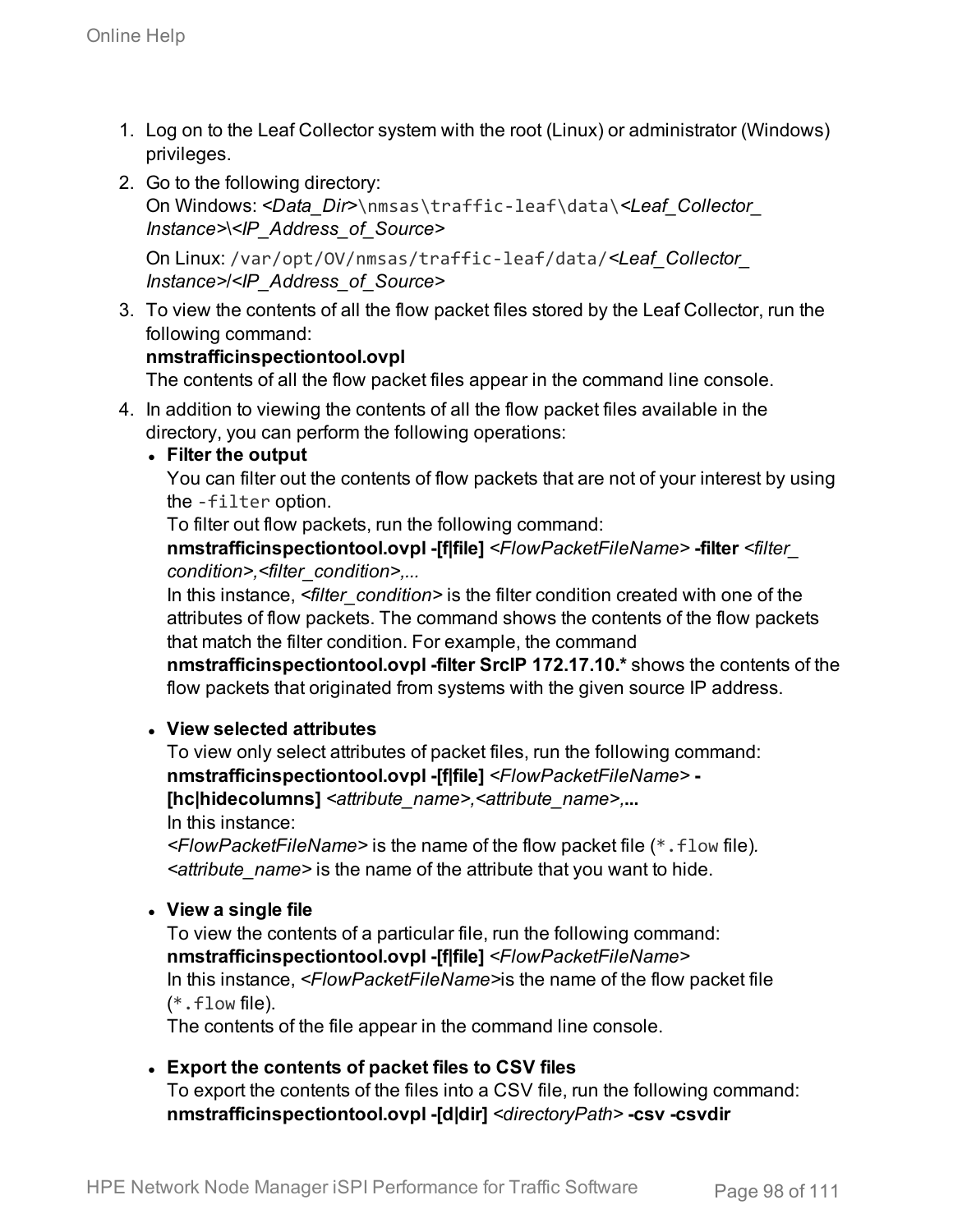*<csvDirectory>* **-csvname** *<csvFileName>*

In this instance:

*<directoryPath>* is the full directory path where the flow packets are stored on the Leaf Collector.

*<csvDirectory>* is the directory on the Leaf Collector system where the CSV file is saved.

*<csvFileName>* is the file name with which the Leaf Collector saves the CSV file.

#### <sup>l</sup> **Export the contents of a particular file to a CSV file**

To export the contents of a particular file to a CSV file, run the following command:

**nmstrafficinspectiontool.ovpl [-f|file]** *<FlowPacketFileName>* -**csv -csvdir** *<csvDirectory>* **-csvname** *<csvFileName>*

In this instance:

*<FlowPacketFileName>*is the name of the flow packet file (\*.flow file). *<csvDirectory>* is the directory on the Leaf Collector system where the CSV file is saved.

*<csvFileName>* is the file name with which the Leaf Collector saves the CSV file.

#### <sup>l</sup> **Export filtered contents to a CSV file**

You can combine the -csv and -filter options to export filtered content to a CSV file.

To export filtered content to a CSV file, run the following command:

**nmstrafficinspectiontool.ovpl -filter** *<filter\_condition>,<filter\_condition>,...* **-csv csvdir** *<csvDirectory>* **-csvname** *<csvFileName>*

In this instance:

*<filter\_condition>* is the filter condition created with one of the attributes of flow packets. The command shows the contents of the flow packets that match the filter condition.

*<csvDirectory>* is the directory on the Leaf Collector system where the CSV file is saved.

*<csvFileName>* is the file name with which the Leaf Collector saves the CSV file.

#### <sup>l</sup> **Inspect the files based on the time range**

To inspect the files based on the time range, run the following commands: **nmstrafficinspectiontool.ovpl -[d|dir]** *<directoryPath>* **-[fr|from]** *<fromTime>* **- [to]** *<toTime>*

In this instance:

*<directoryPath>* is the full directory path where the flow packets are stored on the Leaf Collector*.*

*<fromTime>* is the start time ( in the MM/dd/yyyy HH:mm:ss format) from which you want to inspect the files.

*<toTime>* is the end time ( in the MM/dd/yyyy HH:mm:ss format) after which you do not want to inspect the files.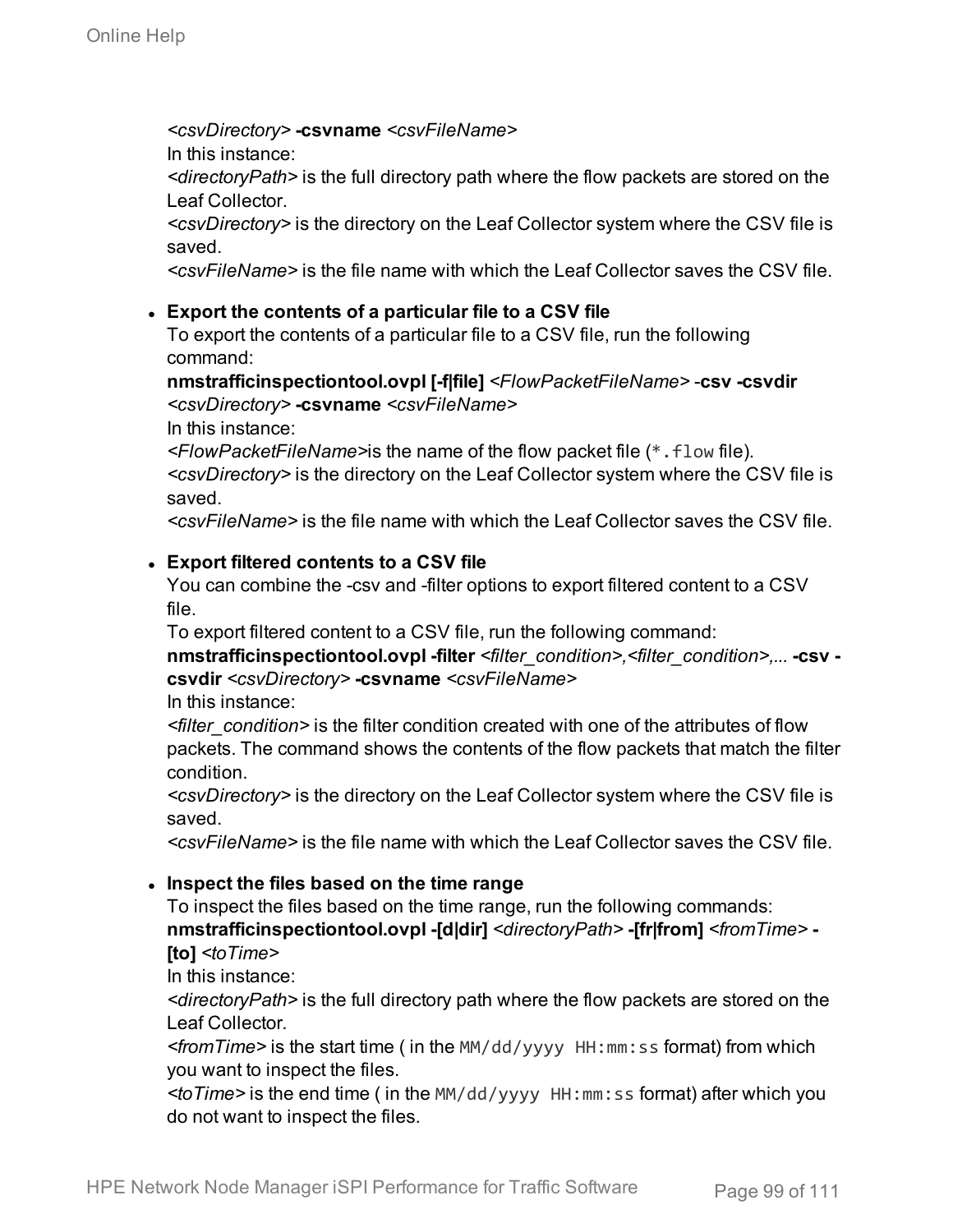You can also combine the filter and hidecolumns options to inspect files based on a time range.

<sup>l</sup> **Export the contents from a directory to a CSV file based on time range** To export the contents from a directory to a CSV file based on time range, run the following command:

**nmstrafficinspectiontool.ovpl -[d|dir]** *<directoryPath>* **-[f|from]** *<fromTime>* **- [t|to]** *<toTime>* **-csv -csvdir** *<csvDirectory>* **-csvname** *<csvFileName>* In this instance:

*<directoryPath>* is the full directory path where the flow packets are stored on the Leaf Collector.

*<fromTime>* is the start time ( in the MM/dd/yyyy HH:mm:ss format) from which you want to inspect the files.

*<toTime>* is the end time ( in the MM/dd/yyyy HH:mm:ss format) after which you do not want to inspect the files.

*<csvDirectory>* is the directory on the Leaf Collector system where the CSV file is saved.

*<csvFileName>* is the on the Leaf Collector system where the CSV file is saved.

#### <sup>l</sup> **View the error messages**

To print the errors on screen, run the following command: **nmstrafficinspectiontool.ovpl [-f|file]** *<FlowPacketFileName>* -**e** In this instance, *<FlowPacketFileName>*is the name of the flow packet file  $(*.$  flow file).

The errors appear on the console.

For more information on the nmstrafficinspectiontool.ovpl command, see reference pages.

### Contents of the Flow Packet Files

A flow packet file includes the following details in its content:

- Router: The router or switch that sent the flow packet to the Leaf Collector.
- SrcIP: IP address of the system where the IP flow originated.
- DstIP: IP address of the destination system of the IP flow.
- IPProtocol: IP protocol used by the flow.
- NFSNMPInputIndex: SNMP index of the egress interface.
- NFSNMPOutputIndex: SNMP index of the ingress interface.
- SrcPort: Egress port.
- DstPort: Ingress port.
- TCPFlags: TCP flag of the traffic flow.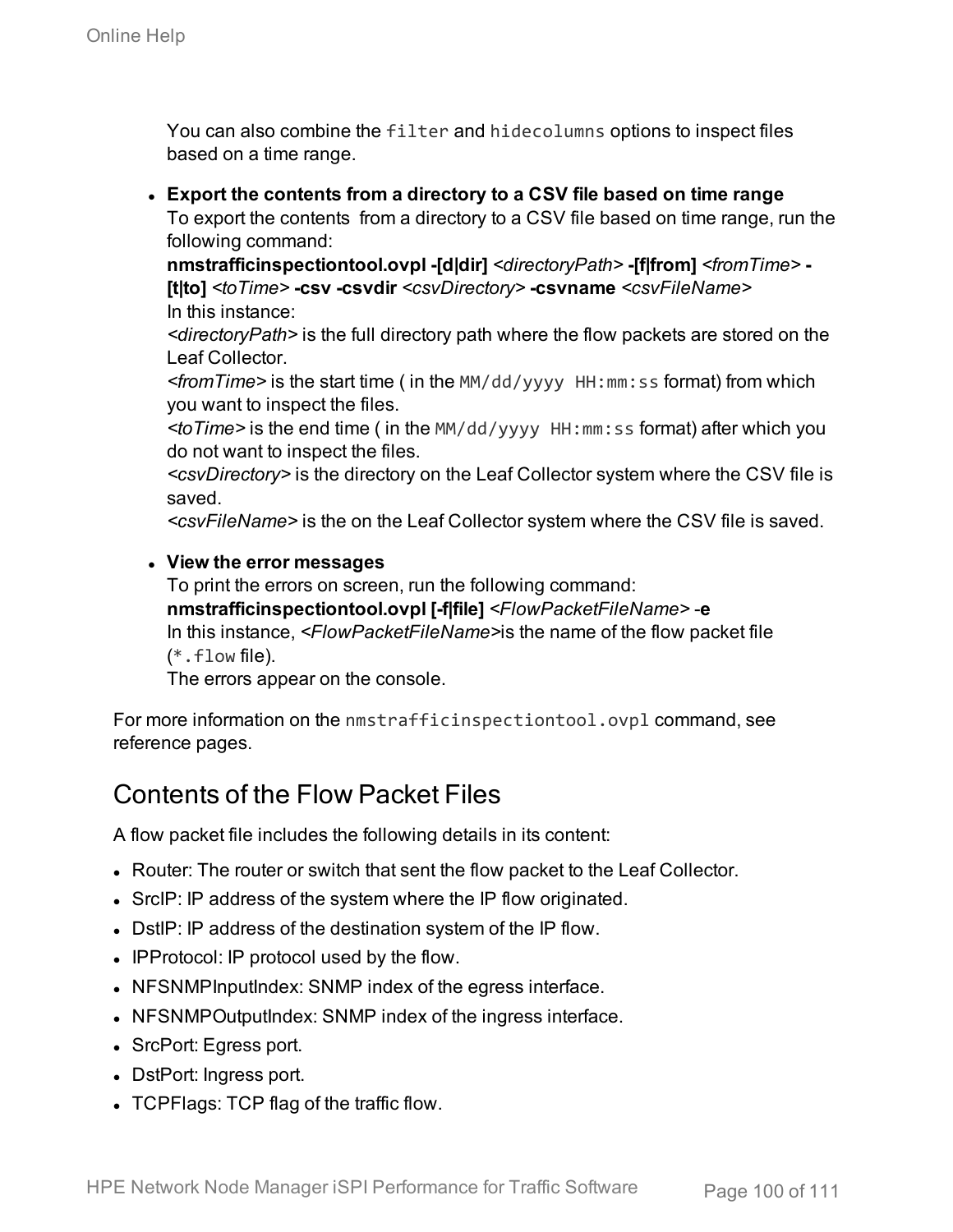- IPToS: Type of Service property of the traffic flow.
- NumPacket: Number of packets in the traffic flow.
- NumBytes64: Number of bytes in the traffic flow.
- StartTime: Time when the traffic flow originated from the source system.
- EndTime: Time when the traffic flow arrived on the destination system.

### Limiting the Number of the Flow Packet Files

Once configured, the Leaf Collector continues to create flow packet files on the system, which eventually consume a significant amount of disk space. When the available disk space of the Leaf Collector system decreases to 10%, the Leaf Collector automatically stops creating any new flow packet files. The NNM iSPI Performance for Traffic provides you with a mechanism to control the maximum number of flow packet files on the system.

#### **To limit the number of flow packet files, follow these steps:**

- 1. Log on to the Leaf Collector system.
- 2. Go to the following location:
	- <sup>l</sup> *On Windows:*

*<DataDir>*\nmsas\traffic-leaf\conf In this instance, *<DataDir>* is the directory where you chose to place the data files while installing the Leaf Collector.

- <sup>l</sup> *On Linux:* /var/opt/OV/nmsas/traffic-leaf/conf
- 3. Open the nms-traffic-leaf.address.properties file with a text editor.
- 4. Set the max.dump.hours property to the number of hours for which you want to store the flow packet files.
- 5. Save the file.
- 6. Enable the packet file storing mechanism. After creating a flow packet file, the Leaf Collector retains the file for the number of hours specified for the max.dump.hours property. For example, if you set the max.dump.hours property to 1, the Leaf Collector instance retains a flow packet file only for 1 hour after its creation.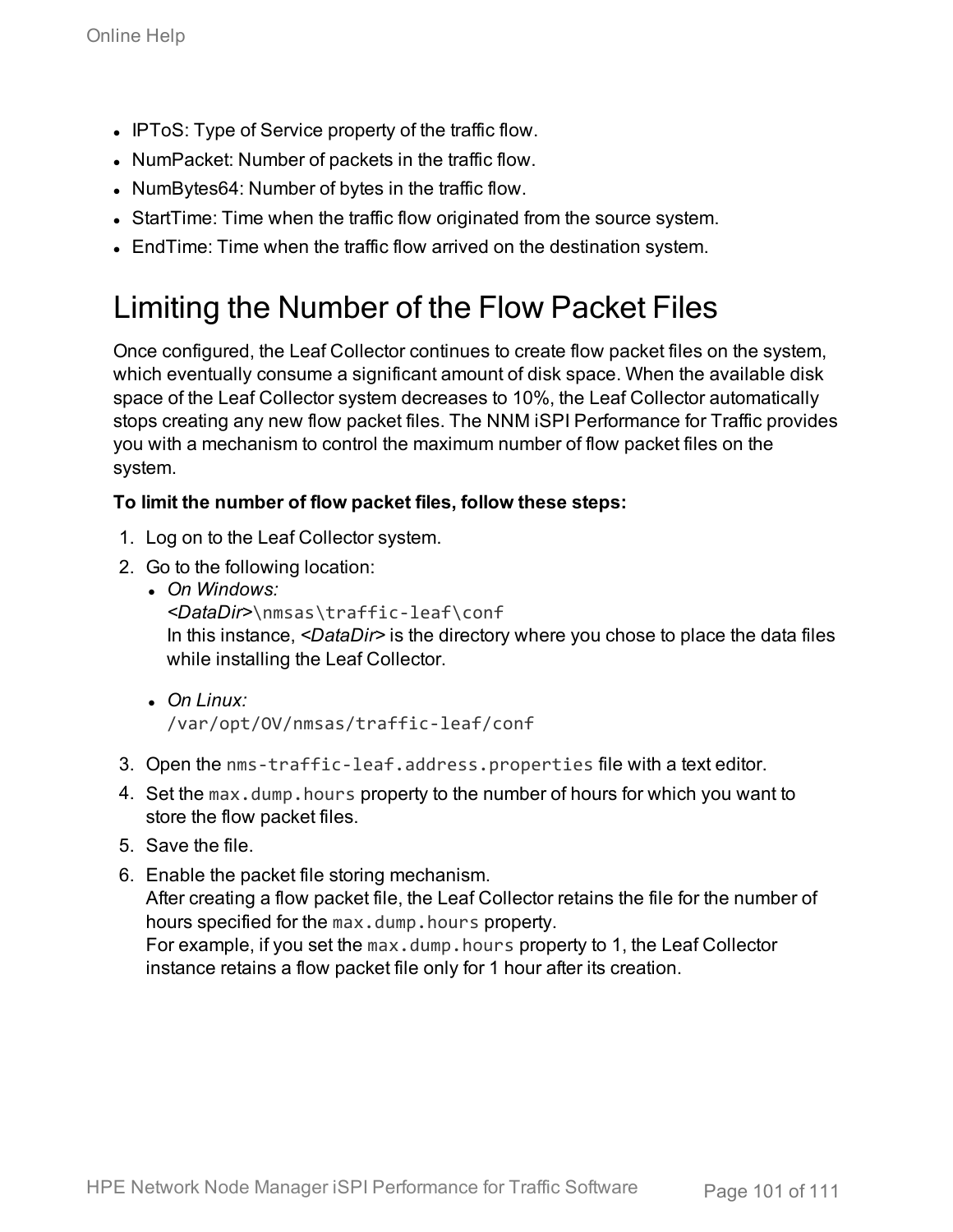## Listing the Undefined Applications for a Leaf Collector

When a flow record contains applications that do not satisfy any existing application mapping rule, the NNM iSPI Performance for Traffic marks these applications as "Undefined Application".

The NNM iSPI Performance for Traffic Undefined Applications form enables you to list and view the applications for which no application mapping exists.

If you see these Undefined Applications generating significant volume of traffic, you can create the application mappings to identify the applications contributing to traffic volume.

The Undefined Applications form (under Application Mapping Configuration) lists the following parameters:

| <b>Column Name</b>      | <b>Description</b>                                             |
|-------------------------|----------------------------------------------------------------|
| <b>Destination Port</b> | The port that does not have any application mapping configured |
| Number of Bytes         | Traffic volume generated from this port                        |
| Node Name               | The node for which the port is configured                      |
| Interface Name          | The interface for which the port is configured                 |
| Ingress/Egress          | Type of traffic generated from the port                        |

# Disabling Interfaces to Report Flow Data

You can configure the NNM iSPI Performance for Trafficto stop processing flows from select interfaces. As a result, flows reported by the selected interfaces are not analyzed and those flows do not contribute to the reports. The NNM iSPI Performance for Traffic provides you with a command line utility to perform this configuration.

#### **To configure the NNM iSPI Performance for Traffic to stop processing flows, follow these steps:**

- 1. Log on to the Master Collector system with the root or administrator privileges.
- 2. Go to the following directory: *On Windows: <Master\_Install\_Dir>*\nonOV\traffic-master\bin *On Linux:* /opt/OV/nonOV/traffic-master/bin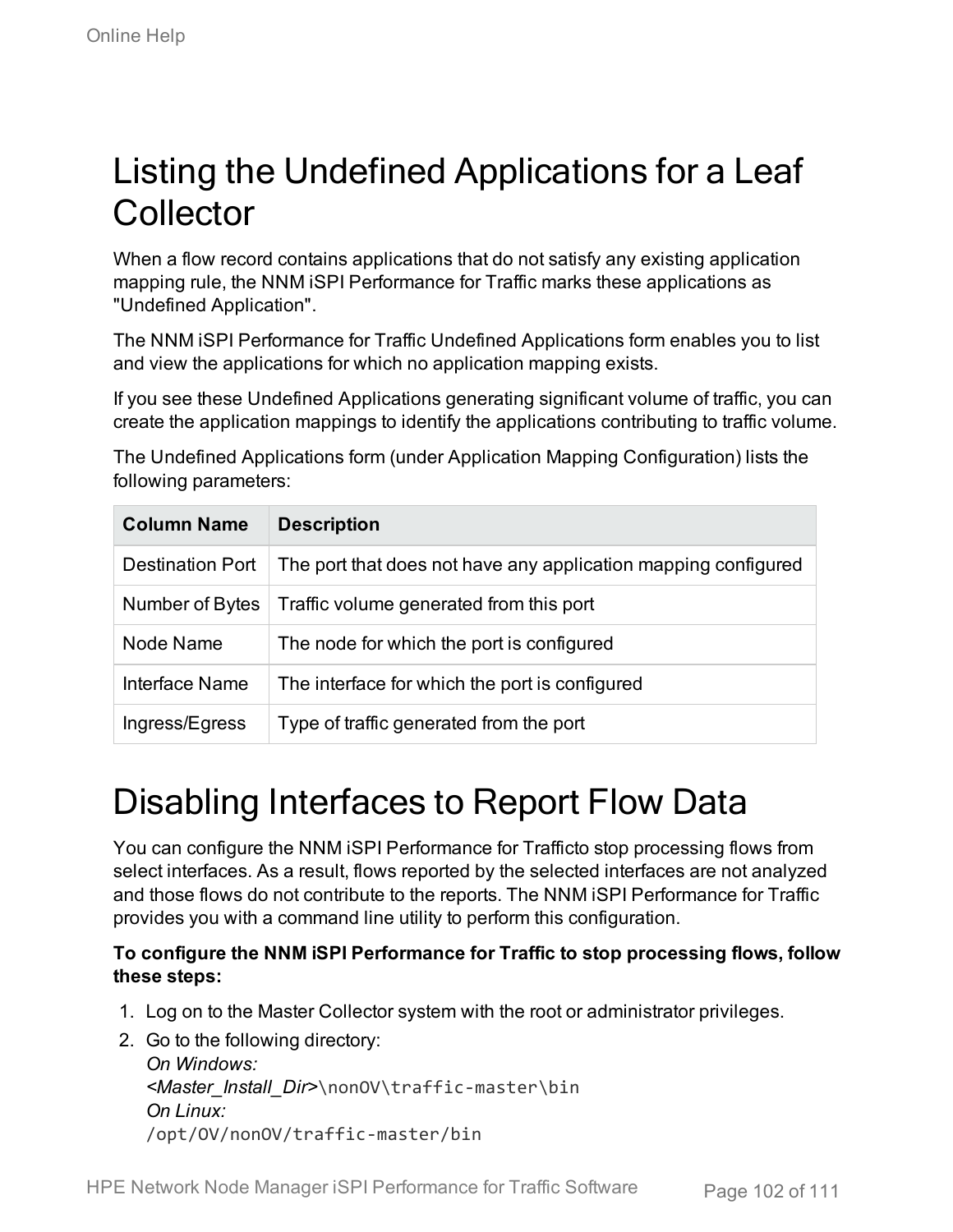3. Run the following command:

```
nmstrafficdisableflow.ovpl --username=<username> --
password=<password> --uuid=<interface_uuid>
In this instance,
```
*<username>* is the user name of the Master Collector system user (created during installation)

*<password>* is the password for the Master Collector system user (created during the installation)

*<Interface\_UUID>* is the UUID of the flow reporting interface that you want to exclude.

The status of the interface in the Flow Reporting Interfaces view appears as Disabled. As a result, the license consumption of the NNM iSPI Performance for Traffic is also reduced accordingly. For example, if you stop processing flows from a NetFlow interface, the license consumption of the NNM iSPI Performance for Traffic gets reduced by five iSPI points.

**Tip:** To find the UUID of an interface, go to the Interfaces View (inventory) in the NNMi console and select the interface. Open the Interface form, and then go to the Registration tab. The UUID of the interface is displayed in the Registration tab.

To include the flows from the interface again, run the following command:

```
nmstrafficenableflow.ovpl --username=<username> --password=<password>
--uuid=<interface_uuid>
```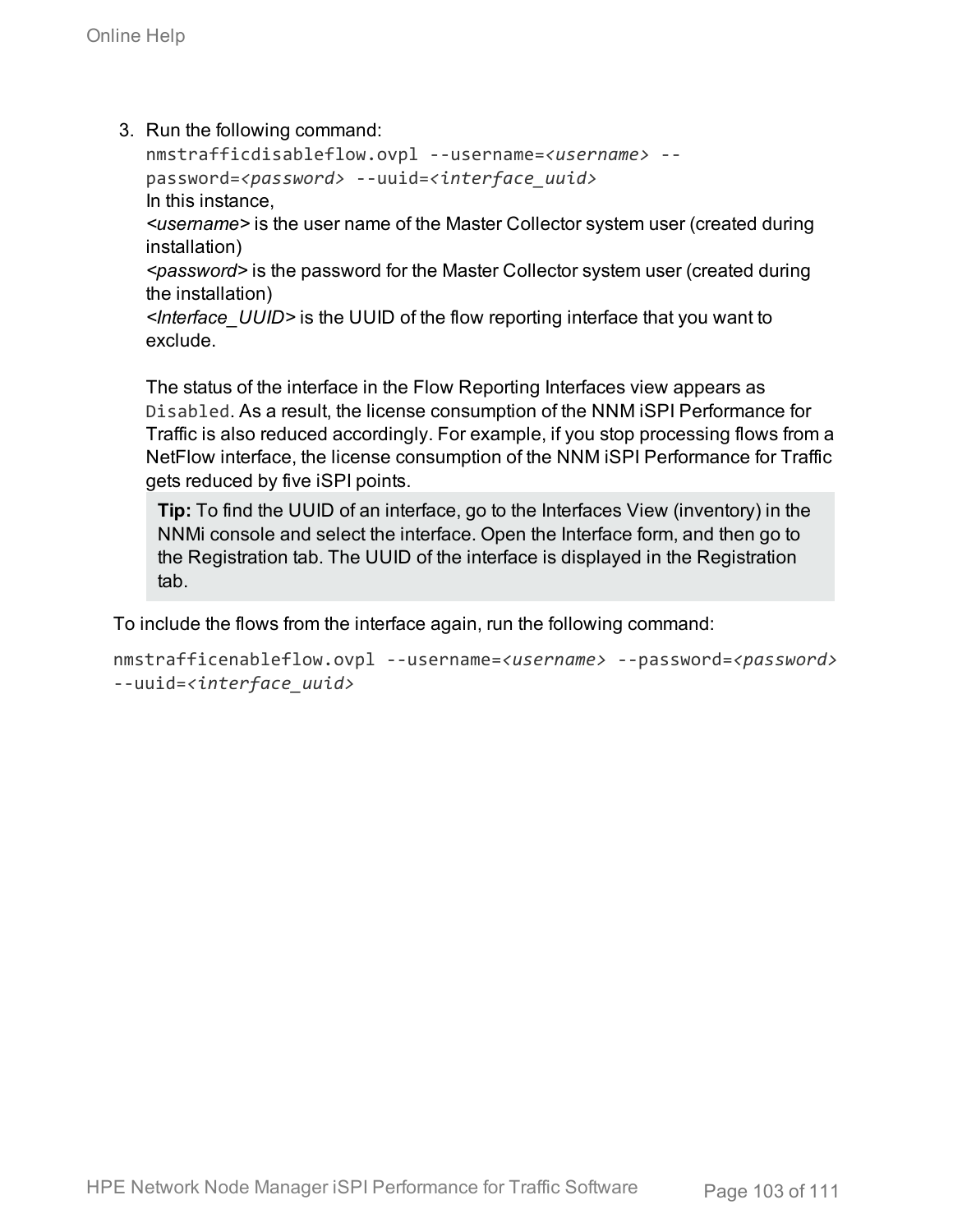## Viewing the NNM iSPI Performance for Traffic Maps

The NNM iSPI Performance for Traffic maps help you understand traffic flows on your network. NNM iSPI Performance for Traffic maps obtain information from all the nodes that send traffic flow to your network.

The following NNM iSPI Performance for Traffic maps are available in the NNMi console:

- Destination and Application Map
- Top Sources by Destination Map
- Traffic Path View

You can view all the top destinations and applications that contribute to the traffic flow in your network at any given point of time.

## Accessing Maps

#### **To access the maps, follow these steps:**

- 1. Select the table view you want from the Workspaces navigation panel. (For example, select the Inventory workspace, Nodes view.)
- 2. In the table view, click the selection box corresponding to the required node.
- 3. Select the **Actions** menu in the main toolbar and select **Traffic Maps.**
- 4. Select the required map from the list.
- 5. Filter the information as required.
- 6. Click **Get Data** in the selected map form.

## Types of Maps

The NNM iSPI Performance for Traffic shows the following types of maps:

**• Destination and Application Map:** This map displays the top destinations and applications that contribute to the traffic flow to your network. If the applications are directly connected to an IP address, the IP address is considered a destination. Some destination IP addresses may be connected to multiple applications. The map is neither a network topology map nor a device centric map. It represents the logical views of traffic flows in a network. Top N means top N application and top N destinations grouped together.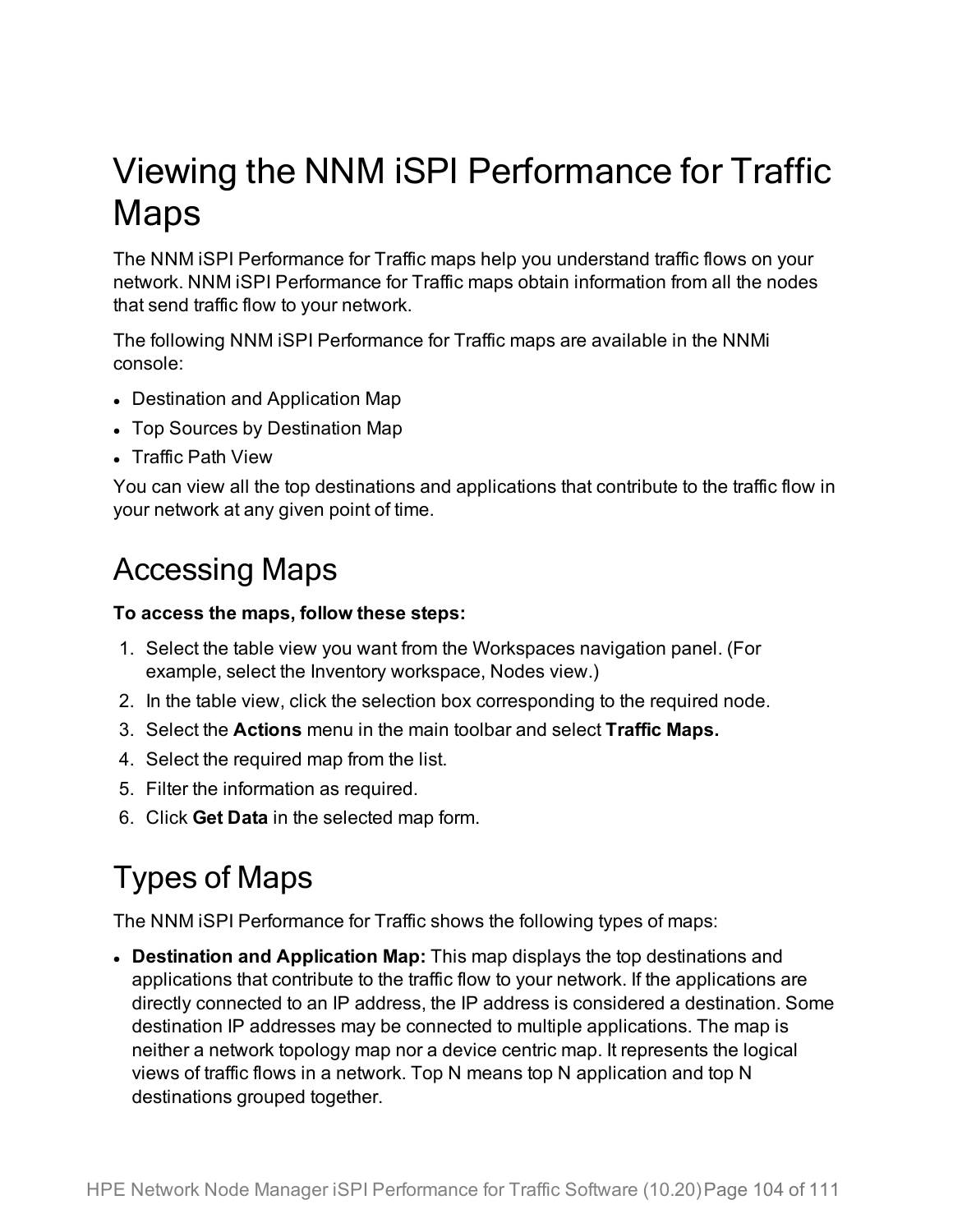<sup>l</sup> **Top Sources by Destination Map:** This map displays the top source IP addresses that contribute to the traffic flow to a destination. You can get the information about the top contributors of traffic on your network. The map is displayed based on the IP address specified in the NNMi console. This selected IP address is considered as the source of the traffic flow. The IP address of the node from which the map is launched, should be recognized by the respective Leaf Collector.

This map enables you to:

- View the traffic flow heading to any destination IP address in the network. It is not necessary for the IP address to be managed by NNMi.
- Generate the logical views of traffic flowing from the Top N sources to the specified destination in a network. This map is neither a network topology map nor a device centric map.
- Display the traffic flowing from each IP address if a flow generator (router or switch) has multiple IP addresses. The colors of destination IP addresses displayed in the NNM iSPI Performance for Trafficmap are not associated with the status colors in NNMi.
- **. Traffic Path View:** This map displays the flow of network traffic. The NNM iSPI Performance for Traffic calculates the route of data flow along the Layer 3 path between two nodes (end nodes or routers) that are enabled to export flows and presents a map of that information on the Traffic Path View. To display meaningful information in the Path View map, make sure that you select valid IP addresses in the Source Node and Destination Node fields. This map enables you to:
	- Generate a topology map where the NNM iSPI Performance for Traffic information is overlaid on the NNMi information.
	- Display the direction of the traffic flow.
	- Deduce the metric data on the inflow side based on the reported flows on the first flow exporter in the path.
	- Deduce the destination metric data by the last flow exporter on the path.
	- Query the destination host IP address in the database for IP addresses entered in the map controls and Destination Host Name for the FQDN. When accessing the Traffic Path view map, besides applying the common filters, in the Source and Destination fields, you must designate the IP addresses at both ends of the path using either the IPv4 address.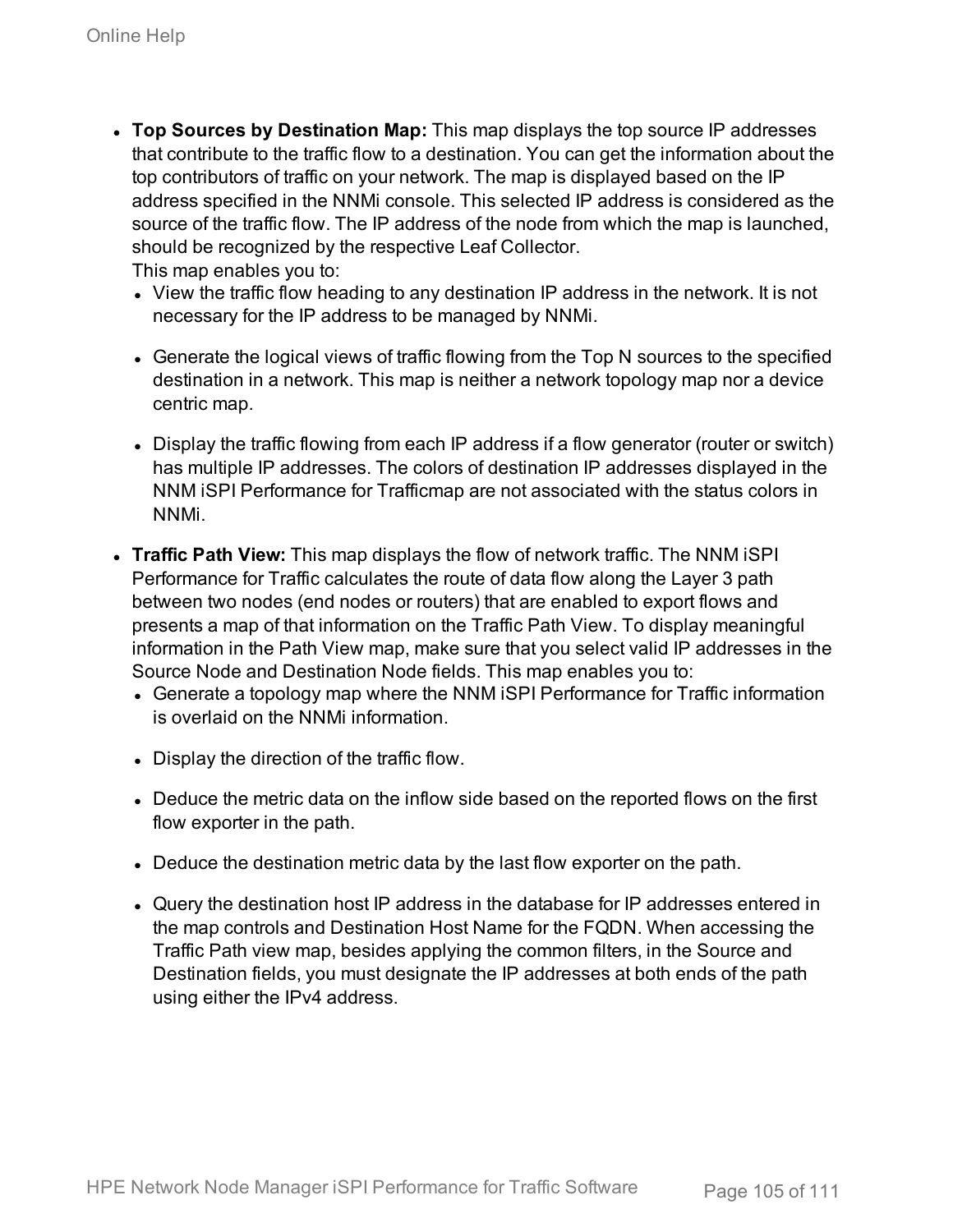## Global Network Management Environment

You can deploy the NNM iSPI Performance for Traffic in the Global Network Management (GNM) setup, which consists of regional NNMi management servers and a global NNMi management server.

In a GNM setup, you can add Master Collector and Leaf Collectors that belong to a different regional manager to your local configuration as remote collectors.

The NNM iSPI Performance for Traffic offers full support for deployment in a Global Network Management environment. Each instance has the following components:

- <sup>l</sup> NNMi
- Network Performance Server
- . The NNM iSPI Performance for Traffic Master Collector
- The NNM iSPI Performance for Traffic Leaf Collectors

The NNMi in the Global Manager receives data from the regional managers. The Master Collector in the global manager can be configured to receive data from the regional Master Collectors in the following ways:

- The Master Collector in the global manager can receive data from the Master Collector in the regional manager. In this case, you must add the regional Master Collector as a remote Master source in the Global Master Collector. This ensures that the complete set of data received by the regional Master Collector is forwarded to the Global Master Collector. In the above scenario, the global Master Collector receives data processed by both Traffic Leaf 1 and Traffic Leaf 2.
- The Master Collector in the global manager can receive data directly from a regional Leaf Collector system, bypassing the regional Master Collector. In this case, the regional Leaf Collector (Traffic Leaf 3 in the above scenario) can be added as a leaf remote source to the global Master Collector. This ensures that the data received by all the Leaf Collectors on the remote Leaf Collector system is sent to the regional Master Collector as well as the global Master Collector. The regional Master Collector or the regional Leaf Collector can only be configured to send data to the global Traffic Master Collector. The global Master Collector cannot administer and manage these components.

#### **Best Practice**

Add all the regional Master Collectors as remote Master sources to the global Master Collector.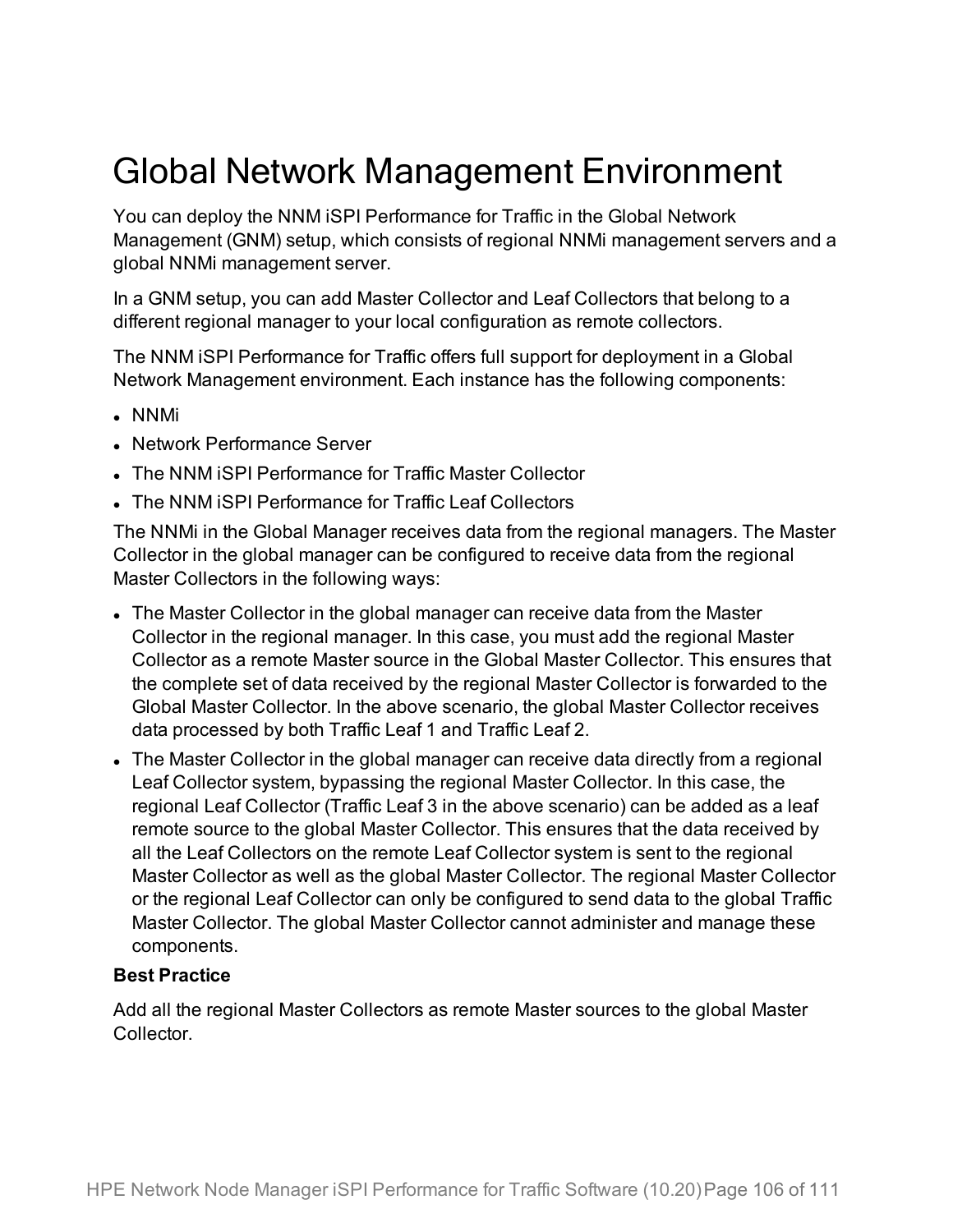## Adding Remote Leaf Collectors

The NNM iSPI Performance for Traffic Configuration form enables you to add Leaf Collectors that belong to a different regional NNMi to your local configuration.

#### **To add a remote Leaf Collector, follow these steps:**

- 1. In the NNM iSPI Performance for Traffic Configuration form, click **Leaf Configuration > Leaf Remote Sources.**
- 2. In the Leaf Remote Sources view, click **\* Add.** A new form opens.
- 3. In the new form, specify the following details:
	- Remote Leaf Hostname: Type the hostname of the remote Leaf Collector system.
	- Leaf Password: Type the password of the Leaf Collector configured during the installation of the collector.
	- JNDI Port: Type the JNDI port number for the Leaf Collector system. 11099 is the default JNDI port number.
	- Use Encryption: Enable this option if you want the global Master Collector to use secure sockets layer encryption (HTTPS/SSL) to access the remote Leaf Collector system. This option is disabled by default.

**Note:** If the Master Collector is not installed on the NNMi management server, you must import certificates from the Leaf Collector to the Master Collector to use encryption to access the Leaf Collector. For more information, see the *Enabling Security between the Master Collector and the Leaf Collector* section in the *HPE Network Node Manager iSPI Performance for Traffic Software Interactive Installation Guide*.

If the Master Collector is installed on the NNMi management server, you can configure the global network management feature to use self-signed certificates. For more information, see the *Configuring the Global Network Management Feature to use Self-Signed Certificates* section in the *Network Node Manager iSPI Performance for Traffic Software Deployment Reference Guide*.

- HTTP(S) Port: Type the port number of the Leaf Collector system:
	- Type the HTTP port number if you do not select the Use Encryption option. 11080 is the default HTTP port number of the Leaf Collector system.
	- Type the HTTPS port number if you select the Use Encryption option. 11043 is the default HTTPS port number of the Leaf Collector system.
- 4. Click **Save & Close.**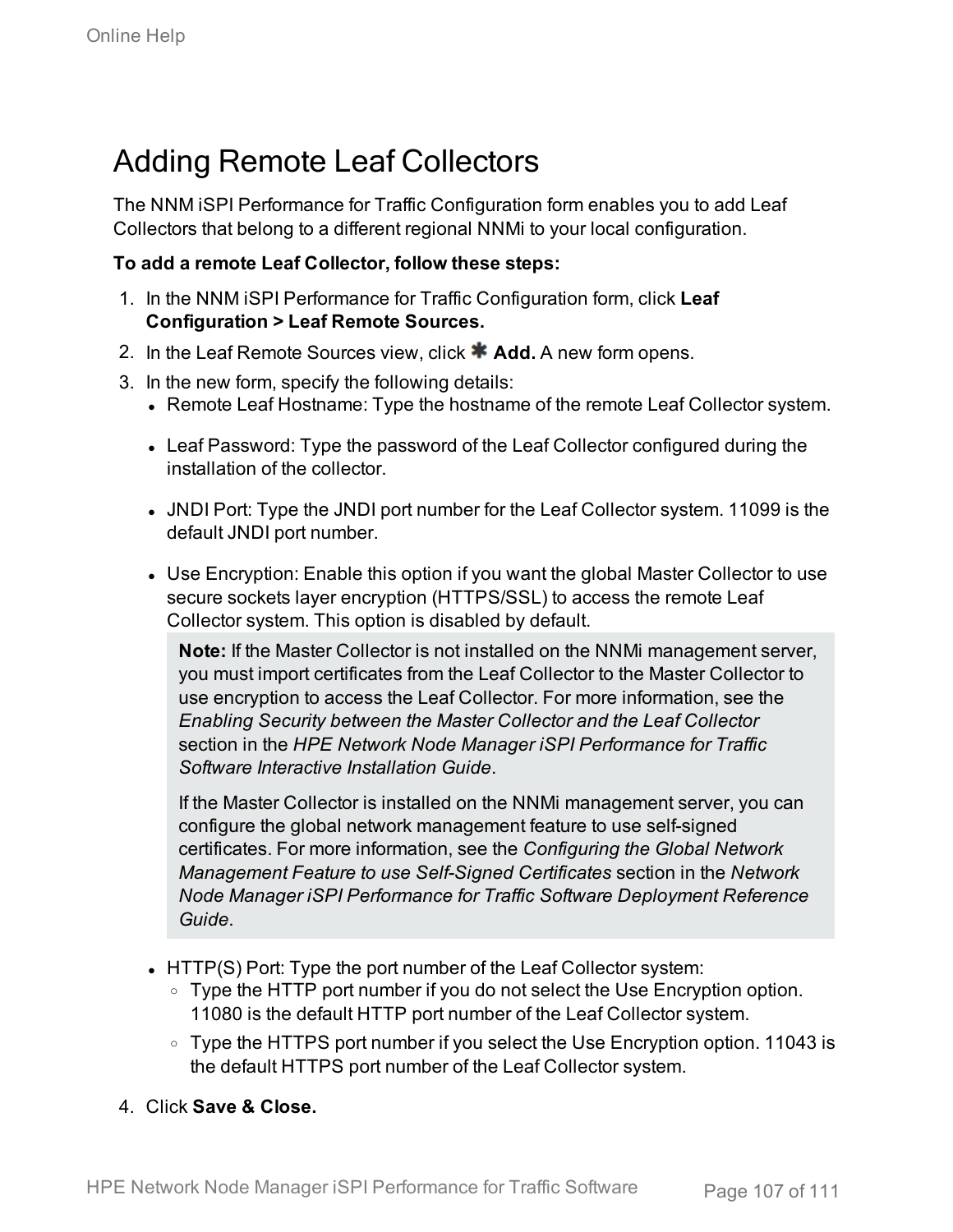## Modifying Remote Leaf Collectors

The NNM iSPI Performance for Traffic Configuration form enables you to edit the existing remote Leaf Collectors in your configuration.

#### **To modify a remote Leaf Collector, follow these steps:**

- 1. In the NNM iSPI Performance for Traffic Configuration form, click **Leaf Configuration > Leaf Remote Sources.**
- 2. In the Leaf Remote Sources view, select a Leaf Collector, and then click **Open.** A new form opens.
- 3. In the new form, you can modify the following:
	- <sup>l</sup> Leaf Password
	- JNDI port
	- Use Encryption
	- $\bullet$  HTTP(S) Port
- 4. Click **Save & Close.**

### Adding Remote Master Collectors

The NNM iSPI Performance for Traffic Configuration form enables you to add Master Collectors that belong to a different regional NNMi to your local configuration. You can use this procedure to associate all the regional managers with the global manager.

#### **To add a remote Master Collector, follow these steps:**

- 1. In the NNM iSPI Performance for Traffic Configuration form, click **Master Configuration > Master Remote Sources.**
- 2. In the Master Remote Sources view, click **\* Add.** A new form opens.
- 3. In the new form, specify the following details:
	- Remote Master Hostname: Type the hostname of the remote Master Collector system.
	- Master Password: Type the password for the Master Collector configured during the installation of the Master Collector.
	- JNDI Port: Type the JNDI port number for the Master Collector system. 12099 is the default JNDI port number.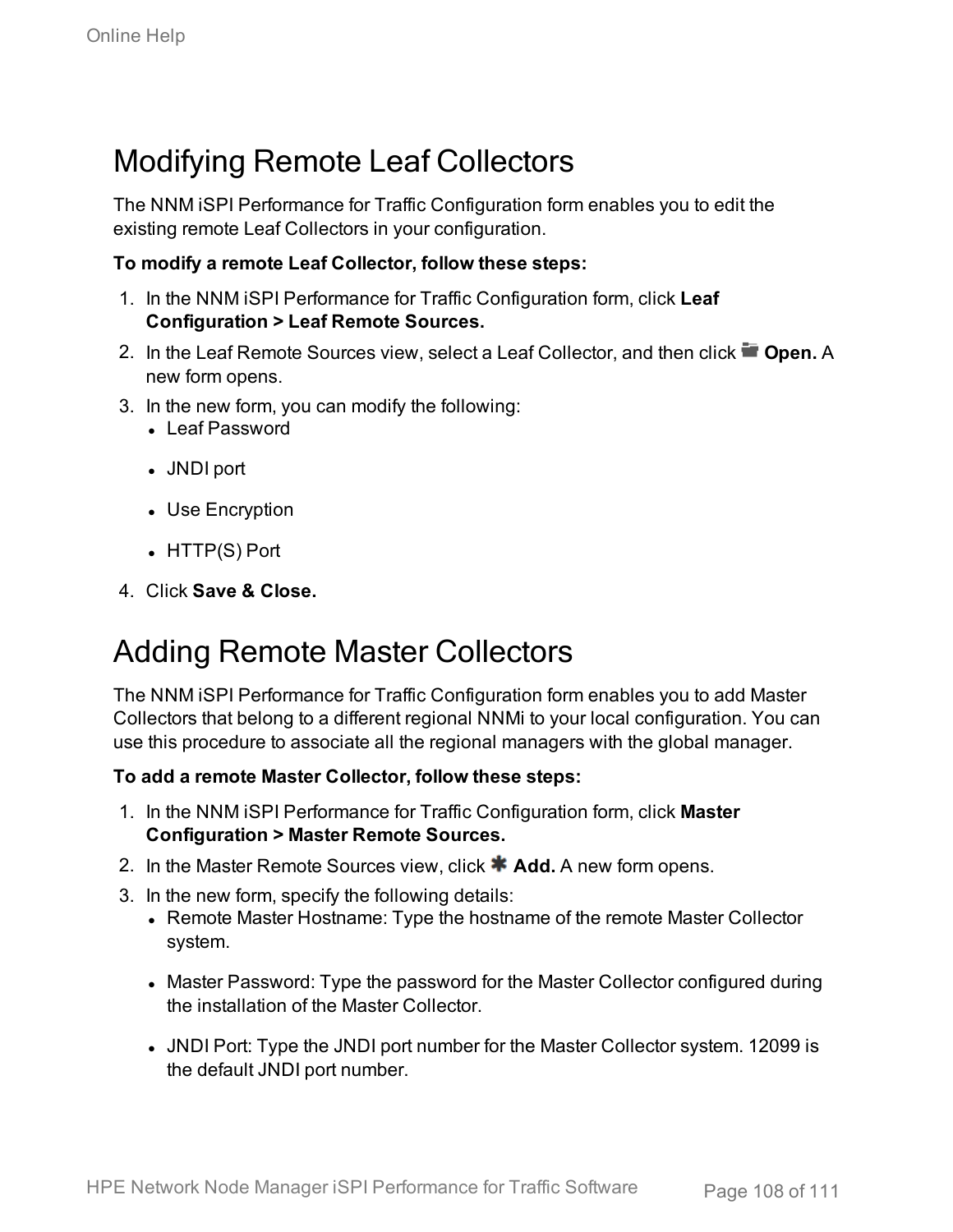• Use Encryption: Enable this option if you want the global Master Collector to use secure sockets layer encryption (HTTPS/SSL) to access the remote Master Collector system. This option is disabled by default.

**Note:** If the Master Collector is not installed on the NNMi management server, you must import certificates from the Leaf Collector to the Master Collector to use encryption to access the Leaf Collector. For more information, see the *Enabling Security between the Master Collector and the Leaf Collector* section in the *HPE Network Node Manager iSPI Performance for Traffic Software Interactive Installation Guide*.

If the Master Collector is installed on the NNMi management server, you can configure the global network management feature to use self-signed certificates. For more information, see the *Configuring the Global Network Management Feature to use Self-Signed Certificates* section in the *Network Node Manager iSPI Performance for Traffic Software Deployment Reference Guide*.

- HTTP(S) Port: Type the port number of the Master Collector system.
	- Type the HTTP port number if you do not select the Use Encryption option. 12080 is the default HTTP port number of the Master Collector system.
	- Type the HTTPS port number if you select the Use Encryption option. 12043 is the default HTTPS port number of the remote Master Collector system.
- 4. Click **Save & Close.**

## Modifying Remote Master Collectors

The NNM iSPI Performance for Traffic Configuration form enables you to edit the existing remote Master Collectors in your configuration.

## **To modify a remote Master Collector, follow these steps:**

- 1. In the NNM iSPI Performance for Traffic Configuration form, click **Master Configuration > Master Remote Sources.**
- 2. In the Master Remote Sources view, select a Master Collector, and then click **Open.** A new form opens.
- 3. In the new form, you can modify the following:
	- Master password
	- JNDI port
	- Use Encryption
	- $\bullet$  HTTP(S) Port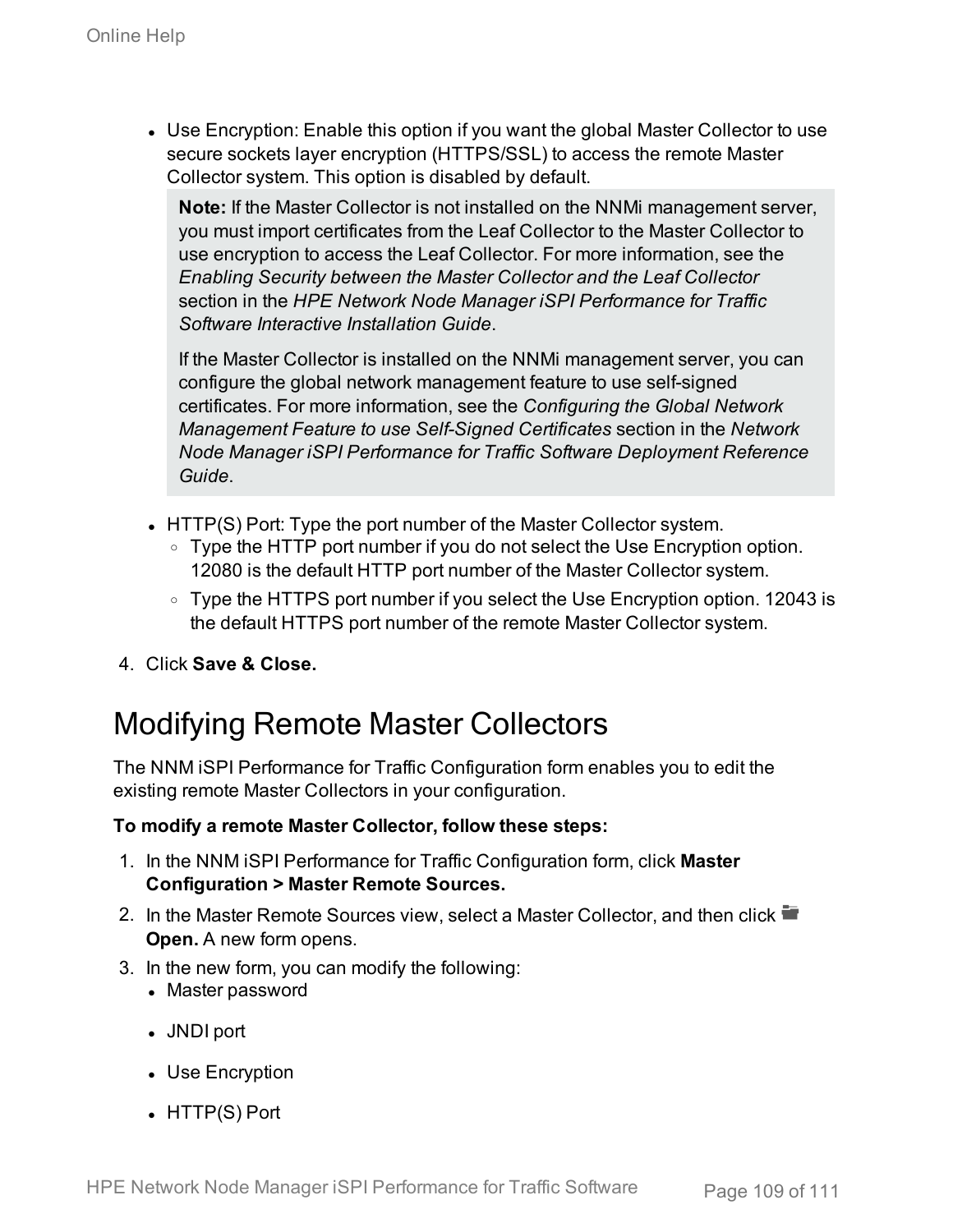4. Click **Save & Close.**